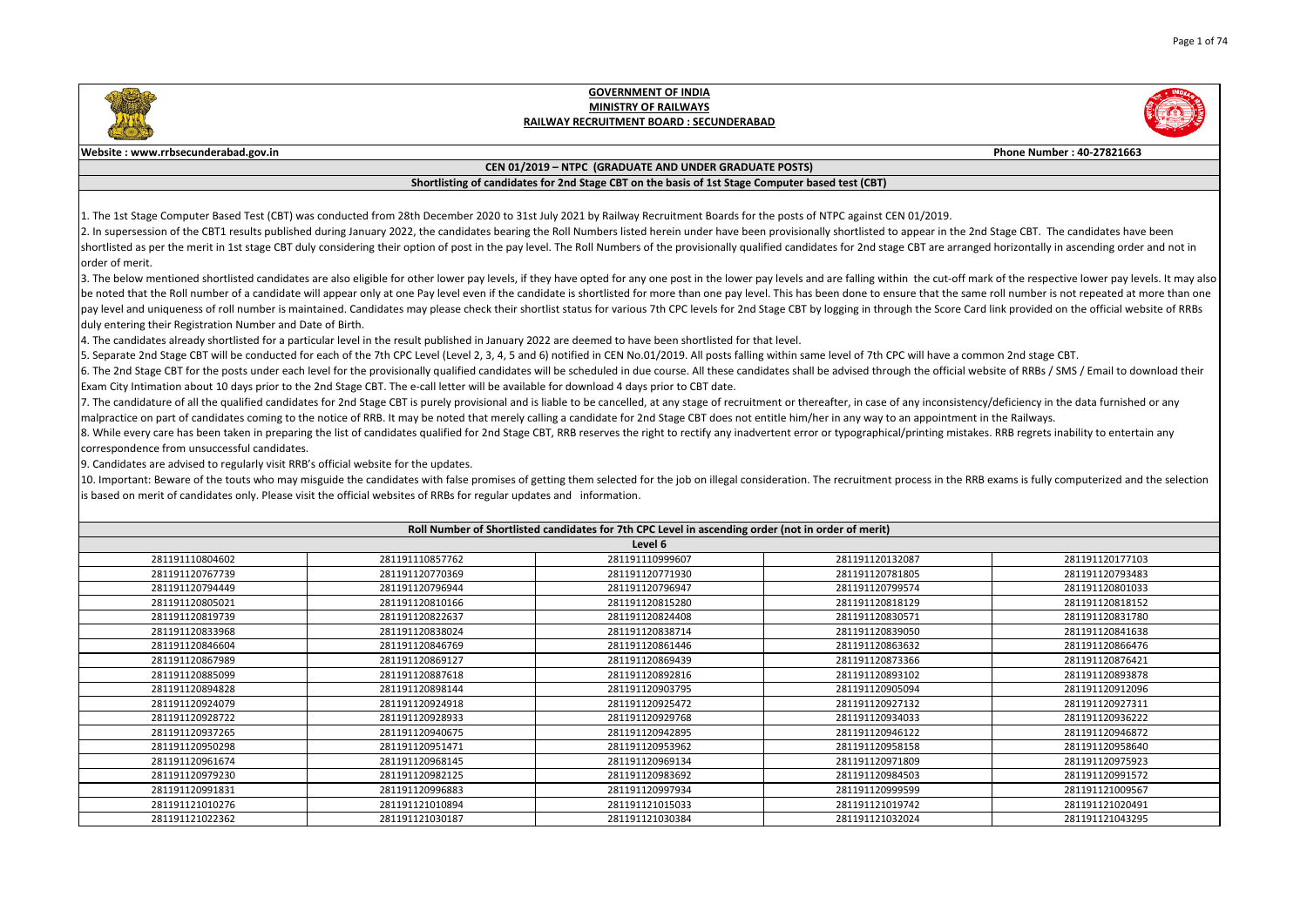



| Website: www.rrbsecunderabad.gov.in | Phone Number: 40-27821663          |                                                        |                                    |                                    |  |  |
|-------------------------------------|------------------------------------|--------------------------------------------------------|------------------------------------|------------------------------------|--|--|
|                                     |                                    | CEN 01/2019 - NTPC (GRADUATE AND UNDER GRADUATE POSTS) |                                    |                                    |  |  |
| 281191121043599<br>281191130783613  | 281191130635899<br>281191130784085 | 281191130772279<br>281191130787157                     | 281191130774237<br>281191130787850 | 281191130783502<br>281191130787858 |  |  |
| 281191130790964                     | 281191130796926                    | 281191130802084                                        | 281191130803174                    | 281191130806996                    |  |  |
|                                     |                                    |                                                        |                                    |                                    |  |  |
| 281191130807321                     | 281191130808612                    | 281191130817311                                        | 281191130823203                    | 281191130824359                    |  |  |
| 281191130827783<br>281191130839512  | 281191130830577<br>281191130840733 | 281191130831889<br>281191130842926                     | 281191130836041<br>281191130843740 | 281191130838070<br>281191130846889 |  |  |
| 281191130848122                     | 281191130852363                    | 281191130854543                                        | 281191130856311                    | 281191130862515                    |  |  |
|                                     |                                    |                                                        |                                    | 281191130904337                    |  |  |
| 281191130866891                     | 281191130894867                    | 281191130902852                                        | 281191130904044                    |                                    |  |  |
| 281191130905141<br>281191130940691  | 281191130905793<br>281191130946884 | 281191130923531<br>281191130950985                     | 281191130926015<br>281191130958845 | 281191130928389<br>281191130963553 |  |  |
| 281191130963954                     | 281191130966339                    | 281191130973647                                        | 281191130975114                    | 281191130998188                    |  |  |
| 281191130998758                     | 281191131004065                    | 281191131004398                                        | 281191131004709                    | 281191131005828                    |  |  |
| 281191131010948                     | 281191131011005                    | 281191131017350                                        | 281191131028281                    | 281191131030348                    |  |  |
| 281191131041306                     | 281191131059248                    | 281191131068989                                        | 281191131078072                    | 281191131080076                    |  |  |
| 281191131085587                     | 281191131097721                    | 281191131099410                                        | 281191131103845                    | 281191131106332                    |  |  |
| 281191131108069                     | 281191131112408                    | 281191131113323                                        | 281191131115426                    | 281191131129706                    |  |  |
| 281191140301639                     | 281191140786660                    | 281191140788163                                        | 281191140792259                    | 281191140802938                    |  |  |
| 281191140839017                     | 281191140850539                    | 281191140862068                                        | 281191150768484                    | 281191150778779                    |  |  |
| 281191150784987                     | 281191150789480                    | 281191150801468                                        | 281191150804654                    | 281191150810126                    |  |  |
|                                     |                                    |                                                        |                                    |                                    |  |  |
| 281191150816581<br>281191150849963  | 281191150822183<br>281191150864744 | 281191150833286                                        | 281191150839551<br>281191150869452 | 281191150843379<br>281191150874281 |  |  |
|                                     |                                    | 281191150865853                                        |                                    |                                    |  |  |
| 281191150877732                     | 281191150879218<br>281191150907227 | 281191150882767                                        | 281191150895849                    | 281191150900452                    |  |  |
| 281191150901252                     | 281191150935627                    | 281191150910132                                        | 281191150910520<br>281191150938150 | 281191150911945                    |  |  |
| 281191150933303<br>281191150958008  | 281191150971825                    | 281191150937304<br>281191150973756                     | 281191150975305                    | 281191150945019<br>281191150978481 |  |  |
|                                     |                                    |                                                        |                                    |                                    |  |  |
| 281191150979770                     | 281191150981165                    | 281191150986159                                        | 281191150987908                    | 281191150995523                    |  |  |
| 281191151009922                     | 281191151031783                    | 281191151039692                                        | 281191151041278                    | 281191151052078                    |  |  |
| 281191151052216                     | 281191151055604                    | 281191151060901                                        | 281191151069770                    | 281191151071804                    |  |  |
| 281191151104700                     | 281191151110584                    | 281191160022560                                        | 281191160185907                    | 281191160484593                    |  |  |
| 281191160485420                     | 281191160485765                    | 281191160485850                                        | 281191160485884                    | 281191160488019                    |  |  |
| 281191160490674                     | 281191160492987                    | 281191160493704                                        | 281191160497120                    | 281191160498832                    |  |  |
| 281191160499228                     | 281191160499336                    | 281191160499962                                        | 281191160502901                    | 281191160502932                    |  |  |
| 281191160504023                     | 281191160508839                    | 281191160509063                                        | 281191160515870                    | 281191160515876                    |  |  |
| 281191160516588                     | 281191160526241                    | 281191160528593                                        | 281191160531395                    | 281191160532903                    |  |  |
| 281191160533564                     | 281191160535582                    | 281191160539959                                        | 281191160547205                    | 281191160551938                    |  |  |
| 281191160552927                     | 281191160556373                    | 281191160556509                                        | 281191160558094                    | 281191160561066                    |  |  |
| 281191160561094                     | 281191160576963                    | 281191160580063                                        | 281191160580118                    | 281191160586980                    |  |  |
| 281191160588966                     | 281191160591426                    | 281191160601993                                        | 281191160607104                    | 281191160608796                    |  |  |
| 281191160611753                     | 281191160614206                    | 281191160617973                                        | 281191160619753                    | 281191160624693                    |  |  |
| 281191160625905                     | 281191160628123                    | 281191160629495                                        | 281191160629512                    | 281191160629520                    |  |  |
| 281191160634460                     | 281191160635898                    | 281191160636358                                        | 281191160638733                    | 281191160646669                    |  |  |
| 281191160647526                     | 281191160648582                    | 281191160651344                                        | 281191160654493                    | 281191160656020                    |  |  |
| 281191160656591                     | 281191160658003                    | 281191160658966                                        | 281191160659875                    | 281191160663642                    |  |  |
| 281191160667008                     | 281191160667698                    | 281191160669895                                        | 281191160670010                    | 281191160670857                    |  |  |
| 281191160671665                     | 281191160671706                    | 281191160673560                                        | 281191160673933                    | 281191160673961                    |  |  |
| 281191160679267                     | 281191160692902                    | 281191160692930                                        | 281191160695097                    | 281191160695110                    |  |  |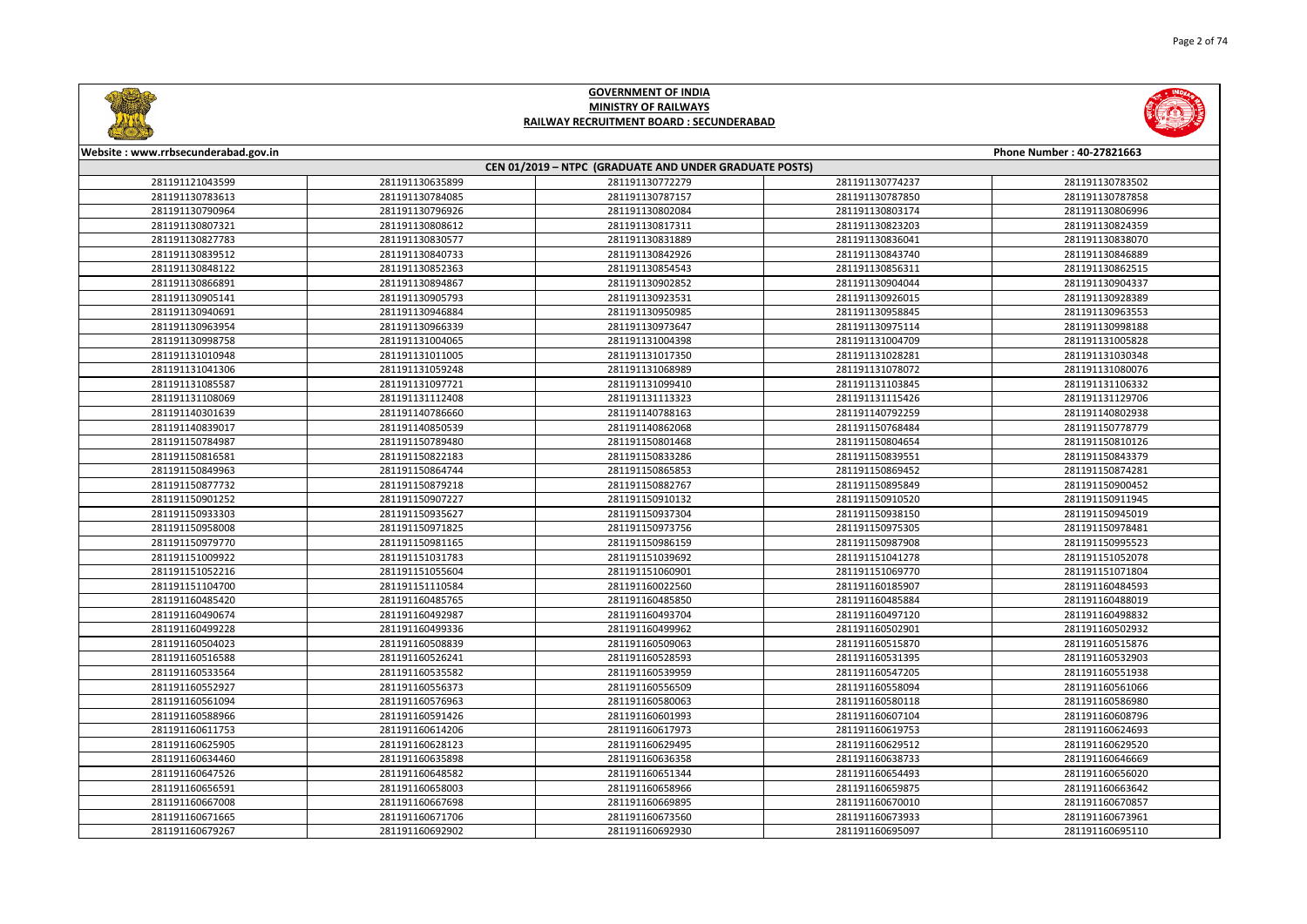



| Website: www.rrbsecunderabad.gov.in<br>Phone Number: 40-27821663 |                 |                                                        |                 |                 |
|------------------------------------------------------------------|-----------------|--------------------------------------------------------|-----------------|-----------------|
|                                                                  |                 | CEN 01/2019 - NTPC (GRADUATE AND UNDER GRADUATE POSTS) |                 |                 |
| 281191160695715                                                  | 281191160701868 | 281191160704797                                        | 281191160704954 | 281191160717439 |
| 281191160718477                                                  | 281191160721620 | 281191160726732                                        | 281191160729710 | 281191160733588 |
| 281191160735452                                                  | 281191160747857 | 281191160751156                                        | 281191160751249 | 281191160752700 |
| 281191160752902                                                  | 281191160753258 | 281191160753809                                        | 281191160755790 | 281191160757570 |
| 281191160766274                                                  | 281191160766557 | 281191160767045                                        | 281191160773707 | 281191160779090 |
| 281191160783046                                                  | 281191160783311 | 281191160794244                                        | 281191160797629 | 281191160798665 |
| 281191160805080                                                  | 281191160807048 | 281191160830786                                        | 281191160854584 | 281191160865057 |
| 281191160866665                                                  | 281191160867843 | 281191160867923                                        | 281191160870036 | 281191160870173 |
| 281191160871869                                                  | 281191160872555 | 281191160872770                                        | 281191160872911 | 281191160874385 |
| 281191160874742                                                  | 281191160874884 | 281191160874886                                        | 281191160875714 | 281191160875840 |
| 281191160875968                                                  | 281191160876849 | 281191160890132                                        | 281191160894968 | 281191160921812 |
| 281191160934259                                                  | 281191160939790 | 281191160939840                                        | 281191160946513 | 281191160952773 |
| 281191160955334                                                  | 281191160966282 | 281191160983168                                        | 281191160984759 | 281191160987934 |
| 281191160994202                                                  | 281191160994593 | 281191160996385                                        | 281191160999495 | 281191161000386 |
| 281191161007022                                                  | 281191161020548 | 281191161040180                                        | 281191161041188 | 281191161047085 |
| 281191161062086                                                  | 281191170099394 | 281191170150623                                        | 281191170489863 | 281191170495051 |
| 281191170495802                                                  | 281191170506195 | 281191170506203                                        | 281191170506985 | 281191170517204 |
| 281191170517406                                                  | 281191170517415 | 281191170518464                                        | 281191170532418 | 281191170545819 |
| 281191170559403                                                  | 281191170566724 | 281191170581909                                        | 281191170590269 | 281191170590384 |
| 281191170594925                                                  | 281191170608053 | 281191170614785                                        | 281191170615350 | 281191170629039 |
| 281191170639010                                                  | 281191170654982 | 281191170662497                                        | 281191170664038 | 281191170667870 |
| 281191170668976                                                  | 281191170681562 | 281191170685219                                        | 281191170697846 | 281191170702688 |
| 281191170702701                                                  | 281191170712009 | 281191170717377                                        | 281191170727874 | 281191170737646 |
| 281191170748459                                                  | 281191170756831 | 281191170768256                                        | 281191170769621 | 281191170770638 |
| 281191170774170                                                  | 281191170785111 | 281191170799575                                        | 281191170800881 | 281191170807621 |
| 281191170807924                                                  | 281191170815844 | 281191170823676                                        | 281191170823794 | 281191170824714 |
| 281191170828950                                                  | 281191170829813 | 281191170837411                                        | 281191170850173 | 281191170851802 |
| 281191170853630                                                  | 281191170859387 | 281191170866914                                        | 281191170867267 | 281191170867632 |
| 281191170870808                                                  | 281191170871430 | 281191170874695                                        | 281191170877403 | 281191170878836 |
| 281191170882695                                                  | 281191170886219 | 281191170888782                                        | 281191170889922 | 281191170898275 |
| 281191170900270                                                  | 281191170903736 | 281191170909230                                        | 281191170909750 | 281191170913429 |
| 281191170923715                                                  | 281191170925296 | 281191170929248                                        | 281191170931640 | 281191170937395 |
| 281191170938692                                                  | 281191170945173 | 281191170945803                                        | 281191170947106 | 281191170967585 |
| 281191170968339                                                  | 281191170974395 | 281191170974957                                        | 281191170975233 | 281191170975244 |
| 281191170986470                                                  | 281191170999475 | 281191171002842                                        | 281191171002916 | 281191171004104 |
| 281191171005502                                                  | 281191171007993 | 281191171011108                                        | 281191171011881 | 281191171013604 |
| 281191171016915                                                  | 281191171028300 | 281191171030791                                        | 281191171030878 | 281191171032300 |
| 281191171034741                                                  | 281191171035916 | 281191171035986                                        | 281191171037247 | 281191171046780 |
| 281191171055450                                                  | 281191171079188 | 281191171079465                                        | 281191171079937 | 281191171081402 |
| 281191171103378                                                  | 281191171105441 | 281191180236344                                        | 281191180253528 | 281191180270648 |
| 281191180775325                                                  | 281191180794084 | 281191180913427                                        | 281191190491212 | 281191190499131 |
| 281191190510278                                                  | 281191190536898 | 281191190623693                                        | 281191190703197 | 281191190767795 |
| 281191190771721                                                  | 281191190794144 | 281191190810505                                        | 281191190816525 | 281191190817787 |
| 281191190818520                                                  | 281191190830217 | 281191190834385                                        | 281191190846786 | 281191190846958 |
| 281191190859240                                                  | 281191190859319 | 281191190861665                                        | 281191190862651 | 281191190862839 |
| 281191190863227                                                  | 281191190864916 | 281191190874435                                        | 281191190877823 | 281191190882527 |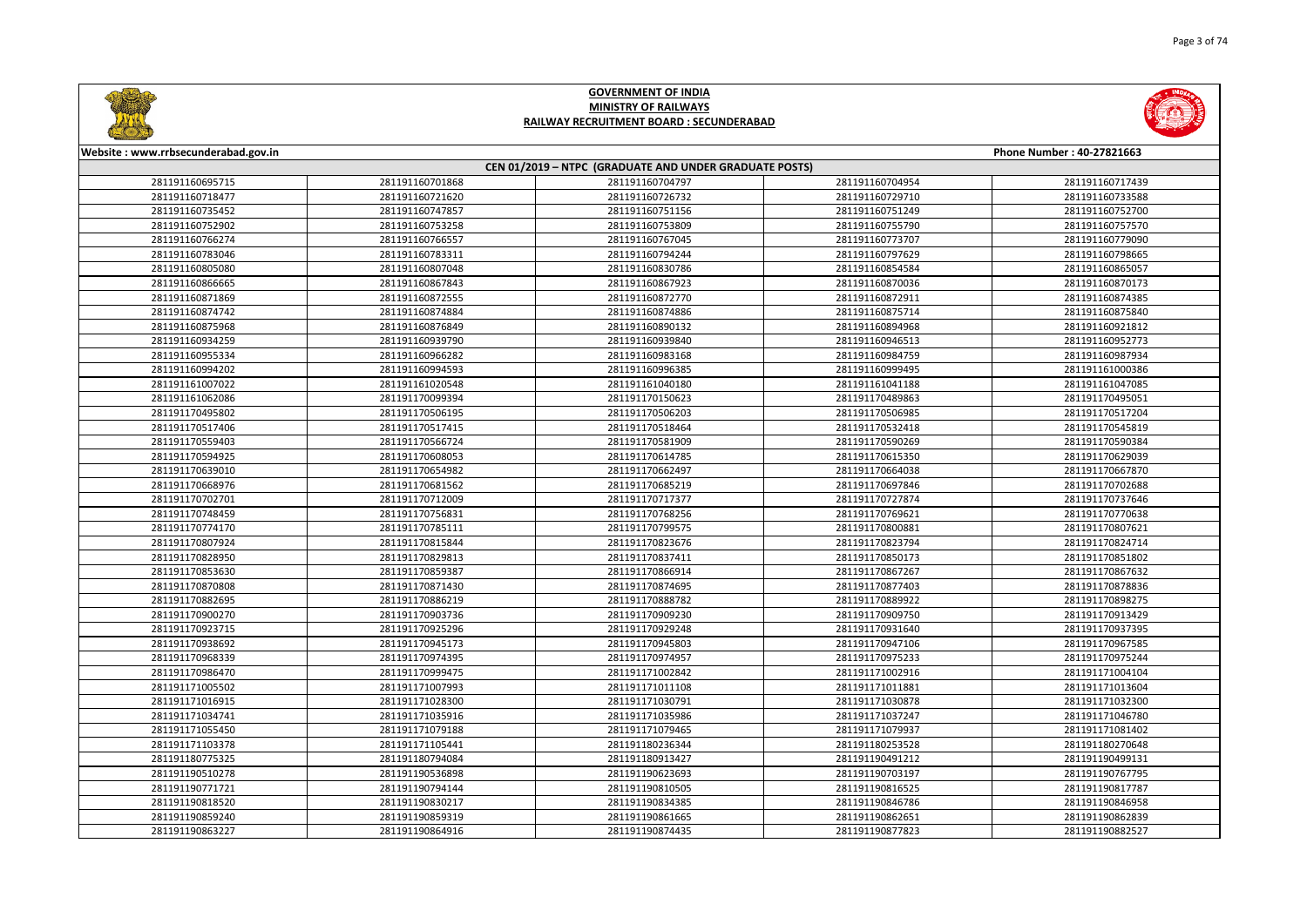



| Website: www.rrbsecunderabad.gov.in<br>Phone Number: 40-27821663 |                                                        |                 |                 |                 |  |  |
|------------------------------------------------------------------|--------------------------------------------------------|-----------------|-----------------|-----------------|--|--|
|                                                                  | CEN 01/2019 - NTPC (GRADUATE AND UNDER GRADUATE POSTS) |                 |                 |                 |  |  |
| 281191190885757                                                  | 281191190893173                                        | 281191190895857 | 281191190896875 | 281191190896991 |  |  |
| 281191190897607                                                  | 281191190898050                                        | 281191190900107 | 281191190902754 | 281191190912553 |  |  |
| 281191190926572                                                  | 281191190929651                                        | 281191190930132 | 281191190930162 | 281191190931706 |  |  |
| 281191190933517                                                  | 281191190960197                                        | 281191190971815 | 281191190978629 | 281191190995889 |  |  |
| 281191191027575                                                  | 281191191037680                                        | 281191191041639 | 281191191042088 | 281191191047285 |  |  |
| 281191191053224                                                  | 281191191062700                                        | 281191191063447 | 281191191065743 | 281191191066286 |  |  |
| 281191191070528                                                  | 281191191075339                                        | 281191191076991 | 281191191077937 | 281191191078040 |  |  |
| 281191191085810                                                  | 281191191087532                                        | 281191191087598 | 281191191088095 | 281191191105149 |  |  |
| 281191191115750                                                  | 281191191127265                                        | 281191191128170 | 281191191132151 | 281191210111305 |  |  |
| 281191210911027                                                  | 281191210950051                                        | 281191210996583 | 281191211017838 | 281191211033482 |  |  |
| 281191220527545                                                  | 281191220653056                                        | 281191220793462 | 281191220819249 | 281191220829476 |  |  |
| 281191220831502                                                  | 281191220837789                                        | 281191220865758 | 281191220866115 | 281191220868278 |  |  |
| 281191220870622                                                  | 281191220872126                                        | 281191220873903 | 281191220877926 | 281191220881008 |  |  |
| 281191220886423                                                  | 281191220888071                                        | 281191220891146 | 281191220921991 | 281191220927727 |  |  |
| 281191220933923                                                  | 281191220943160                                        | 281191220945153 | 281191220949688 | 281191220950896 |  |  |
| 281191220956423                                                  | 281191220963983                                        | 281191220965401 | 281191220967675 | 281191220971996 |  |  |
| 281191220975166                                                  | 281191220990514                                        | 281191220998609 | 281191220999070 | 281191221001069 |  |  |
| 281191221001882                                                  | 281191221007640                                        | 281191221013364 | 281191221013713 | 281191221017539 |  |  |
| 281191221035756                                                  | 281191221043771                                        | 281191221062105 | 281191221072124 | 281191221074873 |  |  |
| 281191221086123                                                  | 281191221108830                                        | 281191221111379 | 281191221116851 | 281191221119023 |  |  |
| 281191221126872                                                  | 281191230831331                                        | 281191230847495 | 281191230893321 | 281191230901055 |  |  |
| 281191230997155                                                  | 281191230998613                                        | 281191231037116 | 281191231038819 | 281191231080177 |  |  |
| 281191231086741                                                  | 281191231091884                                        | 281191231134108 | 281191240225687 | 281191240291254 |  |  |
| 281191240373914                                                  | 281191240417723                                        | 281191240543481 | 281191240781604 | 281191240784060 |  |  |
| 281191240785715                                                  | 281191240800094                                        | 281191240816504 | 281191240816712 | 281191240839104 |  |  |
| 281191240846091                                                  | 281191240846230                                        | 281191240855323 | 281191240857226 | 281191240865361 |  |  |
| 281191240869461                                                  | 281191240871807                                        | 281191240874041 | 281191240874320 | 281191240876823 |  |  |
| 281191240884384                                                  | 281191240887606                                        | 281191240887630 | 281191240892798 | 281191240912582 |  |  |
| 281191240939318                                                  | 281191240939341                                        | 281191240943920 | 281191240948702 | 281191240949852 |  |  |
| 281191240952211                                                  | 281191240955603                                        | 281191240960002 | 281191240963046 | 281191240966521 |  |  |
| 281191240971194                                                  | 281191240977096                                        | 281191240981055 | 281191240987671 | 281191241006829 |  |  |
| 281191241022617                                                  | 281191241030374                                        | 281191241036487 | 281191241047038 | 281191241048746 |  |  |
| 281191241050035                                                  | 281191250515481                                        | 281191250628813 | 281191250860214 | 281191250973976 |  |  |
| 281191251042814                                                  | 281191251071588                                        | 281191251087503 | 281191251105267 | 281191251116579 |  |  |
| 281191251118940                                                  | 281191251122432                                        | 281191251131111 | 281191251134628 | 281191260499077 |  |  |
| 281191260517455                                                  | 281191260529068                                        | 281191260542512 | 281191260606794 | 281191260611698 |  |  |
| 281191260628762                                                  | 281191260643167                                        | 281191260657758 | 281191260686065 | 281191260694783 |  |  |
| 281191260782329                                                  | 281191260801221                                        | 281191260813106 | 281191260816153 | 281191260838464 |  |  |
| 281191260841902                                                  | 281191260862916                                        | 281191260869229 | 281191260871649 | 281191260880630 |  |  |
| 281191260897120                                                  | 281191260904096                                        | 281191260921926 | 281191260922442 | 281191260925622 |  |  |
| 281191260933919                                                  | 281191260940568                                        | 281191260950089 | 281191260956788 | 281191260959126 |  |  |
| 281191260963672                                                  | 281191260980350                                        | 281191260980880 | 281191260986210 | 281191260987549 |  |  |
| 281191260992613                                                  | 281191261005297                                        | 281191261007718 | 281191261012951 | 281191261013975 |  |  |
| 281191261019627                                                  | 281191261040626                                        | 281191261041677 | 281191261041741 | 281191261043431 |  |  |
| 281191261043501                                                  | 281191261046093                                        | 281191261046514 | 281191261048144 | 281191261050730 |  |  |
| 281191261051917                                                  | 281191261052482                                        | 281191261053723 | 281191261054565 | 281191261054641 |  |  |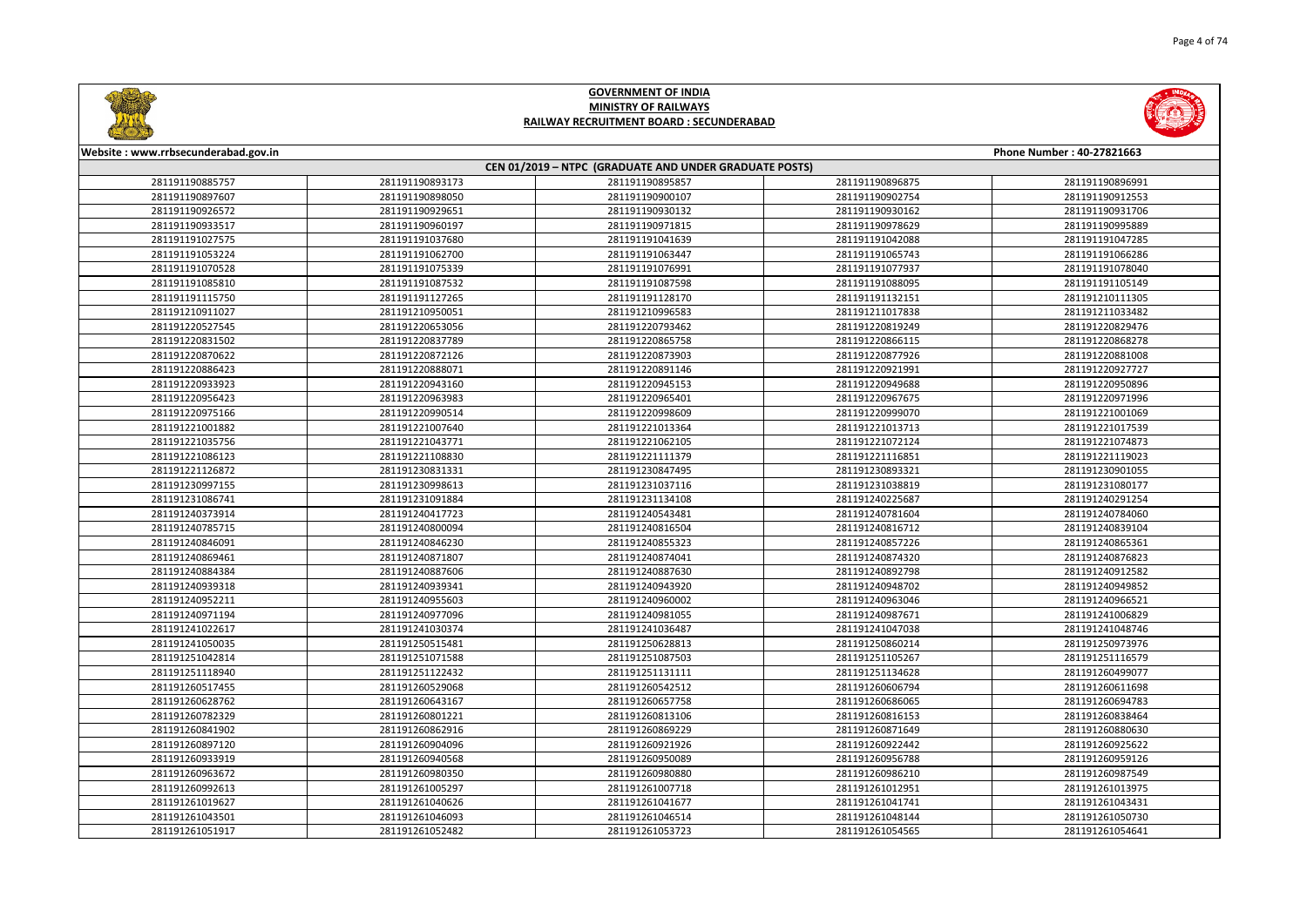



| Website: www.rrbsecunderabad.gov.in | Phone Number: 40-27821663 |                                                        |                 |                 |  |  |
|-------------------------------------|---------------------------|--------------------------------------------------------|-----------------|-----------------|--|--|
|                                     |                           | CEN 01/2019 - NTPC (GRADUATE AND UNDER GRADUATE POSTS) |                 |                 |  |  |
| 281191261054844                     | 281191261057956           | 281191261059159                                        | 281191261059878 | 281191261060750 |  |  |
| 281191261060892                     | 281191261064227           | 281191261064555                                        | 281191261066238 | 281191261066799 |  |  |
| 281191261070801                     | 281191261072655           | 281191261082744                                        | 281191261088150 | 281191261090197 |  |  |
| 281191261092502                     | 281191261094130           | 281191261094762                                        | 281191261095169 | 281191261095616 |  |  |
| 281191261099844                     | 281191261102207           | 281191261102820                                        | 281191261103678 | 281191261109908 |  |  |
| 281191261111035                     | 281191261111581           | 281191261115921                                        | 281191261118147 | 281191261118432 |  |  |
| 281191261120436                     | 281191261129291           | 281191261133894                                        | 281191270561175 | 281191270773484 |  |  |
| 281191270848060                     | 281191270890018           | 281191270896795                                        | 281191270916041 | 281191270918685 |  |  |
| 281191270931807                     | 281191270950822           | 281191270952755                                        | 281191270960783 | 281191270963408 |  |  |
| 281191270981701                     | 281191270982521           | 281191271018443                                        | 281191271021148 | 281191271029747 |  |  |
| 281191271042675                     | 281191271046824           | 281191271047835                                        | 281191271053844 | 281191271056369 |  |  |
| 281191271056919                     | 281191271062383           | 281191271062509                                        | 281191271062574 | 281191271067357 |  |  |
| 281191271070742                     | 281191271087913           | 281191271114327                                        | 281191271115063 | 281191271115123 |  |  |
| 281191271117228                     | 281191271120045           | 281191271128344                                        | 281191271129093 | 281191271129788 |  |  |
| 281191271134768                     | 281191280000299           | 281191280000561                                        | 281191280000566 | 281191280000640 |  |  |
| 281191280000654                     | 281191280000817           | 281191280000910                                        | 281191280001283 | 281191280001314 |  |  |
| 281191280001373                     | 281191280001804           | 281191280002653                                        | 281191280003607 | 281191280003631 |  |  |
| 281191280003638                     | 281191280003657           | 281191280003983                                        | 281191280004330 | 281191280004805 |  |  |
| 281191280004998                     | 281191280005720           | 281191280006037                                        | 281191280006813 | 281191280006819 |  |  |
| 281191280006952                     | 281191280007457           | 281191280007795                                        | 281191280007917 | 281191280008553 |  |  |
| 281191280008988                     | 281191280009760           | 281191280009939                                        | 281191280010163 | 281191280011621 |  |  |
| 281191280012154                     | 281191280014270           | 281191280015308                                        | 281191280015363 | 281191280016609 |  |  |
| 281191280016840                     | 281191280017091           | 281191280017261                                        | 281191280017929 | 281191280018255 |  |  |
| 281191280018481                     | 281191280018666           | 281191280020117                                        | 281191280020355 | 281191280020674 |  |  |
| 281191280020681                     | 281191280022857           | 281191280022967                                        | 281191280022979 | 281191280023238 |  |  |
| 281191280023393                     | 281191280023428           | 281191280023829                                        | 281191280023913 | 281191280024685 |  |  |
| 281191280025855                     | 281191280026115           | 281191280026486                                        | 281191280026549 | 281191280026707 |  |  |
| 281191280028239                     | 281191280028395           | 281191280028429                                        | 281191280028850 | 281191280028902 |  |  |
| 281191280028951                     | 281191280029028           | 281191280029033                                        | 281191280029489 | 281191280029766 |  |  |
| 281191280030165                     | 281191280030267           | 281191280030395                                        | 281191280030480 | 281191280030597 |  |  |
| 281191280032392                     | 281191280033926           | 281191280034333                                        | 281191280034522 | 281191280034814 |  |  |
| 281191280035146                     | 281191280035179           | 281191280035365                                        | 281191280035382 | 281191280035906 |  |  |
| 281191280036882                     | 281191280038163           | 281191280038344                                        | 281191280038616 | 281191280038781 |  |  |
| 281191280038910                     | 281191280039403           | 281191280039629                                        | 281191280039934 | 281191280041212 |  |  |
| 281191280041903                     | 281191280042272           | 281191280043114                                        | 281191280044273 | 281191280046694 |  |  |
| 281191280046994                     | 281191280049297           | 281191280049452                                        | 281191280049538 | 281191280051763 |  |  |
| 281191280051915                     | 281191280051963           | 281191280052524                                        | 281191280053191 | 281191280053244 |  |  |
| 281191280053600                     | 281191280054875           | 281191280055378                                        | 281191280056327 | 281191280056750 |  |  |
| 281191280056897                     | 281191280056907           | 281191280057001                                        | 281191280057563 | 281191280058037 |  |  |
| 281191280058439                     | 281191280058588           | 281191280058622                                        | 281191280058783 | 281191280059650 |  |  |
| 281191280060028                     | 281191280060062           | 281191280060092                                        | 281191280060096 | 281191280060149 |  |  |
| 281191280060322                     | 281191280061579           | 281191280062112                                        | 281191280062156 | 281191280063399 |  |  |
| 281191280063895                     | 281191280064356           | 281191280064610                                        | 281191280065441 | 281191280066082 |  |  |
| 281191280066194                     | 281191280066266           | 281191280066817                                        | 281191280066827 | 281191280066933 |  |  |
| 281191280067191                     | 281191280067336           | 281191280067388                                        | 281191280067398 | 281191280067425 |  |  |
| 281191280067596                     | 281191280067613           | 281191280067650                                        | 281191280068241 | 281191280068669 |  |  |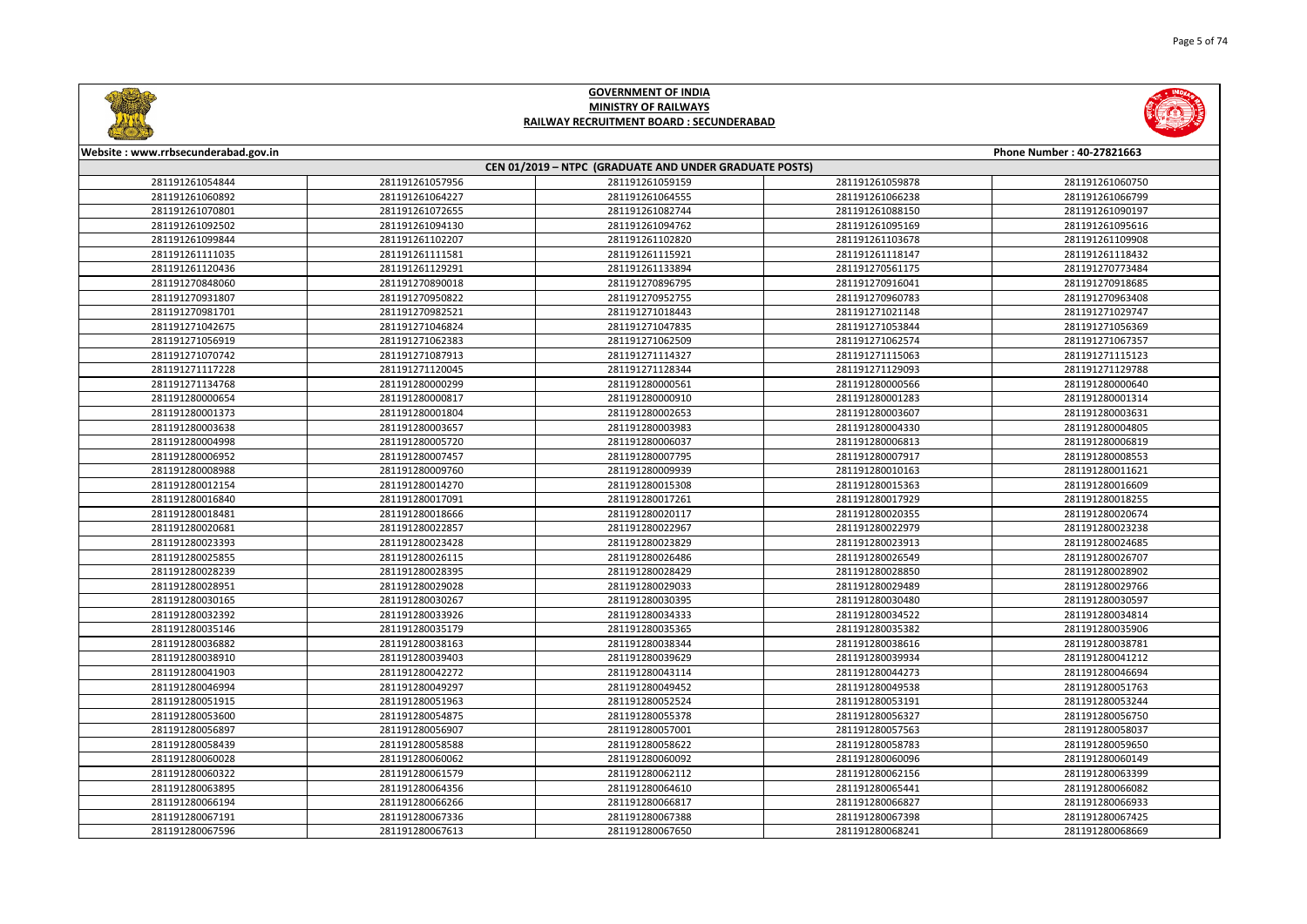



| Website: www.rrbsecunderabad.gov.in<br>Phone Number: 40-27821663 |                 |                                                        |                 |                 |
|------------------------------------------------------------------|-----------------|--------------------------------------------------------|-----------------|-----------------|
|                                                                  |                 | CEN 01/2019 - NTPC (GRADUATE AND UNDER GRADUATE POSTS) |                 |                 |
| 281191280068765                                                  | 281191280069271 | 281191280069369                                        | 281191280070489 | 281191280071009 |
| 281191280071655                                                  | 281191280072150 | 281191280072257                                        | 281191280072292 | 281191280072296 |
| 281191280072482                                                  | 281191280073226 | 281191280073263                                        | 281191280073699 | 281191280073751 |
| 281191280073760                                                  | 281191280073922 | 281191280074138                                        | 281191280074212 | 281191280074984 |
| 281191280075002                                                  | 281191280075047 | 281191280075079                                        | 281191280075099 | 281191280076090 |
| 281191280076713                                                  | 281191280076811 | 281191280076910                                        | 281191280077413 | 281191280078285 |
| 281191280078859                                                  | 281191280079009 | 281191280079317                                        | 281191280079488 | 281191280079810 |
| 281191280080185                                                  | 281191280080879 | 281191280081267                                        | 281191280081313 | 281191280081350 |
| 281191280081478                                                  | 281191280081515 | 281191280081721                                        | 281191280082509 | 281191280082809 |
| 281191280083223                                                  | 281191280083281 | 281191280084434                                        | 281191280084445 | 281191280084856 |
| 281191280085204                                                  | 281191280085614 | 281191280085753                                        | 281191280085766 | 281191280085789 |
| 281191280086010                                                  | 281191280086044 | 281191280086265                                        | 281191280088755 | 281191280088870 |
| 281191280089014                                                  | 281191280089722 | 281191280089814                                        | 281191280090472 | 281191280091163 |
| 281191280091730                                                  | 281191280091940 | 281191280093007                                        | 281191280093609 | 281191280093701 |
| 281191280093956                                                  | 281191280095198 | 281191280095231                                        | 281191280096265 | 281191280096350 |
| 281191280096518                                                  | 281191280096670 | 281191280097552                                        | 281191280097575 | 281191280097597 |
| 281191280097670                                                  | 281191280098086 | 281191280098157                                        | 281191280099246 | 281191280099946 |
| 281191280100283                                                  | 281191280101504 | 281191280101692                                        | 281191280102367 | 281191280102620 |
| 281191280102739                                                  | 281191280102803 | 281191280102830                                        | 281191280103560 | 281191280103762 |
| 281191280103975                                                  | 281191280104079 | 281191280104100                                        | 281191280104178 | 281191280104216 |
| 281191280104591                                                  | 281191280105167 | 281191280105570                                        | 281191280105625 | 281191280105720 |
| 281191280105945                                                  | 281191280106045 | 281191280106480                                        | 281191280106514 | 281191280106873 |
| 281191280108857                                                  | 281191280109085 | 281191280109707                                        | 281191280109741 | 281191280110127 |
| 281191280110410                                                  | 281191280111023 | 281191280111797                                        | 281191280112443 | 281191280112790 |
| 281191280112810                                                  | 281191280114481 | 281191280114879                                        | 281191280115112 | 281191280115617 |
| 281191280116171                                                  | 281191280116733 | 281191280117760                                        | 281191280118372 | 281191280119798 |
| 281191280119986                                                  | 281191280120426 | 281191280120479                                        | 281191280120522 | 281191280120915 |
| 281191280120971                                                  | 281191280121225 | 281191280122067                                        | 281191280122589 | 281191280124079 |
| 281191280124468                                                  | 281191280124683 | 281191280124898                                        | 281191280125178 | 281191280126179 |
| 281191280128179                                                  | 281191280128199 | 281191280129425                                        | 281191280129634 | 281191280130318 |
| 281191280130560                                                  | 281191280130615 | 281191280131045                                        | 281191280131296 | 281191280131343 |
| 281191280131374                                                  | 281191280131433 | 281191280131626                                        | 281191280131789 | 281191280131814 |
| 281191280132083                                                  | 281191280132252 | 281191280132396                                        | 281191280132409 | 281191280132453 |
| 281191280132605                                                  | 281191280132656 | 281191280132744                                        | 281191280133691 | 281191280134403 |
| 281191280134522                                                  | 281191280134623 | 281191280135133                                        | 281191280135286 | 281191280135554 |
| 281191280136010                                                  | 281191280136955 | 281191280137003                                        | 281191280137545 | 281191280137627 |
| 281191280137750                                                  | 281191280138368 | 281191280138589                                        | 281191280138822 | 281191280139592 |
| 281191280139988                                                  | 281191280140242 | 281191280140752                                        | 281191280141996 | 281191280142262 |
| 281191280142937                                                  | 281191280144240 | 281191280144649                                        | 281191280145161 | 281191280145264 |
| 281191280145404                                                  | 281191280145615 | 281191280146008                                        | 281191280146161 | 281191280146173 |
| 281191280146546                                                  | 281191280147400 | 281191280147782                                        | 281191280148023 | 281191280148710 |
| 281191280148985                                                  | 281191280149394 | 281191280150412                                        | 281191280150484 | 281191280152173 |
| 281191280152731                                                  | 281191280153732 | 281191280153878                                        | 281191280154135 | 281191280154266 |
| 281191280154416                                                  | 281191280154929 | 281191280154954                                        | 281191280155310 | 281191280155586 |
| 281191280155758                                                  | 281191280156129 | 281191280156396                                        | 281191280156797 | 281191280157050 |
| 281191280157382                                                  | 281191280157561 | 281191280157782                                        | 281191280158568 | 281191280159234 |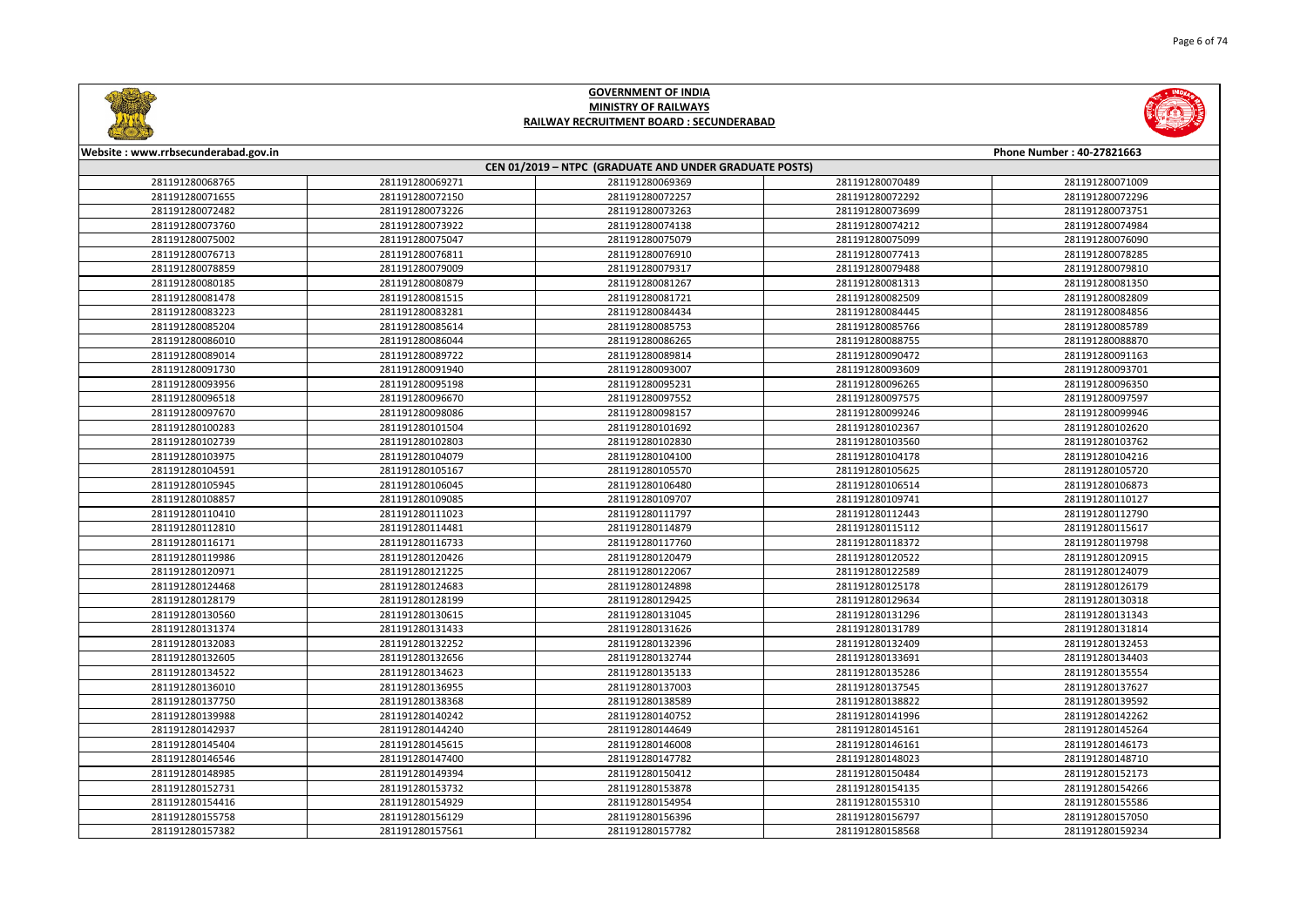



| Website: www.rrbsecunderabad.gov.in | Phone Number: 40-27821663 |                                                        |                 |                 |  |  |
|-------------------------------------|---------------------------|--------------------------------------------------------|-----------------|-----------------|--|--|
|                                     |                           | CEN 01/2019 - NTPC (GRADUATE AND UNDER GRADUATE POSTS) |                 |                 |  |  |
| 281191280159418                     | 281191280159579           | 281191280159599                                        | 281191280159826 | 281191280160747 |  |  |
| 281191280161054                     | 281191280161507           | 281191280161646                                        | 281191280162211 | 281191280163116 |  |  |
| 281191280163703                     | 281191280164299           | 281191280164469                                        | 281191280164476 | 281191280164936 |  |  |
| 281191280166511                     | 281191280167503           | 281191280168574                                        | 281191280168906 | 281191280168945 |  |  |
| 281191280169080                     | 281191280169424           | 281191280169513                                        | 281191280169908 | 281191280170004 |  |  |
| 281191280170340                     | 281191280170927           | 281191280171147                                        | 281191280171539 | 281191280173125 |  |  |
| 281191280173363                     | 281191280173796           | 281191280174367                                        | 281191280174386 | 281191280174457 |  |  |
| 281191280174539                     | 281191280174879           | 281191280174955                                        | 281191280175386 | 281191280175584 |  |  |
| 281191280175749                     | 281191280175778           | 281191280175840                                        | 281191280176494 | 281191280176838 |  |  |
| 281191280176935                     | 281191280177201           | 281191280177227                                        | 281191280177275 | 281191280177407 |  |  |
| 281191280177980                     | 281191280178963           | 281191280179739                                        | 281191280179767 | 281191280179871 |  |  |
| 281191280179898                     | 281191280180094           | 281191280180162                                        | 281191280180439 | 281191280181039 |  |  |
| 281191280181170                     | 281191280181560           | 281191280181786                                        | 281191280181807 | 281191280182347 |  |  |
| 281191280182623                     | 281191280183005           | 281191280183080                                        | 281191280183107 | 281191280183160 |  |  |
| 281191280183562                     | 281191280183918           | 281191280183955                                        | 281191280184197 | 281191280184203 |  |  |
| 281191280185385                     | 281191280185581           | 281191280186688                                        | 281191280186950 | 281191280187042 |  |  |
| 281191280187064                     | 281191280187098           | 281191280187225                                        | 281191280187338 | 281191280187528 |  |  |
| 281191280188857                     | 281191280189245           | 281191280190205                                        | 281191280190276 | 281191280190668 |  |  |
| 281191280190748                     | 281191280190783           | 281191280191554                                        | 281191280192756 | 281191280193192 |  |  |
| 281191280193284                     | 281191280193517           | 281191280193620                                        | 281191280193650 | 281191280193821 |  |  |
| 281191280193824                     | 281191280193855           | 281191280193862                                        | 281191280193974 | 281191280194016 |  |  |
| 281191280194274                     | 281191280194338           | 281191280194454                                        | 281191280194460 | 281191280194488 |  |  |
| 281191280195434                     | 281191280256074           | 281191280256098                                        | 281191280257943 | 281191280258587 |  |  |
| 281191280259460                     | 281191280260389           | 281191280260518                                        | 281191280260537 | 281191280261623 |  |  |
| 281191280261857                     | 281191280264111           | 281191280266111                                        | 281191280266380 | 281191280266725 |  |  |
| 281191280266763                     | 281191280267026           | 281191280267114                                        | 281191280267507 | 281191280268116 |  |  |
| 281191280268157                     | 281191280269078           | 281191280269700                                        | 281191280269986 | 281191280270994 |  |  |
| 281191280271462                     | 281191280271735           | 281191280274960                                        | 281191280275282 | 281191280275656 |  |  |
| 281191280275918                     | 281191280276842           | 281191280276849                                        | 281191280277066 | 281191280278966 |  |  |
| 281191280279727                     | 281191280280422           | 281191280281558                                        | 281191280282374 | 281191280282836 |  |  |
| 281191280282865                     | 281191280283097           | 281191280283843                                        | 281191280284547 | 281191280287204 |  |  |
| 281191280288544                     | 281191280288609           | 281191280289945                                        | 281191280290102 | 281191280290205 |  |  |
| 281191280290928                     | 281191280291080           | 281191280291371                                        | 281191280291987 | 281191280292798 |  |  |
| 281191280295139                     | 281191280296841           | 281191280297340                                        | 281191280297498 | 281191280297750 |  |  |
| 281191280298606                     | 281191280300225           | 281191280300917                                        | 281191280303398 | 281191280304190 |  |  |
| 281191280305116                     | 281191280306020           | 281191280307246                                        | 281191280308112 | 281191280308143 |  |  |
| 281191280310857                     | 281191280312100           | 281191280312105                                        | 281191280314004 | 281191280314118 |  |  |
| 281191280315282                     | 281191280315665           | 281191280316781                                        | 281191280317078 | 281191280317376 |  |  |
| 281191280317544                     | 281191280319895           | 281191280319975                                        | 281191280320130 | 281191280320225 |  |  |
| 281191280320613                     | 281191280321357           | 281191280322172                                        | 281191280323801 | 281191280324369 |  |  |
| 281191280325004                     | 281191280325197           | 281191280325683                                        | 281191280326154 | 281191280326387 |  |  |
| 281191280327866                     | 281191280327912           | 281191280328108                                        | 281191280329460 | 281191280330637 |  |  |
| 281191280332492                     | 281191280334010           | 281191280334966                                        | 281191280335556 | 281191280335894 |  |  |
| 281191280337137                     | 281191280337261           | 281191280337456                                        | 281191280337843 | 281191280337941 |  |  |
| 281191280338100                     | 281191280338257           | 281191280338924                                        | 281191280338941 | 281191280338999 |  |  |
| 281191280339736                     | 281191280340157           | 281191280341570                                        | 281191280343040 | 281191280343621 |  |  |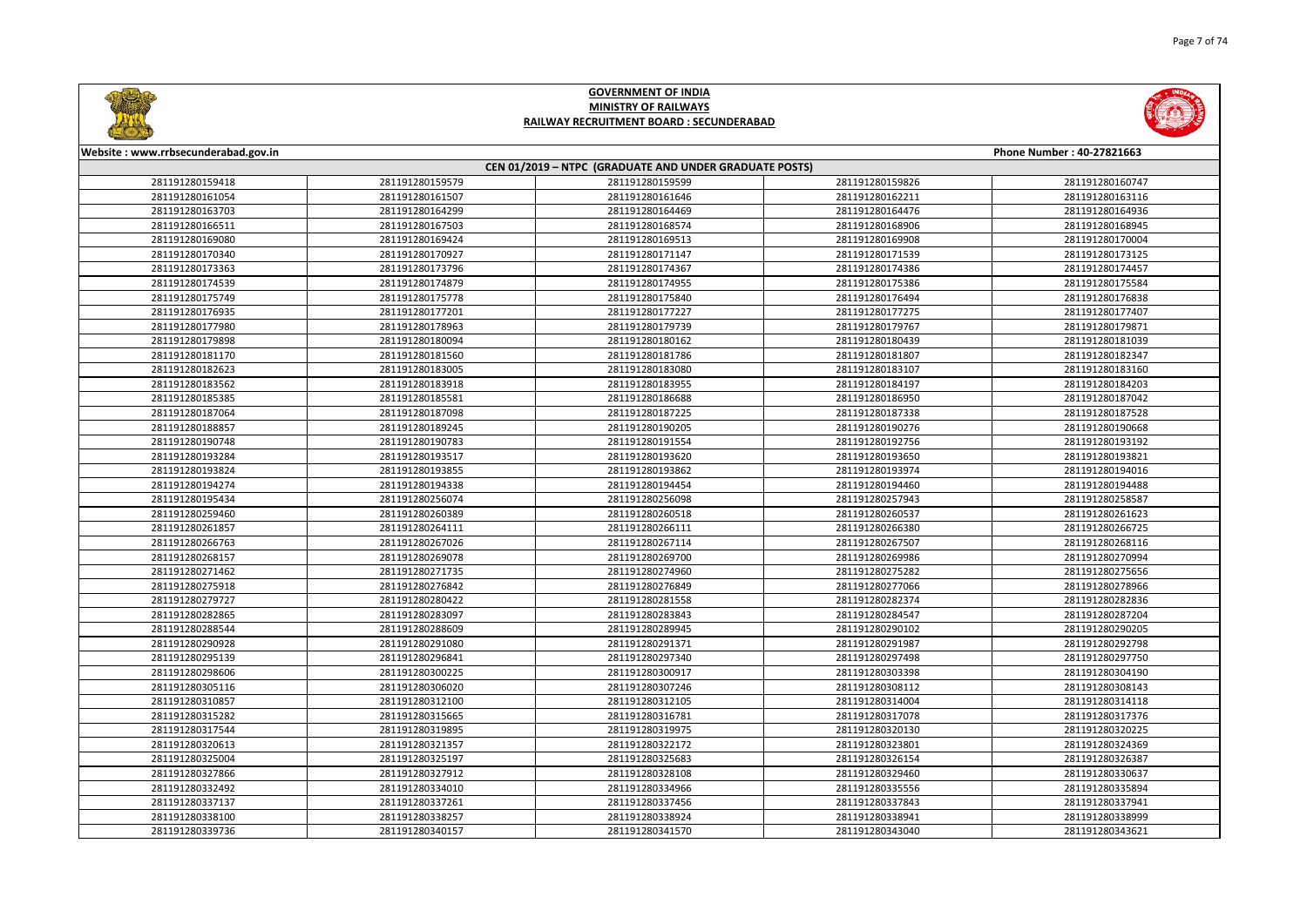



| Website: www.rrbsecunderabad.gov.in |                 |                                                        |                 | Phone Number: 40-27821663 |
|-------------------------------------|-----------------|--------------------------------------------------------|-----------------|---------------------------|
|                                     |                 | CEN 01/2019 - NTPC (GRADUATE AND UNDER GRADUATE POSTS) |                 |                           |
| 281191280345553                     | 281191280346858 | 281191280346901                                        | 281191280352927 | 281191280353078           |
| 281191280355198                     | 281191280355237 | 281191280358982                                        | 281191280358999 | 281191280359257           |
| 281191280360025                     | 281191280360477 | 281191280360614                                        | 281191280361067 | 281191280361766           |
| 281191280363100                     | 281191280367337 | 281191280368845                                        | 281191280370214 | 281191280374404           |
| 281191280377352                     | 281191280378340 | 281191280382308                                        | 281191280384027 | 281191280389015           |
| 281191280389823                     | 281191280390782 | 281191280393399                                        | 281191280394476 | 281191280396511           |
| 281191280397696                     | 281191280397950 | 281191280398471                                        | 281191280398657 | 281191280402208           |
| 281191280403600                     | 281191280408287 | 281191280408353                                        | 281191280408577 | 281191280411518           |
| 281191280413452                     | 281191280414027 | 281191280414225                                        | 281191280415283 | 281191280418505           |
| 281191280418878                     | 281191280422590 | 281191280423417                                        | 281191280424135 | 281191280426128           |
| 281191280427684                     | 281191280428282 | 281191280429768                                        | 281191280430277 | 281191280431035           |
| 281191280431734                     | 281191280433445 | 281191280433457                                        | 281191280435997 | 281191280441835           |
| 281191280443286                     | 281191280453701 | 281191280455010                                        | 281191280455353 | 281191280457672           |
| 281191280462855                     | 281191280465092 | 281191280465836                                        | 281191280467539 | 281191280469066           |
| 281191280471245                     | 281191280472320 | 281191280475602                                        | 281191280475727 | 281191280476196           |
| 281191280476793                     | 281191280477097 | 281191280478007                                        | 281191280481192 | 281191280481885           |
| 281191280491657                     | 281191280492571 | 281191280495644                                        | 281191280499245 | 281191280500025           |
| 281191280502644                     | 281191280504923 | 281191280505714                                        | 281191280506860 | 281191280506973           |
| 281191280508424                     | 281191280510447 | 281191280512980                                        | 281191280514309 | 281191280516681           |
| 281191280516969                     | 281191280518991 | 281191280519656                                        | 281191280521829 | 281191280522615           |
| 281191280527199                     | 281191280527322 | 281191280530502                                        | 281191280531688 | 281191280532549           |
| 281191280535759                     | 281191280537438 | 281191280539011                                        | 281191280539032 | 281191280545636           |
| 281191280554363                     | 281191280558786 | 281191280562074                                        | 281191280569160 | 281191280569261           |
| 281191280571833                     | 281191280573140 | 281191280575438                                        | 281191280579189 | 281191280581183           |
| 281191280581318                     | 281191280584367 | 281191280584906                                        | 281191280585488 | 281191280586371           |
| 281191280587865                     | 281191280590015 | 281191280596211                                        | 281191280603590 | 281191280608205           |
| 281191280614797                     | 281191280616225 | 281191280622285                                        | 281191280625804 | 281191280627558           |
| 281191280628326                     | 281191280628910 | 281191280630022                                        | 281191280631673 | 281191280632051           |
| 281191280633756                     | 281191280635163 | 281191280635238                                        | 281191280636326 | 281191280638039           |
| 281191280639120                     | 281191280640852 | 281191280643706                                        | 281191280651103 | 281191280652909           |
| 281191280653370                     | 281191280654629 | 281191280657751                                        | 281191280657818 | 281191280658875           |
| 281191280659367                     | 281191280663646 | 281191280664009                                        | 281191280667660 | 281191280670378           |
| 281191280671969                     | 281191280673052 | 281191280675673                                        | 281191280676538 | 281191280678265           |
| 281191280680882                     | 281191280682881 | 281191280683053                                        | 281191280684209 | 281191280684284           |
| 281191280686612                     | 281191280687023 | 281191280687057                                        | 281191280688424 | 281191280690744           |
| 281191280693185                     | 281191280693628 | 281191280694088                                        | 281191280696580 | 281191280696900           |
| 281191280698029                     | 281191280699533 | 281191280700049                                        | 281191280701713 | 281191280706291           |
| 281191280707789                     | 281191280713614 | 281191280714495                                        | 281191280717293 | 281191280718670           |
| 281191280720546                     | 281191280729696 | 281191280735349                                        | 281191280736611 | 281191280738579           |
| 281191280740444                     | 281191280742528 | 281191280743078                                        | 281191280743325 | 281191280744343           |
| 281191280746990                     | 281191280748102 | 281191280748508                                        | 281191280752445 | 281191280753586           |
| 281191280755738                     | 281191280755916 | 281191280756207                                        | 281191280756288 | 281191280757491           |
| 281191280758569                     | 281191280758800 | 281191280760682                                        | 281191280760917 | 281191280761673           |
| 281191280762863                     | 281191280766791 | 281191280774070                                        | 281191280796647 | 281191280798173           |
| 281191280798671                     | 281191280813978 | 281191280834015                                        | 281191280834171 | 281191280855508           |
| 281191280890260                     | 281191280958770 | 281191280993551                                        | 281191290201484 | 281191290222702           |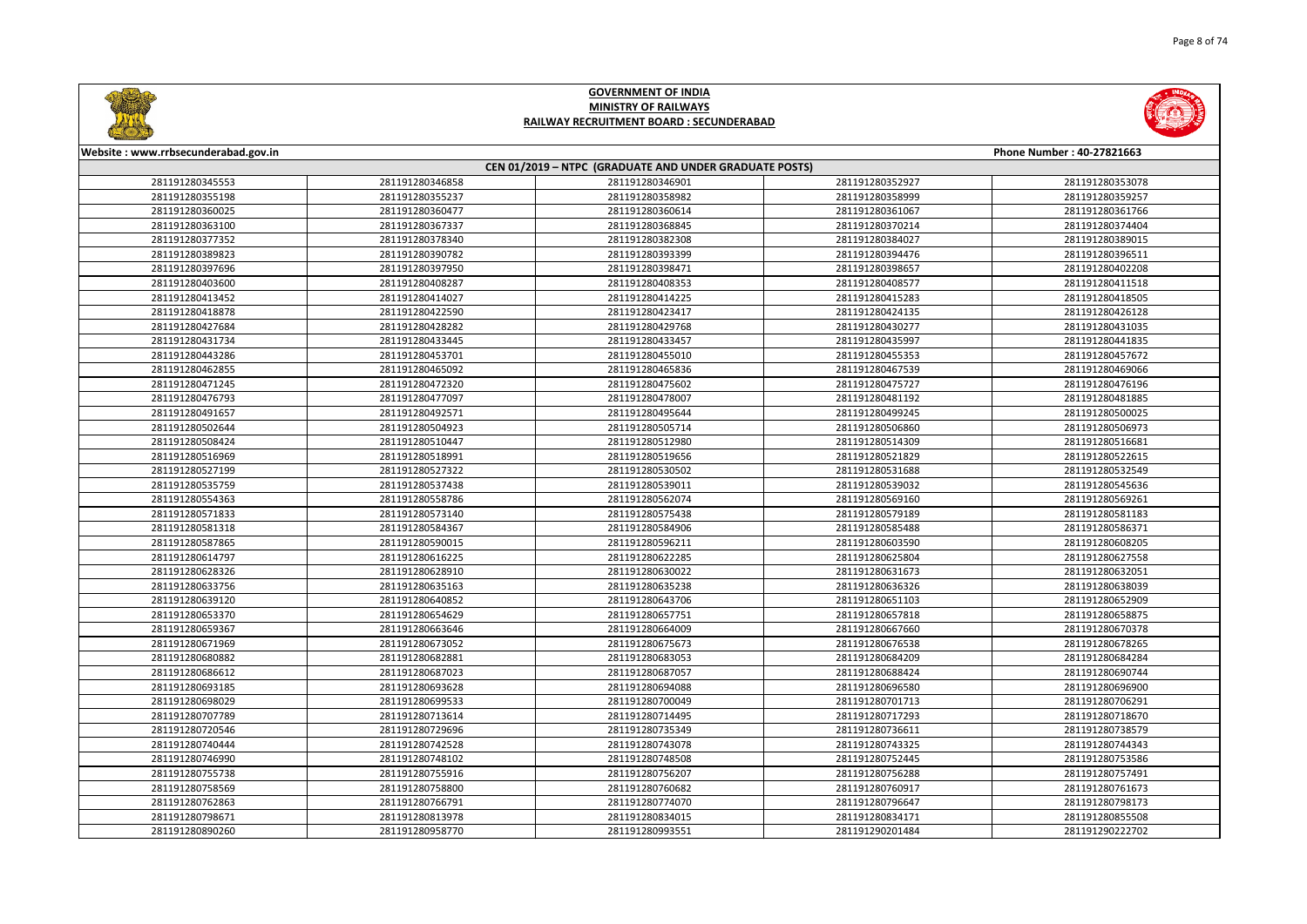



| Website: www.rrbsecunderabad.gov.in<br>Phone Number: 40-27821663 |                                                        |                 |                 |                 |  |  |
|------------------------------------------------------------------|--------------------------------------------------------|-----------------|-----------------|-----------------|--|--|
|                                                                  | CEN 01/2019 - NTPC (GRADUATE AND UNDER GRADUATE POSTS) |                 |                 |                 |  |  |
| 281191290235978                                                  | 281191290296650                                        | 281191290299455 | 281191290301119 | 281191290381437 |  |  |
| 281191290384933                                                  | 281191290435374                                        | 281191290453481 | 281191290490505 | 281191290497830 |  |  |
| 281191290503990                                                  | 281191290559348                                        | 281191290817307 | 281191290898831 | 281191290913458 |  |  |
| 281191290939224                                                  | 281191290945115                                        | 281191290951751 | 281191290956964 | 281191290965733 |  |  |
| 281191290973275                                                  | 281191290977498                                        | 281191290984061 | 281191290987319 | 281191291000368 |  |  |
| 281191291003148                                                  | 281191291006828                                        | 281191291015935 | 281191291028126 | 281191291030996 |  |  |
| 281191291038258                                                  | 281191300124685                                        | 281191300131701 | 281191300950447 | 281191301044564 |  |  |
| 281191310387177                                                  | 281191311044335                                        | 281191311055399 | 281191311120468 | 281191311122212 |  |  |
| 281191311125037                                                  | 281192110880356                                        | 281192111022378 | 281192120768706 | 281192120770346 |  |  |
| 281192120772059                                                  | 281192120772513                                        | 281192120773737 | 281192120774198 | 281192120775067 |  |  |
| 281192120775342                                                  | 281192120776103                                        | 281192120776634 | 281192120777121 | 281192120780120 |  |  |
| 281192120780982                                                  | 281192120784164                                        | 281192120785357 | 281192120785684 | 281192120786420 |  |  |
| 281192120787008                                                  | 281192120789261                                        | 281192120789283 | 281192120789325 | 281192120789350 |  |  |
| 281192120790093                                                  | 281192120793264                                        | 281192120795626 | 281192120797787 | 281192120800116 |  |  |
| 281192120805750                                                  | 281192120806734                                        | 281192120807764 | 281192120807769 | 281192120808003 |  |  |
| 281192120811944                                                  | 281192120812076                                        | 281192120812101 | 281192120812491 | 281192120812710 |  |  |
| 281192120814573                                                  | 281192120823027                                        | 281192120823331 | 281192120824082 | 281192120824547 |  |  |
| 281192120827552                                                  | 281192120828922                                        | 281192120829809 | 281192120831708 | 281192120833374 |  |  |
| 281192120837339                                                  | 281192120840020                                        | 281192120840528 | 281192120841531 | 281192120843818 |  |  |
| 281192120844184                                                  | 281192120844407                                        | 281192120845215 | 281192120848754 | 281192120849214 |  |  |
| 281192120851328                                                  | 281192120851474                                        | 281192120851663 | 281192120852962 | 281192120853609 |  |  |
| 281192120855692                                                  | 281192120856235                                        | 281192120856554 | 281192120857906 | 281192120857957 |  |  |
| 281192120858214                                                  | 281192120858955                                        | 281192120861426 | 281192120862565 | 281192120862576 |  |  |
| 281192120862718                                                  | 281192120864341                                        | 281192120864930 | 281192120865743 | 281192120866237 |  |  |
| 281192120868915                                                  | 281192120868919                                        | 281192120869135 | 281192120870088 | 281192120872780 |  |  |
| 281192120873233                                                  | 281192120873564                                        | 281192120875039 | 281192120875721 | 281192120876045 |  |  |
| 281192120876325                                                  | 281192120878843                                        | 281192120879738 | 281192120880682 | 281192120881021 |  |  |
| 281192120881606                                                  | 281192120884244                                        | 281192120885909 | 281192120886247 | 281192120886701 |  |  |
| 281192120886960                                                  | 281192120889306                                        | 281192120889310 | 281192120889513 | 281192120889543 |  |  |
| 281192120889813                                                  | 281192120891440                                        | 281192120893653 | 281192120894202 | 281192120896512 |  |  |
| 281192120897780                                                  | 281192120898138                                        | 281192120898295 | 281192120901436 | 281192120901639 |  |  |
| 281192120901923                                                  | 281192120903375                                        | 281192120903379 | 281192120904106 | 281192120904427 |  |  |
| 281192120911230                                                  | 281192120911892                                        | 281192120912454 | 281192120915449 | 281192120916169 |  |  |
| 281192120920940                                                  | 281192120921291                                        | 281192120922248 | 281192120924989 | 281192120925965 |  |  |
| 281192120926685                                                  | 281192120927240                                        | 281192120927986 | 281192120928119 | 281192120929400 |  |  |
| 281192120931063                                                  | 281192120932987                                        | 281192120935849 | 281192120936523 | 281192120936881 |  |  |
| 281192120939559                                                  | 281192120942196                                        | 281192120942432 | 281192120945604 | 281192120947701 |  |  |
| 281192120948649                                                  | 281192120949169                                        | 281192120956697 | 281192120956868 | 281192120958779 |  |  |
| 281192120959322                                                  | 281192120960605                                        | 281192120961002 | 281192120961255 | 281192120961480 |  |  |
| 281192120963153                                                  | 281192120964077                                        | 281192120966045 | 281192120970246 | 281192120970932 |  |  |
| 281192120971417                                                  | 281192120972512                                        | 281192120974598 | 281192120975139 | 281192120975690 |  |  |
| 281192120979507                                                  | 281192120983738                                        | 281192120984518 | 281192120985501 | 281192120986376 |  |  |
| 281192120986747                                                  | 281192120987741                                        | 281192120988786 | 281192120989019 | 281192120993628 |  |  |
| 281192120994196                                                  | 281192120994637                                        | 281192120995432 | 281192120997513 | 281192120997714 |  |  |
| 281192120998685                                                  | 281192120998973                                        | 281192120999187 | 281192120999604 | 281192121000274 |  |  |
| 281192121002092                                                  | 281192121002383                                        | 281192121003168 | 281192121003200 | 281192121003608 |  |  |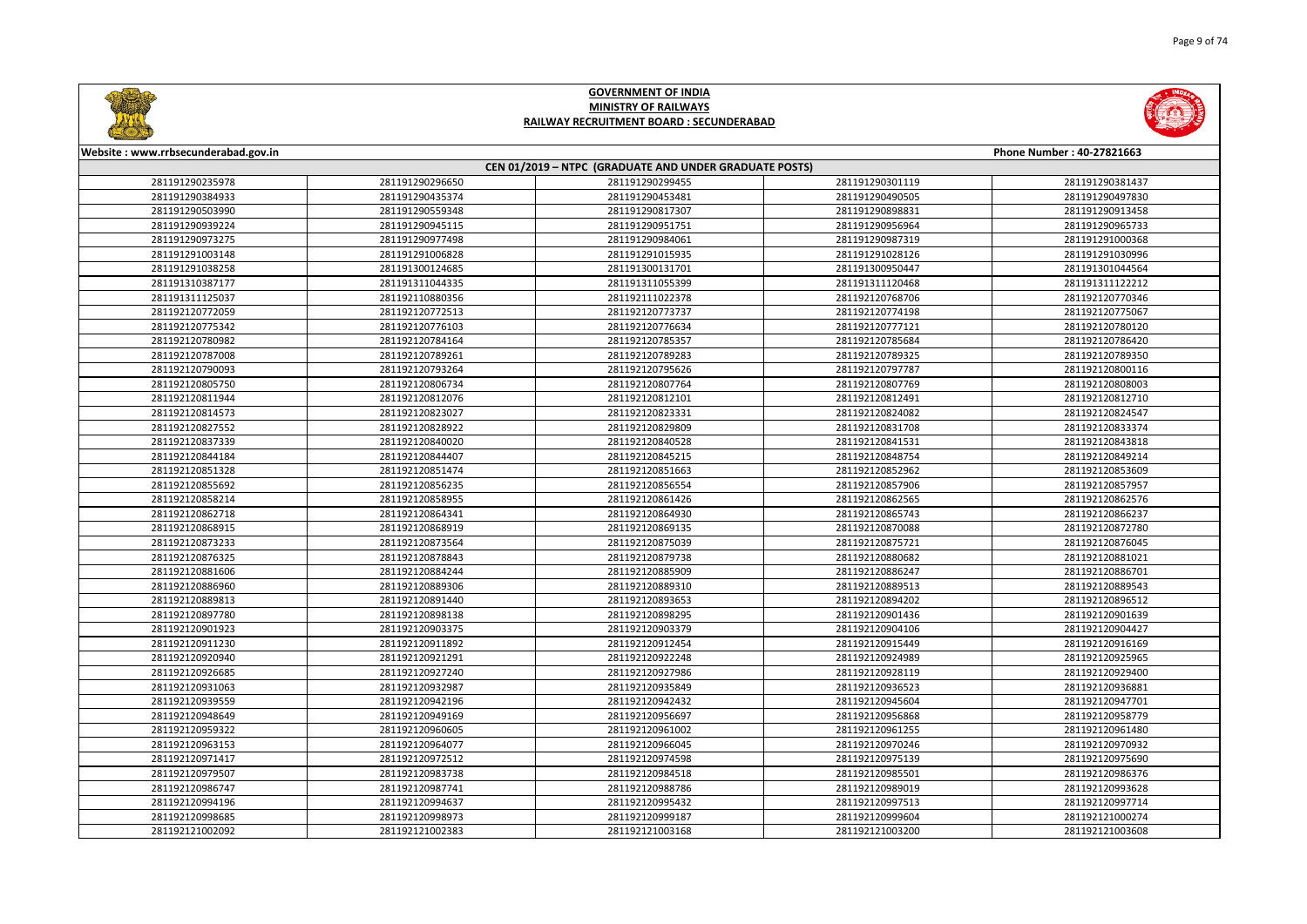



| Website: www.rrbsecunderabad.gov.in |                 |                                                        |                 | Phone Number: 40-27821663 |
|-------------------------------------|-----------------|--------------------------------------------------------|-----------------|---------------------------|
|                                     |                 | CEN 01/2019 - NTPC (GRADUATE AND UNDER GRADUATE POSTS) |                 |                           |
| 281192121003761                     | 281192121005170 | 281192121005782                                        | 281192121006624 | 281192121007278           |
| 281192121007929                     | 281192121010086 | 281192121010821                                        | 281192121011183 | 281192121013088           |
| 281192121017198                     | 281192121017573 | 281192121017575                                        | 281192121022827 | 281192121022847           |
| 281192121024335                     | 281192121025737 | 281192121027027                                        | 281192121028291 | 281192121030230           |
| 281192121033731                     | 281192121034883 | 281192121034886                                        | 281192121053481 | 281192121056382           |
| 281192121058218                     | 281192121061496 | 281192121061722                                        | 281192130768403 | 281192130771785           |
| 281192130773691                     | 281192130774699 | 281192130776720                                        | 281192130776993 | 281192130780544           |
| 281192130781111                     | 281192130781640 | 281192130782346                                        | 281192130786993 | 281192130788303           |
| 281192130788828                     | 281192130794864 | 281192130795815                                        | 281192130796038 | 281192130798981           |
| 281192130802165                     | 281192130803481 | 281192130807910                                        | 281192130808223 | 281192130809091           |
| 281192130810219                     | 281192130811719 | 281192130815578                                        | 281192130817404 | 281192130820620           |
| 281192130822240                     | 281192130824375 | 281192130824556                                        | 281192130824763 | 281192130826177           |
| 281192130826246                     | 281192130826872 | 281192130830479                                        | 281192130832372 | 281192130833188           |
| 281192130833266                     | 281192130836392 | 281192130838088                                        | 281192130840436 | 281192130841412           |
| 281192130841801                     | 281192130843316 | 281192130849980                                        | 281192130852116 | 281192130857973           |
| 281192130858090                     | 281192130858317 | 281192130858927                                        | 281192130859144 | 281192130862847           |
| 281192130863071                     | 281192130869312 | 281192130870314                                        | 281192130873427 | 281192130876885           |
| 281192130887861                     | 281192130888280 | 281192130888502                                        | 281192130889881 | 281192130889883           |
| 281192130889892                     | 281192130889978 | 281192130892734                                        | 281192130894063 | 281192130895367           |
| 281192130896048                     | 281192130897108 | 281192130898484                                        | 281192130899388 | 281192130901063           |
| 281192130901462                     | 281192130904530 | 281192130905012                                        | 281192130905177 | 281192130916388           |
| 281192130917451                     | 281192130920552 | 281192130928869                                        | 281192130928995 | 281192130933550           |
| 281192130940633                     | 281192130941470 | 281192130943594                                        | 281192130943784 | 281192130956747           |
| 281192130964002                     | 281192130966902 | 281192130968124                                        | 281192130968171 | 281192130969635           |
| 281192130971271                     | 281192130973545 | 281192130974596                                        | 281192130975063 | 281192130981864           |
| 281192130983619                     | 281192130984725 | 281192130995476                                        | 281192130997857 | 281192130998956           |
| 281192131000304                     | 281192131002825 | 281192131003076                                        | 281192131004437 | 281192131008452           |
| 281192131013367                     | 281192131018077 | 281192131020197                                        | 281192131020868 | 281192131027481           |
| 281192131028497                     | 281192131030140 | 281192131030411                                        | 281192131043703 | 281192131059471           |
| 281192131061154                     | 281192131062761 | 281192131062826                                        | 281192131067524 | 281192131068443           |
| 281192131074014                     | 281192131074881 | 281192131075537                                        | 281192131077048 | 281192131077674           |
| 281192131078012                     | 281192131078582 | 281192131079784                                        | 281192131080730 | 281192131083808           |
| 281192131084725                     | 281192131091021 | 281192131093944                                        | 281192131095569 | 281192131095774           |
| 281192131096002                     | 281192131100141 | 281192131104068                                        | 281192131110879 | 281192131115856           |
| 281192131116286                     | 281192131117945 | 281192131117948                                        | 281192131122489 | 281192131132484           |
| 281192140778485                     | 281192140818967 | 281192140854637                                        | 281192150568265 | 281192150620025           |
| 281192150762175                     | 281192150769883 | 281192150778849                                        | 281192150784410 | 281192150796832           |
| 281192150797587                     | 281192150804407 | 281192150814719                                        | 281192150817679 | 281192150822308           |
| 281192150855038                     | 281192150866349 | 281192150866601                                        | 281192150867262 | 281192150874198           |
| 281192150874727                     | 281192150878385 | 281192150890193                                        | 281192150896525 | 281192150902619           |
| 281192150903154                     | 281192150904882 | 281192150904997                                        | 281192150905003 | 281192150927791           |
| 281192150929142                     | 281192150929958 | 281192150935951                                        | 281192150935994 | 281192150938045           |
| 281192150939996                     | 281192150941610 | 281192150942226                                        | 281192150948762 | 281192150952185           |
| 281192150955768                     | 281192150956324 | 281192150956496                                        | 281192150956689 | 281192150957523           |
| 281192150957882                     | 281192150958228 | 281192150959439                                        | 281192150960362 | 281192150961284           |
| 281192150963380                     | 281192150964479 | 281192150964796                                        | 281192150969092 | 281192150970040           |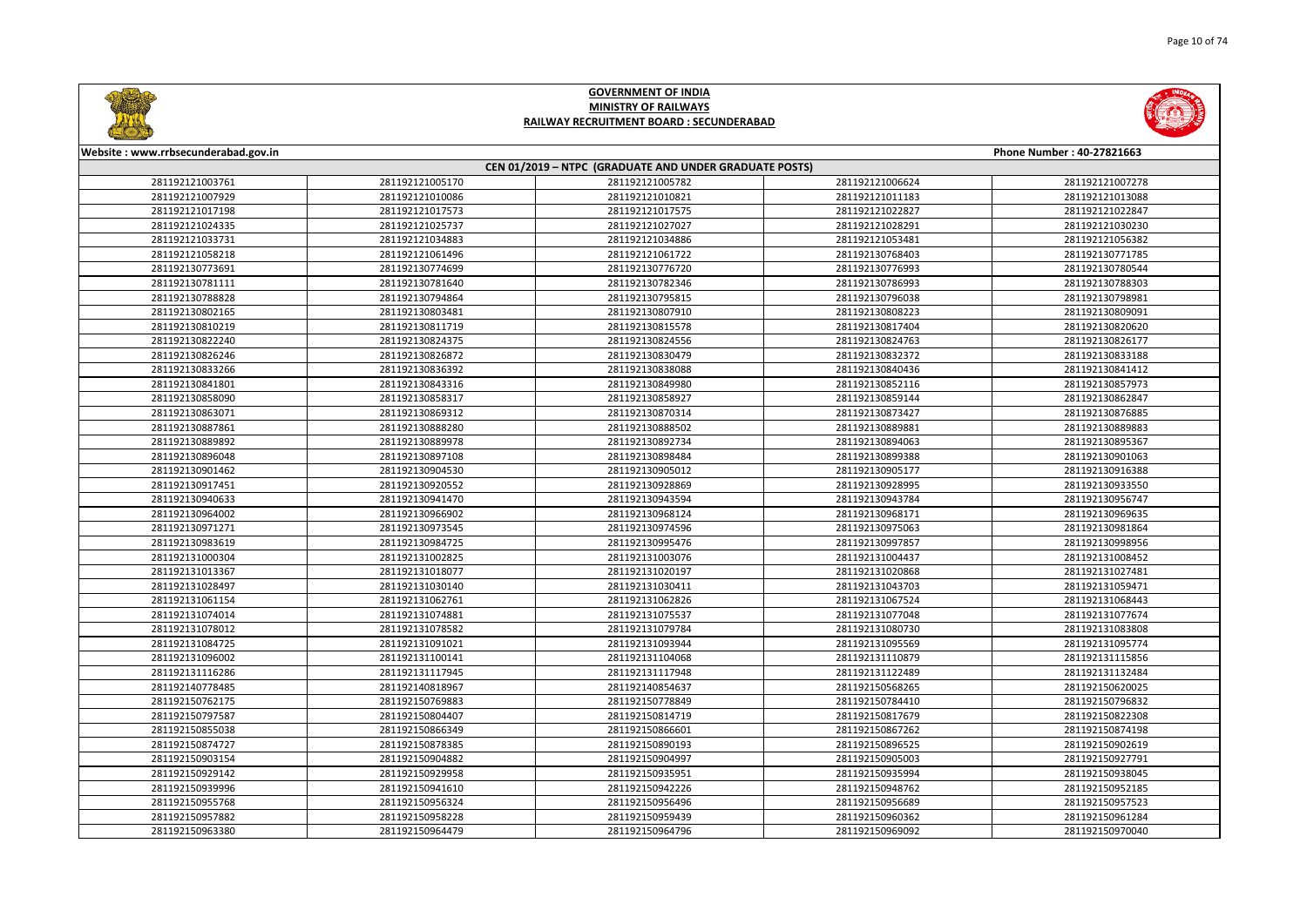



| Website: www.rrbsecunderabad.gov.in |                 |                                                        |                 | Phone Number: 40-27821663 |
|-------------------------------------|-----------------|--------------------------------------------------------|-----------------|---------------------------|
|                                     |                 | CEN 01/2019 - NTPC (GRADUATE AND UNDER GRADUATE POSTS) |                 |                           |
| 281192150970597                     | 281192150972504 | 281192150977613                                        | 281192150980153 | 281192150982652           |
| 281192150986512                     | 281192150994117 | 281192150996732                                        | 281192150997487 | 281192151000784           |
| 281192151001314                     | 281192151002814 | 281192151007373                                        | 281192151010932 | 281192151015159           |
| 281192151015222                     | 281192151021352 | 281192151023279                                        | 281192151024100 | 281192151025974           |
| 281192151026273                     | 281192151029732 | 281192151035961                                        | 281192151040974 | 281192151046301           |
| 281192151047799                     | 281192151056332 | 281192151058632                                        | 281192151061731 | 281192151061796           |
| 281192151093955                     | 281192160485339 | 281192160485365                                        | 281192160485407 | 281192160485924           |
| 281192160485947                     | 281192160485952 | 281192160489650                                        | 281192160492828 | 281192160492966           |
| 281192160494995                     | 281192160496525 | 281192160497122                                        | 281192160497123 | 281192160498115           |
| 281192160499351                     | 281192160506937 | 281192160508859                                        | 281192160508906 | 281192160508908           |
| 281192160511317                     | 281192160511815 | 281192160513033                                        | 281192160519778 | 281192160526245           |
| 281192160527634                     | 281192160532953 | 281192160533524                                        | 281192160535464 | 281192160535521           |
| 281192160545865                     | 281192160547192 | 281192160547207                                        | 281192160556344 | 281192160556354           |
| 281192160556410                     | 281192160556441 | 281192160570759                                        | 281192160579702 | 281192160584385           |
| 281192160584840                     | 281192160585103 | 281192160585844                                        | 281192160587779 | 281192160588221           |
| 281192160603174                     | 281192160603308 | 281192160607264                                        | 281192160608834 | 281192160608938           |
| 281192160611912                     | 281192160612773 | 281192160612793                                        | 281192160612810 | 281192160612813           |
| 281192160613944                     | 281192160614718 | 281192160616872                                        | 281192160617653 | 281192160618836           |
| 281192160623418                     | 281192160623420 | 281192160624128                                        | 281192160624387 | 281192160625855           |
| 281192160636375                     | 281192160637926 | 281192160641018                                        | 281192160642154 | 281192160647451           |
| 281192160653985                     | 281192160660674 | 281192160662376                                        | 281192160664492 | 281192160675688           |
| 281192160690262                     | 281192160695561 | 281192160697327                                        | 281192160701783 | 281192160702847           |
| 281192160708236                     | 281192160708630 | 281192160713405                                        | 281192160717587 | 281192160718687           |
| 281192160719196                     | 281192160722756 | 281192160729641                                        | 281192160742231 | 281192160749979           |
| 281192160751603                     | 281192160757896 | 281192160758192                                        | 281192160758525 | 281192160770418           |
| 281192160773307                     | 281192160799803 | 281192160860468                                        | 281192160864025 | 281192160869753           |
| 281192160875387                     | 281192160887672 | 281192160890971                                        | 281192160890983 | 281192160893346           |
| 281192160894260                     | 281192160898232 | 281192160898464                                        | 281192160898834 | 281192160900733           |
| 281192160911520                     | 281192160911552 | 281192160917935                                        | 281192160920229 | 281192160920355           |
| 281192160928175                     | 281192160928200 | 281192160931261                                        | 281192160937785 | 281192160938558           |
| 281192160941677                     | 281192160941889 | 281192160948103                                        | 281192160953897 | 281192160956939           |
| 281192160958149                     | 281192160960653 | 281192160970435                                        | 281192160976411 | 281192160983409           |
| 281192160984098                     | 281192160984099 | 281192160985671                                        | 281192160986239 | 281192160986584           |
| 281192160998764                     | 281192161005210 | 281192161010651                                        | 281192161015065 | 281192161017256           |
| 281192161020685                     | 281192161021787 | 281192161025546                                        | 281192161026095 | 281192161026177           |
| 281192161029371                     | 281192161029898 | 281192161035635                                        | 281192161056738 | 281192161058551           |
| 281192170589232                     | 281192170607595 | 281192170646851                                        | 281192170767444 | 281192170767605           |
| 281192170767653                     | 281192170768312 | 281192170776595                                        | 281192170777081 | 281192170777844           |
| 281192170779421                     | 281192170779923 | 281192170781712                                        | 281192170784363 | 281192170785466           |
| 281192170789804                     | 281192170790114 | 281192170790502                                        | 281192170790676 | 281192170790681           |
| 281192170790714                     | 281192170790890 | 281192170791057                                        | 281192170792586 | 281192170792736           |
| 281192170792986                     | 281192170793296 | 281192170795139                                        | 281192170796423 | 281192170796687           |
| 281192170797743                     | 281192170798805 | 281192170801618                                        | 281192170801753 | 281192170802716           |
| 281192170805716                     | 281192170806537 | 281192170807393                                        | 281192170807899 | 281192170818581           |
| 281192170821663                     | 281192170822582 | 281192170822825                                        | 281192170823171 | 281192170823844           |
| 281192170826472                     | 281192170827485 | 281192170830461                                        | 281192170831793 | 281192170833310           |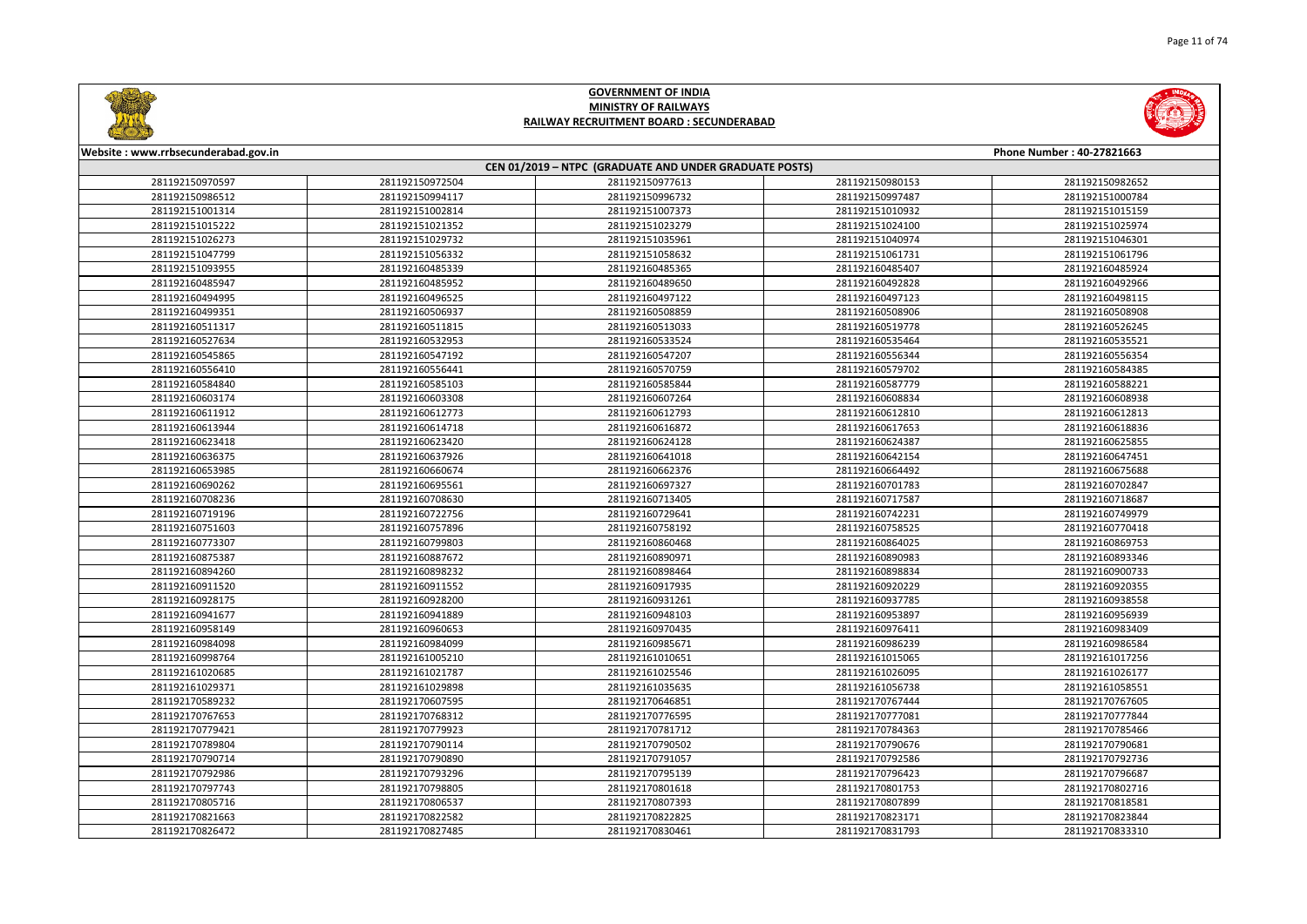



| Website: www.rrbsecunderabad.gov.in<br>Phone Number: 40-27821663 |                 |                                                        |                 |                 |
|------------------------------------------------------------------|-----------------|--------------------------------------------------------|-----------------|-----------------|
|                                                                  |                 | CEN 01/2019 - NTPC (GRADUATE AND UNDER GRADUATE POSTS) |                 |                 |
| 281192170833451                                                  | 281192170833677 | 281192170834858                                        | 281192170837914 | 281192170843962 |
| 281192170844307                                                  | 281192170848776 | 281192170851348                                        | 281192170852091 | 281192170854485 |
| 281192170855285                                                  | 281192170857567 | 281192170859195                                        | 281192170859686 | 281192170863137 |
| 281192170863451                                                  | 281192170864360 | 281192170865001                                        | 281192170866073 | 281192170867973 |
| 281192170868010                                                  | 281192170869437 | 281192170869447                                        | 281192170870325 | 281192170870524 |
| 281192170872709                                                  | 281192170873490 | 281192170874718                                        | 281192170875419 | 281192170878231 |
| 281192170878322                                                  | 281192170878357 | 281192170878408                                        | 281192170879136 | 281192170879757 |
| 281192170882058                                                  | 281192170883648 | 281192170884209                                        | 281192170885912 | 281192170885945 |
| 281192170886282                                                  | 281192170886519 | 281192170888797                                        | 281192170889822 | 281192170892692 |
| 281192170893091                                                  | 281192170893639 | 281192170893755                                        | 281192170894657 | 281192170894744 |
| 281192170894779                                                  | 281192170897096 | 281192170897848                                        | 281192170898547 | 281192170899856 |
| 281192170899899                                                  | 281192170900032 | 281192170902316                                        | 281192170906164 | 281192170906485 |
| 281192170907423                                                  | 281192170908087 | 281192170908500                                        | 281192170908916 | 281192170909333 |
| 281192170909764                                                  | 281192170910075 | 281192170910415                                        | 281192170910637 | 281192170911065 |
| 281192170911158                                                  | 281192170911403 | 281192170911511                                        | 281192170915112 | 281192170915419 |
| 281192170916003                                                  | 281192170917248 | 281192170917946                                        | 281192170919940 | 281192170920686 |
| 281192170920969                                                  | 281192170922033 | 281192170922301                                        | 281192170922432 | 281192170922830 |
| 281192170922854                                                  | 281192170922920 | 281192170927883                                        | 281192170928740 | 281192170929219 |
| 281192170930420                                                  | 281192170930548 | 281192170931124                                        | 281192170931768 | 281192170932472 |
| 281192170932943                                                  | 281192170934080 | 281192170934451                                        | 281192170934988 | 281192170935131 |
| 281192170935800                                                  | 281192170936848 | 281192170937171                                        | 281192170937751 | 281192170937769 |
| 281192170942879                                                  | 281192170943850 | 281192170943996                                        | 281192170944271 | 281192170945390 |
| 281192170946176                                                  | 281192170949950 | 281192170950025                                        | 281192170950644 | 281192170951412 |
| 281192170953537                                                  | 281192170953582 | 281192170956552                                        | 281192170956621 | 281192170957817 |
| 281192170960300                                                  | 281192170960598 | 281192170961520                                        | 281192170961667 | 281192170963931 |
| 281192170963987                                                  | 281192170964053 | 281192170964712                                        | 281192170964920 | 281192170965201 |
| 281192170965720                                                  | 281192170965727 | 281192170966889                                        | 281192170968006 | 281192170968232 |
| 281192170969811                                                  | 281192170972623 | 281192170973721                                        | 281192170974225 | 281192170974742 |
| 281192170975064                                                  | 281192170975160 | 281192170975164                                        | 281192170976575 | 281192170977192 |
| 281192170977966                                                  | 281192170978223 | 281192170978402                                        | 281192170978527 | 281192170979082 |
| 281192170979181                                                  | 281192170979913 | 281192170983524                                        | 281192170983603 | 281192170984314 |
| 281192170984620                                                  | 281192170984690 | 281192170985257                                        | 281192170986896 | 281192170988944 |
| 281192170988982                                                  | 281192170989718 | 281192170990812                                        | 281192170992509 | 281192170992766 |
| 281192170993365                                                  | 281192170993807 | 281192170994893                                        | 281192170994966 | 281192170995034 |
| 281192170995185                                                  | 281192170997367 | 281192170998641                                        | 281192171000737 | 281192171001259 |
| 281192171003271                                                  | 281192171004389 | 281192171005209                                        | 281192171006686 | 281192171007869 |
| 281192171008297                                                  | 281192171013368 | 281192171015465                                        | 281192171017094 | 281192171017297 |
| 281192171020174                                                  | 281192171020285 | 281192171024653                                        | 281192171025767 | 281192171028837 |
| 281192171030346                                                  | 281192171032588 | 281192171033494                                        | 281192171035817 | 281192171036428 |
| 281192171036655                                                  | 281192171039057 | 281192171047351                                        | 281192171051923 | 281192171056279 |
| 281192171059688                                                  | 281192171060190 | 281192171063784                                        | 281192171070081 | 281192171070864 |
| 281192171071718                                                  | 281192171077798 | 281192171078322                                        | 281192171081491 | 281192171082642 |
| 281192171087297                                                  | 281192171090774 | 281192171093832                                        | 281192171101184 | 281192171102042 |
| 281192171102210                                                  | 281192171109449 | 281192180242876                                        | 281192180398025 | 281192180709276 |
| 281192180899373                                                  | 281192180954279 | 281192181047416                                        | 281192181102384 | 281192190767626 |
| 281192190777684                                                  | 281192190788631 | 281192190804366                                        | 281192190812622 | 281192190825884 |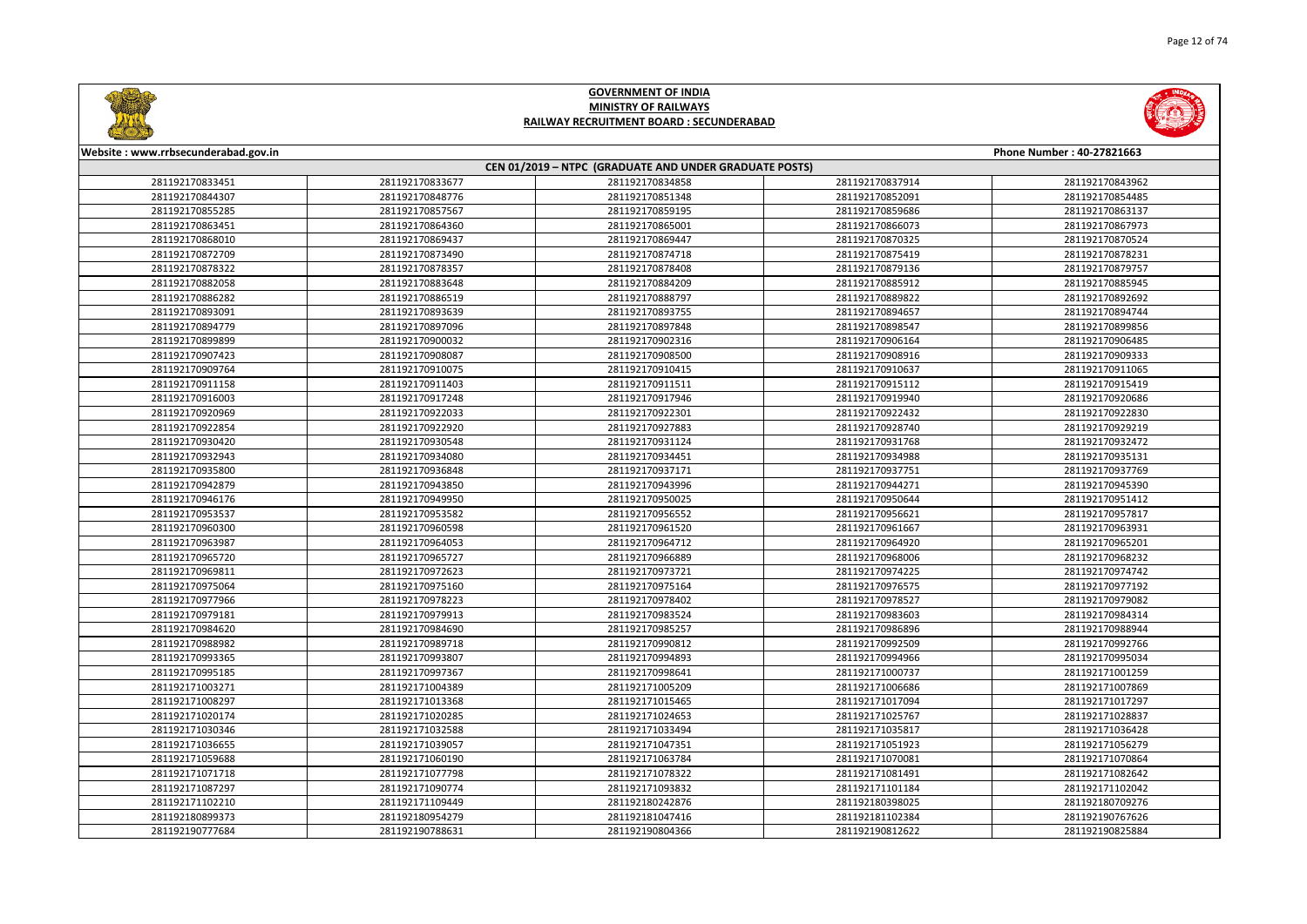



| Website: www.rrbsecunderabad.gov.in<br>Phone Number: 40-27821663 |                 |                                                        |                 |                 |  |
|------------------------------------------------------------------|-----------------|--------------------------------------------------------|-----------------|-----------------|--|
|                                                                  |                 | CEN 01/2019 - NTPC (GRADUATE AND UNDER GRADUATE POSTS) |                 |                 |  |
| 281192190828109                                                  | 281192190839477 | 281192190848129                                        | 281192190851963 | 281192190856951 |  |
| 281192190860354                                                  | 281192190865591 | 281192190878759                                        | 281192190885930 | 281192190889110 |  |
| 281192190892018                                                  | 281192190893650 | 281192190898402                                        | 281192190905184 | 281192190906956 |  |
| 281192190916037                                                  | 281192190917202 | 281192190926519                                        | 281192190949252 | 281192190955296 |  |
| 281192190966086                                                  | 281192190969398 | 281192190973512                                        | 281192190983447 | 281192190991727 |  |
| 281192191009850                                                  | 281192191018279 | 281192191021543                                        | 281192191022065 | 281192191031641 |  |
| 281192191034212                                                  | 281192191038159 | 281192191067732                                        | 281192191074201 | 281192191077988 |  |
| 281192191078881                                                  | 281192191079025 | 281192191079828                                        | 281192191080279 | 281192191083364 |  |
| 281192191096953                                                  | 281192191101002 | 281192191103369                                        | 281192191104590 | 281192191104703 |  |
| 281192191105867                                                  | 281192191108512 | 281192191109425                                        | 281192191112925 | 281192191114750 |  |
| 281192191122193                                                  | 281192191122479 | 281192191122493                                        | 281192191126958 | 281192191133467 |  |
| 281192210845071                                                  | 281192210934834 | 281192210944274                                        | 281192210969745 | 281192220707729 |  |
| 281192220770535                                                  | 281192220782441 | 281192220794294                                        | 281192220797345 | 281192220800267 |  |
| 281192220809777                                                  | 281192220820599 | 281192220838648                                        | 281192220845182 | 281192220846685 |  |
| 281192220851598                                                  | 281192220864149 | 281192220865158                                        | 281192220865756 | 281192220867366 |  |
| 281192220868769                                                  | 281192220872918 | 281192220874075                                        | 281192220875286 | 281192220877967 |  |
| 281192220878493                                                  | 281192220880445 | 281192220880894                                        | 281192220882302 | 281192220883353 |  |
| 281192220890361                                                  | 281192220891379 | 281192220891643                                        | 281192220891867 | 281192220892554 |  |
| 281192220895310                                                  | 281192220895966 | 281192220897608                                        | 281192220902004 | 281192220904787 |  |
| 281192220912229                                                  | 281192220912753 | 281192220913472                                        | 281192220914101 | 281192220917906 |  |
| 281192220923087                                                  | 281192220924103 | 281192220925408                                        | 281192220925414 | 281192220926864 |  |
| 281192220926889                                                  | 281192220927616 | 281192220927661                                        | 281192220927911 | 281192220927954 |  |
| 281192220928073                                                  | 281192220929564 | 281192220938557                                        | 281192220939714 | 281192220940079 |  |
| 281192220942203                                                  | 281192220945091 | 281192220945930                                        | 281192220947100 | 281192220948829 |  |
| 281192220953910                                                  | 281192220956918 | 281192220958061                                        | 281192220959572 | 281192220960379 |  |
| 281192220961576                                                  | 281192220962084 | 281192220962489                                        | 281192220964422 | 281192220965887 |  |
| 281192220967507                                                  | 281192220972220 | 281192220973933                                        | 281192220974952 | 281192220977744 |  |
| 281192220978893                                                  | 281192220983157 | 281192220983775                                        | 281192220987063 | 281192220987844 |  |
| 281192221000398                                                  | 281192221000533 | 281192221000636                                        | 281192221000848 | 281192221001655 |  |
| 281192221005070                                                  | 281192221011179 | 281192221012253                                        | 281192221012482 | 281192221012779 |  |
| 281192221016321                                                  | 281192221019462 | 281192221023595                                        | 281192221025061 | 281192221025879 |  |
| 281192221034131                                                  | 281192221034262 | 281192221035704                                        | 281192221036112 | 281192221049992 |  |
| 281192221056102                                                  | 281192221057684 | 281192221075508                                        | 281192221080502 | 281192221081332 |  |
| 281192221089339                                                  | 281192221117914 | 281192221118454                                        | 281192221121540 | 281192221126145 |  |
| 281192221132126                                                  | 281192230772426 | 281192230785434                                        | 281192230815658 | 281192230827434 |  |
| 281192230888997                                                  | 281192230911447 | 281192230923513                                        | 281192230932036 | 281192230962566 |  |
| 281192230966465                                                  | 281192230967634 | 281192231001767                                        | 281192231010663 | 281192231025434 |  |
| 281192231066949                                                  | 281192231080846 | 281192231086992                                        | 281192231089421 | 281192231090693 |  |
| 281192231090759                                                  | 281192231090869 | 281192231104928                                        | 281192240768691 | 281192240771720 |  |
| 281192240792100                                                  | 281192240792121 | 281192240799316                                        | 281192240806397 | 281192240807177 |  |
| 281192240807368                                                  | 281192240807655 | 281192240810431                                        | 281192240812214 | 281192240813334 |  |
| 281192240826184                                                  | 281192240826238 | 281192240827328                                        | 281192240829024 | 281192240829185 |  |
| 281192240831280                                                  | 281192240839005 | 281192240844261                                        | 281192240844290 | 281192240846476 |  |
| 281192240854136                                                  | 281192240856241 | 281192240857697                                        | 281192240860397 | 281192240878390 |  |
| 281192240880260                                                  | 281192240880540 | 281192240884059                                        | 281192240884686 | 281192240884755 |  |
| 281192240884850                                                  | 281192240886064 | 281192240887533                                        | 281192240889541 | 281192240897842 |  |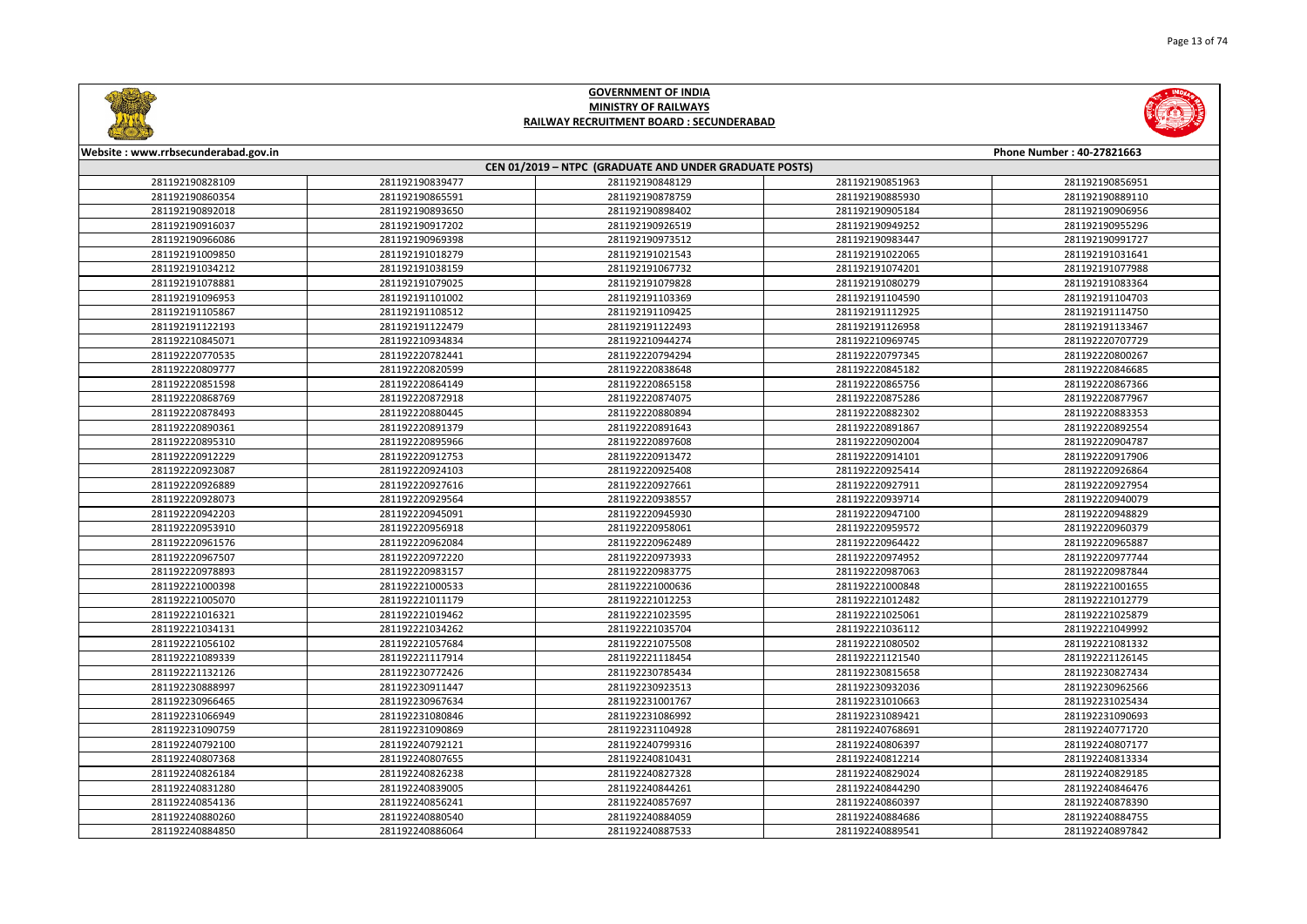

|       | Phone Number: 40-27821663 |
|-------|---------------------------|
|       |                           |
| 20634 | 281192240934237           |
| 43349 | 281192240945634           |
| 52873 | 281192240963782           |
| 70359 | 281192240970550           |
| 72799 | 281192240973638           |
| 89879 | 281192240991107           |
| 01930 | 281192241003676           |
| 22930 | 281192241031224           |
| 41906 | 281192241043091           |
| 44655 | 281192241044959           |
| 46149 | 281192241046348           |
| 50115 | 281192241050297           |
| 50981 | 281192241051660           |
| 56886 | 281192241057737           |
| 59353 | 281192241060387           |
| 51953 | 281192251094861           |
| 21013 | 281192260768443           |
| 71529 | 281192260773720           |
| 35545 | 281192260787770           |
| 92154 | 281192260803979           |
| 23979 | 281192260824216           |
| 41817 | 281192260843477           |
| 50224 | 281192260860602           |
| 75249 | 281192260880368           |
| 03626 | 281192260905862           |
| 21120 | 281192260933241           |
| 47890 | 281192260950339           |
| 58936 | 281192260960255           |
| 81113 | 281192260982096           |
| 94285 | 281192260997667           |
| 06746 | 281192261009170           |
| 18317 | 281192261019943           |
| 40276 | 281192261047219           |
| 58797 | 281192261060811           |
| 54713 | 281192261067244           |
| 73967 | 281192261075323           |
| 78078 | 281192261079168           |
| 83049 | 281192261083380           |
| 91615 | 281192261092498           |
| 03806 | 281192261107942           |
| 11538 | 281192261121253           |
| 83704 | 281192270787832           |
| 04024 | 281192270807340           |
| 38919 | 281192270864097           |
| 03329 | 281192270905985           |
| 16309 | 281192270926379           |
|       |                           |



#### **Website : www.rrbsecunderabad.gov.in CEN 01/2019 – NTPC (GRADUATE AND UNDER GRADUATE POSTS)** 281192240905896 281192240909679 281192240920634 281192240934237 281192240937655 281192240942282 281192240943349 281192240945634 281192240956859 281192240962117 281192240962873 281192240963782 281192240966489 281192240966739 281192240970359 281192240970550 281192240972152 281192240972390 281192240972799 281192240973638 281192240986624 281192240987608 281192240989879 281192240991107 281192240994755 281192241000773 281192241001930 281192241003676 281192241021457 281192241022043 281192241022930 281192241031224 281192241041818 281192241041888 281192241041906 281192241043091 281192241043830 281192241044524 281192241044655 281192241044959 281192241045096 281192241045689 281192241046149 281192241046348 281192241049706 281192241049942 281192241050115 281192241050297 281192241050815 281192241050952 281192241050981 281192241051660 281192241054718 281192241056483 281192241056886 281192241057737 281192241058035 281192241059317 281192241059353 281192241060387 281192241061013 281192241061195 281192241061953 281192251094861 281192251116387 281192251116703 281192251121013 281192260768443 281192260769173 281192260770899 281192260771529 281192260773720 281192260780855 281192260781476 281192260785545 281192260787770 281192260790443 281192260790997 281192260792154 281192260803979 281192260819247 281192260819587 281192260823979 281192260824216 281192260831054 281192260840730 281192260841817 281192260843477 281192260847579 281192260851714 281192260860224 281192260860602 281192260866248 281192260866981 281192260875249 281192260880368 281192260894956 281192260902517 281192260903626 281192260905862 281192260916342 281192260916808 281192260921120 281192260933241 281192260941467 281192260947434 281192260947890 281192260950339 281192260954852 281192260954991 281192260958936 281192260960255 281192260967587 281192260976403 281192260981113 281192260982096 281192260990870 281192260992245 281192260994285 281192260997667 281192261003497 281192261005149 281192261006746 281192261009170 281192261016674 281192261017757 281192261018317 281192261019943 281192261037305 281192261039210 281192261040276 281192261047219 281192261053542 281192261058150 281192261058797 281192261060811 281192261064250 281192261064668 281192261064713 281192261067244 281192261070320 281192261071605 281192261073967 281192261075323 281192261076916 281192261077229 281192261078078 281192261079168 281192261082215 281192261082551 281192261083049 281192261083380 281192261086233 281192261089377 281192261091615 281192261092498 281192261100426 281192261100445 281192261103806 281192261107942 281192261109154 281192261110116 281192261111538 281192261121253 281192261124951 281192270772197 281192270783704 281192270787832 281192270791836 281192270798027 281192270804024 281192270807340 281192270814393 281192270826920 281192270838919 281192270864097 281192270886796 281192270902538 281192270903329 281192270905985 281192270915485 281192270915664 281192270916309 281192270926379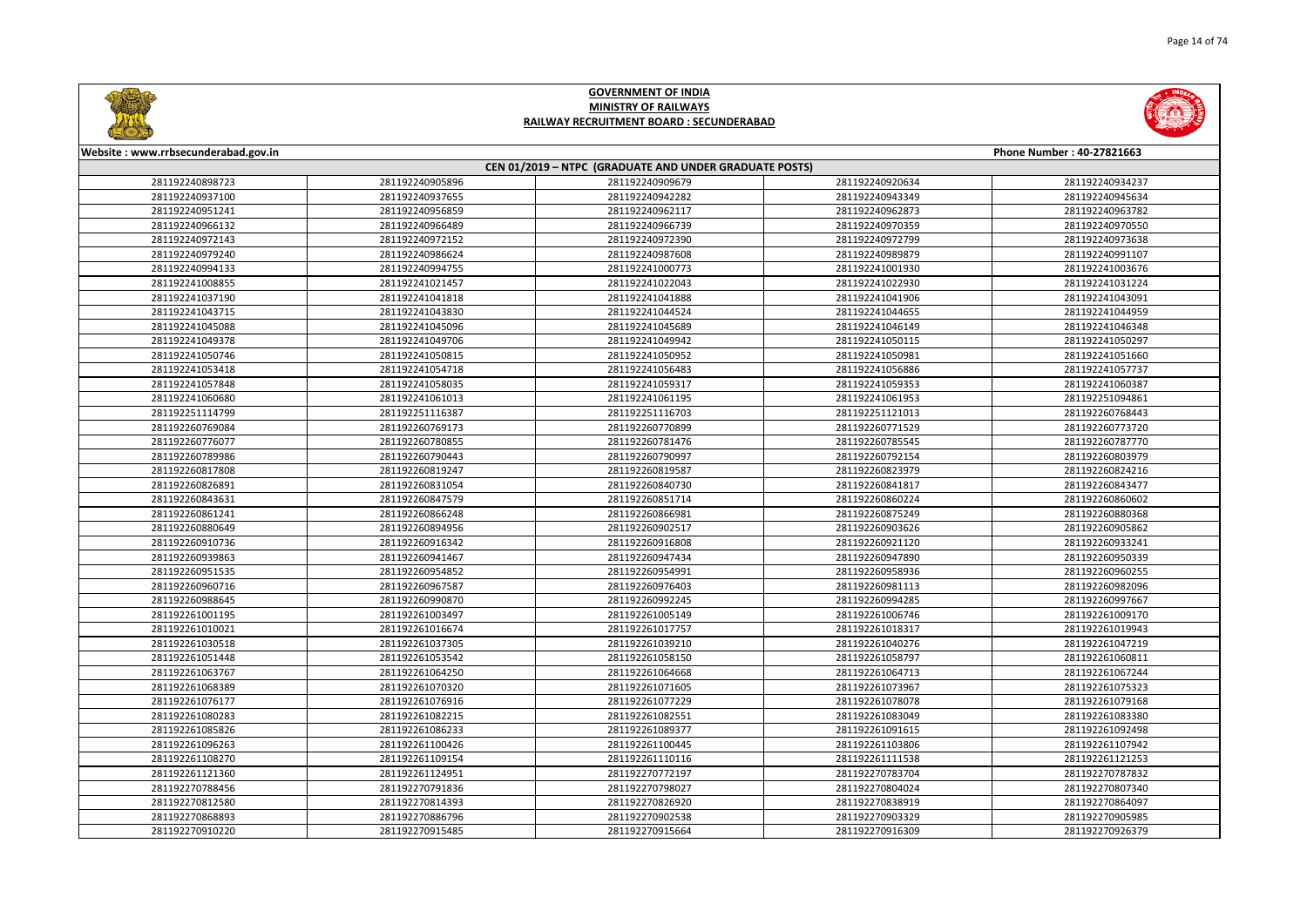



| Website: www.rrbsecunderabad.gov.in<br>Phone Number: 40-27821663 |                 |                                                        |                 |                 |
|------------------------------------------------------------------|-----------------|--------------------------------------------------------|-----------------|-----------------|
|                                                                  |                 | CEN 01/2019 - NTPC (GRADUATE AND UNDER GRADUATE POSTS) |                 |                 |
| 281192270939296                                                  | 281192270939395 | 281192270939883                                        | 281192270944817 | 281192270945867 |
| 281192270949199                                                  | 281192270949220 | 281192270960330                                        | 281192270966406 | 281192270973870 |
| 281192270974764                                                  | 281192270975856 | 281192270977373                                        | 281192270984867 | 281192270985666 |
| 281192270990573                                                  | 281192270993522 | 281192271001162                                        | 281192271013453 | 281192271021299 |
| 281192271027436                                                  | 281192271027451 | 281192271027835                                        | 281192271030198 | 281192271034078 |
| 281192271034214                                                  | 281192271039302 | 281192271040284                                        | 281192271041946 | 281192271042058 |
| 281192271042202                                                  | 281192271042244 | 281192271042278                                        | 281192271042663 | 281192271043312 |
| 281192271046799                                                  | 281192271048399 | 281192271049247                                        | 281192271051654 | 281192271051965 |
| 281192271052502                                                  | 281192271053577 | 281192271054559                                        | 281192271055437 | 281192271056040 |
| 281192271057019                                                  | 281192271057020 | 281192271057170                                        | 281192271058473 | 281192271060633 |
| 281192271060650                                                  | 281192271062183 | 281192271069675                                        | 281192271079798 | 281192271093337 |
| 281192271100025                                                  | 281192271100175 | 281192271100644                                        | 281192271102668 | 281192271105630 |
| 281192271113564                                                  | 281192271113880 | 281192271118572                                        | 281192271119032 | 281192271119230 |
| 281192271121349                                                  | 281192271124111 | 281192271126236                                        | 281192271127167 | 281192271128053 |
| 281192271130864                                                  | 281192271131127 | 281192271132037                                        | 281192271133849 | 281192280000084 |
| 281192280000423                                                  | 281192280000958 | 281192280001421                                        | 281192280001622 | 281192280002205 |
| 281192280002244                                                  | 281192280002552 | 281192280002556                                        | 281192280002573 | 281192280002582 |
| 281192280002837                                                  | 281192280003399 | 281192280003665                                        | 281192280004081 | 281192280004130 |
| 281192280004899                                                  | 281192280005068 | 281192280005214                                        | 281192280005320 | 281192280006343 |
| 281192280006515                                                  | 281192280006870 | 281192280007420                                        | 281192280007970 | 281192280008013 |
| 281192280008216                                                  | 281192280008279 | 281192280008608                                        | 281192280009423 | 281192280009663 |
| 281192280010003                                                  | 281192280010022 | 281192280010173                                        | 281192280010726 | 281192280011241 |
| 281192280011536                                                  | 281192280011878 | 281192280012328                                        | 281192280012957 | 281192280013038 |
| 281192280013212                                                  | 281192280014676 | 281192280014733                                        | 281192280015464 | 281192280016390 |
| 281192280017395                                                  | 281192280018040 | 281192280018213                                        | 281192280018440 | 281192280018643 |
| 281192280019088                                                  | 281192280020200 | 281192280020470                                        | 281192280021373 | 281192280022763 |
| 281192280022840                                                  | 281192280022990 | 281192280023932                                        | 281192280025047 | 281192280026827 |
| 281192280027099                                                  | 281192280027179 | 281192280028544                                        | 281192280029295 | 281192280029806 |
| 281192280030906                                                  | 281192280031025 | 281192280031069                                        | 281192280031964 | 281192280032921 |
| 281192280033616                                                  | 281192280034198 | 281192280036885                                        | 281192280038107 | 281192280038361 |
| 281192280038586                                                  | 281192280039315 | 281192280039675                                        | 281192280039713 | 281192280039759 |
| 281192280040320                                                  | 281192280040614 | 281192280040641                                        | 281192280040706 | 281192280041019 |
| 281192280041455                                                  | 281192280041617 | 281192280042171                                        | 281192280042180 | 281192280044192 |
| 281192280044272                                                  | 281192280044849 | 281192280045244                                        | 281192280045464 | 281192280045766 |
| 281192280046691                                                  | 281192280047113 | 281192280047480                                        | 281192280047819 | 281192280048433 |
| 281192280050469                                                  | 281192280051088 | 281192280051167                                        | 281192280057083 | 281192280061789 |
| 281192280066106                                                  | 281192280066871 | 281192280066887                                        | 281192280067018 | 281192280067163 |
| 281192280067307                                                  | 281192280067593 | 281192280068108                                        | 281192280068635 | 281192280068682 |
| 281192280068831                                                  | 281192280068968 | 281192280069013                                        | 281192280069447 | 281192280069495 |
| 281192280069513                                                  | 281192280069550 | 281192280069590                                        | 281192280069781 | 281192280071667 |
| 281192280071905                                                  | 281192280071975 | 281192280072297                                        | 281192280072970 | 281192280073342 |
| 281192280073357                                                  | 281192280074041 | 281192280074387                                        | 281192280074799 | 281192280074915 |
| 281192280075003                                                  | 281192280075196 | 281192280075491                                        | 281192280076077 | 281192280076161 |
| 281192280076326                                                  | 281192280076369 | 281192280077015                                        | 281192280077312 | 281192280077387 |
| 281192280077905                                                  | 281192280078380 | 281192280078763                                        | 281192280079050 | 281192280079339 |
| 281192280079911                                                  | 281192280080025 | 281192280080291                                        | 281192280080632 | 281192280080851 |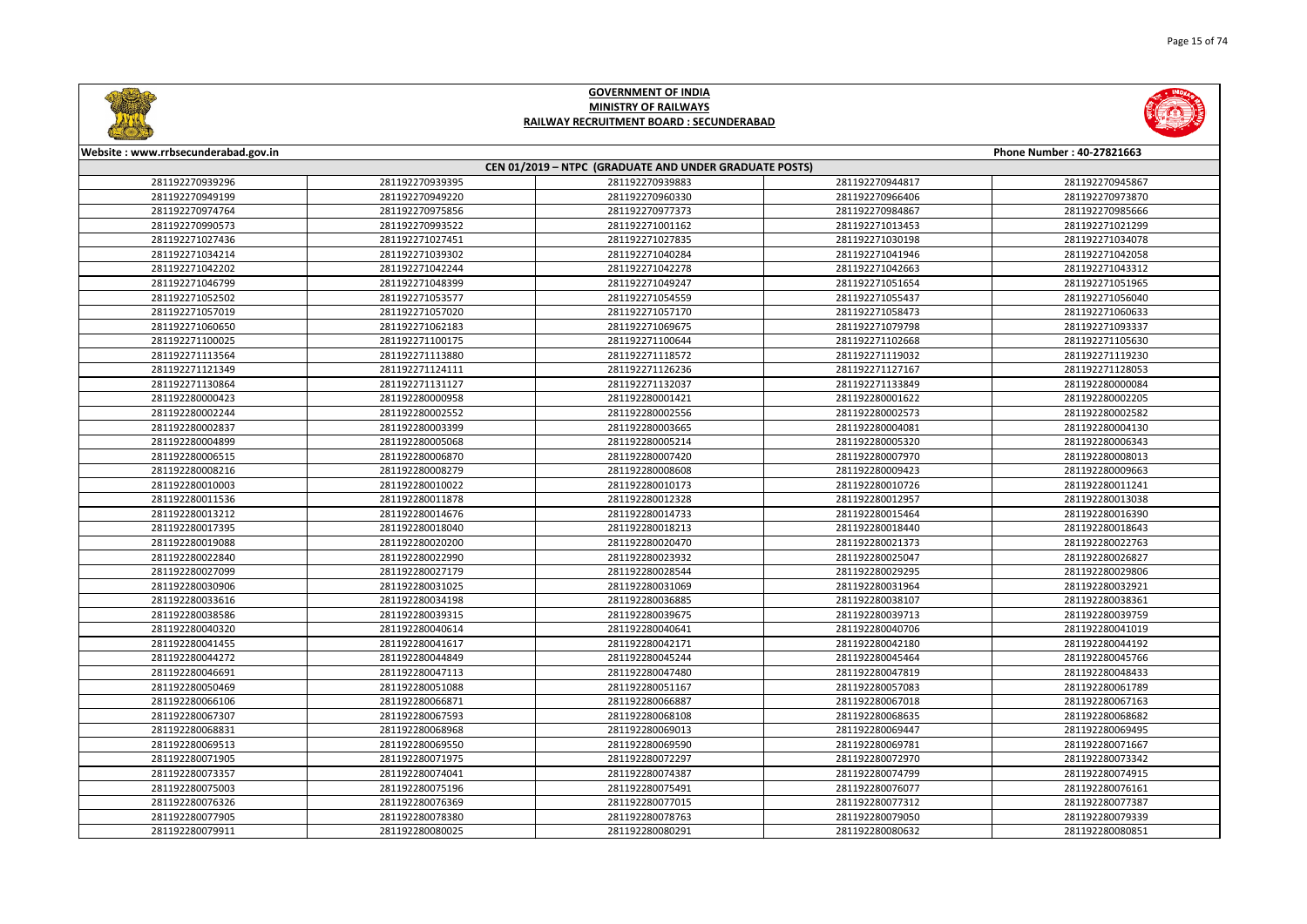



| Website: www.rrbsecunderabad.gov.in<br>Phone Number: 40-27821663 |                 |                                                        |                 |                 |
|------------------------------------------------------------------|-----------------|--------------------------------------------------------|-----------------|-----------------|
|                                                                  |                 | CEN 01/2019 - NTPC (GRADUATE AND UNDER GRADUATE POSTS) |                 |                 |
| 281192280081295                                                  | 281192280081791 | 281192280081948                                        | 281192280082044 | 281192280082195 |
| 281192280082219                                                  | 281192280083136 | 281192280083446                                        | 281192280083760 | 281192280084360 |
| 281192280084421                                                  | 281192280084623 | 281192280084962                                        | 281192280085137 | 281192280085642 |
| 281192280086323                                                  | 281192280087049 | 281192280087562                                        | 281192280087938 | 281192280087971 |
| 281192280088537                                                  | 281192280088596 | 281192280088852                                        | 281192280088957 | 281192280091102 |
| 281192280091503                                                  | 281192280091688 | 281192280091979                                        | 281192280092164 | 281192280092239 |
| 281192280092262                                                  | 281192280092730 | 281192280093801                                        | 281192280094710 | 281192280094842 |
| 281192280095500                                                  | 281192280096053 | 281192280096119                                        | 281192280096417 | 281192280097024 |
| 281192280097394                                                  | 281192280104926 | 281192280108653                                        | 281192280108936 | 281192280108988 |
| 281192280109192                                                  | 281192280109686 | 281192280109958                                        | 281192280110484 | 281192280110518 |
| 281192280110637                                                  | 281192280110701 | 281192280110761                                        | 281192280111590 | 281192280112257 |
| 281192280112609                                                  | 281192280112628 | 281192280112688                                        | 281192280113128 | 281192280113149 |
| 281192280113544                                                  | 281192280114390 | 281192280115162                                        | 281192280115163 | 281192280115355 |
| 281192280115838                                                  | 281192280116114 | 281192280116206                                        | 281192280116368 | 281192280116451 |
| 281192280116534                                                  | 281192280116536 | 281192280117455                                        | 281192280117488 | 281192280118196 |
| 281192280118463                                                  | 281192280118733 | 281192280118894                                        | 281192280121963 | 281192280124088 |
| 281192280125640                                                  | 281192280127803 | 281192280128105                                        | 281192280128752 | 281192280128824 |
| 281192280129231                                                  | 281192280134111 | 281192280135256                                        | 281192280135481 | 281192280135493 |
| 281192280135574                                                  | 281192280136349 | 281192280136378                                        | 281192280136500 | 281192280136775 |
| 281192280137165                                                  | 281192280137657 | 281192280137772                                        | 281192280138249 | 281192280138263 |
| 281192280138302                                                  | 281192280138352 | 281192280138518                                        | 281192280138521 | 281192280138660 |
| 281192280138854                                                  | 281192280138927 | 281192280139208                                        | 281192280139231 | 281192280139254 |
| 281192280139327                                                  | 281192280139355 | 281192280139910                                        | 281192280141145 | 281192280141500 |
| 281192280141734                                                  | 281192280141836 | 281192280142114                                        | 281192280142140 | 281192280142513 |
| 281192280142833                                                  | 281192280142862 | 281192280143064                                        | 281192280143271 | 281192280143403 |
| 281192280143496                                                  | 281192280144012 | 281192280144626                                        | 281192280145016 | 281192280145111 |
| 281192280145427                                                  | 281192280146644 | 281192280147010                                        | 281192280147347 | 281192280148208 |
| 281192280148369                                                  | 281192280148515 | 281192280150409                                        | 281192280150842 | 281192280151050 |
| 281192280151319                                                  | 281192280152130 | 281192280152185                                        | 281192280157265 | 281192280157278 |
| 281192280157327                                                  | 281192280157954 | 281192280159068                                        | 281192280159717 | 281192280160286 |
| 281192280160667                                                  | 281192280160802 | 281192280160953                                        | 281192280160995 | 281192280161119 |
| 281192280161703                                                  | 281192280161737 | 281192280162195                                        | 281192280162480 | 281192280162667 |
| 281192280162670                                                  | 281192280163203 | 281192280163335                                        | 281192280163360 | 281192280163410 |
| 281192280163621                                                  | 281192280163918 | 281192280163997                                        | 281192280164009 | 281192280164033 |
| 281192280164386                                                  | 281192280164573 | 281192280164882                                        | 281192280165034 | 281192280165209 |
| 281192280166022                                                  | 281192280166027 | 281192280166612                                        | 281192280167001 | 281192280167152 |
| 281192280167532                                                  | 281192280167869 | 281192280168027                                        | 281192280168882 | 281192280169979 |
| 281192280170700                                                  | 281192280171370 | 281192280171550                                        | 281192280172692 | 281192280177270 |
| 281192280177530                                                  | 281192280178281 | 281192280178628                                        | 281192280178891 | 281192280178920 |
| 281192280179141                                                  | 281192280179533 | 281192280179616                                        | 281192280179755 | 281192280179842 |
| 281192280180238                                                  | 281192280180338 | 281192280180462                                        | 281192280181116 | 281192280181549 |
| 281192280183106                                                  | 281192280183279 | 281192280183321                                        | 281192280183713 | 281192280183936 |
| 281192280185679                                                  | 281192280186196 | 281192280186338                                        | 281192280188926 | 281192280190350 |
| 281192280190402                                                  | 281192280190963 | 281192280191155                                        | 281192280191165 | 281192280191341 |
| 281192280191469                                                  | 281192280191786 | 281192280191937                                        | 281192280192318 | 281192280213710 |
| 281192280214180                                                  | 281192280214551 | 281192280214638                                        | 281192280214904 | 281192280215027 |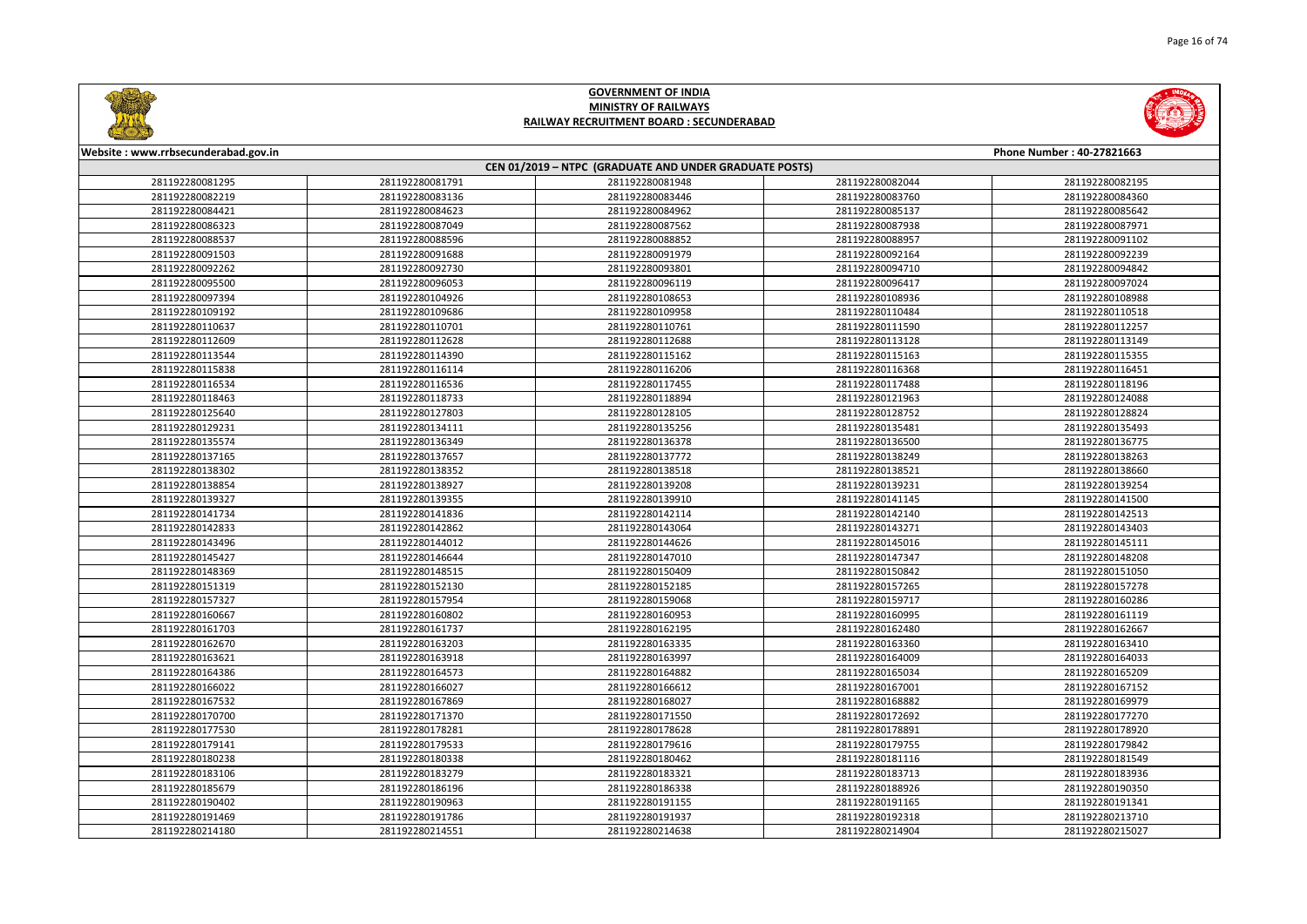

|                | Phone Number: 40-27821663          |  |  |  |
|----------------|------------------------------------|--|--|--|
| 16000          | 281192280216268                    |  |  |  |
| 17308          | 281192280217654                    |  |  |  |
| 18030          |                                    |  |  |  |
| 19519          | 281192280218938                    |  |  |  |
|                | 281192280219663                    |  |  |  |
| 22112<br>24302 | 281192280222837<br>281192280224567 |  |  |  |
| 27831          | 281192280227926                    |  |  |  |
| 29484          | 281192280229906                    |  |  |  |
| 31078          | 281192280231300                    |  |  |  |
| 32062          | 281192280232301                    |  |  |  |
| 33083          | 281192280233506                    |  |  |  |
| 34320          | 281192280234568                    |  |  |  |
| 34866          | 281192280235149                    |  |  |  |
| 36294          | 281192280236558                    |  |  |  |
| 37980          | 281192280238366                    |  |  |  |
| 39511          | 281192280239973                    |  |  |  |
| 41772          | 281192280242283                    |  |  |  |
| 44166          | 281192280244298                    |  |  |  |
| 44440          | 281192280244957                    |  |  |  |
| 47063          | 281192280247999                    |  |  |  |
| 49380          | 281192280249620                    |  |  |  |
| 50839          | 281192280251443                    |  |  |  |
| 52603          | 281192280252689                    |  |  |  |
| 54444          | 281192280254930                    |  |  |  |
| 55684          | 281192280255913                    |  |  |  |
| 57351          | 281192280257972                    |  |  |  |
| 59710          | 281192280260218                    |  |  |  |
| 61687          | 281192280261878                    |  |  |  |
| 64512          | 281192280265007                    |  |  |  |
| 66653          | 281192280267156                    |  |  |  |
| 70557          | 281192280271157                    |  |  |  |
| 71709          | 281192280272913                    |  |  |  |
| 76891          | 281192280277320                    |  |  |  |
| 79837          | 281192280281501                    |  |  |  |
| 84978          | 281192280286458                    |  |  |  |
| 86997          | 281192280287471                    |  |  |  |
| 88669          | 281192280289559                    |  |  |  |
| 91777          | 281192280291937                    |  |  |  |
| 93539          | 281192280293837                    |  |  |  |
| 95233          | 281192280295395                    |  |  |  |
| 96775          | 281192280296928                    |  |  |  |
| 98632          | 281192280298819                    |  |  |  |
| 00595          | 281192280301179                    |  |  |  |
| 02249          | 281192280302504                    |  |  |  |
| 03354          | 281192280304267                    |  |  |  |
| 05356          | 281192280305577                    |  |  |  |
|                |                                    |  |  |  |



#### **Website : www.rrbsecunderabad.gov.in CEN 01/2019 – NTPC (GRADUATE AND UNDER GRADUATE POSTS)** 281192280215428 281192280215430 281192280216000 281192280216268 281192280216531 281192280216827 281192280217308 281192280217654 281192280217765 281192280218022 281192280218030 281192280218938 281192280219124 281192280219324 281192280219519 281192280219663 281192280220380 281192280220724 281192280222112 281192280222837 281192280223239 281192280224160 281192280224302 281192280224567 281192280226094 281192280226765 281192280227831 281192280227926 281192280229197 281192280229314 281192280229484 281192280229906 281192280230367 281192280231038 281192280231078 281192280231300 281192280231878 281192280232055 281192280232062 281192280232301 281192280232861 281192280232959 281192280233083 281192280233506 281192280233923 281192280234036 281192280234320 281192280234568 281192280234714 281192280234760 281192280234866 281192280235149 281192280236012 281192280236200 281192280236294 281192280236558 281192280237057 281192280237761 281192280237980 281192280238366 281192280238885 281192280239265 281192280239511 281192280239973 281192280240941 281192280241159 281192280241772 281192280242283 281192280242850 281192280243927 281192280244166 281192280244298 281192280244366 281192280244390 281192280244440 281192280244957 281192280246861 281192280246962 281192280247063 281192280247999 281192280248772 281192280249168 281192280249380 281192280249620 281192280249978 281192280250501 281192280250839 281192280251443 281192280252491 281192280252558 281192280252603 281192280252689 281192280252992 281192280253285 281192280254444 281192280254930 281192280255232 281192280255241 281192280255684 281192280255913 281192280256572 281192280256647 281192280257351 281192280257972 281192280259231 281192280259684 281192280259710 281192280260218 281192280261081 281192280261323 281192280261687 281192280261878 281192280263597 281192280264053 281192280264512 281192280265007 281192280265509 281192280266619 281192280266653 281192280267156 281192280267615 281192280269181 281192280270557 281192280271157 281192280271321 281192280271339 281192280271709 281192280272913 281192280274172 281192280276754 281192280276891 281192280277320 281192280278055 281192280278670 281192280279837 281192280281501 281192280284254 281192280284644 281192280284978 281192280286458 281192280286942 281192280286983 281192280286997 281192280287471 281192280288066 281192280288595 281192280288669 281192280289559 281192280290968 281192280291237 281192280291777 281192280291937 281192280292467 281192280292621 281192280293539 281192280293837 281192280294464 281192280295232 281192280295233 281192280295395 281192280296550 281192280296695 281192280296775 281192280296928 281192280297509 281192280298112 281192280298632 281192280298819 281192280299791 281192280300242 281192280300595 281192280301179 281192280301597 281192280302216 281192280302249 281192280302504 281192280302968 281192280303249 281192280303354 281192280304267 281192280304968 281192280305103 281192280305356 281192280305577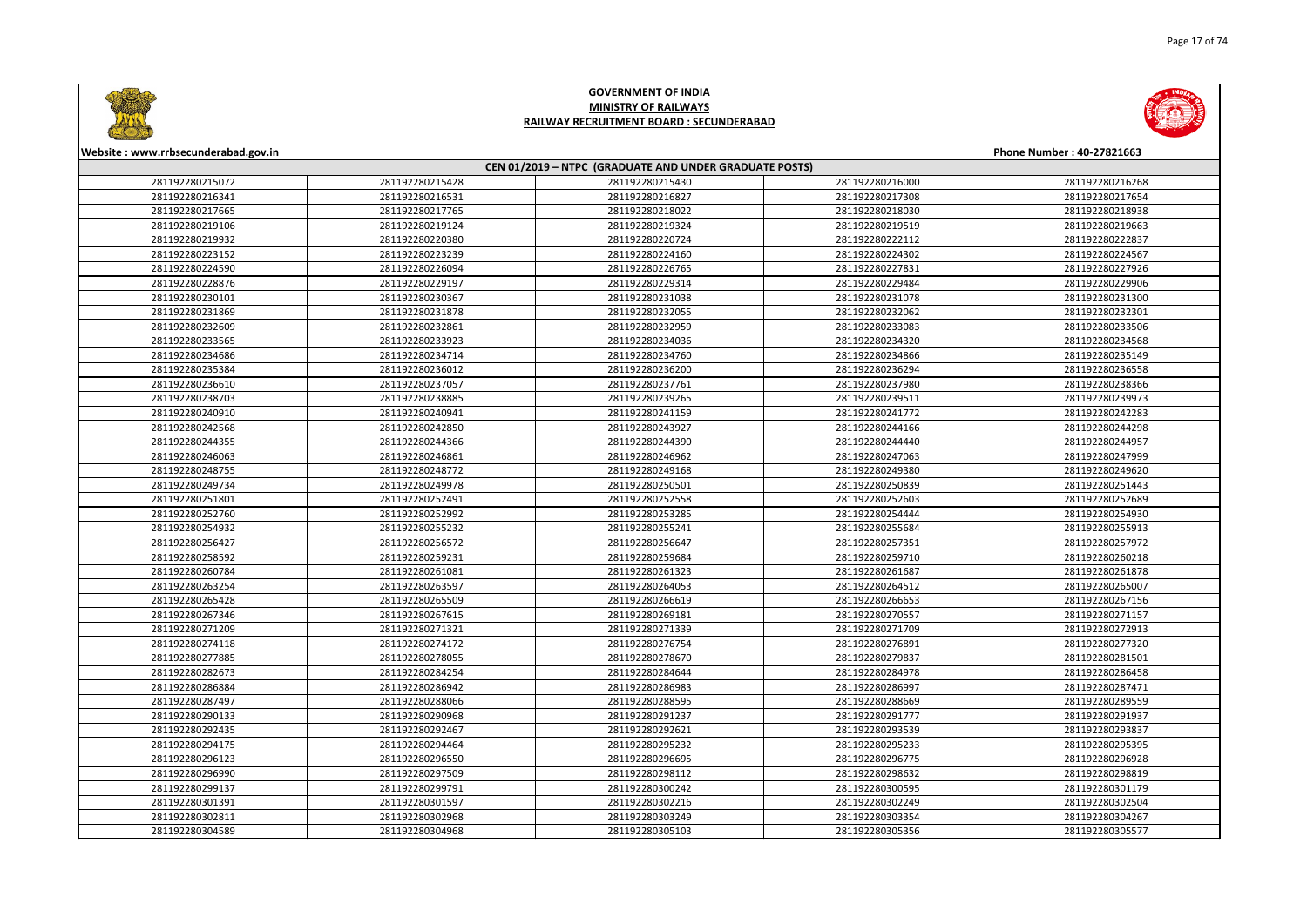



| Website: www.rrbsecunderabad.gov.in<br>Phone Number: 40-27821663 |                 |                                                        |                 |                 |
|------------------------------------------------------------------|-----------------|--------------------------------------------------------|-----------------|-----------------|
|                                                                  |                 | CEN 01/2019 - NTPC (GRADUATE AND UNDER GRADUATE POSTS) |                 |                 |
| 281192280305668                                                  | 281192280306026 | 281192280307088                                        | 281192280307630 | 281192280308455 |
| 281192280309156                                                  | 281192280309186 | 281192280309228                                        | 281192280309411 | 281192280309449 |
| 281192280310250                                                  | 281192280310567 | 281192280311379                                        | 281192280312582 | 281192280312878 |
| 281192280312883                                                  | 281192280313593 | 281192280313775                                        | 281192280314145 | 281192280314514 |
| 281192280315184                                                  | 281192280315276 | 281192280315327                                        | 281192280315483 | 281192280315918 |
| 281192280317620                                                  | 281192280319249 | 281192280320139                                        | 281192280321910 | 281192280321942 |
| 281192280321962                                                  | 281192280322644 | 281192280322756                                        | 281192280322758 | 281192280323513 |
| 281192280323942                                                  | 281192280325003 | 281192280326230                                        | 281192280326415 | 281192280326739 |
| 281192280326985                                                  | 281192280327300 | 281192280328415                                        | 281192280328852 | 281192280329219 |
| 281192280329938                                                  | 281192280330225 | 281192280330687                                        | 281192280330765 | 281192280330888 |
| 281192280330889                                                  | 281192280330897 | 281192280330911                                        | 281192280331122 | 281192280331616 |
| 281192280331653                                                  | 281192280331673 | 281192280331732                                        | 281192280331983 | 281192280332025 |
| 281192280332819                                                  | 281192280333024 | 281192280333382                                        | 281192280333467 | 281192280333514 |
| 281192280334023                                                  | 281192280335267 | 281192280335548                                        | 281192280335919 | 281192280337074 |
| 281192280337848                                                  | 281192280339193 | 281192280339551                                        | 281192280339575 | 281192280340062 |
| 281192280340382                                                  | 281192280340684 | 281192280341059                                        | 281192280341478 | 281192280341979 |
| 281192280342800                                                  | 281192280342878 | 281192280343325                                        | 281192280343387 | 281192280343542 |
| 281192280343709                                                  | 281192280343781 | 281192280343864                                        | 281192280344030 | 281192280344239 |
| 281192280344324                                                  | 281192280344522 | 281192280344960                                        | 281192280345512 | 281192280346091 |
| 281192280346121                                                  | 281192280346727 | 281192280347174                                        | 281192280347780 | 281192280348217 |
| 281192280348390                                                  | 281192280348477 | 281192280348637                                        | 281192280349266 | 281192280349608 |
| 281192280349939                                                  | 281192280350382 | 281192280350777                                        | 281192280351618 | 281192280351869 |
| 281192280351882                                                  | 281192280351970 | 281192280351973                                        | 281192280352006 | 281192280352228 |
| 281192280352405                                                  | 281192280352708 | 281192280353534                                        | 281192280354172 | 281192280354639 |
| 281192280355024                                                  | 281192280355251 | 281192280356002                                        | 281192280356083 | 281192280356140 |
| 281192280356477                                                  | 281192280356826 | 281192280357063                                        | 281192280357170 | 281192280357759 |
| 281192280357940                                                  | 281192280358008 | 281192280358585                                        | 281192280358951 | 281192280359087 |
| 281192280359789                                                  | 281192280359886 | 281192280361048                                        | 281192280361744 | 281192280361767 |
| 281192280361768                                                  | 281192280362117 | 281192280362399                                        | 281192280363048 | 281192280363118 |
| 281192280363334                                                  | 281192280363521 | 281192280363622                                        | 281192280364314 | 281192280364605 |
| 281192280364704                                                  | 281192280365274 | 281192280366027                                        | 281192280366090 | 281192280368379 |
| 281192280368536                                                  | 281192280368856 | 281192280370097                                        | 281192280370671 | 281192280370899 |
| 281192280372086                                                  | 281192280372321 | 281192280372631                                        | 281192280372722 | 281192280374477 |
| 281192280375442                                                  | 281192280375733 | 281192280376026                                        | 281192280376560 | 281192280376991 |
| 281192280378331                                                  | 281192280378446 | 281192280379809                                        | 281192280380238 | 281192280380242 |
| 281192280381446                                                  | 281192280382277 | 281192280382383                                        | 281192280382736 | 281192280383944 |
| 281192280384129                                                  | 281192280384401 | 281192280384737                                        | 281192280384859 | 281192280385257 |
| 281192280386476                                                  | 281192280387435 | 281192280387565                                        | 281192280388075 | 281192280388467 |
| 281192280390357                                                  | 281192280390576 | 281192280390768                                        | 281192280391074 | 281192280391218 |
| 281192280391820                                                  | 281192280392186 | 281192280392430                                        | 281192280393212 | 281192280393620 |
| 281192280394463                                                  | 281192280394513 | 281192280395426                                        | 281192280395704 | 281192280395958 |
| 281192280397777                                                  | 281192280398252 | 281192280398855                                        | 281192280398938 | 281192280399247 |
| 281192280400632                                                  | 281192280401536 | 281192280402392                                        | 281192280403478 | 281192280405022 |
| 281192280405182                                                  | 281192280405273 | 281192280407583                                        | 281192280407764 | 281192280411543 |
| 281192280411703                                                  | 281192280411953 | 281192280411988                                        | 281192280412690 | 281192280413671 |
| 281192280414974                                                  | 281192280415548 | 281192280416127                                        | 281192280416380 | 281192280416820 |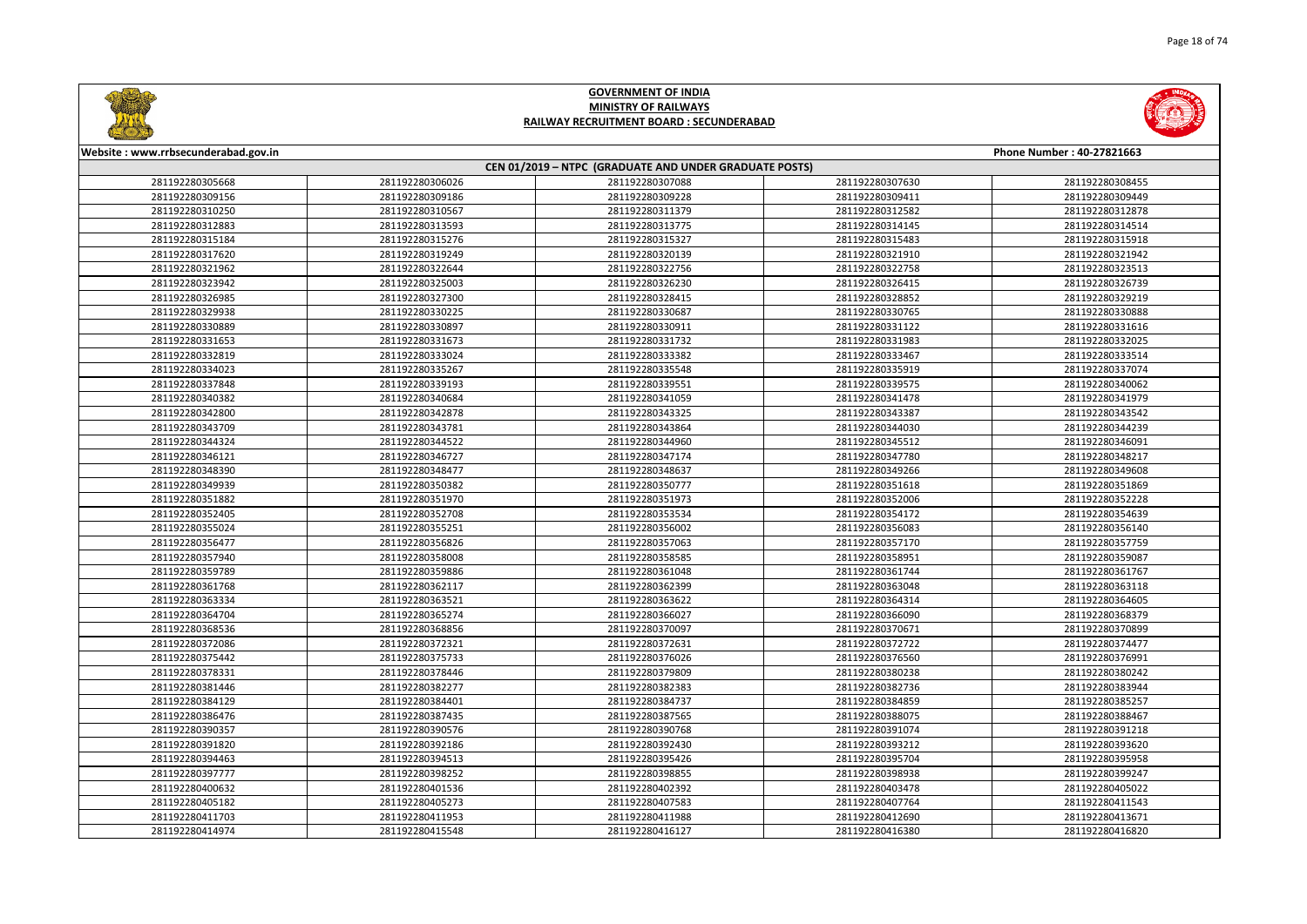



| Website: www.rrbsecunderabad.gov.in                    |                 |                 |                 | Phone Number: 40-27821663 |
|--------------------------------------------------------|-----------------|-----------------|-----------------|---------------------------|
| CEN 01/2019 - NTPC (GRADUATE AND UNDER GRADUATE POSTS) |                 |                 |                 |                           |
| 281192280417960                                        | 281192280418052 | 281192280418147 | 281192280418473 | 281192280418588           |
| 281192280419035                                        | 281192280421602 | 281192280422811 | 281192280423022 | 281192280423268           |
| 281192280424147                                        | 281192280425966 | 281192280427870 | 281192280428540 | 281192280429319           |
| 281192280430374                                        | 281192280431475 | 281192280432213 | 281192280432725 | 281192280433409           |
| 281192280433547                                        | 281192280433638 | 281192280434411 | 281192280434954 | 281192280435381           |
| 281192280435777                                        | 281192280436179 | 281192280436268 | 281192280436334 | 281192280438151           |
| 281192280438630                                        | 281192280438862 | 281192280439481 | 281192280439603 | 281192280440014           |
| 281192280442411                                        | 281192280443363 | 281192280443918 | 281192280445630 | 281192280445853           |
| 281192280446192                                        | 281192280447145 | 281192280447603 | 281192280448151 | 281192280448573           |
| 281192280449618                                        | 281192280449822 | 281192280451045 | 281192280451506 | 281192280451577           |
| 281192280452130                                        | 281192280452305 | 281192280452347 | 281192280452471 | 281192280453802           |
| 281192280453870                                        | 281192280454594 | 281192280455711 | 281192280455893 | 281192280457671           |
| 281192280458422                                        | 281192280459172 | 281192280461050 | 281192280461621 | 281192280462237           |
| 281192280462394                                        | 281192280462809 | 281192280464445 | 281192280464945 | 281192280465586           |
| 281192280465897                                        | 281192280467337 | 281192280469697 | 281192280470806 | 281192280474015           |
| 281192280474751                                        | 281192280475699 | 281192280479097 | 281192280479257 | 281192280479416           |
| 281192280482639                                        | 281192280482868 | 281192280483254 | 281192280483738 | 281192280487868           |
| 281192280488256                                        | 281192280489173 | 281192280489771 | 281192280494488 | 281192280495069           |
| 281192280498422                                        | 281192280499188 | 281192280500362 | 281192280500499 | 281192280500593           |
| 281192280502828                                        | 281192280503022 | 281192280503180 | 281192280503277 | 281192280503438           |
| 281192280503801                                        | 281192280503841 | 281192280503893 | 281192280504145 | 281192280504475           |
| 281192280505556                                        | 281192280507183 | 281192280507651 | 281192280513773 | 281192280515558           |
| 281192280516024                                        | 281192280516110 | 281192280516261 | 281192280516372 | 281192280516391           |
| 281192280517794                                        | 281192280518416 | 281192280519087 | 281192280519897 | 281192280520360           |
| 281192280521828                                        | 281192280522035 | 281192280522143 | 281192280523211 | 281192280523731           |
| 281192280524222                                        | 281192280524625 | 281192280525352 | 281192280525966 | 281192280526861           |
| 281192280527156                                        | 281192280527206 | 281192280528177 | 281192280530260 | 281192280530930           |
| 281192280531014                                        | 281192280533754 | 281192280536015 | 281192280537156 | 281192280537388           |
| 281192280537784                                        | 281192280538135 | 281192280538313 | 281192280539663 | 281192280539834           |
| 281192280539998                                        | 281192280542131 | 281192280546621 | 281192280547676 | 281192280548253           |
| 281192280549187                                        | 281192280549613 | 281192280549959 | 281192280553229 | 281192280553455           |
| 281192280554030                                        | 281192280555614 | 281192280557388 | 281192280558546 | 281192280560468           |
| 281192280561625                                        | 281192280562521 | 281192280563163 | 281192280564031 | 281192280564518           |
| 281192280564571                                        | 281192280564865 | 281192280564883 | 281192280564894 | 281192280567057           |
| 281192280567908                                        | 281192280567909 | 281192280568288 | 281192280568420 | 281192280569469           |
| 281192280572718                                        | 281192280573510 | 281192280573709 | 281192280574612 | 281192280574789           |
| 281192280574884                                        | 281192280575565 | 281192280575902 | 281192280576471 | 281192280578008           |
| 281192280578211                                        | 281192280579023 | 281192280579091 | 281192280579633 | 281192280580324           |
| 281192280581080                                        | 281192280581299 | 281192280582385 | 281192280582792 | 281192280583350           |
| 281192280583595                                        | 281192280583881 | 281192280584894 | 281192280585901 | 281192280586366           |
| 281192280587231                                        | 281192280587746 | 281192280588375 | 281192280588592 | 281192280589930           |
| 281192280590086                                        | 281192280590111 | 281192280591150 | 281192280591360 | 281192280592298           |
| 281192280593140                                        | 281192280593521 | 281192280594671 | 281192280595371 | 281192280596219           |
| 281192280596373                                        | 281192280596753 | 281192280597187 | 281192280597369 | 281192280598295           |
| 281192280599222                                        | 281192280600565 | 281192280601728 | 281192280602209 | 281192280606205           |
| 281192280606966                                        | 281192280608572 | 281192280609325 | 281192280609523 | 281192280610303           |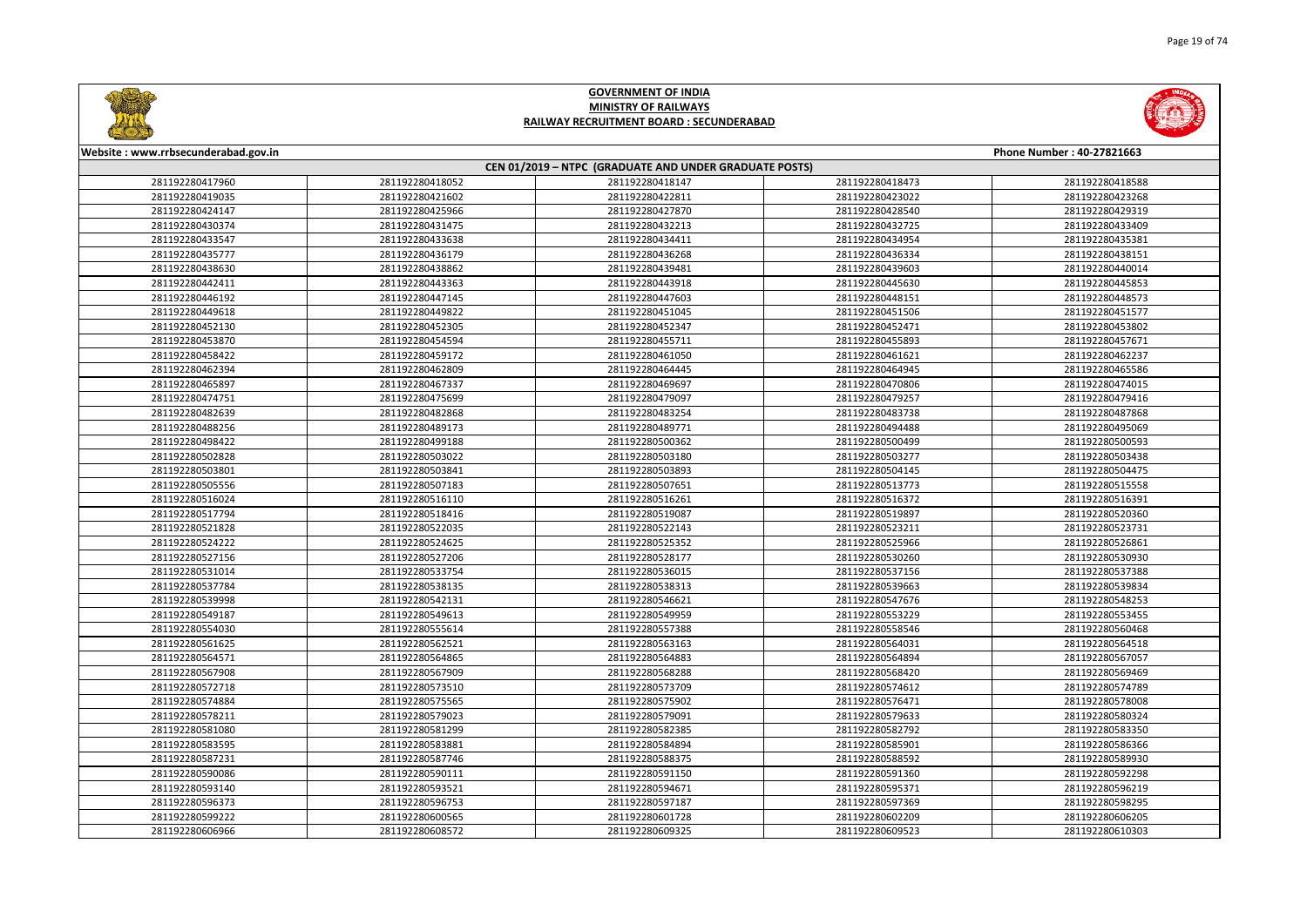



| Website: www.rrbsecunderabad.gov.in                    |                 |                 |                 | Phone Number: 40-27821663 |  |
|--------------------------------------------------------|-----------------|-----------------|-----------------|---------------------------|--|
| CEN 01/2019 - NTPC (GRADUATE AND UNDER GRADUATE POSTS) |                 |                 |                 |                           |  |
| 281192280610688                                        | 281192280610743 | 281192280611561 | 281192280612324 | 281192280612604           |  |
| 281192280613249                                        | 281192280613257 | 281192280613524 | 281192280616363 | 281192280616614           |  |
| 281192280616990                                        | 281192280617012 | 281192280617270 | 281192280617421 | 281192280618094           |  |
| 281192280618596                                        | 281192280618855 | 281192280620210 | 281192280620460 | 281192280620522           |  |
| 281192280622668                                        | 281192280626246 | 281192280626266 | 281192280627381 | 281192280627837           |  |
| 281192280627884                                        | 281192280628183 | 281192280628408 | 281192280628628 | 281192280629613           |  |
| 281192280629917                                        | 281192280630782 | 281192280630850 | 281192280631250 | 281192280631799           |  |
| 281192280632694                                        | 281192280633427 | 281192280634931 | 281192280635422 | 281192280635887           |  |
| 281192280636443                                        | 281192280636599 | 281192280638863 | 281192280639858 | 281192280640187           |  |
| 281192280640932                                        | 281192280640992 | 281192280641574 | 281192280641995 | 281192280642602           |  |
| 281192280644594                                        | 281192280644682 | 281192280645279 | 281192280645716 | 281192280645862           |  |
| 281192280645976                                        | 281192280646137 | 281192280646856 | 281192280647487 | 281192280648720           |  |
| 281192280649708                                        | 281192280649821 | 281192280650421 | 281192280650463 | 281192280650622           |  |
| 281192280650909                                        | 281192280651549 | 281192280653953 | 281192280656693 | 281192280657817           |  |
| 281192280659554                                        | 281192280662155 | 281192280662473 | 281192280662477 | 281192280662612           |  |
| 281192280662726                                        | 281192280665567 | 281192280666578 | 281192280666728 | 281192280671628           |  |
| 281192280672051                                        | 281192280672169 | 281192280672470 | 281192280673232 | 281192280673866           |  |
| 281192280674293                                        | 281192280674496 | 281192280674744 | 281192280674998 | 281192280675398           |  |
| 281192280675836                                        | 281192280676273 | 281192280676539 | 281192280679618 | 281192280680215           |  |
| 281192280680781                                        | 281192280680951 | 281192280681162 | 281192280681210 | 281192280682343           |  |
| 281192280682682                                        | 281192280683465 | 281192280683562 | 281192280686817 | 281192280689819           |  |
| 281192280690112                                        | 281192280690322 | 281192280690457 | 281192280690733 | 281192280691060           |  |
| 281192280692165                                        | 281192280692583 | 281192280692934 | 281192280693330 | 281192280693431           |  |
| 281192280693772                                        | 281192280694101 | 281192280695060 | 281192280695156 | 281192280695838           |  |
| 281192280695851                                        | 281192280696494 | 281192280697159 | 281192280697220 | 281192280698415           |  |
| 281192280698972                                        | 281192280699260 | 281192280700089 | 281192280701039 | 281192280701273           |  |
| 281192280702936                                        | 281192280703424 | 281192280705559 | 281192280710165 | 281192280710250           |  |
| 281192280710915                                        | 281192280713479 | 281192280713670 | 281192280713738 | 281192280713767           |  |
| 281192280714061                                        | 281192280715796 | 281192280716296 | 281192280716387 | 281192280716868           |  |
| 281192280717565                                        | 281192280717624 | 281192280717656 | 281192280717912 | 281192280718968           |  |
| 281192280719414                                        | 281192280719491 | 281192280721898 | 281192280722206 | 281192280723140           |  |
| 281192280723778                                        | 281192280724460 | 281192280728176 | 281192280729215 | 281192280731202           |  |
| 281192280731264                                        | 281192280732222 | 281192280732709 | 281192280733874 | 281192280734001           |  |
| 281192280734803                                        | 281192280735464 | 281192280736990 | 281192280738831 | 281192280738911           |  |
| 281192280740359                                        | 281192280740841 | 281192280740848 | 281192280740960 | 281192280741524           |  |
| 281192280742841                                        | 281192280742955 | 281192280743147 | 281192280743938 | 281192280745279           |  |
| 281192280747019                                        | 281192280748632 | 281192280749316 | 281192280750232 | 281192280751218           |  |
| 281192280753146                                        | 281192280754227 | 281192280755495 | 281192280756064 | 281192280756295           |  |
| 281192280756883                                        | 281192280757610 | 281192280758256 | 281192280758648 | 281192280758784           |  |
| 281192280758883                                        | 281192280759020 | 281192280759107 | 281192280760248 | 281192280761051           |  |
| 281192280761308                                        | 281192280763422 | 281192280765582 | 281192280765959 | 281192280765985           |  |
| 281192280766112                                        | 281192280775201 | 281192280775632 | 281192280775648 | 281192280776971           |  |
| 281192280777517                                        | 281192280779224 | 281192280782735 | 281192280782921 | 281192280783183           |  |
| 281192280786253                                        | 281192280788560 | 281192280793016 | 281192280796335 | 281192280800049           |  |
| 281192280800494                                        | 281192280801332 | 281192280802140 | 281192280805024 | 281192280810028           |  |
| 281192280810967                                        | 281192280811510 | 281192280814168 | 281192280815636 | 281192280815671           |  |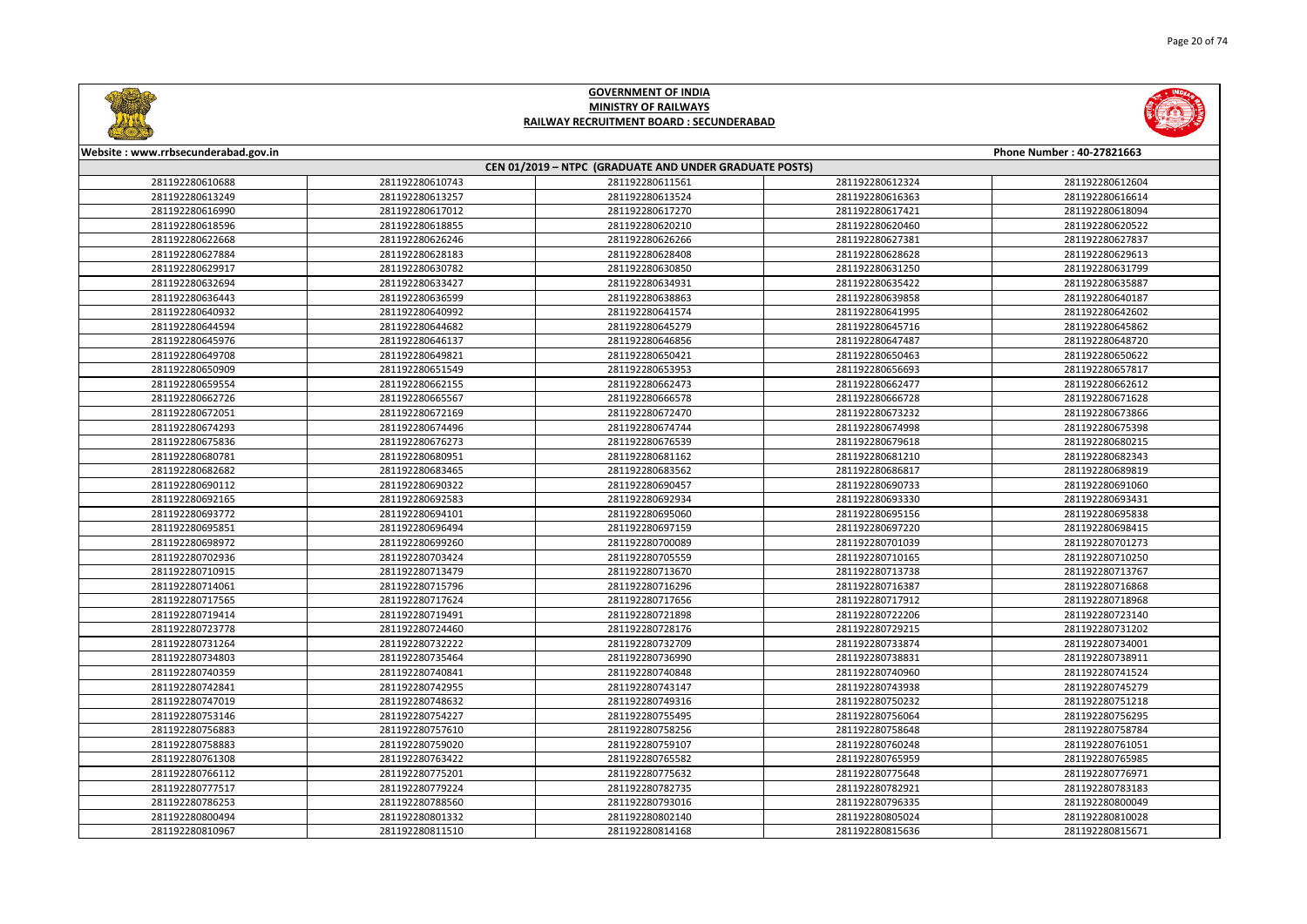

| Phone Number: 40-27821663 |                 |  |  |  |
|---------------------------|-----------------|--|--|--|
|                           |                 |  |  |  |
| 22775                     | 281192280822920 |  |  |  |
| 32906                     | 281192280836344 |  |  |  |
| 47666                     | 281192280849020 |  |  |  |
| 52809                     | 281192280864503 |  |  |  |
| 96499                     | 281192290622866 |  |  |  |
| 77208                     | 281192300382103 |  |  |  |
| 32029                     | 281192300784631 |  |  |  |
| 24160                     | 281192300828698 |  |  |  |
| 51989                     | 281192300879497 |  |  |  |
| 37530                     | 281192300892621 |  |  |  |
| 94928                     | 281192300895468 |  |  |  |
| 06314                     | 281192300906718 |  |  |  |
| 41652                     | 281192300943184 |  |  |  |
| 59897                     | 281192300966833 |  |  |  |
| 96365                     | 281192301014632 |  |  |  |
| 23343                     | 281192301027553 |  |  |  |
| 38984                     | 281192301039829 |  |  |  |
| 15851                     | 281192301050929 |  |  |  |
| 59308                     | 281192301061202 |  |  |  |
| 36915                     | 281193110858658 |  |  |  |
| 59109                     | 281193120773788 |  |  |  |
| 78554                     | 281193120779078 |  |  |  |
| 30906                     | 281193120781662 |  |  |  |
| 34450                     | 281193120786332 |  |  |  |
| 38101                     | 281193120788130 |  |  |  |
| 93459                     | 281193120796390 |  |  |  |
| 97864                     | 281193120798422 |  |  |  |
| 03436                     | 281193120804687 |  |  |  |
| 15430                     | 281193120816796 |  |  |  |
| 23304                     | 281193120825032 |  |  |  |
| 25779                     | 281193120825848 |  |  |  |
| 29842                     | 281193120831011 |  |  |  |
| 36978                     | 281193120837029 |  |  |  |
| 37995                     | 281193120838901 |  |  |  |
| 14199                     | 281193120844203 |  |  |  |
| 50537                     | 281193120850708 |  |  |  |
| 51981                     | 281193120852783 |  |  |  |
| 57074                     | 281193120857678 |  |  |  |
| 51866                     | 281193120861879 |  |  |  |
| 54750                     | 281193120865342 |  |  |  |
| 59576                     | 281193120869667 |  |  |  |
| 71896                     | 281193120872312 |  |  |  |
| 72348                     | 281193120872543 |  |  |  |
| 74548                     | 281193120874582 |  |  |  |
| 76242                     | 281193120877684 |  |  |  |
| 30623                     | 281193120881073 |  |  |  |
|                           |                 |  |  |  |



#### **Website : www.rrbsecunderabad.gov.in CEN 01/2019 – NTPC (GRADUATE AND UNDER GRADUATE POSTS)** 281192280820802 281192280821843 281192280822775 281192280822920 281192280825413 281192280832523 281192280832906 281192280836344 281192280843802 281192280847124 281192280847666 281192280849020 281192280854665 281192280860002 281192280862809 281192280864503 281192290240003 281192290506970 281192290596499 281192290622866 281192300060871 281192300283345 281192300377208 281192300382103 281192300773841 281192300777818 281192300782029 281192300784631 281192300812185 281192300820182 281192300824160 281192300828698 281192300835484 281192300861099 281192300861989 281192300879497 281192300884067 281192300884147 281192300887530 281192300892621 281192300893927 281192300893935 281192300894928 281192300895468 281192300898282 281192300903152 281192300906314 281192300906718 281192300927127 281192300937597 281192300941652 281192300943184 281192300950591 281192300954004 281192300959897 281192300966833 281192300971479 281192300984651 281192300996365 281192301014632 281192301021264 281192301022419 281192301023343 281192301027553 281192301030211 281192301036500 281192301038984 281192301039829 281192301044583 281192301045637 281192301045851 281192301050929 281192301055672 281192301057402 281192301059308 281192301061202 281192310304590 281192310452389 281193110836915 281193110858658 281193120764750 281193120769077 281193120769109 281193120773788 281193120775077 281193120777205 281193120778554 281193120779078 281193120780229 281193120780274 281193120780906 281193120781662 281193120784109 281193120784405 281193120784450 281193120786332 281193120787566 281193120788065 281193120788101 281193120788130 281193120790625 281193120792181 281193120793459 281193120796390 281193120797645 281193120797722 281193120797864 281193120798422 281193120802817 281193120803218 281193120803436 281193120804687 281193120806653 281193120806699 281193120815430 281193120816796 281193120822264 281193120823264 281193120823304 281193120825032 281193120825038 281193120825128 281193120825779 281193120825848 281193120827503 281193120828939 281193120829842 281193120831011 281193120833487 281193120836424 281193120836978 281193120837029 281193120837050 281193120837072 281193120837995 281193120838901 281193120842022 281193120843736 281193120844199 281193120844203 281193120846483 281193120846664 281193120850537 281193120850708 281193120851182 281193120851822 281193120851981 281193120852783 281193120854039 281193120855283 281193120857074 281193120857678 281193120859170 281193120860865 281193120861866 281193120861879 281193120863675 281193120864311 281193120864750 281193120865342 281193120866438 281193120867437 281193120869576 281193120869667 281193120870305 281193120871611 281193120871896 281193120872312 281193120872340 281193120872347 281193120872348 281193120872543 281193120872944 281193120873032 281193120874548 281193120874582 281193120875038 281193120875103 281193120876242 281193120877684 281193120879537 281193120879777 281193120880623 281193120881073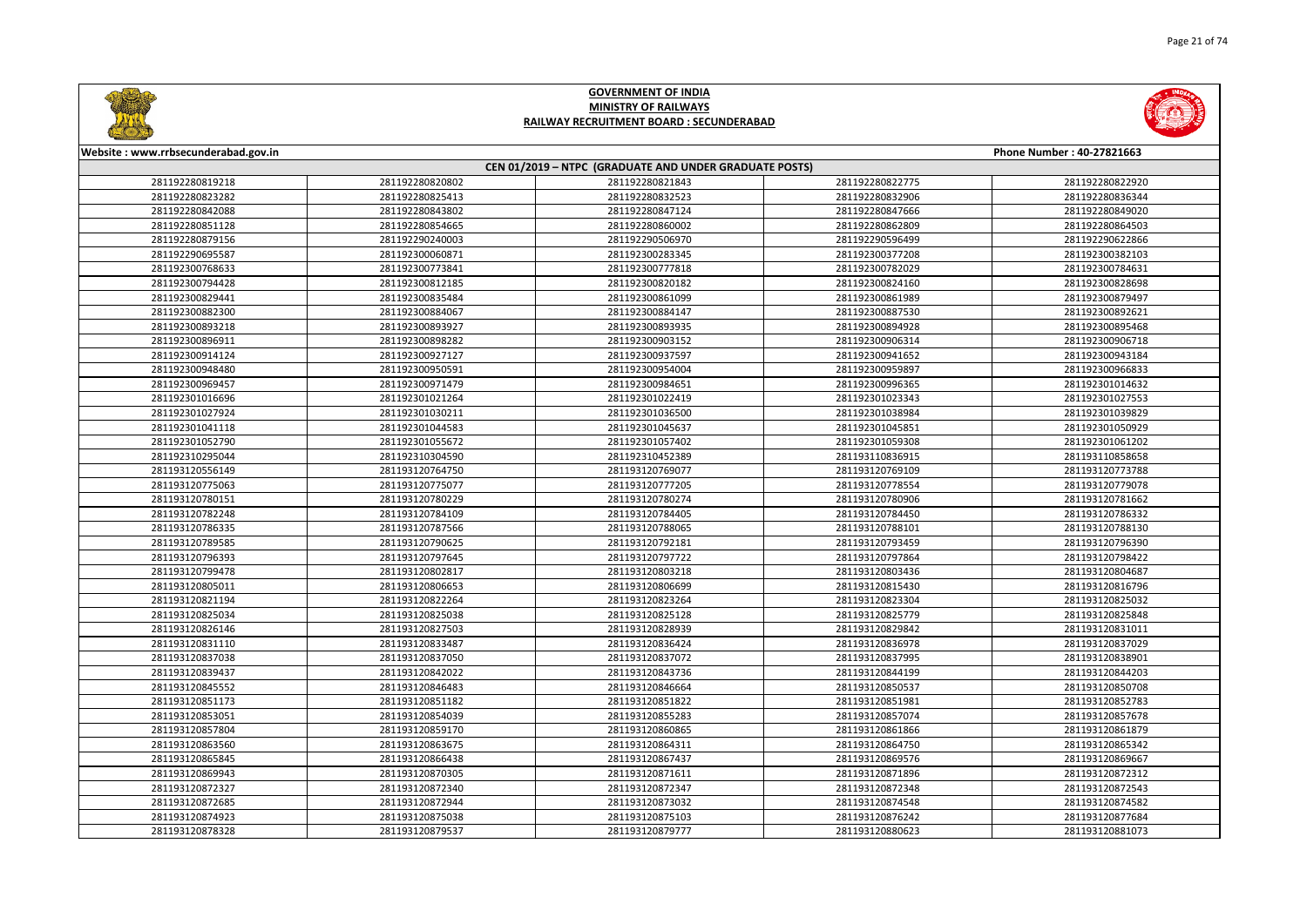



| Website: www.rrbsecunderabad.gov.in |                 |                                                        |                 | Phone Number: 40-27821663 |
|-------------------------------------|-----------------|--------------------------------------------------------|-----------------|---------------------------|
|                                     |                 | CEN 01/2019 - NTPC (GRADUATE AND UNDER GRADUATE POSTS) |                 |                           |
| 281193120881539                     | 281193120881710 | 281193120882328                                        | 281193120882737 | 281193120883292           |
| 281193120883566                     | 281193120883679 | 281193120883724                                        | 281193120884233 | 281193120884544           |
| 281193120884617                     | 281193120884751 | 281193120885547                                        | 281193120885875 | 281193120886346           |
| 281193120887033                     | 281193120887878 | 281193120888155                                        | 281193120888969 | 281193120889042           |
| 281193120889437                     | 281193120891417 | 281193120891448                                        | 281193120891501 | 281193120892213           |
| 281193120893975                     | 281193120893976 | 281193120894784                                        | 281193120897713 | 281193120897897           |
| 281193120898682                     | 281193120900419 | 281193120900457                                        | 281193120900491 | 281193120900676           |
| 281193120901157                     | 281193120901309 | 281193120901368                                        | 281193120901945 | 281193120903213           |
| 281193120903246                     | 281193120904021 | 281193120904070                                        | 281193120904089 | 281193120904390           |
| 281193120904655                     | 281193120904751 | 281193120905976                                        | 281193120907824 | 281193120908065           |
| 281193120908356                     | 281193120908892 | 281193120908933                                        | 281193120909414 | 281193120910037           |
| 281193120910369                     | 281193120910523 | 281193120910542                                        | 281193120910940 | 281193120910944           |
| 281193120911312                     | 281193120911328 | 281193120911422                                        | 281193120912187 | 281193120912217           |
| 281193120912268                     | 281193120912275 | 281193120912339                                        | 281193120912927 | 281193120912971           |
| 281193120913005                     | 281193120913046 | 281193120913051                                        | 281193120913060 | 281193120913068           |
| 281193120913076                     | 281193120913116 | 281193120913403                                        | 281193120913854 | 281193120914296           |
| 281193120914896                     | 281193120914975 | 281193120915025                                        | 281193120915159 | 281193120915338           |
| 281193120915350                     | 281193120916802 | 281193120917626                                        | 281193120918424 | 281193120918664           |
| 281193120919876                     | 281193120920762 | 281193120921184                                        | 281193120921318 | 281193120921374           |
| 281193120921563                     | 281193120921665 | 281193120921708                                        | 281193120922628 | 281193120923094           |
| 281193120923113                     | 281193120923299 | 281193120923580                                        | 281193120923938 | 281193120923963           |
| 281193120924227                     | 281193120924427 | 281193120924448                                        | 281193120925907 | 281193120926186           |
| 281193120926369                     | 281193120926498 | 281193120926758                                        | 281193120927515 | 281193120927547           |
| 281193120928868                     | 281193120928953 | 281193120929125                                        | 281193120929603 | 281193120930824           |
| 281193120931996                     | 281193120932018 | 281193120933252                                        | 281193120933331 | 281193120934487           |
| 281193120934614                     | 281193120934654 | 281193120935030                                        | 281193120935762 | 281193120935764           |
| 281193120936742                     | 281193120936846 | 281193120938419                                        | 281193120940078 | 281193120940524           |
| 281193120940903                     | 281193120941609 | 281193120942301                                        | 281193120942481 | 281193120943255           |
| 281193120944236                     | 281193120944409 | 281193120944578                                        | 281193120944760 | 281193120945242           |
| 281193120946061                     | 281193120946101 | 281193120946194                                        | 281193120946968 | 281193120947770           |
| 281193120947835                     | 281193120948572 | 281193120949425                                        | 281193120950389 | 281193120950471           |
| 281193120951095                     | 281193120951345 | 281193120951897                                        | 281193120952602 | 281193120952980           |
| 281193120952988                     | 281193120953046 | 281193120953069                                        | 281193120953077 | 281193120953115           |
| 281193120953676                     | 281193120953770 | 281193120953886                                        | 281193120954044 | 281193120954171           |
| 281193120954443                     | 281193120954618 | 281193120956205                                        | 281193120956367 | 281193120956677           |
| 281193120957393                     | 281193120957550 | 281193120957551                                        | 281193120958527 | 281193120958583           |
| 281193120958621                     | 281193120959261 | 281193120959656                                        | 281193120959931 | 281193120960056           |
| 281193120960210                     | 281193120960591 | 281193120961079                                        | 281193120962974 | 281193120963821           |
| 281193120964393                     | 281193120964608 | 281193120965968                                        | 281193120966590 | 281193120967831           |
| 281193120968079                     | 281193120969247 | 281193120969557                                        | 281193120969558 | 281193120969978           |
| 281193120969981                     | 281193120970000 | 281193120970611                                        | 281193120971418 | 281193120971449           |
| 281193120971785                     | 281193120971950 | 281193120972367                                        | 281193120972426 | 281193120976773           |
| 281193120977243                     | 281193120977679 | 281193120978488                                        | 281193120979662 | 281193120979819           |
| 281193120979945                     | 281193120981630 | 281193120981679                                        | 281193120981833 | 281193120982282           |
| 281193120982283                     | 281193120982386 | 281193120982551                                        | 281193120982563 | 281193120982791           |
| 281193120982910                     | 281193120982920 | 281193120983138                                        | 281193120983379 | 281193120983381           |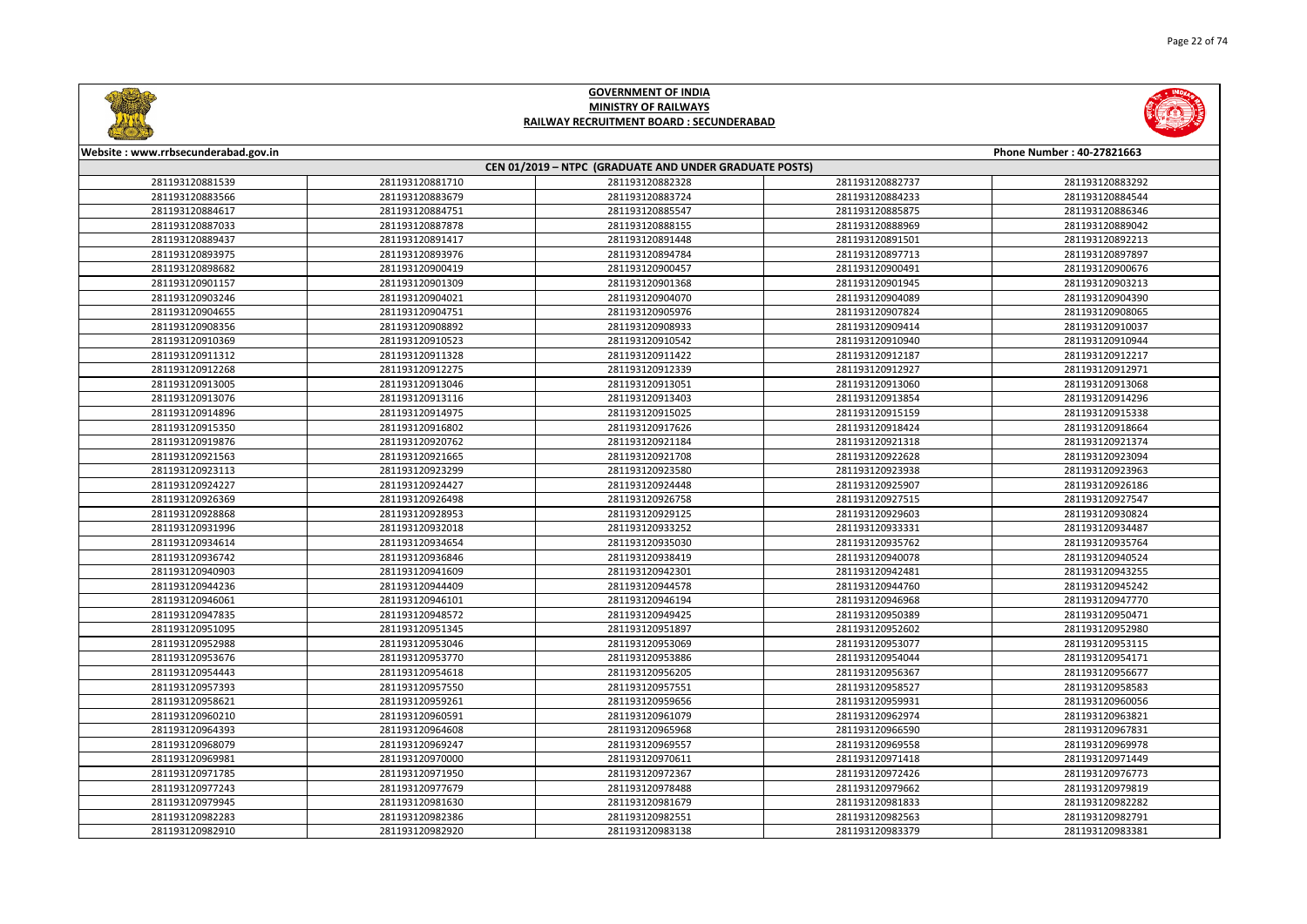



| Website: www.rrbsecunderabad.gov.in                    |                 |                 |                 | Phone Number: 40-27821663 |  |
|--------------------------------------------------------|-----------------|-----------------|-----------------|---------------------------|--|
| CEN 01/2019 - NTPC (GRADUATE AND UNDER GRADUATE POSTS) |                 |                 |                 |                           |  |
| 281193120983724                                        | 281193120984310 | 281193120985647 | 281193120985875 | 281193120986620           |  |
| 281193120986984                                        | 281193120987698 | 281193120988880 | 281193120989488 | 281193120989590           |  |
| 281193120989999                                        | 281193120990023 | 281193120990067 | 281193120990137 | 281193120990157           |  |
| 281193120990175                                        | 281193120990220 | 281193120990251 | 281193120990509 | 281193120990921           |  |
| 281193120990936                                        | 281193120991201 | 281193120991221 | 281193120991434 | 281193120991735           |  |
| 281193120991861                                        | 281193120991905 | 281193120991991 | 281193120992345 | 281193120993123           |  |
| 281193120994650                                        | 281193120994691 | 281193120994986 | 281193120995622 | 281193120996501           |  |
| 281193120996637                                        | 281193120996649 | 281193120996812 | 281193120997045 | 281193120997302           |  |
| 281193120997799                                        | 281193120998336 | 281193120998631 | 281193120998775 | 281193120999359           |  |
| 281193120999516                                        | 281193120999630 | 281193121000239 | 281193121000825 | 281193121001060           |  |
| 281193121001891                                        | 281193121002419 | 281193121002652 | 281193121002686 | 281193121002741           |  |
| 281193121003015                                        | 281193121003409 | 281193121003560 | 281193121005860 | 281193121008247           |  |
| 281193121008250                                        | 281193121008557 | 281193121009072 | 281193121009693 | 281193121009807           |  |
| 281193121011964                                        | 281193121013636 | 281193121015464 | 281193121016292 | 281193121016354           |  |
| 281193121016790                                        | 281193121017360 | 281193121017549 | 281193121017868 | 281193121017874           |  |
| 281193121018754                                        | 281193121018951 | 281193121019159 | 281193121019216 | 281193121019622           |  |
| 281193121019625                                        | 281193121019636 | 281193121021433 | 281193121022141 | 281193121023163           |  |
| 281193121023788                                        | 281193121023938 | 281193121024577 | 281193121024808 | 281193121025195           |  |
| 281193121025222                                        | 281193121025243 | 281193121025244 | 281193121025261 | 281193121025301           |  |
| 281193121025318                                        | 281193121025335 | 281193121025369 | 281193121025551 | 281193121025675           |  |
| 281193121025887                                        | 281193121026130 | 281193121026222 | 281193121026848 | 281193121027039           |  |
| 281193121027409                                        | 281193121027675 | 281193121027724 | 281193121028044 | 281193121029174           |  |
| 281193121029346                                        | 281193121029962 | 281193121030260 | 281193121030803 | 281193121031071           |  |
| 281193121031583                                        | 281193121032089 | 281193121032264 | 281193121032326 | 281193121033921           |  |
| 281193121034059                                        | 281193121036948 | 281193121037636 | 281193121037878 | 281193121042920           |  |
| 281193121047407                                        | 281193121062419 | 281193130535324 | 281193130621065 | 281193130627799           |  |
| 281193130637210                                        | 281193130646871 | 281193130651915 | 281193130670205 | 281193130680040           |  |
| 281193130681976                                        | 281193130714136 | 281193130857054 | 281193130912053 | 281193130912917           |  |
| 281193130914461                                        | 281193130989914 | 281193130990026 | 281193130999856 | 281193131003160           |  |
| 281193150496638                                        | 281193150497760 | 281193150535309 | 281193150556152 | 281193150576129           |  |
| 281193150582203                                        | 281193150587419 | 281193150616665 | 281193150619012 | 281193150619357           |  |
| 281193150624773                                        | 281193150645551 | 281193150653169 | 281193150655074 | 281193150708221           |  |
| 281193150708721                                        | 281193150996274 | 281193150998574 | 281193160498836 | 281193160498878           |  |
| 281193160508913                                        | 281193160533496 | 281193160558093 | 281193160571710 | 281193160571875           |  |
| 281193160584905                                        | 281193160612806 | 281193160615942 | 281193160653492 | 281193160710784           |  |
| 281193160742331                                        | 281193160759194 | 281193160786434 | 281193160797569 | 281193160799704           |  |
| 281193160845051                                        | 281193160854908 | 281193160855864 | 281193160858755 | 281193160860843           |  |
| 281193160902938                                        | 281193160906109 | 281193160919825 | 281193160921327 | 281193160937060           |  |
| 281193160937713                                        | 281193160947844 | 281193160955077 | 281193161012261 | 281193161038338           |  |
| 281193161049521                                        | 281193161053232 | 281193161054918 | 281193161055352 | 281193161056087           |  |
| 281193161058046                                        | 281193161060120 | 281193170054217 | 281193170079234 | 281193170102013           |  |
| 281193170155419                                        | 281193170171303 | 281193170192888 | 281193170513690 | 281193170556036           |  |
| 281193170556210                                        | 281193170560857 | 281193170598539 | 281193170648129 | 281193170694800           |  |
| 281193170716464                                        | 281193180574131 | 281193190491189 | 281193190493137 | 281193190532766           |  |
| 281193190552869                                        | 281193190556644 | 281193190592969 | 281193190608249 | 281193190640538           |  |
| 281193190642362                                        | 281193190653343 | 281193190765456 | 281193220520544 | 281193220545956           |  |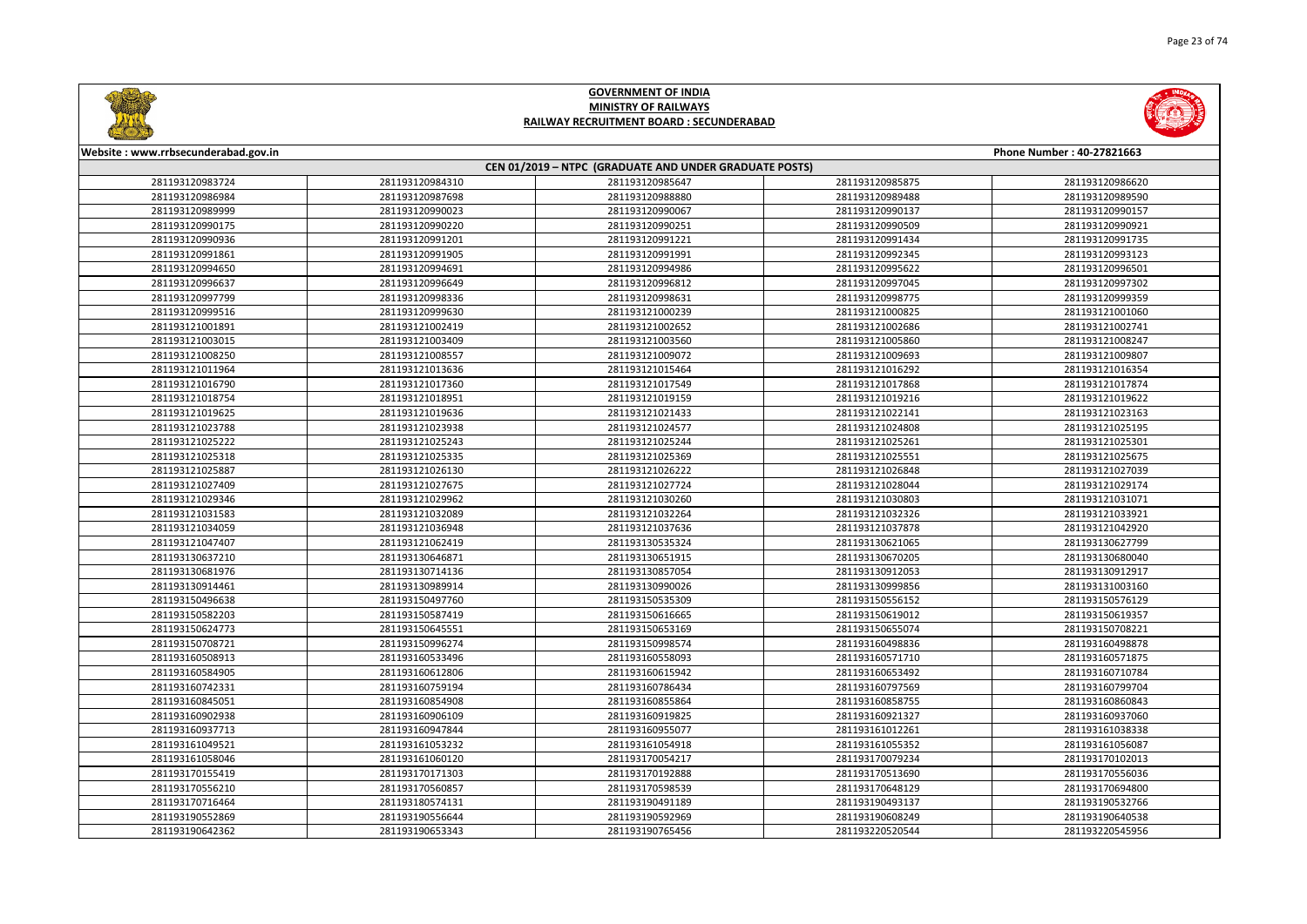



| Website: www.rrbsecunderabad.gov.in |                 |                                                        |                 | Phone Number: 40-27821663 |
|-------------------------------------|-----------------|--------------------------------------------------------|-----------------|---------------------------|
|                                     |                 | CEN 01/2019 - NTPC (GRADUATE AND UNDER GRADUATE POSTS) |                 |                           |
| 281193220580206                     | 281193220594049 | 281193220625768                                        | 281193220638372 | 281193220705590           |
| 281193220726212                     | 281193230507003 | 281193230905844                                        | 281193231052102 | 281193240502061           |
| 281193240513722                     | 281193240518523 | 281193240577619                                        | 281193240609401 | 281193240615950           |
| 281193240683825                     | 281193240703675 | 281193240732313                                        | 281193240733270 | 281193250481722           |
| 281193250506994                     | 281193250619899 | 281193250644726                                        | 281193250666057 | 281193250703642           |
| 281193250721602                     | 281193250764169 | 281193260481003                                        | 281193260481698 | 281193260481720           |
| 281193260488502                     | 281193260489993 | 281193260494331                                        | 281193260494363 | 281193260499071           |
| 281193260499092                     | 281193260503973 | 281193260515484                                        | 281193260515485 | 281193260517240           |
| 281193260517598                     | 281193260529081 | 281193260532376                                        | 281193260542514 | 281193260543174           |
| 281193260543474                     | 281193260550950 | 281193260560976                                        | 281193260561170 | 281193260568697           |
| 281193260578084                     | 281193260588289 | 281193260598383                                        | 281193260599049 | 281193260601468           |
| 281193260608795                     | 281193260609465 | 281193260616615                                        | 281193260616913 | 281193260619081           |
| 281193260628815                     | 281193260633032 | 281193260641085                                        | 281193260647147 | 281193260660015           |
| 281193260664254                     | 281193260667537 | 281193260670894                                        | 281193260671064 | 281193260671932           |
| 281193260681494                     | 281193260682145 | 281193260685180                                        | 281193260694174 | 281193260695822           |
| 281193260699631                     | 281193260701767 | 281193260701870                                        | 281193260707528 | 281193260708799           |
| 281193260714085                     | 281193260718531 | 281193260740614                                        | 281193260744368 | 281193260761737           |
| 281193260764761                     | 281193260765994 | 281193260766620                                        | 281193270496608 | 281193270770628           |
| 281193270815425                     | 281193270865647 | 281193270897689                                        | 281193270909821 | 281193270909902           |
| 281193270938612                     | 281193270949954 | 281193280000010                                        | 281193280000100 | 281193280000388           |
| 281193280000465                     | 281193280000972 | 281193280001034                                        | 281193280001577 | 281193280002296           |
| 281193280003648                     | 281193280004510 | 281193280004658                                        | 281193280004780 | 281193280004866           |
| 281193280005019                     | 281193280005129 | 281193280005195                                        | 281193280005264 | 281193280006313           |
| 281193280006533                     | 281193280006772 | 281193280006777                                        | 281193280006860 | 281193280007069           |
| 281193280007805                     | 281193280011343 | 281193280011616                                        | 281193280011683 | 281193280012973           |
| 281193280015902                     | 281193280016624 | 281193280018218                                        | 281193280018391 | 281193280018641           |
| 281193280019094                     | 281193280019293 | 281193280019485                                        | 281193280020035 | 281193280020191           |
| 281193280020270                     | 281193280020587 | 281193280021465                                        | 281193280022344 | 281193280023679           |
| 281193280024217                     | 281193280024278 | 281193280027008                                        | 281193280027491 | 281193280027667           |
| 281193280028614                     | 281193280028917 | 281193280029583                                        | 281193280030017 | 281193280030071           |
| 281193280030269                     | 281193280030431 | 281193280030472                                        | 281193280030482 | 281193280031167           |
| 281193280031495                     | 281193280032055 | 281193280032863                                        | 281193280034239 | 281193280034945           |
| 281193280036020                     | 281193280036472 | 281193280036883                                        | 281193280037464 | 281193280037573           |
| 281193280037658                     | 281193280038082 | 281193280038560                                        | 281193280038687 | 281193280038801           |
| 281193280039215                     | 281193280039626 | 281193280039844                                        | 281193280040182 | 281193280040204           |
| 281193280040345                     | 281193280040596 | 281193280040834                                        | 281193280041168 | 281193280041454           |
| 281193280041665                     | 281193280041970 | 281193280043776                                        | 281193280043820 | 281193280044057           |
| 281193280044234                     | 281193280044630 | 281193280045532                                        | 281193280045690 | 281193280046187           |
| 281193280046557                     | 281193280046647 | 281193280046840                                        | 281193280047019 | 281193280047021           |
| 281193280047061                     | 281193280047107 | 281193280047248                                        | 281193280047362 | 281193280047429           |
| 281193280047457                     | 281193280047738 | 281193280047780                                        | 281193280047893 | 281193280047972           |
| 281193280048236                     | 281193280048532 | 281193280048577                                        | 281193280049346 | 281193280049390           |
| 281193280049448                     | 281193280049560 | 281193280050790                                        | 281193280050840 | 281193280051041           |
| 281193280051305                     | 281193280052235 | 281193280052523                                        | 281193280052653 | 281193280062279           |
| 281193280066771                     | 281193280067033 | 281193280068485                                        | 281193280070321 | 281193280070729           |
| 281193280070794                     | 281193280071744 | 281193280072279                                        | 281193280072309 | 281193280072954           |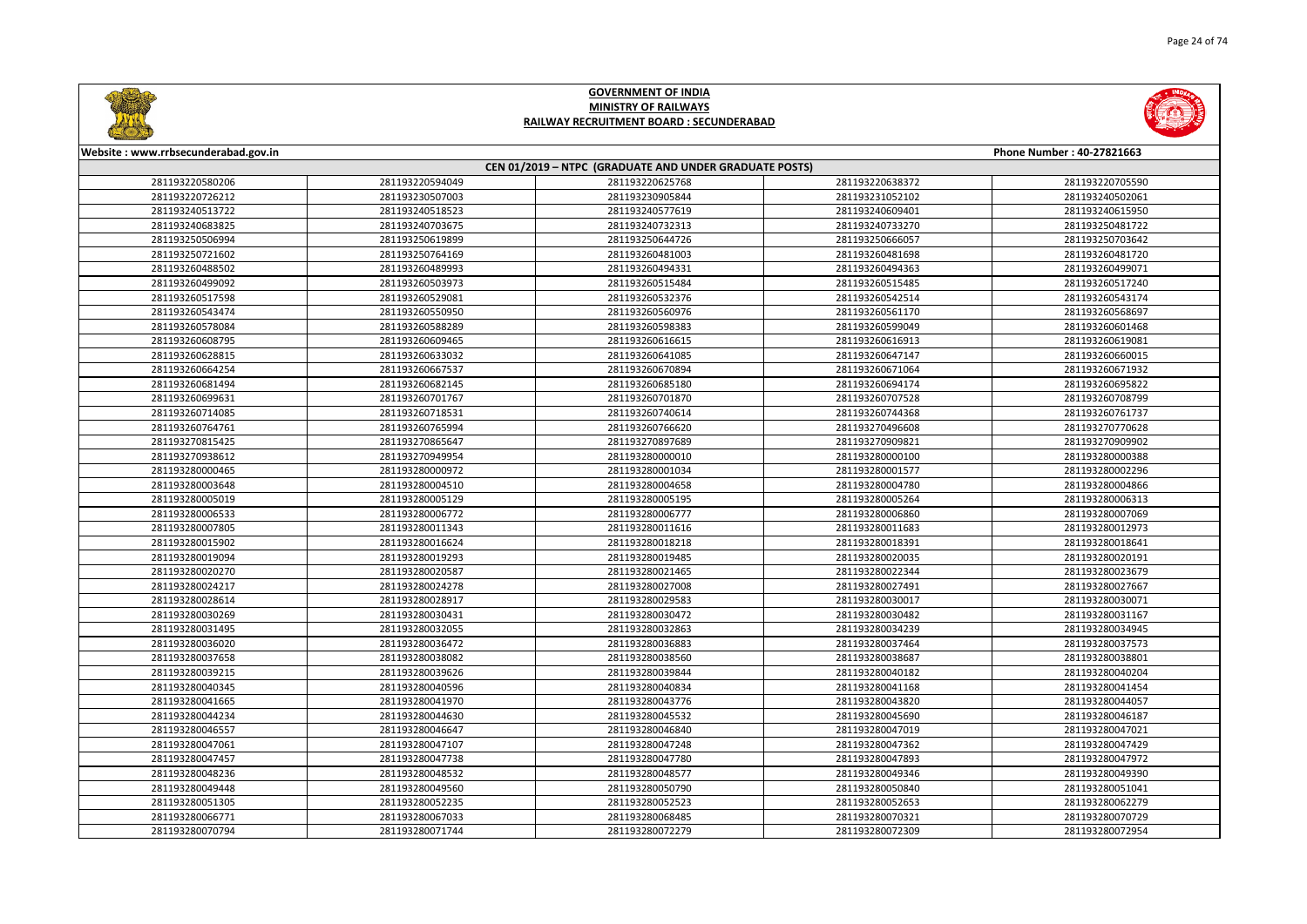



| Website: www.rrbsecunderabad.gov.in<br>Phone Number: 40-27821663 |                 |                                                        |                 |                 |
|------------------------------------------------------------------|-----------------|--------------------------------------------------------|-----------------|-----------------|
|                                                                  |                 | CEN 01/2019 - NTPC (GRADUATE AND UNDER GRADUATE POSTS) |                 |                 |
| 281193280073388                                                  | 281193280074000 | 281193280074550                                        | 281193280075279 | 281193280075679 |
| 281193280076349                                                  | 281193280077620 | 281193280077630                                        | 281193280077915 | 281193280077917 |
| 281193280078521                                                  | 281193280078773 | 281193280079051                                        | 281193280080389 | 281193280080547 |
| 281193280081381                                                  | 281193280081459 | 281193280081528                                        | 281193280082126 | 281193280082427 |
| 281193280082881                                                  | 281193280083586 | 281193280083846                                        | 281193280085804 | 281193280085883 |
| 281193280086357                                                  | 281193280086396 | 281193280086461                                        | 281193280086493 | 281193280086540 |
| 281193280086558                                                  | 281193280086890 | 281193280086960                                        | 281193280087177 | 281193280087226 |
| 281193280087498                                                  | 281193280087873 | 281193280088913                                        | 281193280089055 | 281193280089749 |
| 281193280090759                                                  | 281193280090804 | 281193280090837                                        | 281193280090989 | 281193280091193 |
| 281193280091207                                                  | 281193280091924 | 281193280092307                                        | 281193280092760 | 281193280093081 |
| 281193280093130                                                  | 281193280093333 | 281193280093360                                        | 281193280093464 | 281193280093712 |
| 281193280094265                                                  | 281193280095156 | 281193280095177                                        | 281193280095420 | 281193280095931 |
| 281193280096019                                                  | 281193280096212 | 281193280096272                                        | 281193280096588 | 281193280096791 |
| 281193280097957                                                  | 281193280098032 | 281193280098181                                        | 281193280099512 | 281193280100304 |
| 281193280106310                                                  | 281193280106449 | 281193280109637                                        | 281193280109951 | 281193280109994 |
| 281193280110626                                                  | 281193280110769 | 281193280111811                                        | 281193280112185 | 281193280112469 |
| 281193280112966                                                  | 281193280113253 | 281193280113377                                        | 281193280113790 | 281193280114129 |
| 281193280115011                                                  | 281193280115715 | 281193280116358                                        | 281193280117235 | 281193280118084 |
| 281193280118125                                                  | 281193280118169 | 281193280118523                                        | 281193280119195 | 281193280119336 |
| 281193280119515                                                  | 281193280120042 | 281193280120349                                        | 281193280120433 | 281193280123434 |
| 281193280123831                                                  | 281193280124926 | 281193280125899                                        | 281193280126154 | 281193280126937 |
| 281193280128011                                                  | 281193280128270 | 281193280128546                                        | 281193280128770 | 281193280128913 |
| 281193280129059                                                  | 281193280129743 | 281193280129768                                        | 281193280136677 | 281193280137182 |
| 281193280137340                                                  | 281193280137422 | 281193280137801                                        | 281193280137846 | 281193280137863 |
| 281193280138269                                                  | 281193280139404 | 281193280139645                                        | 281193280140031 | 281193280141050 |
| 281193280141243                                                  | 281193280141487 | 281193280142053                                        | 281193280143381 | 281193280144734 |
| 281193280145093                                                  | 281193280145284 | 281193280145529                                        | 281193280145975 | 281193280146563 |
| 281193280147536                                                  | 281193280148291 | 281193280148514                                        | 281193280149100 | 281193280149321 |
| 281193280149844                                                  | 281193280150014 | 281193280150444                                        | 281193280150608 | 281193280150808 |
| 281193280150944                                                  | 281193280151336 | 281193280151495                                        | 281193280151629 | 281193280152083 |
| 281193280152097                                                  | 281193280152114 | 281193280152227                                        | 281193280152592 | 281193280155284 |
| 281193280157225                                                  | 281193280157744 | 281193280158575                                        | 281193280159335 | 281193280161146 |
| 281193280161805                                                  | 281193280162577 | 281193280163904                                        | 281193280164328 | 281193280164730 |
| 281193280167621                                                  | 281193280167934 | 281193280168029                                        | 281193280169081 | 281193280170009 |
| 281193280171371                                                  | 281193280171428 | 281193280171568                                        | 281193280171644 | 281193280171855 |
| 281193280171915                                                  | 281193280172143 | 281193280172477                                        | 281193280173240 | 281193280174778 |
| 281193280177250                                                  | 281193280177344 | 281193280178078                                        | 281193280178352 | 281193280179657 |
| 281193280181172                                                  | 281193280181258 | 281193280181332                                        | 281193280182420 | 281193280184216 |
| 281193280185424                                                  | 281193280186005 | 281193280186125                                        | 281193280186180 | 281193280186639 |
| 281193280186693                                                  | 281193280189143 | 281193280189584                                        | 281193280190790 | 281193280190829 |
| 281193280190831                                                  | 281193280190900 | 281193280191146                                        | 281193280191401 | 281193280191602 |
| 281193280191657                                                  | 281193280191945 | 281193280191983                                        | 281193280192247 | 281193280192503 |
| 281193280193023                                                  | 281193280298852 | 281193280299117                                        | 281193280299409 | 281193280299617 |
| 281193280299761                                                  | 281193280300173 | 281193280301198                                        | 281193280303329 | 281193280303516 |
| 281193280304102                                                  | 281193280304556 | 281193280305805                                        | 281193280306144 | 281193280308268 |
| 281193280309098                                                  | 281193280309527 | 281193280310616                                        | 281193280311140 | 281193280312379 |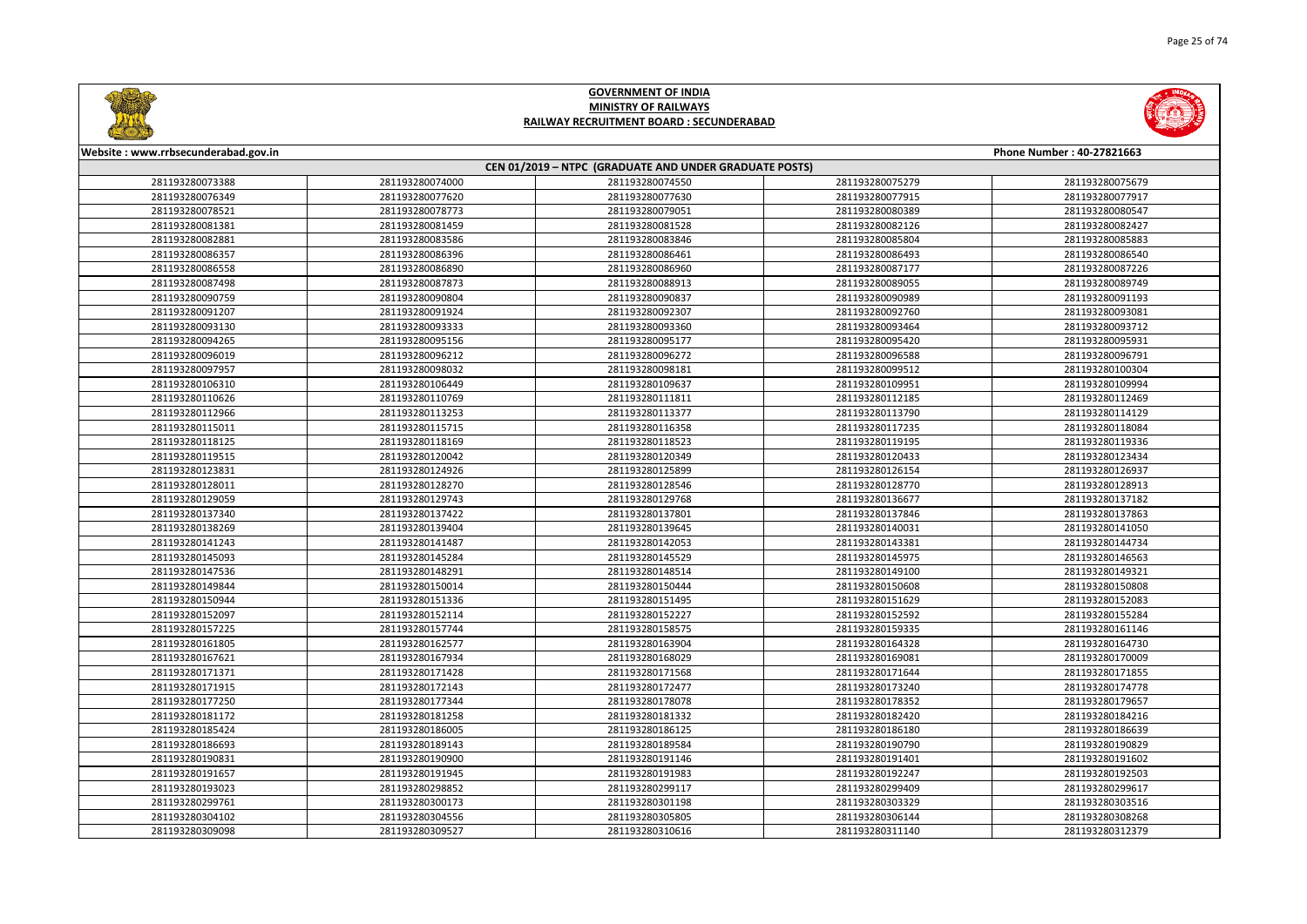



| Website: www.rrbsecunderabad.gov.in |                 | CEN 01/2019 - NTPC (GRADUATE AND UNDER GRADUATE POSTS) |                 | Phone Number: 40-27821663 |
|-------------------------------------|-----------------|--------------------------------------------------------|-----------------|---------------------------|
| 281193280312836                     | 281193280313167 | 281193280313274                                        | 281193280313702 | 281193280314132           |
| 281193280314492                     | 281193280316108 | 281193280316729                                        | 281193280317244 | 281193280320420           |
| 281193280321531                     | 281193280321727 | 281193280323093                                        | 281193280324059 | 281193280324673           |
| 281193280325066                     | 281193280326359 | 281193280326406                                        | 281193280327496 | 281193280328027           |
| 281193280328038                     | 281193280328262 | 281193280328797                                        | 281193280329398 | 281193280329664           |
| 281193280330919                     | 281193280331458 | 281193280331771                                        | 281193280332083 | 281193280332869           |
| 281193280335971                     | 281193280336595 | 281193280339650                                        | 281193280340165 | 281193280341213           |
| 281193280341901                     | 281193280342118 | 281193280342565                                        | 281193280342980 | 281193280343937           |
| 281193280344972                     | 281193280345323 | 281193280345565                                        | 281193280346341 | 281193280346347           |
| 281193280347135                     | 281193280347557 | 281193280347573                                        | 281193280348201 | 281193280348249           |
| 281193280349382                     | 281193280349738 | 281193280349805                                        | 281193280350050 | 281193280350464           |
| 281193280351106                     | 281193280351391 | 281193280351752                                        | 281193280351952 | 281193280352844           |
| 281193280353338                     | 281193280354325 | 281193280354418                                        | 281193280354591 | 281193280354651           |
| 281193280354838                     | 281193280355542 | 281193280355813                                        | 281193280355835 | 281193280356939           |
| 281193280357702                     | 281193280357985 | 281193280359187                                        | 281193280359930 | 281193280360945           |
| 281193280361430                     | 281193280361743 | 281193280362163                                        | 281193280362367 | 281193280362489           |
| 281193280363026                     | 281193280363353 | 281193280363546                                        | 281193280363749 | 281193280363928           |
| 281193280364754                     | 281193280365410 | 281193280365977                                        | 281193280366383 | 281193280366541           |
| 281193280367119                     | 281193280367179 | 281193280367962                                        | 281193280368842 | 281193280369099           |
| 281193280369190                     | 281193280369203 | 281193280369604                                        | 281193280369905 | 281193280371255           |
| 281193280371362                     | 281193280371477 | 281193280371792                                        | 281193280372409 | 281193280373818           |
| 281193280374117                     | 281193280374280 | 281193280375220                                        | 281193280375312 | 281193280376011           |
| 281193280376096                     | 281193280376548 | 281193280376604                                        | 281193280376638 | 281193280376817           |
| 281193280377312                     | 281193280377448 | 281193280378088                                        | 281193280378119 | 281193280378454           |
| 281193280378854                     | 281193280379124 | 281193280379413                                        | 281193280379527 | 281193280381292           |
| 281193280381582                     | 281193280381672 | 281193280382805                                        | 281193280383166 | 281193280383526           |
| 281193280384061                     | 281193280384621 | 281193280384664                                        | 281193280385312 | 281193280385946           |
| 281193280386627                     | 281193280386893 | 281193280387679                                        | 281193280387731 | 281193280387758           |
| 281193280388020                     | 281193280388314 | 281193280388323                                        | 281193280389117 | 281193280389308           |
| 281193280389403                     | 281193280389558 | 281193280389815                                        | 281193280389866 | 281193280390026           |
| 281193280390585                     | 281193280391431 | 281193280391566                                        | 281193280391929 | 281193280392145           |
| 281193280392670                     | 281193280393488 | 281193280393525                                        | 281193280394821 | 281193280394909           |
| 281193280395641                     | 281193280396014 | 281193280396277                                        | 281193280396482 | 281193280396879           |
| 281193280397668                     | 281193280397822 | 281193280397922                                        | 281193280397973 | 281193280398267           |
| 281193280399213                     | 281193280399651 | 281193280400066                                        | 281193280400890 | 281193280402576           |
| 281193280403132                     | 281193280403623 | 281193280405033                                        | 281193280405444 | 281193280405616           |
| 281193280405736                     | 281193280407836 | 281193280408095                                        | 281193280408286 | 281193280408624           |
| 281193280409809                     | 281193280410023 | 281193280410744                                        | 281193280411942 | 281193280412881           |
| 281193280412965                     | 281193280413725 | 281193280414688                                        | 281193280414851 | 281193280415026           |
| 281193280415235                     | 281193280415526 | 281193280416362                                        | 281193280418288 | 281193280419299           |
| 281193280420574                     | 281193280424061 | 281193280424785                                        | 281193280425270 | 281193280425558           |
| 281193280426277                     | 281193280426671 | 281193280427067                                        | 281193280427124 | 281193280427210           |
| 281193280429172                     | 281193280431410 | 281193280432415                                        | 281193280434725 | 281193280436144           |
| 281193280437712                     | 281193280438086 | 281193280438692                                        | 281193280438734 | 281193280439388           |
| 281193280443804                     | 281193280444410 | 281193280445992                                        | 281193280446490 | 281193280448730           |
| 281193280450025                     | 281193280451117 | 281193280453699                                        | 281193280456354 | 281193280459082           |
|                                     |                 |                                                        |                 |                           |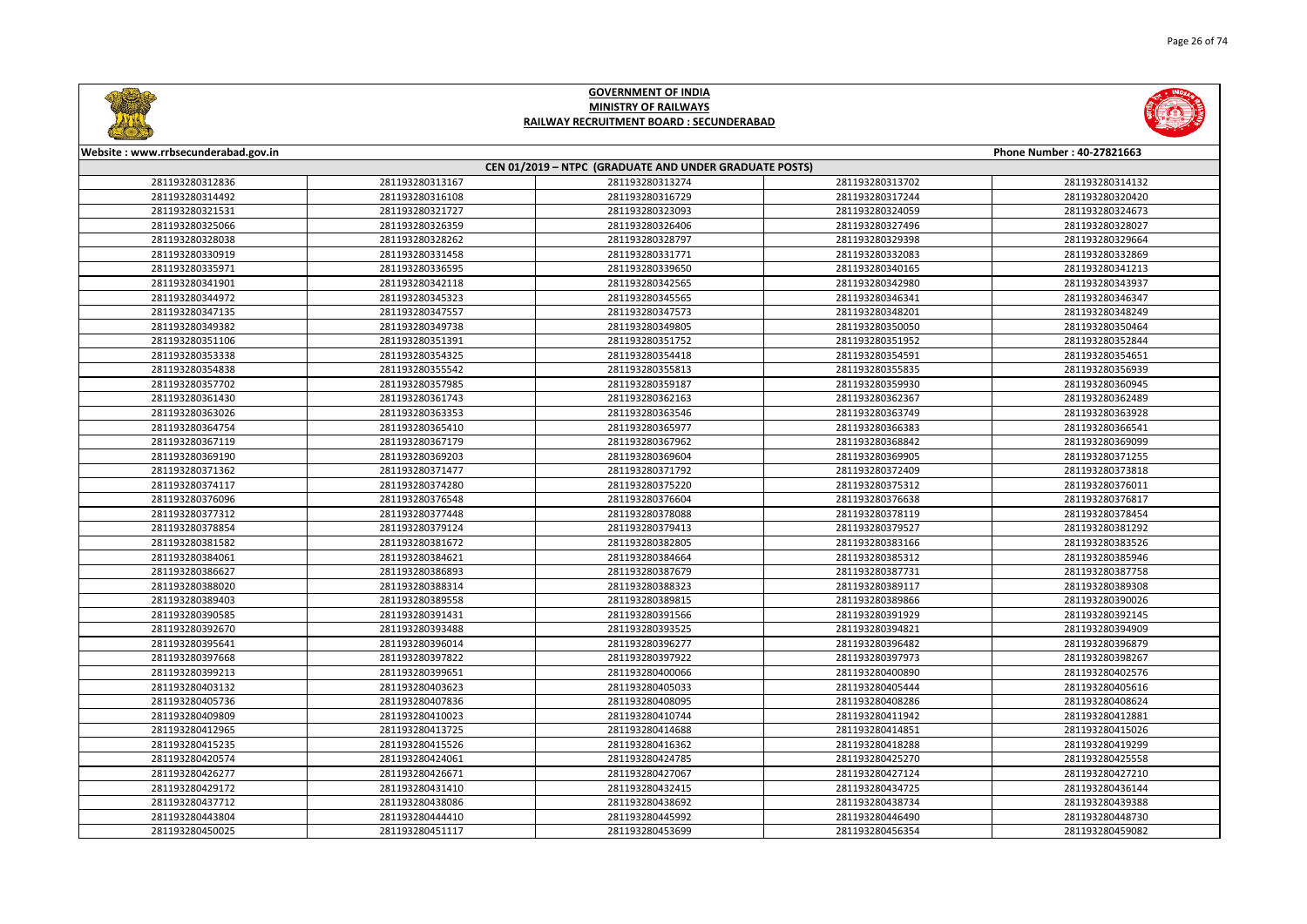



| Website: www.rrbsecunderabad.gov.in |                 |                                                        |                 | Phone Number: 40-27821663 |
|-------------------------------------|-----------------|--------------------------------------------------------|-----------------|---------------------------|
|                                     |                 | CEN 01/2019 - NTPC (GRADUATE AND UNDER GRADUATE POSTS) |                 |                           |
| 281193280460363                     | 281193280461540 | 281193280462990                                        | 281193280464718 | 281193280466036           |
| 281193280467339                     | 281193280467746 | 281193280467999                                        | 281193280472502 | 281193280477838           |
| 281193280482241                     | 281193280483190 | 281193280484816                                        | 281193280486407 | 281193280495819           |
| 281193280496885                     | 281193280497077 | 281193280498445                                        | 281193280505681 | 281193280506724           |
| 281193280514797                     | 281193280522213 | 281193280528077                                        | 281193280533381 | 281193280537323           |
| 281193280538242                     | 281193280539405 | 281193280539835                                        | 281193280540077 | 281193280541626           |
| 281193280545253                     | 281193280546081 | 281193280546414                                        | 281193280551057 | 281193280557136           |
| 281193280557204                     | 281193280557367 | 281193280558696                                        | 281193280566997 | 281193280577441           |
| 281193280579551                     | 281193280583788 | 281193280584951                                        | 281193280585877 | 281193280591291           |
| 281193280591323                     | 281193280595670 | 281193280595672                                        | 281193280597110 | 281193280599972           |
| 281193280603429                     | 281193280603540 | 281193280605934                                        | 281193280609413 | 281193280612710           |
| 281193280614365                     | 281193280615264 | 281193280617766                                        | 281193280619191 | 281193280622409           |
| 281193280623032                     | 281193280623989 | 281193280624051                                        | 281193280625199 | 281193280625435           |
| 281193280625964                     | 281193280626124 | 281193280634064                                        | 281193280635108 | 281193280636475           |
| 281193280639973                     | 281193280640050 | 281193280643463                                        | 281193280649118 | 281193280649198           |
| 281193280650209                     | 281193280661159 | 281193280661312                                        | 281193280661547 | 281193280673130           |
| 281193280673348                     | 281193280674281 | 281193280675372                                        | 281193280679280 | 281193280681856           |
| 281193280684994                     | 281193280685651 | 281193280686538                                        | 281193280687741 | 281193280690221           |
| 281193280691757                     | 281193280705008 | 281193280710001                                        | 281193280712529 | 281193280714354           |
| 281193280715908                     | 281193280721172 | 281193280722513                                        | 281193280723520 | 281193280725438           |
| 281193280728918                     | 281193280733800 | 281193280742662                                        | 281193280746752 | 281193280751762           |
| 281193280754663                     | 281193280755240 | 281193280755386                                        | 281193280756555 | 281193280756810           |
| 281193280757427                     | 281193280757636 | 281193280759876                                        | 281193280759937 | 281193280762117           |
| 281193280814432                     | 281193280839411 | 281193300194413                                        | 281193300220156 | 281193300491205           |
| 281193300493023                     | 281193300622295 | 281193300634483                                        | 281193300648430 | 281193300664629           |
| 281193300665894                     | 281193300726398 | 281193300730246                                        | 281193300740657 | 281193310481719           |
| 281193310630339                     | 281193310655896 | 281193310757870                                        | 281194110769276 | 281194110914423           |
| 281194110993002                     | 281194111019976 | 281194120767959                                        | 281194120768133 | 281194120771590           |
| 281194120774317                     | 281194120775451 | 281194120778115                                        | 281194120780478 | 281194120780952           |
| 281194120783589                     | 281194120783697 | 281194120783787                                        | 281194120785707 | 281194120788161           |
| 281194120788704                     | 281194120789230 | 281194120789380                                        | 281194120790778 | 281194120793469           |
| 281194120793753                     | 281194120794090 | 281194120794101                                        | 281194120796685 | 281194120797104           |
| 281194120797137                     | 281194120798506 | 281194120801240                                        | 281194120802349 | 281194120802449           |
| 281194120803243                     | 281194120805767 | 281194120806078                                        | 281194120807249 | 281194120807454           |
| 281194120807991                     | 281194120808616 | 281194120814800                                        | 281194120815647 | 281194120816420           |
| 281194120817001                     | 281194120817678 | 281194120820350                                        | 281194120821916 | 281194120822780           |
| 281194120829724                     | 281194120831534 | 281194120831684                                        | 281194120832392 | 281194120832837           |
| 281194120833976                     | 281194120834234 | 281194120835267                                        | 281194120836383 | 281194120836458           |
| 281194120837199                     | 281194120837927 | 281194120840122                                        | 281194120842198 | 281194120843218           |
| 281194120843452                     | 281194120844586 | 281194120844614                                        | 281194120844956 | 281194120845276           |
| 281194120845674                     | 281194120845889 | 281194120845890                                        | 281194120846575 | 281194120846888           |
| 281194120847023                     | 281194120847435 | 281194120847770                                        | 281194120847908 | 281194120848842           |
| 281194120851316                     | 281194120851828 | 281194120852632                                        | 281194120853170 | 281194120855255           |
| 281194120857530                     | 281194120858438 | 281194120860171                                        | 281194120861282 | 281194120861998           |
| 281194120862599                     | 281194120863077 | 281194120863372                                        | 281194120863876 | 281194120863888           |
| 281194120863978                     | 281194120864193 | 281194120864760                                        | 281194120865189 | 281194120865266           |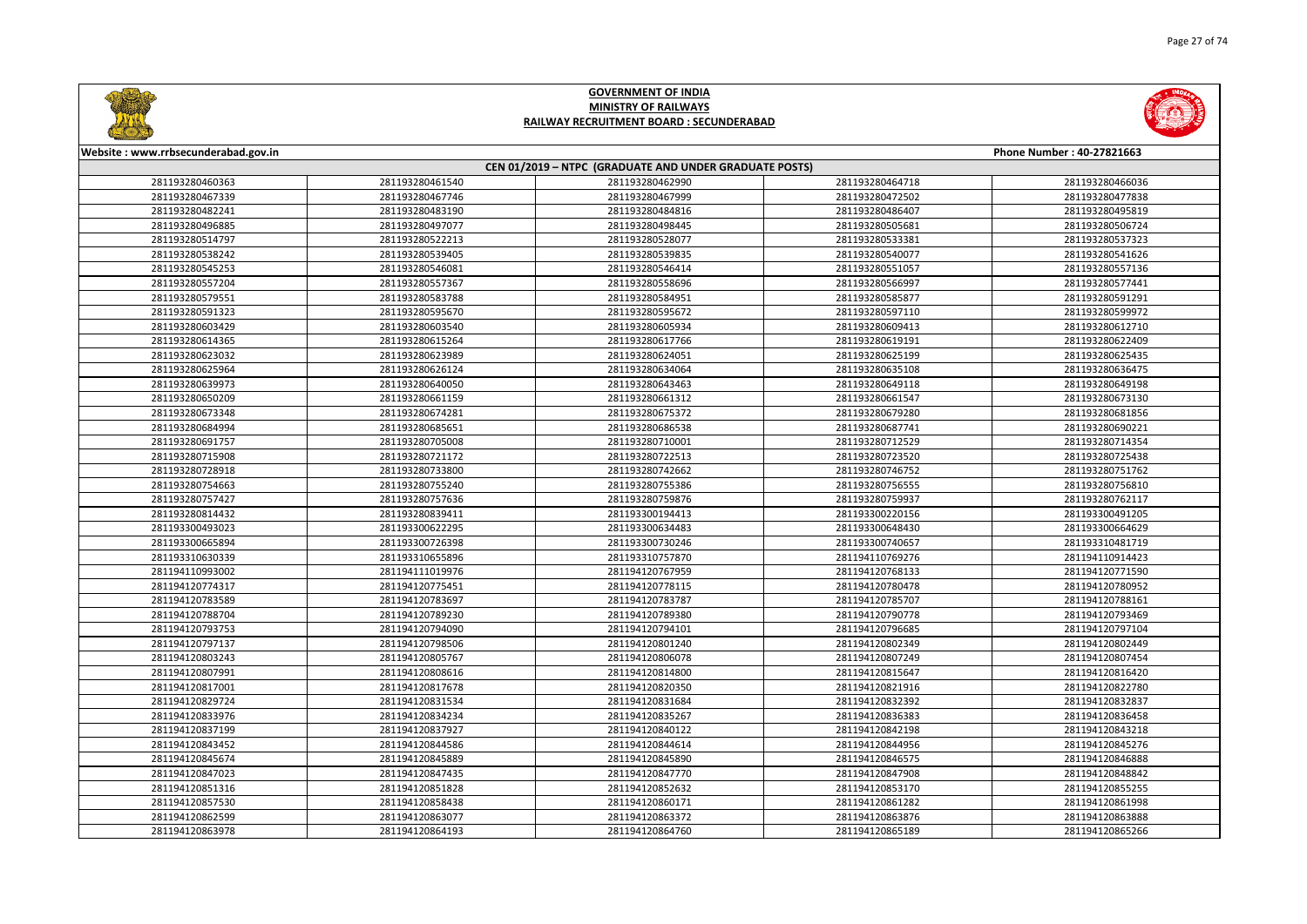



| Website: www.rrbsecunderabad.gov.in |                 |                                                        |                 | Phone Number: 40-27821663 |
|-------------------------------------|-----------------|--------------------------------------------------------|-----------------|---------------------------|
|                                     |                 | CEN 01/2019 - NTPC (GRADUATE AND UNDER GRADUATE POSTS) |                 |                           |
| 281194120866642                     | 281194120866677 | 281194120867640                                        | 281194120867909 | 281194120868435           |
| 281194120868471                     | 281194120870360 | 281194120871038                                        | 281194120871046 | 281194120871155           |
| 281194120871161                     | 281194120871887 | 281194120872475                                        | 281194120872583 | 281194120872751           |
| 281194120873511                     | 281194120874666 | 281194120876712                                        | 281194120876739 | 281194120877194           |
| 281194120877939                     | 281194120878412 | 281194120878567                                        | 281194120878906 | 281194120879221           |
| 281194120879390                     | 281194120879691 | 281194120880849                                        | 281194120880994 | 281194120881329           |
| 281194120881756                     | 281194120883147 | 281194120884321                                        | 281194120884577 | 281194120885310           |
| 281194120885437                     | 281194120886119 | 281194120886868                                        | 281194120887135 | 281194120887193           |
| 281194120887231                     | 281194120887420 | 281194120887852                                        | 281194120888164 | 281194120889324           |
| 281194120889479                     | 281194120889632 | 281194120890261                                        | 281194120891568 | 281194120892086           |
| 281194120893241                     | 281194120893416 | 281194120893477                                        | 281194120893880 | 281194120894483           |
| 281194120896045                     | 281194120896883 | 281194120897101                                        | 281194120897265 | 281194120898015           |
| 281194120898074                     | 281194120898889 | 281194120898913                                        | 281194120899131 | 281194120899670           |
| 281194120900306                     | 281194120901470 | 281194120901510                                        | 281194120901688 | 281194120902596           |
| 281194120903170                     | 281194120903628 | 281194120904003                                        | 281194120904305 | 281194120906563           |
| 281194120906669                     | 281194120906982 | 281194120907714                                        | 281194120907783 | 281194120908193           |
| 281194120908768                     | 281194120908821 | 281194120909105                                        | 281194120909896 | 281194120909969           |
| 281194120911062                     | 281194120914297 | 281194120914636                                        | 281194120914930 | 281194120914992           |
| 281194120915044                     | 281194120915144 | 281194120915542                                        | 281194120916927 | 281194120917731           |
| 281194120919213                     | 281194120919321 | 281194120919693                                        | 281194120920334 | 281194120921062           |
| 281194120921090                     | 281194120921111 | 281194120921279                                        | 281194120921561 | 281194120921759           |
| 281194120922188                     | 281194120923325 | 281194120924334                                        | 281194120924344 | 281194120925763           |
| 281194120926467                     | 281194120927002 | 281194120927413                                        | 281194120927702 | 281194120927720           |
| 281194120928479                     | 281194120928924 | 281194120928939                                        | 281194120929360 | 281194120929507           |
| 281194120931075                     | 281194120931619 | 281194120932286                                        | 281194120932572 | 281194120932679           |
| 281194120935097                     | 281194120935391 | 281194120935448                                        | 281194120936644 | 281194120936874           |
| 281194120938813                     | 281194120938935 | 281194120939167                                        | 281194120939462 | 281194120940013           |
| 281194120940403                     | 281194120940937 | 281194120941138                                        | 281194120941141 | 281194120945383           |
| 281194120945468                     | 281194120946000 | 281194120947112                                        | 281194120947271 | 281194120947861           |
| 281194120948472                     | 281194120948623 | 281194120951304                                        | 281194120952594 | 281194120953011           |
| 281194120954120                     | 281194120954228 | 281194120954416                                        | 281194120954686 | 281194120955756           |
| 281194120955955                     | 281194120957036 | 281194120957506                                        | 281194120957552 | 281194120957746           |
| 281194120958363                     | 281194120960226 | 281194120960603                                        | 281194120960647 | 281194120960673           |
| 281194120961264                     | 281194120961430 | 281194120961887                                        | 281194120962235 | 281194120962887           |
| 281194120964031                     | 281194120964944 | 281194120965180                                        | 281194120965218 | 281194120967284           |
| 281194120967518                     | 281194120968144 | 281194120968224                                        | 281194120968353 | 281194120968478           |
| 281194120969538                     | 281194120969804 | 281194120970565                                        | 281194120971884 | 281194120972037           |
| 281194120972482                     | 281194120973259 | 281194120974363                                        | 281194120974646 | 281194120974760           |
| 281194120974911                     | 281194120975254 | 281194120978030                                        | 281194120978199 | 281194120978716           |
| 281194120978718                     | 281194120979248 | 281194120980370                                        | 281194120980765 | 281194120980962           |
| 281194120981354                     | 281194120982164 | 281194120982335                                        | 281194120982553 | 281194120982781           |
| 281194120982909                     | 281194120983735 | 281194120984341                                        | 281194120984884 | 281194120987627           |
| 281194120989870                     | 281194120989959 | 281194120990329                                        | 281194120991212 | 281194120992046           |
| 281194120992497                     | 281194120992637 | 281194120992878                                        | 281194120993120 | 281194120994062           |
| 281194120994653                     | 281194120994705 | 281194120994964                                        | 281194120995242 | 281194120995419           |
| 281194120998301                     | 281194120999014 | 281194120999118                                        | 281194120999119 | 281194120999215           |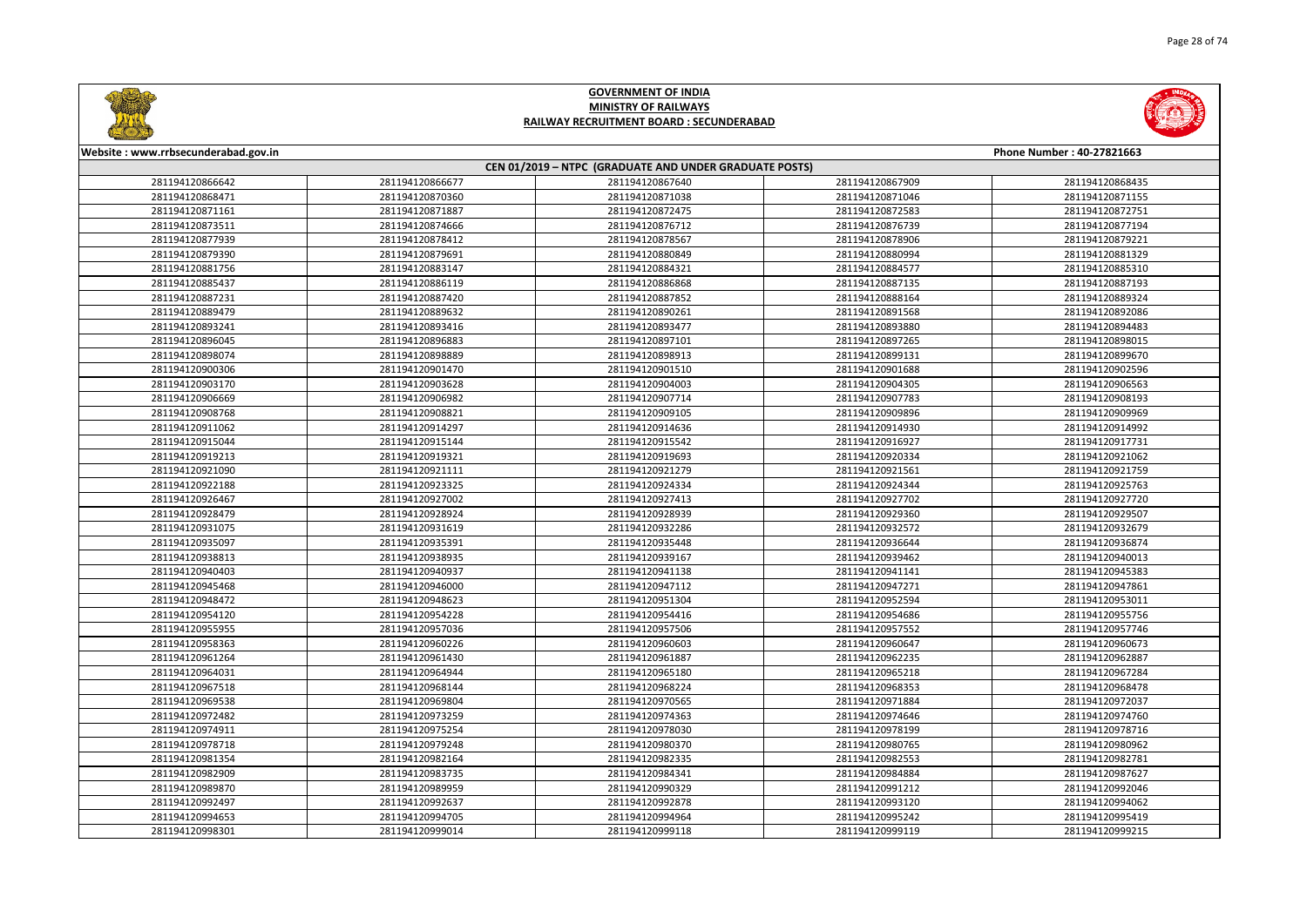



| Website: www.rrbsecunderabad.gov.in |                 |                                                        |                 | Phone Number: 40-27821663 |
|-------------------------------------|-----------------|--------------------------------------------------------|-----------------|---------------------------|
|                                     |                 | CEN 01/2019 - NTPC (GRADUATE AND UNDER GRADUATE POSTS) |                 |                           |
| 281194120999518                     | 281194120999530 | 281194121000060                                        | 281194121000115 | 281194121000430           |
| 281194121000810                     | 281194121001447 | 281194121001448                                        | 281194121001969 | 281194121002645           |
| 281194121002693                     | 281194121002875 | 281194121003375                                        | 281194121003426 | 281194121004713           |
| 281194121005132                     | 281194121008149 | 281194121008722                                        | 281194121008762 | 281194121009132           |
| 281194121010464                     | 281194121011879 | 281194121012854                                        | 281194121013062 | 281194121014721           |
| 281194121014790                     | 281194121015110 | 281194121016666                                        | 281194121017432 | 281194121018237           |
| 281194121018352                     | 281194121018893 | 281194121019271                                        | 281194121019379 | 281194121019641           |
| 281194121020096                     | 281194121022468 | 281194121023706                                        | 281194121023784 | 281194121024527           |
| 281194121026919                     | 281194121027106 | 281194121028678                                        | 281194121029167 | 281194121031578           |
| 281194121031962                     | 281194121032095 | 281194121033430                                        | 281194121034942 | 281194121035490           |
| 281194121036719                     | 281194121038545 | 281194121040506                                        | 281194121043874 | 281194121046992           |
| 281194121051586                     | 281194121051780 | 281194121052543                                        | 281194121054322 | 281194121056119           |
| 281194121089331                     | 281194130768134 | 281194130768180                                        | 281194130768391 | 281194130770324           |
| 281194130770375                     | 281194130770865 | 281194130771013                                        | 281194130771327 | 281194130771865           |
| 281194130772164                     | 281194130772503 | 281194130772631                                        | 281194130773110 | 281194130773165           |
| 281194130774681                     | 281194130774801 | 281194130774813                                        | 281194130775220 | 281194130775322           |
| 281194130775996                     | 281194130776386 | 281194130776755                                        | 281194130777916 | 281194130778566           |
| 281194130778614                     | 281194130778732 | 281194130778859                                        | 281194130779166 | 281194130779813           |
| 281194130780649                     | 281194130780659 | 281194130781165                                        | 281194130782408 | 281194130783426           |
| 281194130783742                     | 281194130783778 | 281194130783884                                        | 281194130784152 | 281194130784625           |
| 281194130785428                     | 281194130787687 | 281194130787747                                        | 281194130787871 | 281194130788180           |
| 281194130788268                     | 281194130788753 | 281194130788797                                        | 281194130790335 | 281194130790436           |
| 281194130790690                     | 281194130791222 | 281194130791412                                        | 281194130792185 | 281194130793041           |
| 281194130793408                     | 281194130793552 | 281194130794224                                        | 281194130794299 | 281194130794304           |
| 281194130794598                     | 281194130794792 | 281194130796980                                        | 281194130797555 | 281194130797838           |
| 281194130798431                     | 281194130801004 | 281194130801232                                        | 281194130801560 | 281194130801566           |
| 281194130803470                     | 281194130804466 | 281194130804774                                        | 281194130804792 | 281194130805035           |
| 281194130805346                     | 281194130806111 | 281194130806692                                        | 281194130808038 | 281194130808138           |
| 281194130808149                     | 281194130808633 | 281194130809282                                        | 281194130809786 | 281194130810127           |
| 281194130810449                     | 281194130813070 | 281194130813170                                        | 281194130813180 | 281194130813584           |
| 281194130814116                     | 281194130814551 | 281194130814700                                        | 281194130814921 | 281194130816486           |
| 281194130817012                     | 281194130817213 | 281194130817482                                        | 281194130818635 | 281194130820101           |
| 281194130820288                     | 281194130821193 | 281194130821249                                        | 281194130822756 | 281194130823150           |
| 281194130823890                     | 281194130823937 | 281194130824077                                        | 281194130824624 | 281194130824652           |
| 281194130824682                     | 281194130826251 | 281194130826433                                        | 281194130827201 | 281194130827447           |
| 281194130827535                     | 281194130827640 | 281194130827993                                        | 281194130828643 | 281194130828809           |
| 281194130829230                     | 281194130829635 | 281194130830361                                        | 281194130832223 | 281194130832679           |
| 281194130832795                     | 281194130833103 | 281194130833755                                        | 281194130835172 | 281194130835278           |
| 281194130835335                     | 281194130836593 | 281194130837165                                        | 281194130837253 | 281194130837388           |
| 281194130837554                     | 281194130837755 | 281194130837990                                        | 281194130838137 | 281194130838161           |
| 281194130840196                     | 281194130840197 | 281194130840637                                        | 281194130840639 | 281194130840679           |
| 281194130840769                     | 281194130840881 | 281194130840929                                        | 281194130841740 | 281194130841778           |
| 281194130841812                     | 281194130841948 | 281194130842801                                        | 281194130844225 | 281194130845314           |
| 281194130845350                     | 281194130845611 | 281194130846081                                        | 281194130846484 | 281194130846601           |
| 281194130847953                     | 281194130849042 | 281194130849648                                        | 281194130849727 | 281194130850499           |
| 281194130850943                     | 281194130851369 | 281194130851485                                        | 281194130852320 | 281194130852333           |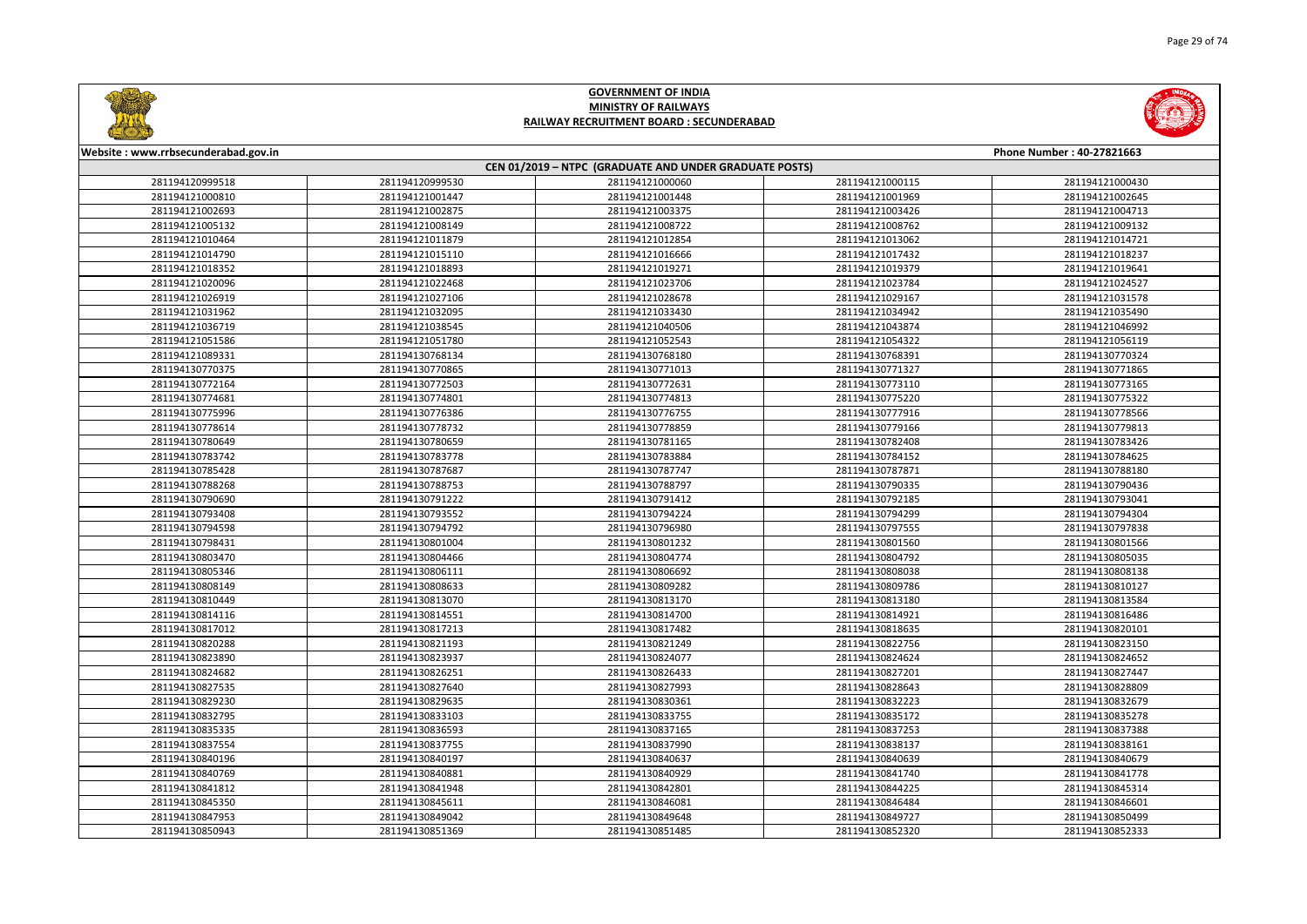



| Website: www.rrbsecunderabad.gov.in |                 |                                                        |                 | Phone Number: 40-27821663 |
|-------------------------------------|-----------------|--------------------------------------------------------|-----------------|---------------------------|
|                                     |                 | CEN 01/2019 - NTPC (GRADUATE AND UNDER GRADUATE POSTS) |                 |                           |
| 281194130857038                     | 281194130858144 | 281194130858202                                        | 281194130858227 | 281194130858563           |
| 281194130858875                     | 281194130859451 | 281194130860052                                        | 281194130860338 | 281194130860681           |
| 281194130860984                     | 281194130860990 | 281194130861943                                        | 281194130862187 | 281194130862722           |
| 281194130862853                     | 281194130863263 | 281194130863296                                        | 281194130863298 | 281194130865328           |
| 281194130866890                     | 281194130867016 | 281194130871326                                        | 281194130872605 | 281194130873579           |
| 281194130875792                     | 281194130876743 | 281194130879225                                        | 281194130879753 | 281194130880842           |
| 281194130881182                     | 281194130881694 | 281194130881795                                        | 281194130882551 | 281194130883774           |
| 281194130883859                     | 281194130884369 | 281194130894197                                        | 281194130896648 | 281194130898386           |
| 281194130898453                     | 281194130899531 | 281194130900690                                        | 281194130901045 | 281194130902597           |
| 281194130903612                     | 281194130908597 | 281194130909501                                        | 281194130912248 | 281194130912437           |
| 281194130918020                     | 281194130918307 | 281194130922903                                        | 281194130923986 | 281194130926787           |
| 281194130928042                     | 281194130930055 | 281194130930422                                        | 281194130933308 | 281194130933688           |
| 281194130938227                     | 281194130938774 | 281194130938952                                        | 281194130939676 | 281194130944018           |
| 281194130944511                     | 281194130950224 | 281194130953875                                        | 281194130954139 | 281194130955759           |
| 281194130956445                     | 281194130956765 | 281194130958444                                        | 281194130960509 | 281194130963800           |
| 281194130965991                     | 281194130968390 | 281194130968742                                        | 281194130969209 | 281194130969383           |
| 281194130970210                     | 281194130973055 | 281194130975489                                        | 281194130976080 | 281194130979836           |
| 281194130979850                     | 281194130980487 | 281194130986371                                        | 281194130992964 | 281194130994130           |
| 281194130994295                     | 281194130994405 | 281194130995559                                        | 281194131001398 | 281194131001498           |
| 281194131001618                     | 281194131002838 | 281194131002882                                        | 281194131005665 | 281194131007423           |
| 281194131008729                     | 281194131010471 | 281194131013227                                        | 281194131014388 | 281194131015992           |
| 281194131017154                     | 281194131021128 | 281194131021356                                        | 281194131022629 | 281194131022707           |
| 281194131024046                     | 281194131024917 | 281194131025748                                        | 281194131029959 | 281194131031463           |
| 281194131032464                     | 281194131035908 | 281194131037314                                        | 281194131039186 | 281194131053034           |
| 281194131061025                     | 281194131062735 | 281194131063028                                        | 281194131063485 | 281194131063711           |
| 281194131063729                     | 281194131064161 | 281194131064557                                        | 281194131064844 | 281194131064921           |
| 281194131065002                     | 281194131065303 | 281194131065733                                        | 281194131065988 | 281194131066046           |
| 281194131066246                     | 281194131066367 | 281194131066676                                        | 281194131068210 | 281194131068592           |
| 281194131068698                     | 281194131068756 | 281194131068794                                        | 281194131068801 | 281194131069423           |
| 281194131070623                     | 281194131070640 | 281194131071174                                        | 281194131071279 | 281194131071437           |
| 281194131071638                     | 281194131072176 | 281194131072431                                        | 281194131072680 | 281194131073429           |
| 281194131073590                     | 281194131073930 | 281194131074415                                        | 281194131074627 | 281194131074832           |
| 281194131075743                     | 281194131075774 | 281194131075854                                        | 281194131076191 | 281194131076235           |
| 281194131077005                     | 281194131077100 | 281194131077131                                        | 281194131077236 | 281194131077582           |
| 281194131077694                     | 281194131077754 | 281194131077939                                        | 281194131078097 | 281194131078131           |
| 281194131078384                     | 281194131078404 | 281194131078485                                        | 281194131078587 | 281194131078664           |
| 281194131079063                     | 281194131079175 | 281194131079447                                        | 281194131079979 | 281194131080249           |
| 281194131080842                     | 281194131080931 | 281194131081104                                        | 281194131082167 | 281194131082417           |
| 281194131082709                     | 281194131082958 | 281194131082963                                        | 281194131083453 | 281194131084368           |
| 281194131084627                     | 281194131085147 | 281194131085308                                        | 281194131085471 | 281194131085612           |
| 281194131085788                     | 281194131085961 | 281194131086242                                        | 281194131086465 | 281194131086682           |
| 281194131086833                     | 281194131086853 | 281194131087308                                        | 281194131087356 | 281194131087519           |
| 281194131087526                     | 281194131087984 | 281194131088089                                        | 281194131088383 | 281194131088554           |
| 281194131089104                     | 281194131089181 | 281194131089585                                        | 281194131090469 | 281194131091191           |
| 281194131091238                     | 281194131091652 | 281194131091942                                        | 281194131092044 | 281194131092605           |
| 281194131092807                     | 281194131092846 | 281194131093083                                        | 281194131093400 | 281194131093467           |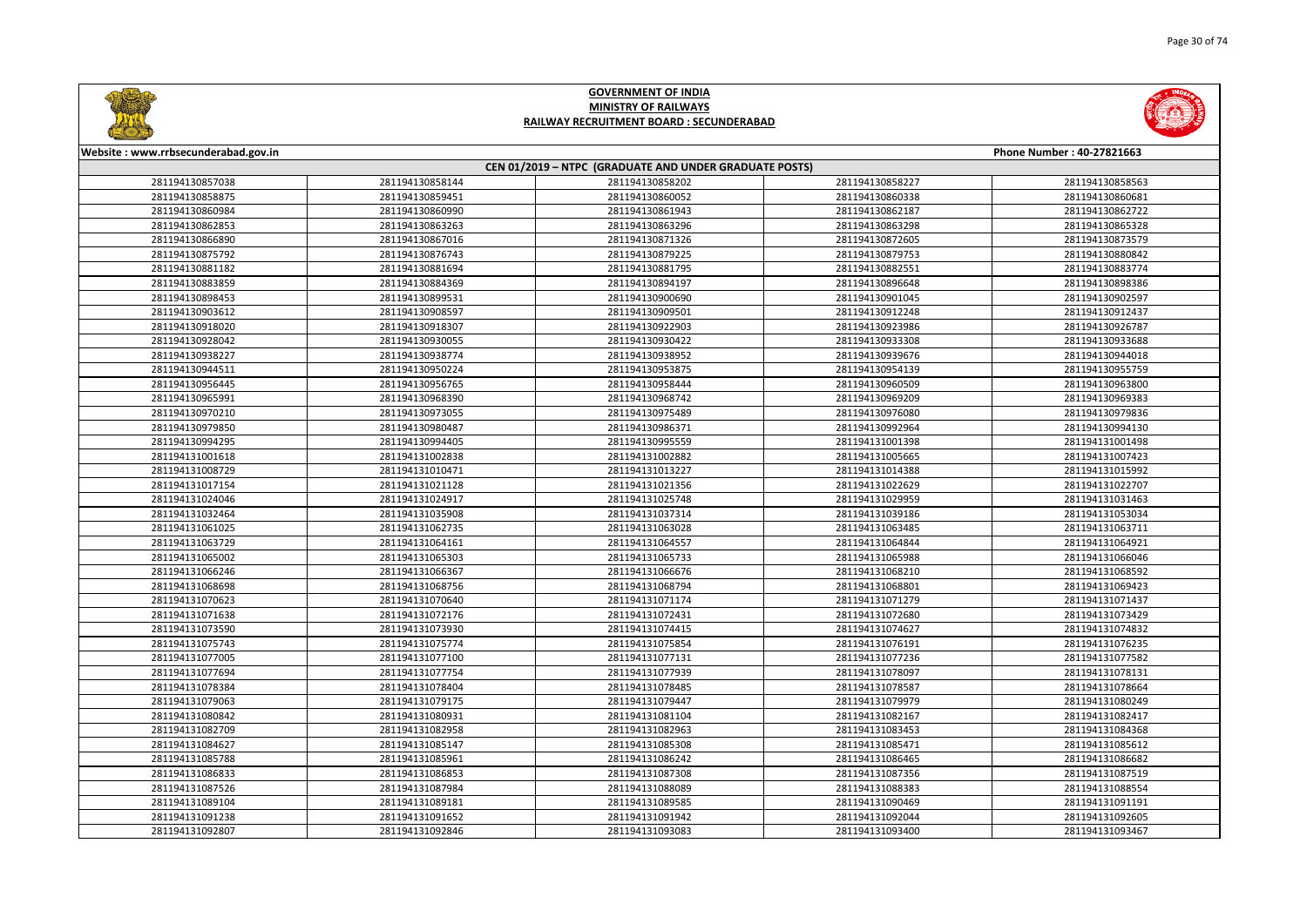



| Website: www.rrbsecunderabad.gov.in<br>Phone Number: 40-27821663 |                                                        |                 |                 |                 |  |  |
|------------------------------------------------------------------|--------------------------------------------------------|-----------------|-----------------|-----------------|--|--|
|                                                                  | CEN 01/2019 - NTPC (GRADUATE AND UNDER GRADUATE POSTS) |                 |                 |                 |  |  |
| 281194131093842                                                  | 281194131094133                                        | 281194131094220 | 281194131094440 | 281194131094631 |  |  |
| 281194131094860                                                  | 281194131095273                                        | 281194131095484 | 281194131095694 | 281194131095708 |  |  |
| 281194131096278                                                  | 281194131096841                                        | 281194131097208 | 281194131097224 | 281194131097255 |  |  |
| 281194131097290                                                  | 281194131097587                                        | 281194131097655 | 281194131097808 | 281194131098058 |  |  |
| 281194131098127                                                  | 281194131098159                                        | 281194131098160 | 281194131098163 | 281194131098538 |  |  |
| 281194131099092                                                  | 281194131099628                                        | 281194131099772 | 281194131100249 | 281194131100317 |  |  |
| 281194131100362                                                  | 281194131100385                                        | 281194131101003 | 281194131101804 | 281194131102078 |  |  |
| 281194131102381                                                  | 281194131102629                                        | 281194131103236 | 281194131103442 | 281194131103899 |  |  |
| 281194131105066                                                  | 281194131105158                                        | 281194131105763 | 281194131106399 | 281194131106410 |  |  |
| 281194131106429                                                  | 281194131106608                                        | 281194131107358 | 281194131107481 | 281194131107784 |  |  |
| 281194131107943                                                  | 281194131108241                                        | 281194131108430 | 281194131109032 | 281194131109275 |  |  |
| 281194131109564                                                  | 281194131109591                                        | 281194131109592 | 281194131109768 | 281194131109814 |  |  |
| 281194131109882                                                  | 281194131110012                                        | 281194131110035 | 281194131110128 | 281194131110154 |  |  |
| 281194131110253                                                  | 281194131110414                                        | 281194131110739 | 281194131111274 | 281194131111607 |  |  |
| 281194131111683                                                  | 281194131111785                                        | 281194131111875 | 281194131111903 | 281194131111977 |  |  |
| 281194131112197                                                  | 281194131112399                                        | 281194131112529 | 281194131112787 | 281194131113021 |  |  |
| 281194131114370                                                  | 281194131117878                                        | 281194131120350 | 281194131123080 | 281194131128248 |  |  |
| 281194131128402                                                  | 281194131128864                                        | 281194131129349 | 281194131129773 | 281194131130579 |  |  |
| 281194140263291                                                  | 281194140772428                                        | 281194140794615 | 281194140829579 | 281194140831683 |  |  |
| 281194140832901                                                  | 281194140849795                                        | 281194140859999 | 281194140863830 | 281194150637994 |  |  |
| 281194150669015                                                  | 281194150676695                                        | 281194150700871 | 281194150767495 | 281194150769394 |  |  |
| 281194150770949                                                  | 281194150774255                                        | 281194150785819 | 281194150799894 | 281194150813061 |  |  |
| 281194150817371                                                  | 281194150817821                                        | 281194150826926 | 281194150827511 | 281194150832658 |  |  |
| 281194150849457                                                  | 281194150849966                                        | 281194150851387 | 281194150852374 | 281194150853973 |  |  |
| 281194150854474                                                  | 281194150859591                                        | 281194150862769 | 281194150869177 | 281194150869924 |  |  |
| 281194150871060                                                  | 281194150872119                                        | 281194150875169 | 281194150876292 | 281194150876381 |  |  |
| 281194150878080                                                  | 281194150878443                                        | 281194150878571 | 281194150878977 | 281194150882789 |  |  |
| 281194150883028                                                  | 281194150883304                                        | 281194150883505 | 281194150885666 | 281194150886063 |  |  |
| 281194150886290                                                  | 281194150886954                                        | 281194150888227 | 281194150888764 | 281194150890603 |  |  |
| 281194150891056                                                  | 281194150891192                                        | 281194150892230 | 281194150894694 | 281194150896240 |  |  |
| 281194150897027                                                  | 281194150897925                                        | 281194150903126 | 281194150905335 | 281194150911135 |  |  |
| 281194150913379                                                  | 281194150916147                                        | 281194150918079 | 281194150921368 | 281194150921845 |  |  |
| 281194150922222                                                  | 281194150925252                                        | 281194150926885 | 281194150928401 | 281194150930583 |  |  |
| 281194150930822                                                  | 281194150934300                                        | 281194150934369 | 281194150934589 | 281194150937227 |  |  |
| 281194150939742                                                  | 281194150943624                                        | 281194150945293 | 281194150946969 | 281194150947222 |  |  |
| 281194150948712                                                  | 281194150949128                                        | 281194150949329 | 281194150949521 | 281194150951090 |  |  |
| 281194150956790                                                  | 281194150957354                                        | 281194150957395 | 281194150958369 | 281194150958594 |  |  |
| 281194150959542                                                  | 281194150965315                                        | 281194150966667 | 281194150966811 | 281194150966985 |  |  |
| 281194150968311                                                  | 281194150969521                                        | 281194150969771 | 281194150970051 | 281194150970127 |  |  |
| 281194150971792                                                  | 281194150971860                                        | 281194150975412 | 281194150975847 | 281194150976767 |  |  |
| 281194150979608                                                  | 281194150980714                                        | 281194150980811 | 281194150981605 | 281194150983002 |  |  |
| 281194150983063                                                  | 281194150983856                                        | 281194150986088 | 281194150987729 | 281194150989357 |  |  |
| 281194150990422                                                  | 281194150990900                                        | 281194150990942 | 281194150991848 | 281194150994154 |  |  |
| 281194150994522                                                  | 281194150995691                                        | 281194150999250 | 281194150999590 | 281194150999927 |  |  |
| 281194151003474                                                  | 281194151007230                                        | 281194151007765 | 281194151009968 | 281194151012811 |  |  |
| 281194151013007                                                  | 281194151013061                                        | 281194151013240 | 281194151014678 | 281194151017441 |  |  |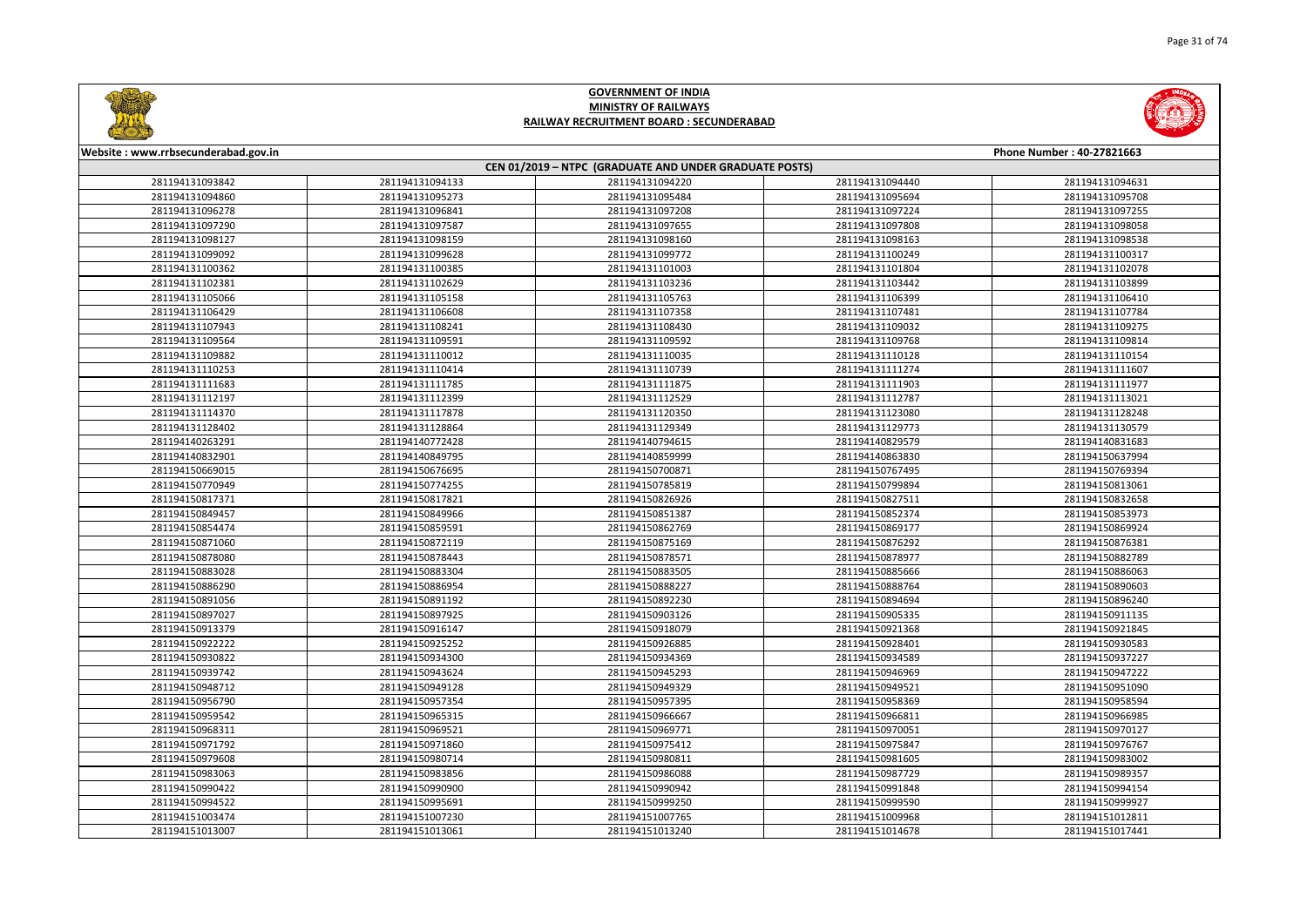



| Website: www.rrbsecunderabad.gov.in<br>Phone Number: 40-27821663 |                 |                                                        |                 |                 |
|------------------------------------------------------------------|-----------------|--------------------------------------------------------|-----------------|-----------------|
|                                                                  |                 | CEN 01/2019 - NTPC (GRADUATE AND UNDER GRADUATE POSTS) |                 |                 |
| 281194151019027                                                  | 281194151022186 | 281194151022889                                        | 281194151023260 | 281194151024371 |
| 281194151024899                                                  | 281194151029202 | 281194151029574                                        | 281194151031288 | 281194151031671 |
| 281194151033995                                                  | 281194151034602 | 281194151035234                                        | 281194151035627 | 281194151036471 |
| 281194151039506                                                  | 281194151039520 | 281194151039527                                        | 281194151039534 | 281194151039559 |
| 281194151039705                                                  | 281194151040559 | 281194151045378                                        | 281194151046030 | 281194151056708 |
| 281194151067148                                                  | 281194151067300 | 281194151073055                                        | 281194151076678 | 281194151076734 |
| 281194151082469                                                  | 281194151083689 | 281194151084996                                        | 281194151086097 | 281194151099474 |
| 281194151101674                                                  | 281194151103072 | 281194151105184                                        | 281194160485234 | 281194160485750 |
| 281194160485822                                                  | 281194160485913 | 281194160485970                                        | 281194160485980 | 281194160487963 |
| 281194160488449                                                  | 281194160488489 | 281194160489639                                        | 281194160489648 | 281194160490683 |
| 281194160490707                                                  | 281194160491269 | 281194160491305                                        | 281194160491321 | 281194160492830 |
| 281194160492983                                                  | 281194160492993 | 281194160493080                                        | 281194160493589 | 281194160494970 |
| 281194160497112                                                  | 281194160497774 | 281194160498073                                        | 281194160498110 | 281194160498883 |
| 281194160499255                                                  | 281194160499260 | 281194160499297                                        | 281194160503232 | 281194160504056 |
| 281194160505629                                                  | 281194160506927 | 281194160508880                                        | 281194160508998 | 281194160509003 |
| 281194160510745                                                  | 281194160513014 | 281194160513017                                        | 281194160513019 | 281194160513023 |
| 281194160513025                                                  | 281194160513042 | 281194160515834                                        | 281194160517478 | 281194160518627 |
| 281194160519741                                                  | 281194160519751 | 281194160520583                                        | 281194160527579 | 281194160527581 |
| 281194160532862                                                  | 281194160532872 | 281194160532950                                        | 281194160532959 | 281194160533536 |
| 281194160535290                                                  | 281194160535481 | 281194160535495                                        | 281194160545825 | 281194160545827 |
| 281194160545858                                                  | 281194160546913 | 281194160547242                                        | 281194160547251 | 281194160547260 |
| 281194160550914                                                  | 281194160550920 | 281194160551892                                        | 281194160552859 | 281194160552913 |
| 281194160556188                                                  | 281194160556385 | 281194160556495                                        | 281194160558065 | 281194160558067 |
| 281194160558122                                                  | 281194160561075 | 281194160574225                                        | 281194160577344 | 281194160579480 |
| 281194160579493                                                  | 281194160580202 | 281194160580207                                        | 281194160581446 | 281194160581455 |
| 281194160585272                                                  | 281194160586109 | 281194160586270                                        | 281194160586452 | 281194160587660 |
| 281194160587767                                                  | 281194160587771 | 281194160589178                                        | 281194160591500 | 281194160597597 |
| 281194160598524                                                  | 281194160602797 | 281194160609677                                        | 281194160613070 | 281194160614269 |
| 281194160615435                                                  | 281194160617937 | 281194160618519                                        | 281194160618843 | 281194160619238 |
| 281194160620050                                                  | 281194160620166 | 281194160620575                                        | 281194160621968 | 281194160624126 |
| 281194160624165                                                  | 281194160624462 | 281194160625850                                        | 281194160625882 | 281194160625956 |
| 281194160625960                                                  | 281194160626059 | 281194160626501                                        | 281194160627714 | 281194160628820 |
| 281194160629466                                                  | 281194160629638 | 281194160630447                                        | 281194160631142 | 281194160637131 |
| 281194160638367                                                  | 281194160638438 | 281194160642642                                        | 281194160642646 | 281194160644452 |
| 281194160644695                                                  | 281194160644721 | 281194160646772                                        | 281194160647429 | 281194160648957 |
| 281194160652675                                                  | 281194160652957 | 281194160653160                                        | 281194160654701 | 281194160656001 |
| 281194160658981                                                  | 281194160662038 | 281194160663012                                        | 281194160663763 | 281194160664030 |
| 281194160664182                                                  | 281194160664631 | 281194160666503                                        | 281194160668020 | 281194160668036 |
| 281194160670928                                                  | 281194160671272 | 281194160671585                                        | 281194160673645 | 281194160673984 |
| 281194160674024                                                  | 281194160674392 | 281194160674621                                        | 281194160674761 | 281194160675654 |
| 281194160676846                                                  | 281194160678282 | 281194160678872                                        | 281194160682723 | 281194160690546 |
| 281194160693150                                                  | 281194160693151 | 281194160694281                                        | 281194160699127 | 281194160700611 |
| 281194160703264                                                  | 281194160703495 | 281194160707412                                        | 281194160707413 | 281194160707428 |
| 281194160708367                                                  | 281194160710598 | 281194160710933                                        | 281194160715447 | 281194160716608 |
| 281194160717090                                                  | 281194160717595 | 281194160719244                                        | 281194160719865 | 281194160720756 |
| 281194160722432                                                  | 281194160724051 | 281194160729151                                        | 281194160729599 | 281194160730234 |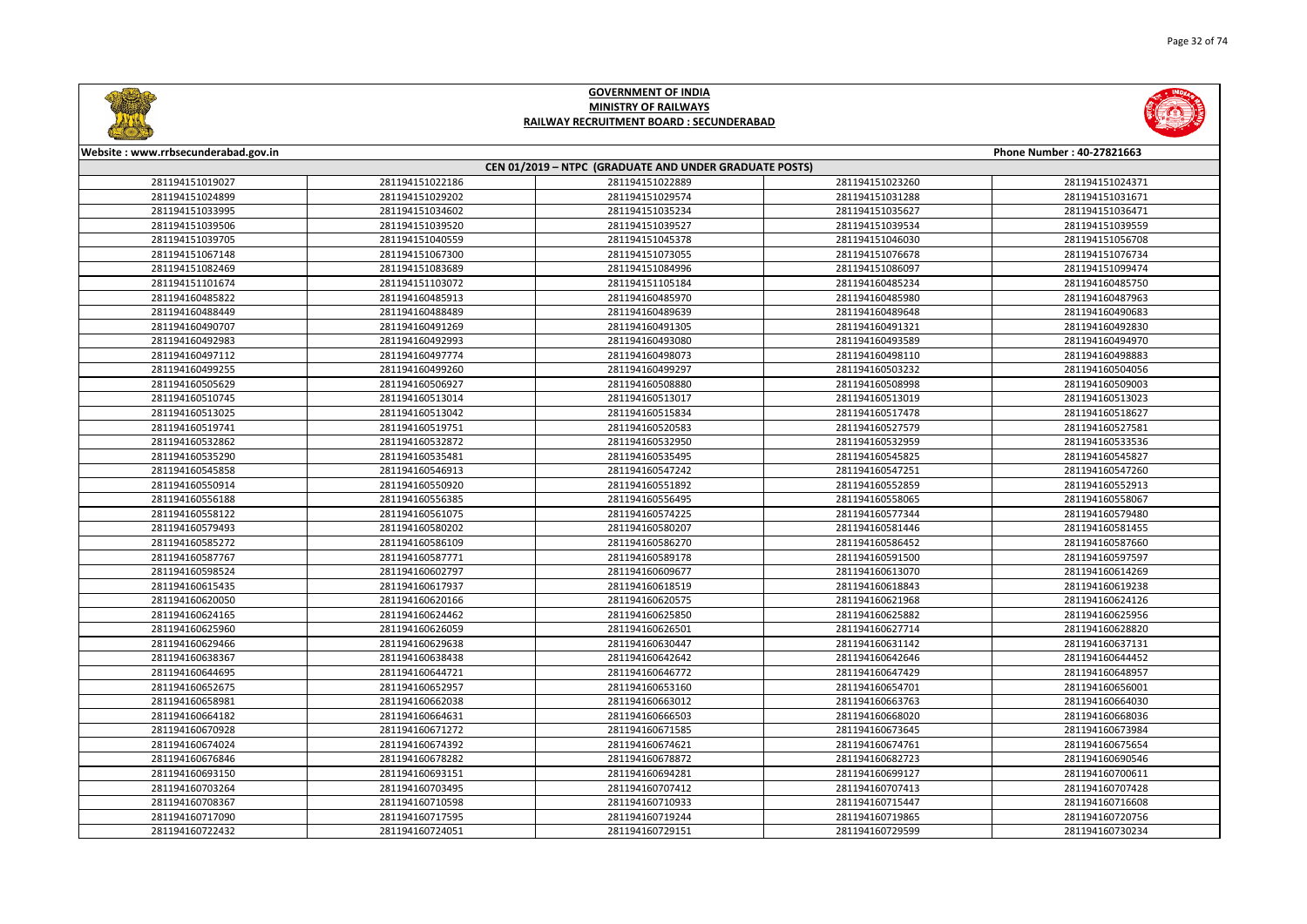

|       | Phone Number: 40-27821663 |  |  |  |
|-------|---------------------------|--|--|--|
|       |                           |  |  |  |
| 37811 | 281194160740230           |  |  |  |
| 49626 | 281194160751171           |  |  |  |
| 54755 | 281194160757709           |  |  |  |
| 61734 | 281194160764275           |  |  |  |
| 65855 | 281194160768867           |  |  |  |
| 75626 | 281194160777353           |  |  |  |
| 85927 | 281194160787123           |  |  |  |
| 96022 | 281194160798547           |  |  |  |
| 00323 | 281194160801475           |  |  |  |
| 32578 | 281194160833253           |  |  |  |
| 50292 | 281194160855830           |  |  |  |
| 63239 | 281194160863642           |  |  |  |
| 65934 | 281194160866028           |  |  |  |
| 67157 | 281194160867420           |  |  |  |
| 68765 | 281194160869446           |  |  |  |
| 70626 | 281194160870681           |  |  |  |
| 76042 | 281194160876476           |  |  |  |
| 78497 | 281194160879174           |  |  |  |
| 82876 | 281194160885173           |  |  |  |
| 92899 | 281194160894079           |  |  |  |
| 97833 | 281194160898642           |  |  |  |
| 00454 | 281194160900844           |  |  |  |
| 07241 | 281194160908526           |  |  |  |
| 13917 | 281194160914232           |  |  |  |
| 16777 | 281194160917293           |  |  |  |
| 31385 | 281194160934155           |  |  |  |
| 42319 | 281194160946424           |  |  |  |
| 54965 | 281194160955271           |  |  |  |
| 58382 | 281194160962477           |  |  |  |
| 68077 | 281194160970893           |  |  |  |
| 83962 | 281194160990331           |  |  |  |
| 93504 | 281194160995912           |  |  |  |
| 05208 | 281194161010712           |  |  |  |
| 20881 | 281194161024056           |  |  |  |
| 30882 | 281194161033528           |  |  |  |
| 52041 | 281194161056100           |  |  |  |
| 99081 | 281194170517180           |  |  |  |
| 28540 | 281194170529084           |  |  |  |
| 81453 | 281194170581783           |  |  |  |
| 09369 | 281194170616393           |  |  |  |
| 48707 | 281194170649960           |  |  |  |
| 70197 | 281194170670895           |  |  |  |
| 08794 | 281194170714084           |  |  |  |
| 35187 | 281194170742183           |  |  |  |
| 63572 | 281194170765956           |  |  |  |
| 74098 | 281194170775522           |  |  |  |
|       |                           |  |  |  |



#### **Website : www.rrbsecunderabad.gov.in CEN 01/2019 – NTPC (GRADUATE AND UNDER GRADUATE POSTS)** 281194160733968 281194160734841 281194160737811 281194160740230 281194160742046 281194160745846 281194160749626 281194160751171 281194160752827 281194160752837 281194160754755 281194160757709 281194160759360 281194160759400 281194160761734 281194160764275 281194160764737 281194160765455 281194160765855 281194160768867 281194160771358 281194160771393 281194160775626 281194160777353 281194160782290 281194160783670 281194160785927 281194160787123 281194160790293 281194160792192 281194160796022 281194160798547 281194160799357 281194160800193 281194160800323 281194160801475 281194160824449 281194160827890 281194160832578 281194160833253 281194160849083 281194160849350 281194160850292 281194160855830 281194160857573 281194160862110 281194160863239 281194160863642 281194160865586 281194160865698 281194160865934 281194160866028 281194160866568 281194160866650 281194160867157 281194160867420 281194160867856 281194160867901 281194160868765 281194160869446 281194160870111 281194160870316 281194160870626 281194160870681 281194160874260 281194160874568 281194160876042 281194160876476 281194160876993 281194160878113 281194160878497 281194160879174 281194160881340 281194160881349 281194160882876 281194160885173 281194160891842 281194160892485 281194160892899 281194160894079 281194160896814 281194160897793 281194160897833 281194160898642 281194160900135 281194160900228 281194160900454 281194160900844 281194160905297 281194160906992 281194160907241 281194160908526 281194160909855 281194160912720 281194160913917 281194160914232 281194160915425 281194160916053 281194160916777 281194160917293 281194160926443 281194160930987 281194160931385 281194160934155 281194160939886 281194160940061 281194160942319 281194160946424 281194160950701 281194160954738 281194160954965 281194160955271 281194160955786 281194160957593 281194160958382 281194160962477 281194160963207 281194160963822 281194160968077 281194160970893 281194160974379 281194160980252 281194160983962 281194160990331 281194160992541 281194160992607 281194160993504 281194160995912 281194161001766 281194161004109 281194161005208 281194161010712 281194161016279 281194161018815 281194161020881 281194161024056 281194161024801 281194161025105 281194161030882 281194161033528 281194161043007 281194161049864 281194161052041 281194161056100 281194161057146 281194161061167 281194170499081 281194170517180 281194170518311 281194170521570 281194170528540 281194170529084 281194170533607 281194170565371 281194170581453 281194170581783 281194170585499 281194170590872 281194170609369 281194170616393 281194170620027 281194170636041 281194170648707 281194170649960 281194170659353 281194170669481 281194170670197 281194170670895 281194170704490 281194170704960 281194170708794 281194170714084 281194170726560 281194170729941 281194170735187 281194170742183 281194170749324 281194170750238 281194170763572 281194170765956 281194170769515 281194170773547 281194170774098 281194170775522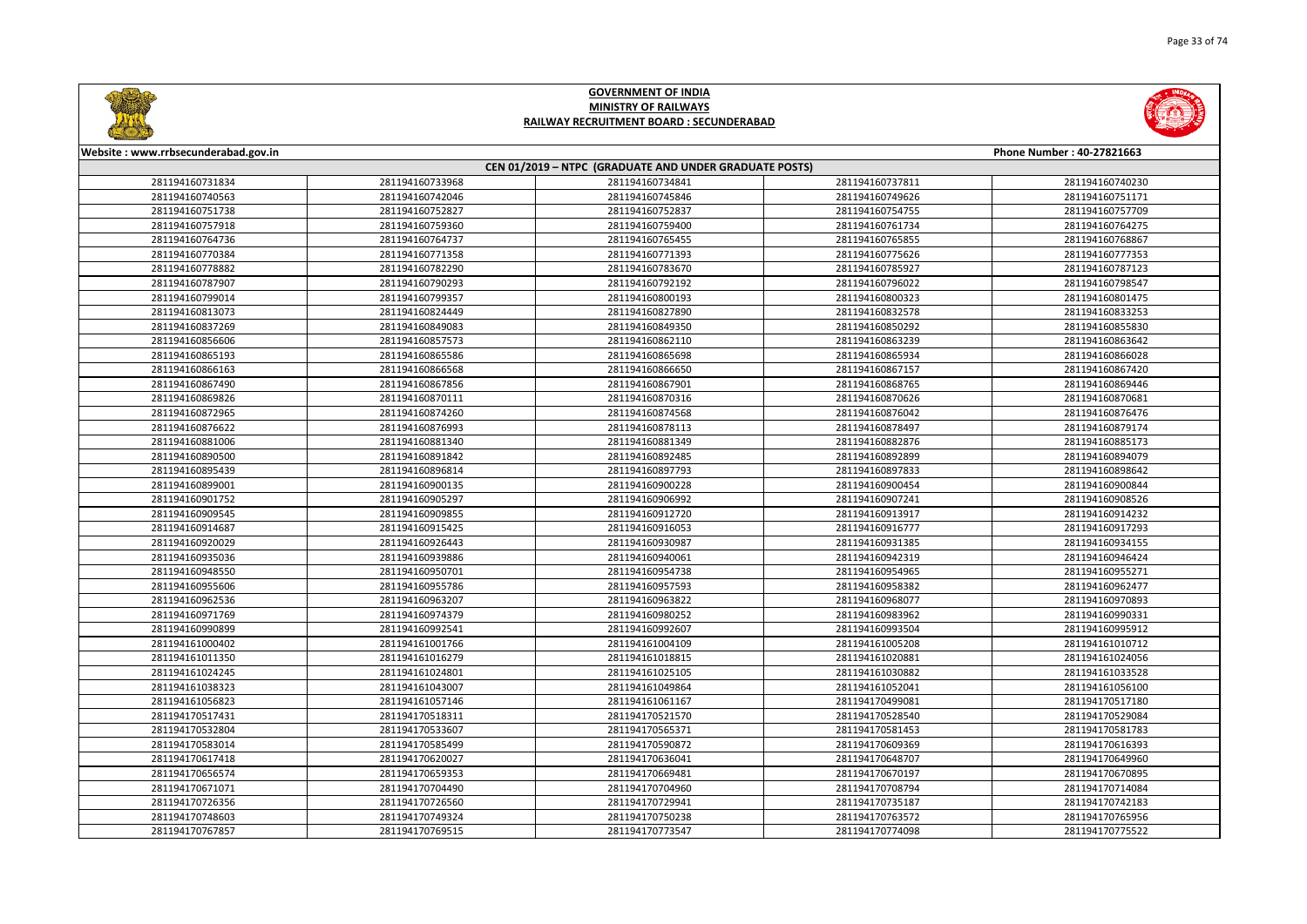



| Website: www.rrbsecunderabad.gov.in<br>Phone Number: 40-27821663 |                 |                                                        |                 |                 |
|------------------------------------------------------------------|-----------------|--------------------------------------------------------|-----------------|-----------------|
|                                                                  |                 | CEN 01/2019 - NTPC (GRADUATE AND UNDER GRADUATE POSTS) |                 |                 |
| 281194170778173                                                  | 281194170780139 | 281194170781554                                        | 281194170782648 | 281194170786626 |
| 281194170787797                                                  | 281194170788803 | 281194170793891                                        | 281194170796224 | 281194170796409 |
| 281194170799694                                                  | 281194170800886 | 281194170801000                                        | 281194170801569 | 281194170806194 |
| 281194170813005                                                  | 281194170813627 | 281194170817853                                        | 281194170821496 | 281194170821513 |
| 281194170824198                                                  | 281194170827394 | 281194170829109                                        | 281194170830496 | 281194170834793 |
| 281194170836687                                                  | 281194170840837 | 281194170846134                                        | 281194170849207 | 281194170850137 |
| 281194170856962                                                  | 281194170861002 | 281194170861159                                        | 281194170865294 | 281194170867273 |
| 281194170870247                                                  | 281194170871368 | 281194170872422                                        | 281194170872625 | 281194170876359 |
| 281194170877097                                                  | 281194170877472 | 281194170877962                                        | 281194170878289 | 281194170881306 |
| 281194170882311                                                  | 281194170883691 | 281194170884099                                        | 281194170885989 | 281194170887236 |
| 281194170887370                                                  | 281194170887524 | 281194170889385                                        | 281194170889466 | 281194170895861 |
| 281194170898290                                                  | 281194170903477 | 281194170908658                                        | 281194170909279 | 281194170910115 |
| 281194170910783                                                  | 281194170910804 | 281194170911145                                        | 281194170911406 | 281194170911850 |
| 281194170915408                                                  | 281194170917816 | 281194170919786                                        | 281194170920616 | 281194170921198 |
| 281194170925355                                                  | 281194170928198 | 281194170928531                                        | 281194170929504 | 281194170933548 |
| 281194170937174                                                  | 281194170944836 | 281194170946601                                        | 281194170948448 | 281194170949230 |
| 281194170951097                                                  | 281194170952437 | 281194170954417                                        | 281194170955306 | 281194170959487 |
| 281194170960030                                                  | 281194170969860 | 281194170970003                                        | 281194170970672 | 281194170972993 |
| 281194170975640                                                  | 281194170975970 | 281194170978733                                        | 281194170981322 | 281194170982145 |
| 281194170988335                                                  | 281194170988601 | 281194170989194                                        | 281194170989351 | 281194170989939 |
| 281194170993752                                                  | 281194171002981 | 281194171006463                                        | 281194171006741 | 281194171007771 |
| 281194171011187                                                  | 281194171017445 | 281194171018242                                        | 281194171018999 | 281194171019886 |
| 281194171022651                                                  | 281194171023711 | 281194171024816                                        | 281194171027561 | 281194171029144 |
| 281194171029712                                                  | 281194171031964 | 281194171037915                                        | 281194171038251 | 281194171040986 |
| 281194171041375                                                  | 281194171043875 | 281194171044188                                        | 281194171044840 | 281194171045022 |
| 281194171046717                                                  | 281194171046748 | 281194171049484                                        | 281194171050120 | 281194171051195 |
| 281194171053667                                                  | 281194171056061 | 281194171056425                                        | 281194171060344 | 281194171060986 |
| 281194171061985                                                  | 281194171062955 | 281194171064066                                        | 281194171064132 | 281194171064966 |
| 281194171066348                                                  | 281194171066474 | 281194171068438                                        | 281194171068884 | 281194171069179 |
| 281194171070093                                                  | 281194171071812 | 281194171072315                                        | 281194171072489 | 281194171073740 |
| 281194171074299                                                  | 281194171074977 | 281194171075100                                        | 281194171075910 | 281194171077130 |
| 281194171077279                                                  | 281194171077421 | 281194171077552                                        | 281194171077862 | 281194171078045 |
| 281194171078192                                                  | 281194171078533 | 281194171079215                                        | 281194171081086 | 281194171081740 |
| 281194171081790                                                  | 281194171082175 | 281194171083685                                        | 281194171084135 | 281194171084950 |
| 281194171085554                                                  | 281194171085750 | 281194171087576                                        | 281194171088379 | 281194171089255 |
| 281194171089338                                                  | 281194171089519 | 281194171091127                                        | 281194171092417 | 281194171093476 |
| 281194171093674                                                  | 281194171094198 | 281194171094246                                        | 281194171094429 | 281194171095574 |
| 281194171096535                                                  | 281194171096646 | 281194171097335                                        | 281194171097420 | 281194171097683 |
| 281194171098029                                                  | 281194171098326 | 281194171098516                                        | 281194171099179 | 281194171099351 |
| 281194171100758                                                  | 281194171102421 | 281194171102814                                        | 281194171103666 | 281194171104238 |
| 281194171104689                                                  | 281194171105227 | 281194171107741                                        | 281194171107743 | 281194171108398 |
| 281194171108745                                                  | 281194171109124 | 281194171110176                                        | 281194171111055 | 281194171111402 |
| 281194171111447                                                  | 281194180265705 | 281194180288726                                        | 281194180442051 | 281194180833008 |
| 281194190508294                                                  | 281194190532363 | 281194190598339                                        | 281194190654266 | 281194190705502 |
| 281194190714969                                                  | 281194190771312 | 281194190772497                                        | 281194190777572 | 281194190778156 |
| 281194190779256                                                  | 281194190781596 | 281194190784088                                        | 281194190792260 | 281194190797380 |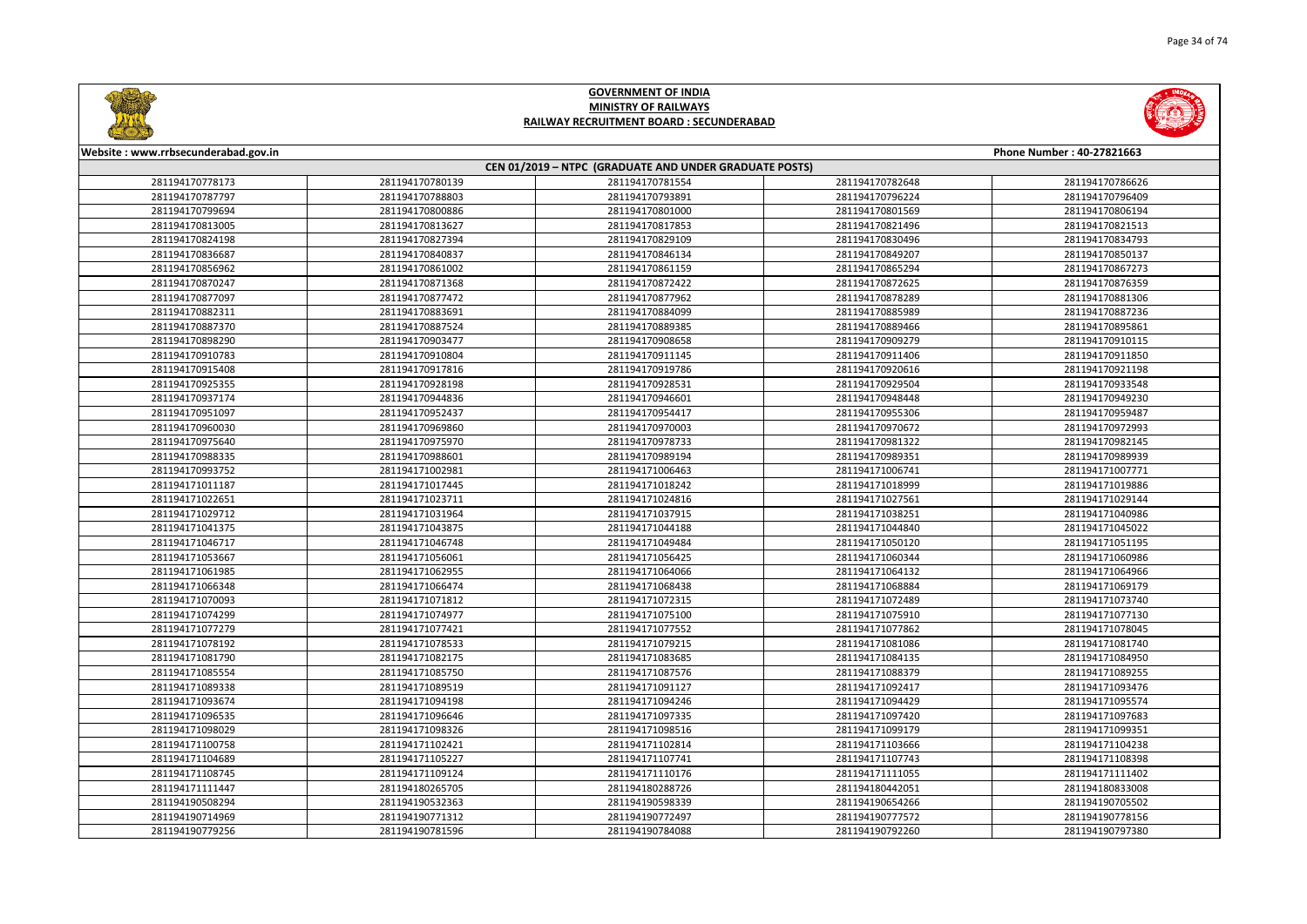



| Website: www.rrbsecunderabad.gov.in |                 |                                                        |                 | Phone Number: 40-27821663 |
|-------------------------------------|-----------------|--------------------------------------------------------|-----------------|---------------------------|
|                                     |                 | CEN 01/2019 - NTPC (GRADUATE AND UNDER GRADUATE POSTS) |                 |                           |
| 281194190797656                     | 281194190800215 | 281194190803806                                        | 281194190806867 | 281194190812088           |
| 281194190813534                     | 281194190814715 | 281194190816173                                        | 281194190817221 | 281194190819574           |
| 281194190823121                     | 281194190823160 | 281194190824114                                        | 281194190824370 | 281194190824897           |
| 281194190825202                     | 281194190827071 | 281194190828868                                        | 281194190830520 | 281194190840800           |
| 281194190841035                     | 281194190841236 | 281194190846317                                        | 281194190849970 | 281194190851142           |
| 281194190853840                     | 281194190857037 | 281194190862648                                        | 281194190863519 | 281194190866208           |
| 281194190867457                     | 281194190869254 | 281194190870852                                        | 281194190872222 | 281194190873499           |
| 281194190876765                     | 281194190878692 | 281194190879938                                        | 281194190879988 | 281194190881863           |
| 281194190881978                     | 281194190881984 | 281194190883115                                        | 281194190883865 | 281194190884366           |
| 281194190884459                     | 281194190884805 | 281194190886024                                        | 281194190886551 | 281194190889997           |
| 281194190890998                     | 281194190891054 | 281194190891311                                        | 281194190892698 | 281194190893727           |
| 281194190894219                     | 281194190897066 | 281194190900134                                        | 281194190900939 | 281194190900963           |
| 281194190901423                     | 281194190901566 | 281194190901746                                        | 281194190903166 | 281194190911697           |
| 281194190913369                     | 281194190916424 | 281194190916723                                        | 281194190923778 | 281194190923974           |
| 281194190924557                     | 281194190924713 | 281194190924781                                        | 281194190928726 | 281194190929724           |
| 281194190930206                     | 281194190930606 | 281194190931373                                        | 281194190934030 | 281194190934099           |
| 281194190934477                     | 281194190934480 | 281194190935789                                        | 281194190937128 | 281194190938375           |
| 281194190938996                     | 281194190942996 | 281194190944306                                        | 281194190945725 | 281194190945797           |
| 281194190947296                     | 281194190947395 | 281194190948952                                        | 281194190955459 | 281194190956563           |
| 281194190957180                     | 281194190960384 | 281194190963764                                        | 281194190964267 | 281194190964843           |
| 281194190965896                     | 281194190969928 | 281194190970686                                        | 281194190970923 | 281194190974386           |
| 281194190974459                     | 281194190975936 | 281194190976755                                        | 281194190977761 | 281194190983295           |
| 281194190983526                     | 281194190985780 | 281194190987994                                        | 281194190989705 | 281194190990905           |
| 281194190991482                     | 281194190991494 | 281194190995232                                        | 281194190995237 | 281194190997603           |
| 281194190998546                     | 281194191000669 | 281194191001425                                        | 281194191002088 | 281194191004210           |
| 281194191007737                     | 281194191008434 | 281194191009808                                        | 281194191010180 | 281194191018277           |
| 281194191018822                     | 281194191019121 | 281194191022493                                        | 281194191023600 | 281194191025532           |
| 281194191029855                     | 281194191032369 | 281194191035338                                        | 281194191035589 | 281194191038951           |
| 281194191041015                     | 281194191041512 | 281194191043512                                        | 281194191047950 | 281194191048691           |
| 281194191050523                     | 281194191051051 | 281194191052898                                        | 281194191055647 | 281194191056342           |
| 281194191059367                     | 281194191059657 | 281194191059694                                        | 281194191061086 | 281194191062536           |
| 281194191062902                     | 281194191063078 | 281194191063192                                        | 281194191063226 | 281194191063293           |
| 281194191063781                     | 281194191064173 | 281194191064337                                        | 281194191064702 | 281194191065275           |
| 281194191065410                     | 281194191065427 | 281194191065628                                        | 281194191066359 | 281194191067186           |
| 281194191067309                     | 281194191067374 | 281194191067747                                        | 281194191068247 | 281194191068333           |
| 281194191068559                     | 281194191068998 | 281194191069441                                        | 281194191069509 | 281194191069942           |
| 281194191070334                     | 281194191070851 | 281194191071779                                        | 281194191071792 | 281194191072032           |
| 281194191072823                     | 281194191072983 | 281194191073228                                        | 281194191073566 | 281194191073998           |
| 281194191074354                     | 281194191074370 | 281194191074950                                        | 281194191075076 | 281194191075505           |
| 281194191076638                     | 281194191076725 | 281194191077722                                        | 281194191077751 | 281194191077777           |
| 281194191078811                     | 281194191079611 | 281194191080385                                        | 281194191080847 | 281194191081788           |
| 281194191082076                     | 281194191082382 | 281194191082564                                        | 281194191082851 | 281194191083366           |
| 281194191083404                     | 281194191084013 | 281194191084121                                        | 281194191084346 | 281194191084603           |
| 281194191084712                     | 281194191084916 | 281194191085047                                        | 281194191085431 | 281194191086131           |
| 281194191086361                     | 281194191086622 | 281194191087195                                        | 281194191088560 | 281194191088906           |
| 281194191089528                     | 281194191089604 | 281194191089754                                        | 281194191090088 | 281194191090466           |
|                                     |                 |                                                        |                 |                           |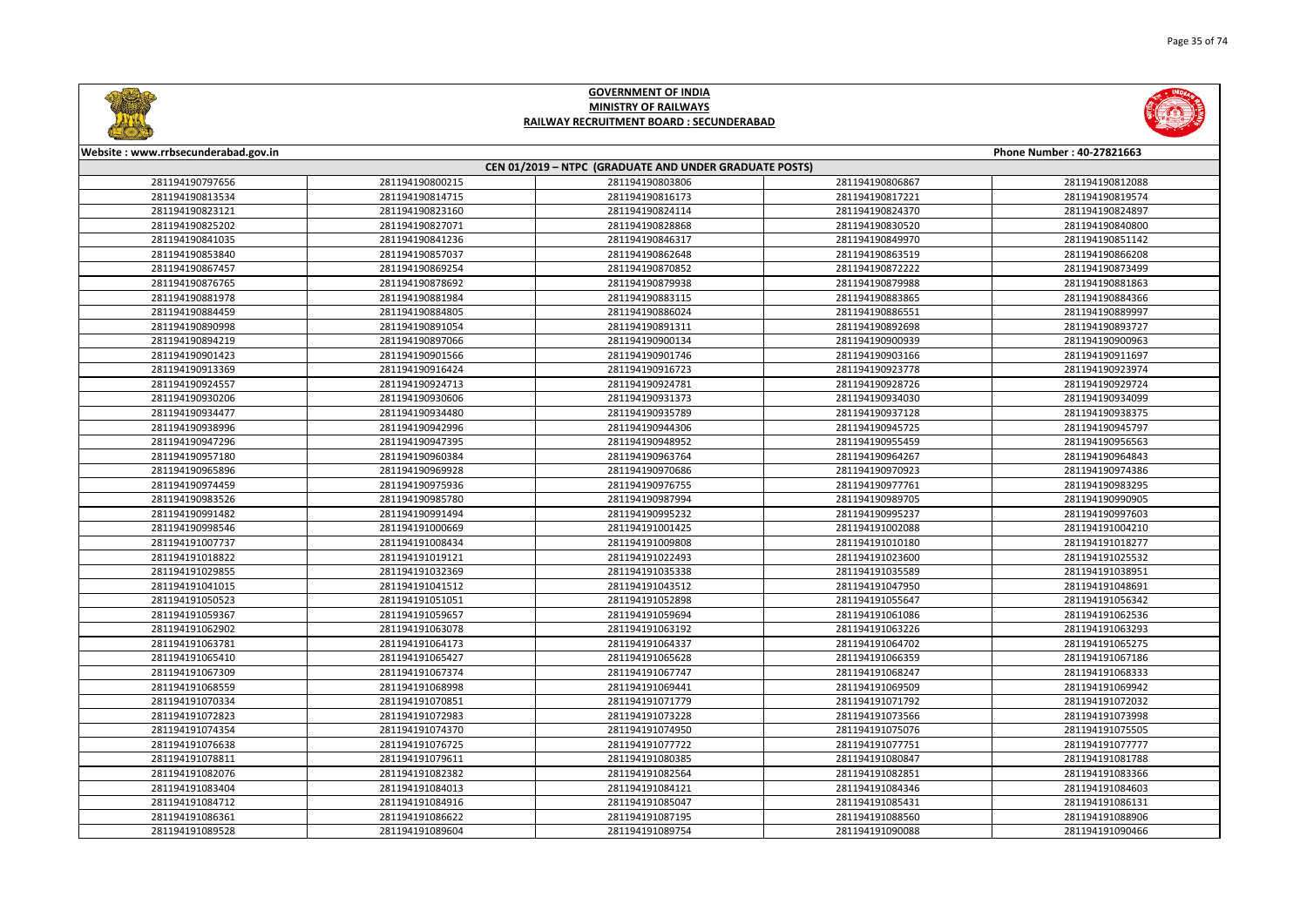



| Website: www.rrbsecunderabad.gov.in<br>Phone Number: 40-27821663<br>CEN 01/2019 - NTPC (GRADUATE AND UNDER GRADUATE POSTS) |                 |                 |                 |                 |
|----------------------------------------------------------------------------------------------------------------------------|-----------------|-----------------|-----------------|-----------------|
|                                                                                                                            |                 |                 |                 |                 |
| 281194191093426                                                                                                            | 281194191093777 | 281194191094276 | 281194191094457 | 281194191094458 |
| 281194191095043                                                                                                            | 281194191096176 | 281194191097116 | 281194191097152 | 281194191097197 |
| 281194191097252                                                                                                            | 281194191097273 | 281194191097654 | 281194191098149 | 281194191098468 |
| 281194191098584                                                                                                            | 281194191098857 | 281194191099037 | 281194191099256 | 281194191099432 |
| 281194191100030                                                                                                            | 281194191100129 | 281194191100165 | 281194191100937 | 281194191101263 |
| 281194191101285                                                                                                            | 281194191101942 | 281194191102120 | 281194191102231 | 281194191102456 |
| 281194191102540                                                                                                            | 281194191102722 | 281194191102815 | 281194191102902 | 281194191102930 |
| 281194191103064                                                                                                            | 281194191103124 | 281194191103786 | 281194191104076 | 281194191105187 |
| 281194191105342                                                                                                            | 281194191105535 | 281194191107053 | 281194191107230 | 281194191107391 |
| 281194191107605                                                                                                            | 281194191108099 | 281194191108312 | 281194191108914 | 281194191108970 |
| 281194191109023                                                                                                            | 281194191109323 | 281194191109580 | 281194191110153 | 281194191110379 |
| 281194191110385                                                                                                            | 281194191110685 | 281194191110818 | 281194191110882 | 281194191111163 |
| 281194191111345                                                                                                            | 281194191112356 | 281194191114232 | 281194191115909 | 281194191116667 |
| 281194191117740                                                                                                            | 281194191118953 | 281194191122627 | 281194191123571 | 281194191123753 |
| 281194191123928                                                                                                            | 281194191124490 | 281194191124800 | 281194191125344 | 281194191128743 |
| 281194191130052                                                                                                            | 281194191130426 | 281194191131727 | 281194191132743 | 281194191135176 |
| 281194191135284                                                                                                            | 281194210738928 | 281194211022227 | 281194211040909 | 281194211061562 |
| 281194220770653                                                                                                            | 281194220773653 | 281194220787029 | 281194220794207 | 281194220794985 |
| 281194220796561                                                                                                            | 281194220799563 | 281194220799621 | 281194220802807 | 281194220813344 |
| 281194220821275                                                                                                            | 281194220829102 | 281194220829610 | 281194220832805 | 281194220833679 |
| 281194220833941                                                                                                            | 281194220834031 | 281194220841235 | 281194220845702 | 281194220848713 |
| 281194220852417                                                                                                            | 281194220852641 | 281194220854946 | 281194220856000 | 281194220867212 |
| 281194220872159                                                                                                            | 281194220872468 | 281194220875441 | 281194220876267 | 281194220876942 |
| 281194220876989                                                                                                            | 281194220878549 | 281194220879276 | 281194220880946 | 281194220881119 |
| 281194220892923                                                                                                            | 281194220894924 | 281194220904761 | 281194220907588 | 281194220919935 |
| 281194220941674                                                                                                            | 281194220942207 | 281194220948674 | 281194220951184 | 281194220953122 |
| 281194220961712                                                                                                            | 281194220962607 | 281194220963562 | 281194220964421 | 281194220978093 |
| 281194220982444                                                                                                            | 281194220985665 | 281194220992877 | 281194220996174 | 281194220997493 |
| 281194220997633                                                                                                            | 281194220997766 | 281194221000715 | 281194221004153 | 281194221008203 |
| 281194221009876                                                                                                            | 281194221013922 | 281194221020410 | 281194221020917 | 281194221021889 |
| 281194221022017                                                                                                            | 281194221042942 | 281194221051938 | 281194221060781 | 281194221063087 |
| 281194221063148                                                                                                            | 281194221064233 | 281194221064480 | 281194221064874 | 281194221065181 |
| 281194221066195                                                                                                            | 281194221066545 | 281194221067366 | 281194221067672 | 281194221069487 |
| 281194221069880                                                                                                            | 281194221070867 | 281194221070907 | 281194221073286 | 281194221073517 |
| 281194221073881                                                                                                            | 281194221074145 | 281194221074439 | 281194221074684 | 281194221077775 |
| 281194221078142                                                                                                            | 281194221078285 | 281194221078651 | 281194221079313 | 281194221079984 |
| 281194221080722                                                                                                            | 281194221080732 | 281194221084416 | 281194221086160 | 281194221086406 |
| 281194221086680                                                                                                            | 281194221086808 | 281194221087889 | 281194221088097 | 281194221088795 |
| 281194221090683                                                                                                            | 281194221091120 | 281194221093683 | 281194221094915 | 281194221095547 |
| 281194221096254                                                                                                            | 281194221097426 | 281194221100810 | 281194221100840 | 281194221101665 |
| 281194221103084                                                                                                            | 281194221103244 | 281194221103944 | 281194221103978 | 281194221104089 |
| 281194221104454                                                                                                            | 281194221104457 | 281194221106795 | 281194221107814 | 281194221107890 |
| 281194221108189                                                                                                            | 281194221109901 | 281194221111799 | 281194221112673 | 281194221112754 |
| 281194221112920                                                                                                            | 281194221113004 | 281194221113579 | 281194221113917 | 281194221114574 |
| 281194221115146                                                                                                            | 281194221115509 | 281194221116005 | 281194221116037 | 281194221116276 |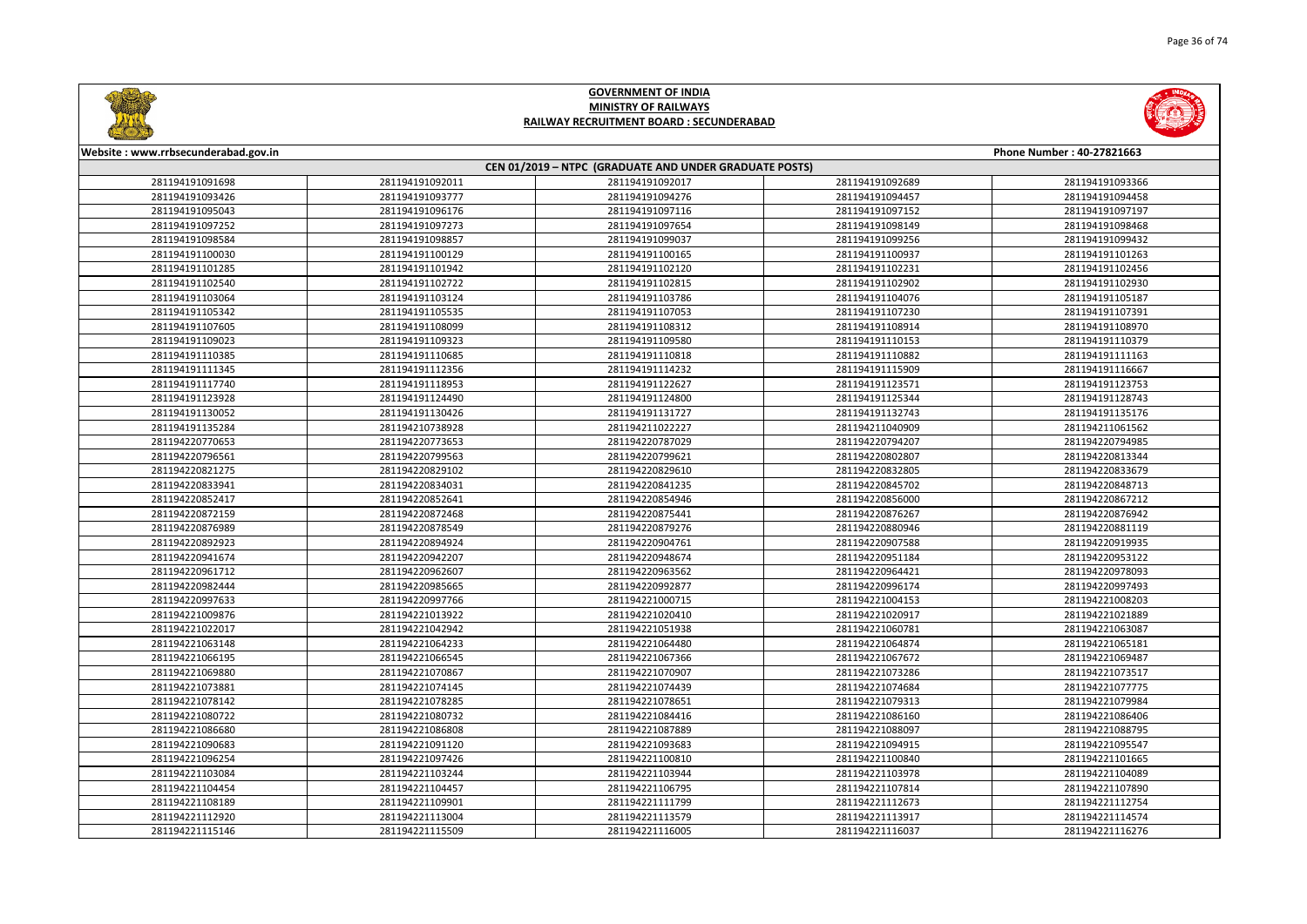



| Website: www.rrbsecunderabad.gov.in |                 |                                                        |                 | Phone Number: 40-27821663 |
|-------------------------------------|-----------------|--------------------------------------------------------|-----------------|---------------------------|
|                                     |                 | CEN 01/2019 - NTPC (GRADUATE AND UNDER GRADUATE POSTS) |                 |                           |
| 281194221117119                     | 281194221117125 | 281194221117380                                        | 281194221117607 | 281194221120069           |
| 281194221120786                     | 281194221121424 | 281194221121514                                        | 281194221121634 | 281194221121824           |
| 281194221121903                     | 281194221122811 | 281194221123402                                        | 281194221123404 | 281194221123692           |
| 281194221123755                     | 281194221123804 | 281194221123892                                        | 281194221124439 | 281194221124676           |
| 281194221124740                     | 281194221125156 | 281194221126858                                        | 281194221127002 | 281194221127378           |
| 281194221127735                     | 281194221127848 | 281194221127890                                        | 281194221127908 | 281194221128260           |
| 281194221128276                     | 281194221128722 | 281194221129443                                        | 281194221129925 | 281194221130877           |
| 281194221132122                     | 281194221132314 | 281194221132487                                        | 281194221132668 | 281194221132931           |
| 281194221133000                     | 281194221133045 | 281194221133060                                        | 281194221133069 | 281194221133088           |
| 281194221133487                     | 281194221134048 | 281194221134176                                        | 281194221134599 | 281194221134612           |
| 281194221134659                     | 281194221136208 | 281194230768432                                        | 281194230773913 | 281194230775163           |
| 281194230776737                     | 281194230782140 | 281194230783838                                        | 281194230785280 | 281194230812946           |
| 281194230824686                     | 281194230824692 | 281194230880261                                        | 281194230880434 | 281194230905433           |
| 281194230906034                     | 281194230910899 | 281194230912547                                        | 281194230913129 | 281194230916402           |
| 281194230926962                     | 281194230927322 | 281194230931436                                        | 281194230934043 | 281194230934974           |
| 281194230941765                     | 281194230946966 | 281194230947048                                        | 281194230950074 | 281194230955160           |
| 281194230960597                     | 281194230961853 | 281194230986459                                        | 281194230986517 | 281194230989145           |
| 281194230992490                     | 281194230994612 | 281194231003755                                        | 281194231006211 | 281194231018367           |
| 281194231025584                     | 281194231033492 | 281194231036148                                        | 281194231064279 | 281194231067967           |
| 281194231070015                     | 281194231070306 | 281194231070676                                        | 281194231072571 | 281194231073388           |
| 281194231074795                     | 281194231076769 | 281194231077410                                        | 281194231080055 | 281194231081597           |
| 281194231082720                     | 281194231088063 | 281194231089345                                        | 281194231089873 | 281194231091136           |
| 281194231091172                     | 281194231093084 | 281194231093626                                        | 281194231095847 | 281194231098699           |
| 281194231099670                     | 281194231100058 | 281194231100331                                        | 281194231104802 | 281194231105690           |
| 281194231108267                     | 281194231108664 | 281194231111210                                        | 281194231111957 | 281194231119147           |
| 281194231125276                     | 281194231135884 | 281194240769067                                        | 281194240769877 | 281194240770414           |
| 281194240773242                     | 281194240774833 | 281194240782631                                        | 281194240789347 | 281194240789553           |
| 281194240790645                     | 281194240794835 | 281194240798785                                        | 281194240802949 | 281194240803837           |
| 281194240805624                     | 281194240807257 | 281194240809437                                        | 281194240810220 | 281194240816103           |
| 281194240819326                     | 281194240819482 | 281194240820776                                        | 281194240825411 | 281194240825697           |
| 281194240827288                     | 281194240829197 | 281194240837342                                        | 281194240839740 | 281194240841575           |
| 281194240843002                     | 281194240852616 | 281194240852857                                        | 281194240861110 | 281194240861443           |
| 281194240862751                     | 281194240867453 | 281194240873736                                        | 281194240874031 | 281194240874382           |
| 281194240876057                     | 281194240880047 | 281194240883758                                        | 281194240884409 | 281194240887082           |
| 281194240894497                     | 281194240898357 | 281194240899238                                        | 281194240899339 | 281194240902197           |
| 281194240906061                     | 281194240906573 | 281194240913405                                        | 281194240917978 | 281194240920089           |
| 281194240922557                     | 281194240934263 | 281194240935063                                        | 281194240935267 | 281194240935936           |
| 281194240938630                     | 281194240938755 | 281194240941050                                        | 281194240942121 | 281194240943795           |
| 281194240943824                     | 281194240949441 | 281194240950366                                        | 281194240951213 | 281194240953914           |
| 281194240954396                     | 281194240956487 | 281194240957015                                        | 281194240959252 | 281194240961504           |
| 281194240965773                     | 281194240976381 | 281194240983550                                        | 281194240985792 | 281194240987172           |
| 281194240987194                     | 281194240988239 | 281194240992326                                        | 281194240993620 | 281194240997145           |
| 281194240997761                     | 281194240999691 | 281194241001538                                        | 281194241004736 | 281194241005290           |
| 281194241008603                     | 281194241009520 | 281194241010593                                        | 281194241013753 | 281194241029656           |
| 281194241041616                     | 281194241041911 | 281194241048660                                        | 281194241049523 | 281194241050874           |
| 281194241051627                     | 281194241053617 | 281194241057409                                        | 281194250785469 | 281194250868091           |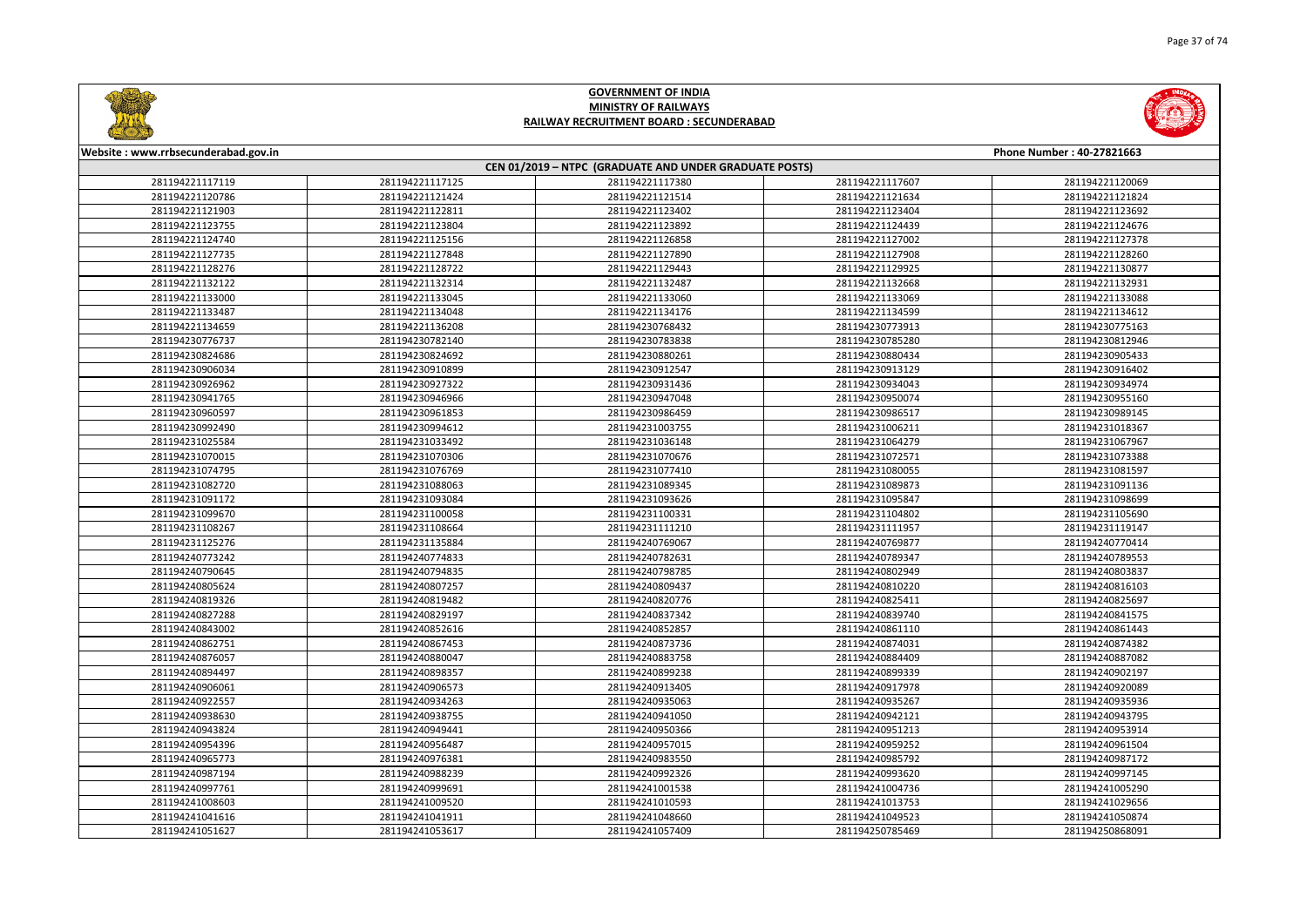



| Website: www.rrbsecunderabad.gov.in |                 |                                                        |                 | Phone Number: 40-27821663 |
|-------------------------------------|-----------------|--------------------------------------------------------|-----------------|---------------------------|
|                                     |                 | CEN 01/2019 - NTPC (GRADUATE AND UNDER GRADUATE POSTS) |                 |                           |
| 281194250868727                     | 281194250899712 | 281194251062701                                        | 281194251066334 | 281194251066586           |
| 281194251067375                     | 281194251067974 | 281194251069756                                        | 281194251070303 | 281194251075595           |
| 281194251077208                     | 281194251085902 | 281194251087854                                        | 281194251088484 | 281194251093791           |
| 281194251095123                     | 281194251095816 | 281194251096551                                        | 281194251097361 | 281194251097670           |
| 281194251097922                     | 281194251098126 | 281194251105380                                        | 281194251107927 | 281194251108444           |
| 281194251112480                     | 281194251113096 | 281194251113446                                        | 281194251113448 | 281194251114996           |
| 281194251115462                     | 281194251116400 | 281194251116410                                        | 281194251117910 | 281194251118487           |
| 281194251118555                     | 281194251120290 | 281194251120398                                        | 281194251122677 | 281194251124349           |
| 281194251124955                     | 281194251125565 | 281194251126333                                        | 281194251127303 | 281194251127594           |
| 281194251128193                     | 281194251128753 | 281194251129564                                        | 281194251129681 | 281194251129809           |
| 281194251130424                     | 281194251131229 | 281194251131419                                        | 281194251132406 | 281194251132482           |
| 281194251134097                     | 281194251135247 | 281194260768459                                        | 281194260768652 | 281194260769238           |
| 281194260770871                     | 281194260771365 | 281194260771841                                        | 281194260771977 | 281194260772366           |
| 281194260773765                     | 281194260773921 | 281194260774450                                        | 281194260774790 | 281194260775174           |
| 281194260776097                     | 281194260776290 | 281194260776406                                        | 281194260776482 | 281194260776485           |
| 281194260776515                     | 281194260776599 | 281194260776782                                        | 281194260778166 | 281194260778332           |
| 281194260778379                     | 281194260778490 | 281194260778631                                        | 281194260778755 | 281194260779793           |
| 281194260780195                     | 281194260780310 | 281194260780639                                        | 281194260780859 | 281194260781544           |
| 281194260781775                     | 281194260783380 | 281194260783779                                        | 281194260783888 | 281194260784482           |
| 281194260784624                     | 281194260785296 | 281194260785919                                        | 281194260786586 | 281194260787885           |
| 281194260788189                     | 281194260788782 | 281194260788807                                        | 281194260790447 | 281194260790660           |
| 281194260790866                     | 281194260790910 | 281194260790989                                        | 281194260791130 | 281194260792151           |
| 281194260792639                     | 281194260793101 | 281194260793870                                        | 281194260794486 | 281194260795177           |
| 281194260795315                     | 281194260796818 | 281194260796906                                        | 281194260796978 | 281194260798691           |
| 281194260798912                     | 281194260800996 | 281194260802646                                        | 281194260803302 | 281194260803366           |
| 281194260803385                     | 281194260804059 | 281194260804119                                        | 281194260804145 | 281194260806584           |
| 281194260807982                     | 281194260808062 | 281194260810051                                        | 281194260811015 | 281194260811760           |
| 281194260812252                     | 281194260812512 | 281194260812929                                        | 281194260813307 | 281194260814706           |
| 281194260815018                     | 281194260815568 | 281194260816310                                        | 281194260816450 | 281194260817203           |
| 281194260818403                     | 281194260818796 | 281194260819255                                        | 281194260819476 | 281194260819622           |
| 281194260819704                     | 281194260819877 | 281194260820612                                        | 281194260820754 | 281194260821295           |
| 281194260821723                     | 281194260822912 | 281194260822985                                        | 281194260823056 | 281194260823559           |
| 281194260824353                     | 281194260824357 | 281194260824687                                        | 281194260825089 | 281194260825759           |
| 281194260825926                     | 281194260826138 | 281194260826186                                        | 281194260826456 | 281194260826556           |
| 281194260826558                     | 281194260826884 | 281194260826919                                        | 281194260827217 | 281194260827372           |
| 281194260827650                     | 281194260828969 | 281194260830644                                        | 281194260830655 | 281194260832289           |
| 281194260832388                     | 281194260832719 | 281194260832743                                        | 281194260834853 | 281194260835129           |
| 281194260835430                     | 281194260836492 | 281194260836502                                        | 281194260836608 | 281194260837737           |
| 281194260838061                     | 281194260838155 | 281194260839716                                        | 281194260840210 | 281194260840514           |
| 281194260840641                     | 281194260840706 | 281194260840797                                        | 281194260840975 | 281194260841044           |
| 281194260841201                     | 281194260841363 | 281194260841388                                        | 281194260841775 | 281194260841911           |
| 281194260842788                     | 281194260842838 | 281194260844561                                        | 281194260845229 | 281194260845313           |
| 281194260846513                     | 281194260849751 | 281194260850071                                        | 281194260851425 | 281194260851579           |
| 281194260852167                     | 281194260852466 | 281194260852726                                        | 281194260853934 | 281194260854983           |
| 281194260855562                     | 281194260857057 | 281194260857097                                        | 281194260857415 | 281194260857663           |
| 281194260859638                     | 281194260860863 | 281194260861059                                        | 281194260862368 | 281194260862538           |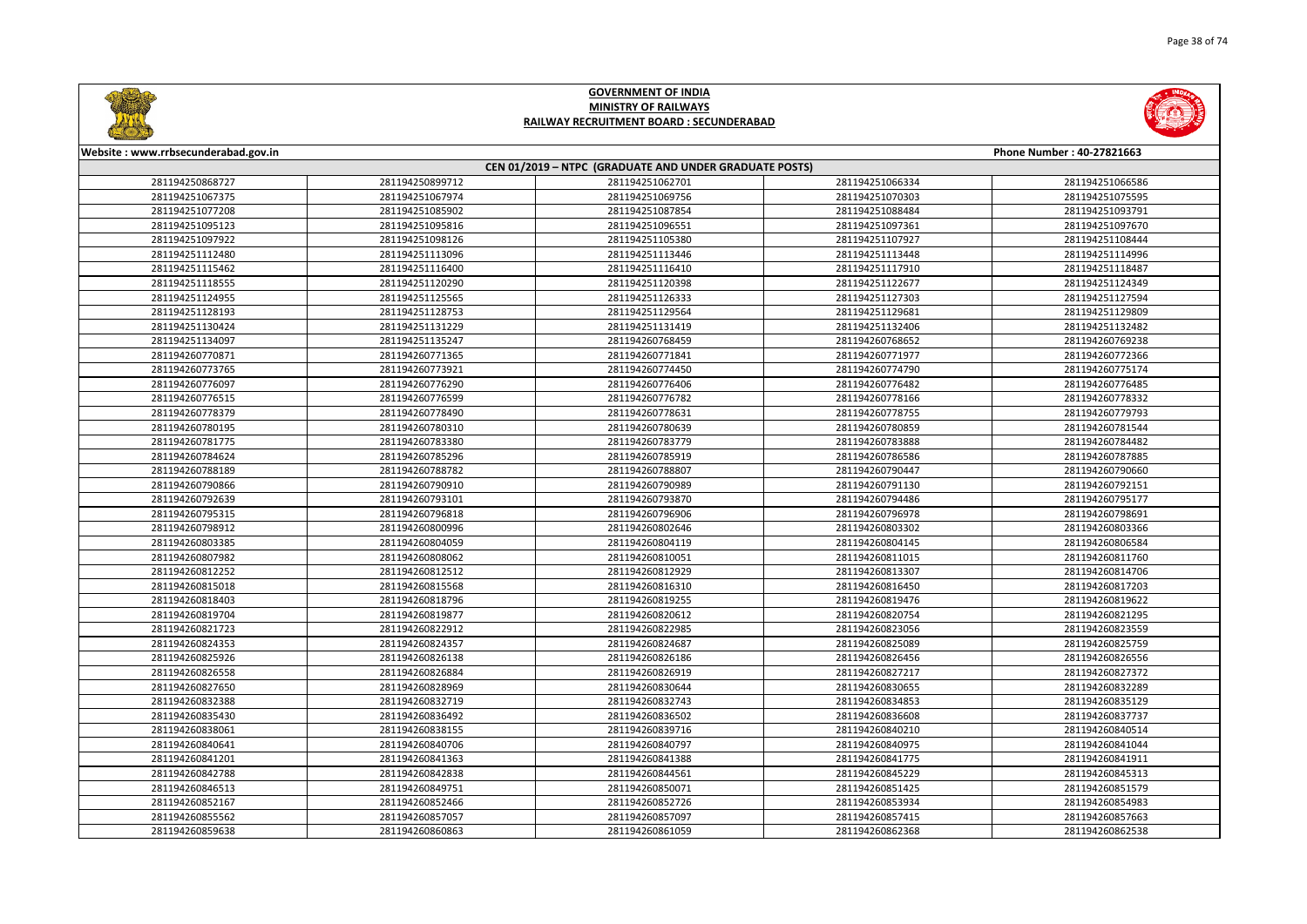



| Website: www.rrbsecunderabad.gov.in |                 |                                                        |                 | Phone Number: 40-27821663 |
|-------------------------------------|-----------------|--------------------------------------------------------|-----------------|---------------------------|
|                                     |                 | CEN 01/2019 - NTPC (GRADUATE AND UNDER GRADUATE POSTS) |                 |                           |
| 281194260862540                     | 281194260862737 | 281194260863305                                        | 281194260863854 | 281194260866078           |
| 281194260866252                     | 281194260868620 | 281194260869556                                        | 281194260869759 | 281194260870574           |
| 281194260872080                     | 281194260873407 | 281194260873425                                        | 281194260873479 | 281194260873501           |
| 281194260874077                     | 281194260874605 | 281194260875250                                        | 281194260875404 | 281194260875802           |
| 281194260876596                     | 281194260877739 | 281194260881018                                        | 281194260882154 | 281194260883030           |
| 281194260883448                     | 281194260883450 | 281194260883822                                        | 281194260883862 | 281194260883863           |
| 281194260883873                     | 281194260883935 | 281194260884206                                        | 281194260885536 | 281194260886297           |
| 281194260886359                     | 281194260886525 | 281194260887491                                        | 281194260888027 | 281194260888789           |
| 281194260889021                     | 281194260889206 | 281194260889329                                        | 281194260892542 | 281194260892797           |
| 281194260893568                     | 281194260893697 | 281194260893905                                        | 281194260895027 | 281194260896195           |
| 281194260896592                     | 281194260897165 | 281194260897696                                        | 281194260897812 | 281194260898017           |
| 281194260898409                     | 281194260898968 | 281194260899029                                        | 281194260899759 | 281194260899870           |
| 281194260900530                     | 281194260900903 | 281194260901074                                        | 281194260901585 | 281194260901747           |
| 281194260902279                     | 281194260903071 | 281194260903179                                        | 281194260903279 | 281194260903637           |
| 281194260903847                     | 281194260903860 | 281194260904458                                        | 281194260904480 | 281194260904628           |
| 281194260905435                     | 281194260905440 | 281194260907119                                        | 281194260907268 | 281194260907522           |
| 281194260907550                     | 281194260907564 | 281194260908108                                        | 281194260908238 | 281194260908263           |
| 281194260908722                     | 281194260909430 | 281194260910719                                        | 281194260910788 | 281194260911489           |
| 281194260912256                     | 281194260912386 | 281194260913142                                        | 281194260913467 | 281194260913504           |
| 281194260913715                     | 281194260913898 | 281194260916010                                        | 281194260916033 | 281194260916218           |
| 281194260916270                     | 281194260916988 | 281194260917413                                        | 281194260917720 | 281194260917772           |
| 281194260918633                     | 281194260918808 | 281194260920320                                        | 281194260920424 | 281194260921405           |
| 281194260921549                     | 281194260921581 | 281194260922020                                        | 281194260922333 | 281194260922550           |
| 281194260923589                     | 281194260923928 | 281194260923983                                        | 281194260925061 | 281194260926067           |
| 281194260926267                     | 281194260926381 | 281194260928408                                        | 281194260928728 | 281194260928755           |
| 281194260929631                     | 281194260930263 | 281194260930336                                        | 281194260930816 | 281194260931091           |
| 281194260931764                     | 281194260932496 | 281194260932997                                        | 281194260933031 | 281194260933077           |
| 281194260933381                     | 281194260933748 | 281194260934945                                        | 281194260935530 | 281194260935948           |
| 281194260938702                     | 281194260938789 | 281194260939876                                        | 281194260939920 | 281194260941148           |
| 281194260941204                     | 281194260941685 | 281194260941965                                        | 281194260943018 | 281194260944462           |
| 281194260945844                     | 281194260946294 | 281194260946920                                        | 281194260947169 | 281194260948006           |
| 281194260948121                     | 281194260949592 | 281194260951704                                        | 281194260952567 | 281194260953733           |
| 281194260953781                     | 281194260954954 | 281194260955276                                        | 281194260955585 | 281194260955778           |
| 281194260955779                     | 281194260956167 | 281194260956168                                        | 281194260959501 | 281194260961418           |
| 281194260962133                     | 281194260962134 | 281194260962521                                        | 281194260962595 | 281194260962602           |
| 281194260964400                     | 281194260965063 | 281194260966350                                        | 281194260968990 | 281194260969469           |
| 281194260969478                     | 281194260969792 | 281194260971052                                        | 281194260971431 | 281194260971485           |
| 281194260972250                     | 281194260972635 | 281194260972684                                        | 281194260973096 | 281194260973162           |
| 281194260973309                     | 281194260973479 | 281194260974110                                        | 281194260974486 | 281194260975006           |
| 281194260976657                     | 281194260977320 | 281194260979977                                        | 281194260980212 | 281194260980240           |
| 281194260980253                     | 281194260980355 | 281194260980373                                        | 281194260981142 | 281194260981198           |
| 281194260981510                     | 281194260981757 | 281194260981862                                        | 281194260982113 | 281194260982878           |
| 281194260983011                     | 281194260983370 | 281194260983399                                        | 281194260984117 | 281194260984717           |
| 281194260986519                     | 281194260986886 | 281194260987336                                        | 281194260987982 | 281194260988865           |
| 281194260990708                     | 281194260991557 | 281194260991654                                        | 281194260992431 | 281194260992443           |
| 281194260992904                     | 281194260993225 | 281194260993498                                        | 281194260993858 | 281194260995297           |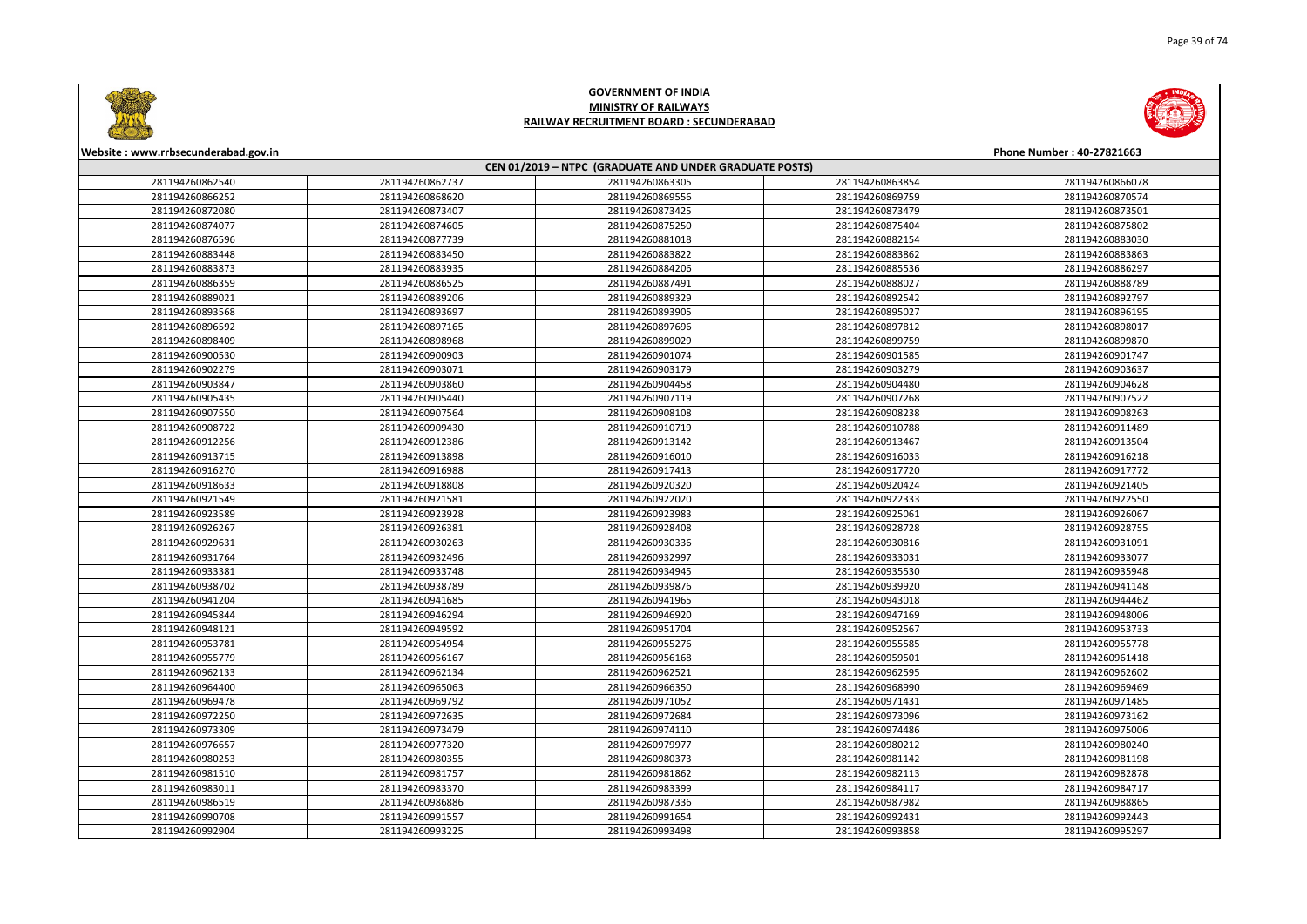

|       | Phone Number: 40-27821663 |
|-------|---------------------------|
|       |                           |
| 98628 | 281194260998869           |
| 01399 | 281194261001630           |
| 05154 | 281194261005218           |
| 06911 | 281194261007302           |
| 10272 | 281194261010422           |
| 12165 | 281194261012379           |
| 14861 | 281194261018017           |
| 19824 | 281194261019993           |
| 22150 | 281194261023674           |
| 24934 | 281194261025638           |
| 27046 | 281194261027064           |
| 30614 | 281194261030718           |
| 33807 | 281194261034444           |
| 36731 | 281194261037673           |
| 39317 | 281194261039797           |
| 10610 | 281194261041384           |
| 14382 | 281194261044761           |
| 47460 | 281194261047661           |
| 19243 | 281194261049572           |
| 50623 | 281194261050786           |
| 51298 | 281194261051744           |
| 53392 | 281194261053393           |
| 53680 | 281194261053766           |
| 54415 | 281194261054679           |
| 55455 | 281194261055466           |
| 55900 | 281194261055923           |
| 56802 | 281194261056818           |
| 58387 | 281194261058981           |
| 50638 | 281194261060642           |
| 51585 | 281194261061671           |
| 53493 | 281194261063669           |
| 55174 | 281194261065270           |
| 56476 | 281194261066679           |
| 57414 | 281194261067430           |
| 59255 | 281194261070358           |
| 71713 | 281194261072502           |
| 74079 | 281194261074397           |
| 76450 | 281194261076500           |
| 77270 | 281194261077810           |
| 78225 | 281194261078393           |
| 78888 | 281194261079338           |
| 30338 | 281194261080362           |
| 31708 | 281194261081736           |
| 32205 | 281194261082749           |
| 33833 | 281194261083844           |
| 35469 | 281194261085511           |
|       |                           |



#### **Website : www.rrbsecunderabad.gov.in CEN 01/2019 – NTPC (GRADUATE AND UNDER GRADUATE POSTS)** 281194260996369 281194260996537 281194260998628 281194260998869 281194261001057 281194261001122 281194261001399 281194261001630 281194261001728 281194261005008 281194261005154 281194261005218 281194261005690 281194261005906 281194261006911 281194261007302 281194261008811 281194261009911 281194261010272 281194261010422 281194261011878 281194261012126 281194261012165 281194261012379 281194261012920 281194261014611 281194261014861 281194261018017 281194261019200 281194261019656 281194261019824 281194261019993 281194261020613 281194261021260 281194261022150 281194261023674 281194261024034 281194261024199 281194261024934 281194261025638 281194261026551 281194261027045 281194261027046 281194261027064 281194261027680 281194261027713 281194261030614 281194261030718 281194261031676 281194261033100 281194261033807 281194261034444 281194261035116 281194261035628 281194261036731 281194261037673 281194261038641 281194261038763 281194261039317 281194261039797 281194261040260 281194261040539 281194261040610 281194261041384 281194261043263 281194261043646 281194261044382 281194261044761 281194261046486 281194261047136 281194261047460 281194261047661 281194261048456 281194261049075 281194261049243 281194261049572 281194261049894 281194261050567 281194261050623 281194261050786 281194261050975 281194261051245 281194261051298 281194261051744 281194261052271 281194261052718 281194261053392 281194261053393 281194261053621 281194261053671 281194261053680 281194261053766 281194261053922 281194261054040 281194261054415 281194261054679 281194261054826 281194261055402 281194261055455 281194261055466 281194261055789 281194261055883 281194261055900 281194261055923 281194261056205 281194261056373 281194261056802 281194261056818 281194261057536 281194261058234 281194261058387 281194261058981 281194261059772 281194261059886 281194261060638 281194261060642 281194261061146 281194261061530 281194261061585 281194261061671 281194261062165 281194261062599 281194261063493 281194261063669 281194261064983 281194261065058 281194261065174 281194261065270 281194261065308 281194261066130 281194261066476 281194261066679 281194261066967 281194261067079 281194261067414 281194261067430 281194261068187 281194261068364 281194261069255 281194261070358 281194261070804 281194261071511 281194261071713 281194261072502 281194261073137 281194261073838 281194261074079 281194261074397 281194261076287 281194261076348 281194261076450 281194261076500 281194261076923 281194261077026 281194261077270 281194261077810 281194261077959 281194261078223 281194261078225 281194261078393 281194261078479 281194261078646 281194261078888 281194261079338 281194261079718 281194261080023 281194261080338 281194261080362 281194261080972 281194261081257 281194261081708 281194261081736 281194261081912 281194261081951 281194261082205 281194261082749 281194261083436 281194261083729 281194261083833 281194261083844 281194261083891 281194261084674 281194261085469 281194261085511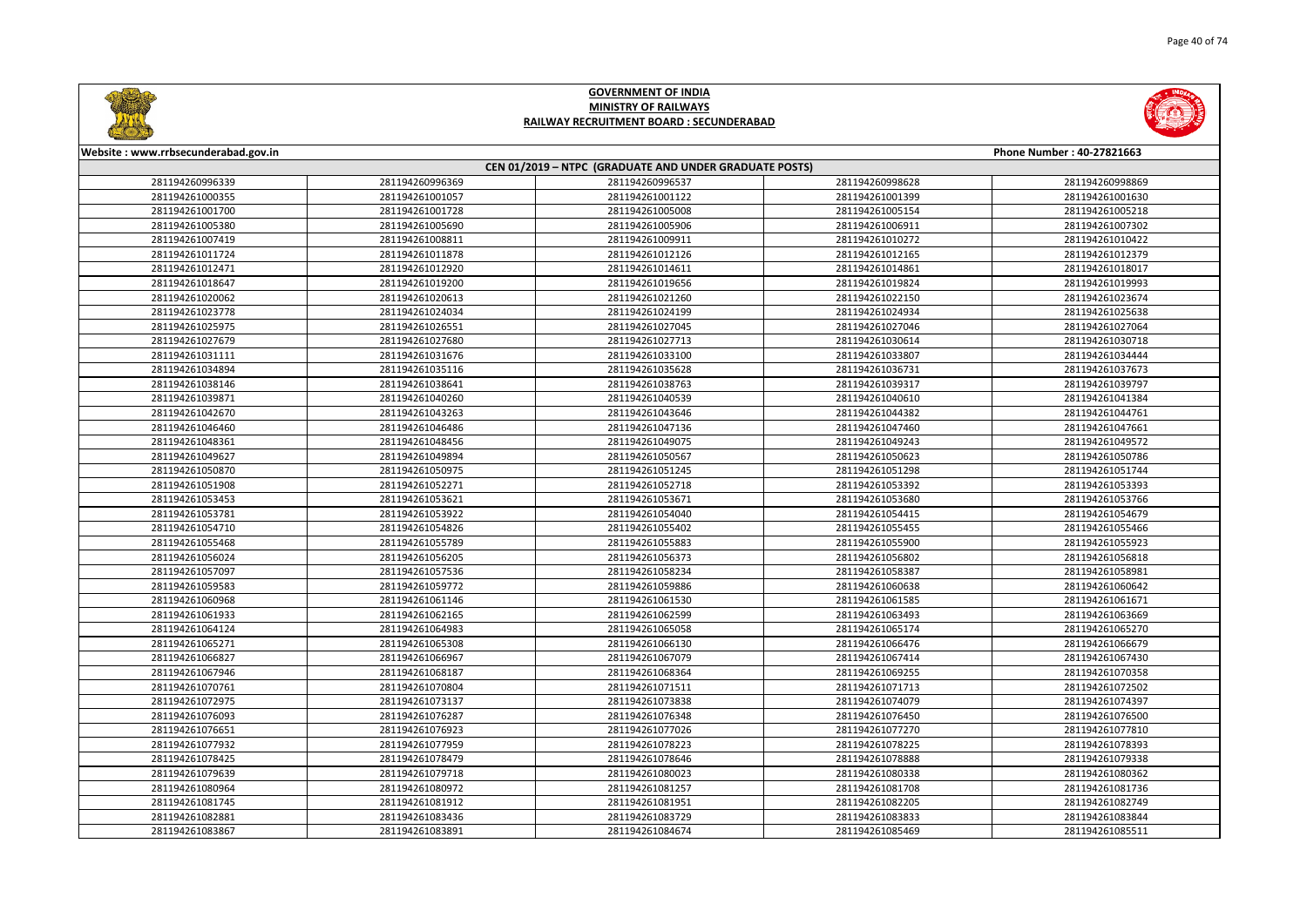



| Website: www.rrbsecunderabad.gov.in | Phone Number: 40-27821663 |                                                        |                 |                 |  |  |
|-------------------------------------|---------------------------|--------------------------------------------------------|-----------------|-----------------|--|--|
|                                     |                           | CEN 01/2019 - NTPC (GRADUATE AND UNDER GRADUATE POSTS) |                 |                 |  |  |
| 281194261085882                     | 281194261086466           | 281194261086649                                        | 281194261086848 | 281194261086851 |  |  |
| 281194261086856                     | 281194261087922           | 281194261087976                                        | 281194261088430 | 281194261088614 |  |  |
| 281194261088616                     | 281194261088782           | 281194261088879                                        | 281194261089485 | 281194261089665 |  |  |
| 281194261089940                     | 281194261090266           | 281194261090392                                        | 281194261090430 | 281194261090696 |  |  |
| 281194261090939                     | 281194261091185           | 281194261092195                                        | 281194261092213 | 281194261092326 |  |  |
| 281194261092519                     | 281194261092559           | 281194261092775                                        | 281194261092801 | 281194261092810 |  |  |
| 281194261092833                     | 281194261092859           | 281194261092902                                        | 281194261093265 | 281194261093401 |  |  |
| 281194261093451                     | 281194261093490           | 281194261093643                                        | 281194261093726 | 281194261093825 |  |  |
| 281194261093826                     | 281194261093882           | 281194261093903                                        | 281194261093914 | 281194261093934 |  |  |
| 281194261094138                     | 281194261094224           | 281194261094241                                        | 281194261094266 | 281194261094486 |  |  |
| 281194261094511                     | 281194261094750           | 281194261094809                                        | 281194261094921 | 281194261095236 |  |  |
| 281194261095289                     | 281194261095925           | 281194261095976                                        | 281194261096205 | 281194261096251 |  |  |
| 281194261096470                     | 281194261097056           | 281194261097063                                        | 281194261097211 | 281194261097225 |  |  |
| 281194261097232                     | 281194261098027           | 281194261098062                                        | 281194261098194 | 281194261098557 |  |  |
| 281194261098744                     | 281194261098765           | 281194261099068                                        | 281194261099453 | 281194261099471 |  |  |
| 281194261099486                     | 281194261099544           | 281194261099582                                        | 281194261099871 | 281194261100437 |  |  |
| 281194261100578                     | 281194261100620           | 281194261100643                                        | 281194261100770 | 281194261101236 |  |  |
| 281194261101370                     | 281194261101453           | 281194261102439                                        | 281194261102656 | 281194261102747 |  |  |
| 281194261102813                     | 281194261103085           | 281194261103246                                        | 281194261103331 | 281194261103429 |  |  |
| 281194261103599                     | 281194261103804           | 281194261104140                                        | 281194261104619 | 281194261105958 |  |  |
| 281194261106557                     | 281194261106993           | 281194261107145                                        | 281194261107343 | 281194261107633 |  |  |
| 281194261107642                     | 281194261107816           | 281194261108106                                        | 281194261108184 | 281194261108222 |  |  |
| 281194261108449                     | 281194261108666           | 281194261108752                                        | 281194261108768 | 281194261108975 |  |  |
| 281194261108987                     | 281194261109789           | 281194261110389                                        | 281194261110698 | 281194261110713 |  |  |
| 281194261110812                     | 281194261110921           | 281194261110955                                        | 281194261110984 | 281194261111085 |  |  |
| 281194261111135                     | 281194261112077           | 281194261112092                                        | 281194261112328 | 281194261112372 |  |  |
| 281194261112519                     | 281194261112869           | 281194261113414                                        | 281194261117590 | 281194261117771 |  |  |
| 281194261118158                     | 281194261118935           | 281194261119253                                        | 281194261119488 | 281194261120025 |  |  |
| 281194261120529                     | 281194261121056           | 281194261121573                                        | 281194261123311 | 281194261124274 |  |  |
| 281194261124819                     | 281194261125494           | 281194261127107                                        | 281194261127179 | 281194261127351 |  |  |
| 281194261127529                     | 281194261127703           | 281194261128133                                        | 281194261128488 | 281194261128493 |  |  |
| 281194261128528                     | 281194261129822           | 281194261130810                                        | 281194261130939 | 281194261131296 |  |  |
| 281194261131555                     | 281194261131585           | 281194261132587                                        | 281194261132906 | 281194261132959 |  |  |
| 281194261133824                     | 281194261134437           | 281194261135360                                        | 281194261136422 | 281194270768513 |  |  |
| 281194270768701                     | 281194270768944           | 281194270769317                                        | 281194270770267 | 281194270771752 |  |  |
| 281194270772005                     | 281194270773407           | 281194270774622                                        | 281194270777997 | 281194270778854 |  |  |
| 281194270780814                     | 281194270781677           | 281194270785401                                        | 281194270785698 | 281194270786894 |  |  |
| 281194270787164                     | 281194270789606           | 281194270790446                                        | 281194270791701 | 281194270795487 |  |  |
| 281194270797252                     | 281194270797637           | 281194270800156                                        | 281194270802097 | 281194270802147 |  |  |
| 281194270804268                     | 281194270805270           | 281194270809355                                        | 281194270812682 | 281194270815400 |  |  |
| 281194270815549                     | 281194270818151           | 281194270822508                                        | 281194270822760 | 281194270826088 |  |  |
| 281194270827431                     | 281194270832810           | 281194270833325                                        | 281194270834842 | 281194270841216 |  |  |
| 281194270841800                     | 281194270846544           | 281194270846819                                        | 281194270860505 | 281194270860715 |  |  |
| 281194270862608                     | 281194270864342           | 281194270865619                                        | 281194270866968 | 281194270867177 |  |  |
| 281194270867410                     | 281194270867880           | 281194270868057                                        | 281194270868617 | 281194270868666 |  |  |
| 281194270869399                     | 281194270871478           | 281194270872129                                        | 281194270872146 | 281194270872221 |  |  |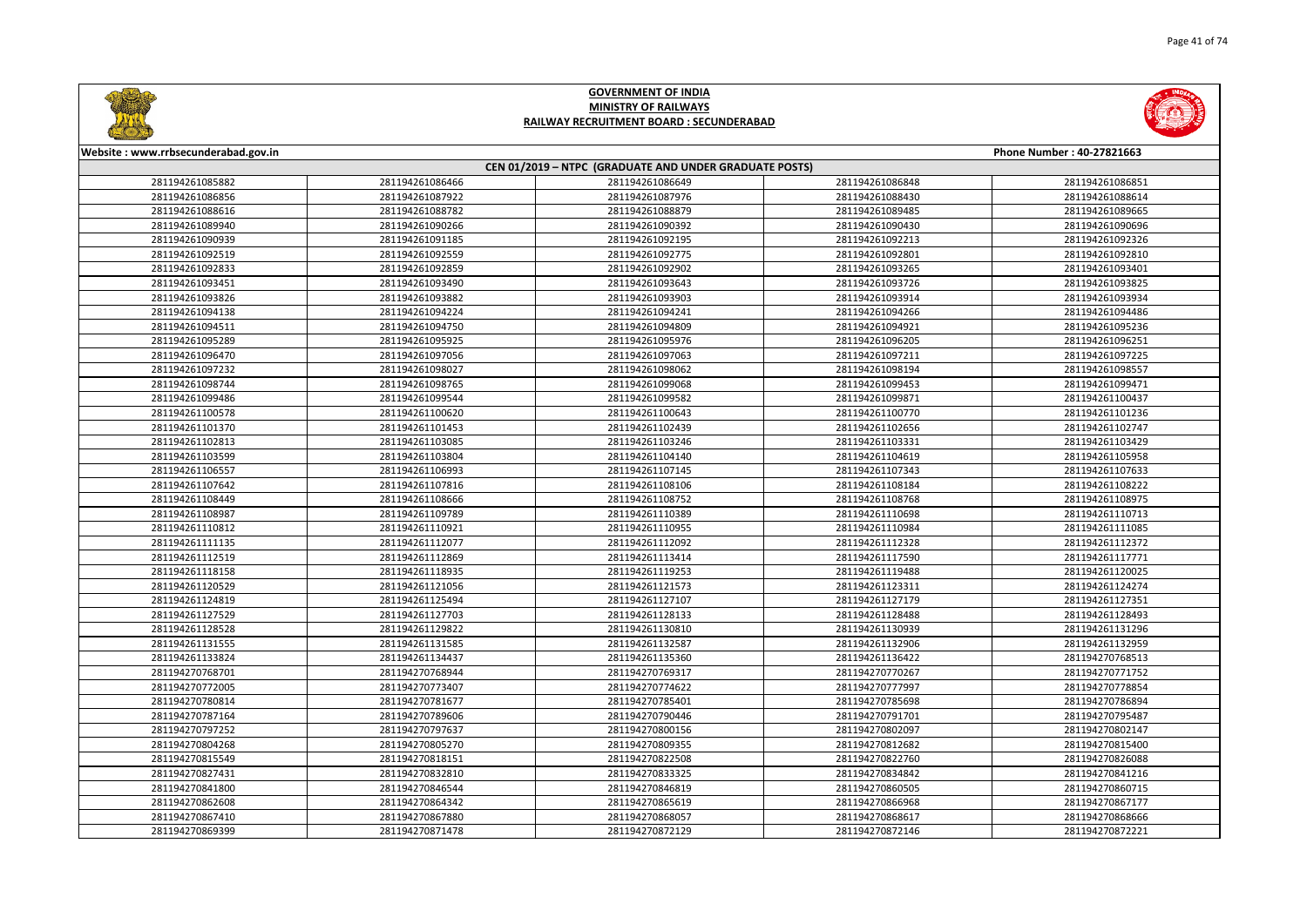



| Website: www.rrbsecunderabad.gov.in |                 |                                                        |                 | Phone Number: 40-27821663 |  |
|-------------------------------------|-----------------|--------------------------------------------------------|-----------------|---------------------------|--|
|                                     |                 | CEN 01/2019 - NTPC (GRADUATE AND UNDER GRADUATE POSTS) |                 |                           |  |
| 281194270872871                     | 281194270873306 | 281194270873418                                        | 281194270876949 | 281194270877047           |  |
| 281194270877062                     | 281194270878331 | 281194270880505                                        | 281194270881313 | 281194270886117           |  |
| 281194270886751                     | 281194270888961 | 281194270889243                                        | 281194270889274 | 281194270890399           |  |
| 281194270891047                     | 281194270893596 | 281194270894356                                        | 281194270894925 | 281194270895187           |  |
| 281194270895558                     | 281194270897046 | 281194270897112                                        | 281194270898836 | 281194270899734           |  |
| 281194270905569                     | 281194270908422 | 281194270908840                                        | 281194270909070 | 281194270911217           |  |
| 281194270913187                     | 281194270913188 | 281194270913200                                        | 281194270913239 | 281194270914355           |  |
| 281194270914379                     | 281194270915486 | 281194270917892                                        | 281194270919129 | 281194270921324           |  |
| 281194270921773                     | 281194270923353 | 281194270924315                                        | 281194270926341 | 281194270928994           |  |
| 281194270929241                     | 281194270931141 | 281194270933559                                        | 281194270933668 | 281194270933962           |  |
| 281194270935242                     | 281194270935301 | 281194270936805                                        | 281194270937430 | 281194270937458           |  |
| 281194270939108                     | 281194270941809 | 281194270942805                                        | 281194270943495 | 281194270944083           |  |
| 281194270945402                     | 281194270945856 | 281194270945860                                        | 281194270946283 | 281194270946469           |  |
| 281194270948666                     | 281194270949182 | 281194270949254                                        | 281194270950581 | 281194270950821           |  |
| 281194270951572                     | 281194270952004 | 281194270953921                                        | 281194270954890 | 281194270955392           |  |
| 281194270955874                     | 281194270955892 | 281194270957406                                        | 281194270957442 | 281194270958629           |  |
| 281194270962281                     | 281194270962454 | 281194270962800                                        | 281194270963461 | 281194270964464           |  |
| 281194270966446                     | 281194270966972 | 281194270967648                                        | 281194270971491 | 281194270974174           |  |
| 281194270975525                     | 281194270980133 | 281194270980467                                        | 281194270980907 | 281194270981066           |  |
| 281194270982296                     | 281194270982820 | 281194270982880                                        | 281194270983455 | 281194270985065           |  |
| 281194270985649                     | 281194270985886 | 281194270985889                                        | 281194270986433 | 281194270987097           |  |
| 281194270990362                     | 281194270992130 | 281194270992144                                        | 281194270992930 | 281194270992935           |  |
| 281194270993047                     | 281194270994536 | 281194270995318                                        | 281194270996381 | 281194270999055           |  |
| 281194271002671                     | 281194271004323 | 281194271005516                                        | 281194271005797 | 281194271006535           |  |
| 281194271007484                     | 281194271007680 | 281194271007791                                        | 281194271009053 | 281194271010325           |  |
| 281194271010675                     | 281194271010908 | 281194271012852                                        | 281194271013523 | 281194271013581           |  |
| 281194271015199                     | 281194271015736 | 281194271018140                                        | 281194271018169 | 281194271018173           |  |
| 281194271018404                     | 281194271019097 | 281194271019132                                        | 281194271021982 | 281194271023007           |  |
| 281194271023048                     | 281194271023800 | 281194271024122                                        | 281194271024880 | 281194271025795           |  |
| 281194271025876                     | 281194271026182 | 281194271027359                                        | 281194271027721 | 281194271030264           |  |
| 281194271033546                     | 281194271035144 | 281194271035498                                        | 281194271035865 | 281194271037444           |  |
| 281194271038614                     | 281194271038978 | 281194271039022                                        | 281194271039877 | 281194271040322           |  |
| 281194271040596                     | 281194271040994 | 281194271041137                                        | 281194271041346 | 281194271042091           |  |
| 281194271042222                     | 281194271042279 | 281194271042418                                        | 281194271042686 | 281194271042702           |  |
| 281194271042766                     | 281194271042820 | 281194271042907                                        | 281194271043051 | 281194271043389           |  |
| 281194271043974                     | 281194271044257 | 281194271044287                                        | 281194271044499 | 281194271044552           |  |
| 281194271044829                     | 281194271045018 | 281194271045156                                        | 281194271045177 | 281194271045432           |  |
| 281194271045437                     | 281194271045804 | 281194271045911                                        | 281194271046094 | 281194271046449           |  |
| 281194271046531                     | 281194271047273 | 281194271047462                                        | 281194271047648 | 281194271047666           |  |
| 281194271047704                     | 281194271047732 | 281194271047816                                        | 281194271048185 | 281194271048772           |  |
| 281194271048978                     | 281194271049236 | 281194271049485                                        | 281194271049616 | 281194271049617           |  |
| 281194271050076                     | 281194271050559 | 281194271050579                                        | 281194271050607 | 281194271050791           |  |
| 281194271050827                     | 281194271051530 | 281194271051572                                        | 281194271051582 | 281194271051641           |  |
| 281194271051686                     | 281194271051726 | 281194271052270                                        | 281194271052547 | 281194271052929           |  |
| 281194271053258                     | 281194271053477 | 281194271053645                                        | 281194271053712 | 281194271053778           |  |
| 281194271053855                     | 281194271053892 | 281194271053938                                        | 281194271054072 | 281194271054153           |  |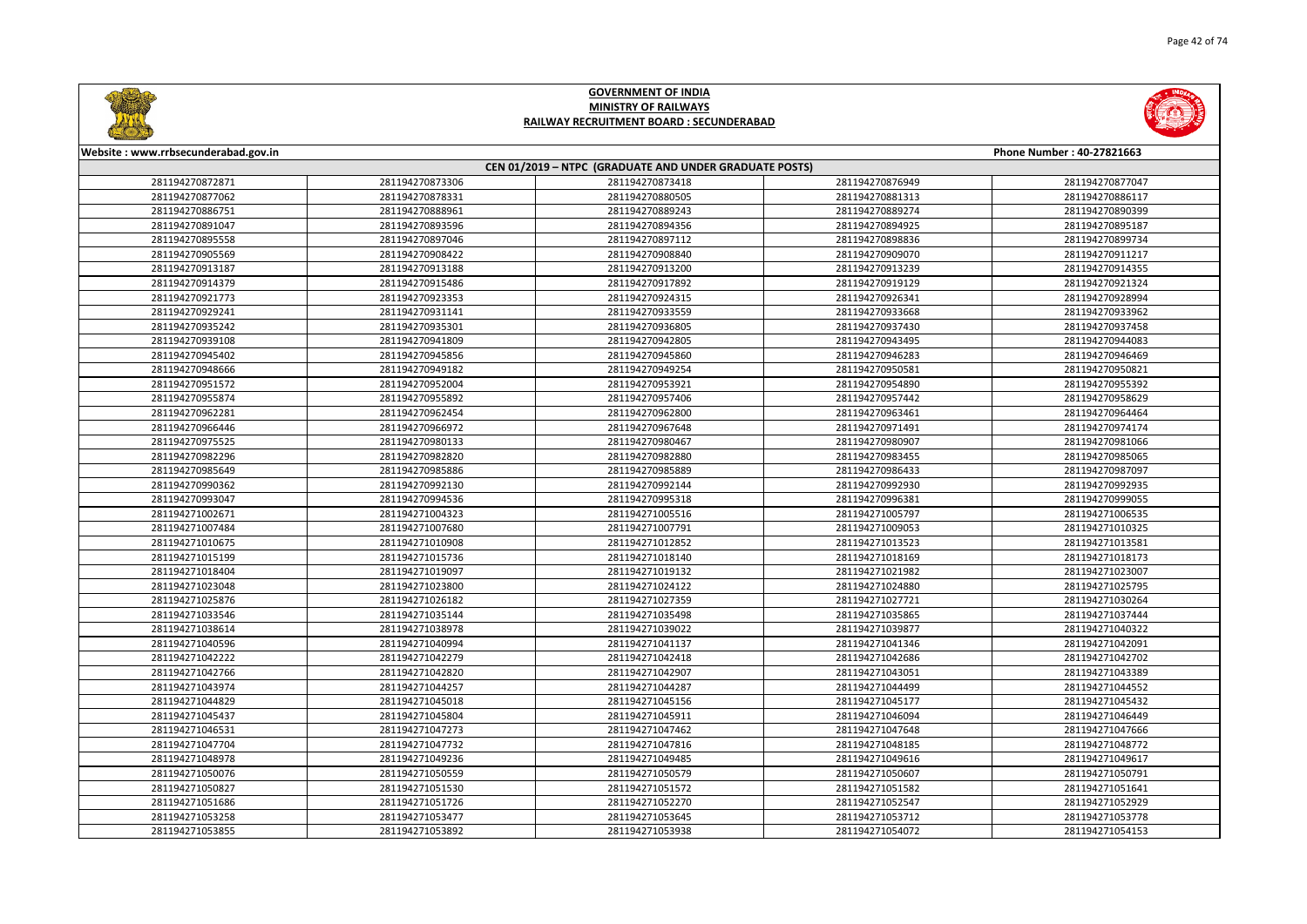



| Website: www.rrbsecunderabad.gov.in<br>Phone Number: 40-27821663 |                 |                                                        |                 |                 |
|------------------------------------------------------------------|-----------------|--------------------------------------------------------|-----------------|-----------------|
|                                                                  |                 | CEN 01/2019 - NTPC (GRADUATE AND UNDER GRADUATE POSTS) |                 |                 |
| 281194271054547                                                  | 281194271055022 | 281194271055036                                        | 281194271055105 | 281194271055149 |
| 281194271055260                                                  | 281194271055288 | 281194271055961                                        | 281194271056275 | 281194271056520 |
| 281194271056587                                                  | 281194271056783 | 281194271056842                                        | 281194271056849 | 281194271057256 |
| 281194271057268                                                  | 281194271057293 | 281194271057687                                        | 281194271058139 | 281194271058414 |
| 281194271058456                                                  | 281194271058571 | 281194271058624                                        | 281194271058758 | 281194271058869 |
| 281194271059084                                                  | 281194271059356 | 281194271059562                                        | 281194271059685 | 281194271061904 |
| 281194271062029                                                  | 281194271062082 | 281194271062220                                        | 281194271062497 | 281194271064335 |
| 281194271064835                                                  | 281194271064950 | 281194271065158                                        | 281194271065314 | 281194271066272 |
| 281194271066872                                                  | 281194271067017 | 281194271067114                                        | 281194271067698 | 281194271068350 |
| 281194271069123                                                  | 281194271069657 | 281194271070143                                        | 281194271070172 | 281194271070838 |
| 281194271071684                                                  | 281194271072195 | 281194271072752                                        | 281194271073237 | 281194271073683 |
| 281194271073868                                                  | 281194271076182 | 281194271076595                                        | 281194271076614 | 281194271076837 |
| 281194271078096                                                  | 281194271080491 | 281194271080941                                        | 281194271082808 | 281194271083208 |
| 281194271083861                                                  | 281194271083964 | 281194271084161                                        | 281194271084206 | 281194271084664 |
| 281194271085413                                                  | 281194271086508 | 281194271086590                                        | 281194271086613 | 281194271087273 |
| 281194271089026                                                  | 281194271090109 | 281194271090179                                        | 281194271091001 | 281194271091492 |
| 281194271093301                                                  | 281194271093434 | 281194271093459                                        | 281194271093565 | 281194271094057 |
| 281194271094107                                                  | 281194271094132 | 281194271094134                                        | 281194271094167 | 281194271094375 |
| 281194271094671                                                  | 281194271094674 | 281194271096134                                        | 281194271097825 | 281194271098181 |
| 281194271100734                                                  | 281194271101340 | 281194271103603                                        | 281194271104233 | 281194271104498 |
| 281194271104714                                                  | 281194271104902 | 281194271105391                                        | 281194271105662 | 281194271106483 |
| 281194271107911                                                  | 281194271108862 | 281194271109570                                        | 281194271109837 | 281194271111003 |
| 281194271111462                                                  | 281194271111509 | 281194271112027                                        | 281194271112520 | 281194271113065 |
| 281194271113167                                                  | 281194271113418 | 281194271113472                                        | 281194271113613 | 281194271114439 |
| 281194271115237                                                  | 281194271115542 | 281194271115735                                        | 281194271115950 | 281194271116016 |
| 281194271116064                                                  | 281194271116590 | 281194271116914                                        | 281194271117336 | 281194271117522 |
| 281194271117585                                                  | 281194271118498 | 281194271118829                                        | 281194271118893 | 281194271119127 |
| 281194271119158                                                  | 281194271119425 | 281194271119643                                        | 281194271120013 | 281194271120164 |
| 281194271120594                                                  | 281194271120612 | 281194271120667                                        | 281194271120891 | 281194271121059 |
| 281194271121213                                                  | 281194271122121 | 281194271122576                                        | 281194271123231 | 281194271123483 |
| 281194271123671                                                  | 281194271123742 | 281194271123868                                        | 281194271124057 | 281194271124282 |
| 281194271124578                                                  | 281194271125095 | 281194271125228                                        | 281194271125787 | 281194271125950 |
| 281194271126126                                                  | 281194271126665 | 281194271126764                                        | 281194271126792 | 281194271126901 |
| 281194271127044                                                  | 281194271127091 | 281194271127323                                        | 281194271127609 | 281194271127642 |
| 281194271127652                                                  | 281194271127653 | 281194271127817                                        | 281194271127863 | 281194271127952 |
| 281194271128129                                                  | 281194271128411 | 281194271128413                                        | 281194271128477 | 281194271129027 |
| 281194271129064                                                  | 281194271129378 | 281194271130645                                        | 281194271130685 | 281194271130704 |
| 281194271130952                                                  | 281194271131014 | 281194271131218                                        | 281194271131493 | 281194271131965 |
| 281194271132285                                                  | 281194271132769 | 281194271132885                                        | 281194271133188 | 281194271133539 |
| 281194271133622                                                  | 281194271133718 | 281194271135302                                        | 281194271135680 | 281194271135689 |
| 281194271135797                                                  | 281194271135852 | 281194271136165                                        | 281194271136275 | 281194271136469 |
| 281194280000321                                                  | 281194280000426 | 281194280000463                                        | 281194280000638 | 281194280000728 |
| 281194280000811                                                  | 281194280001020 | 281194280001204                                        | 281194280001212 | 281194280001247 |
| 281194280001352                                                  | 281194280001370 | 281194280001612                                        | 281194280001684 | 281194280001716 |
| 281194280001779                                                  | 281194280001961 | 281194280002102                                        | 281194280002438 | 281194280002464 |
| 281194280002539                                                  | 281194280002743 | 281194280002757                                        | 281194280002842 | 281194280002903 |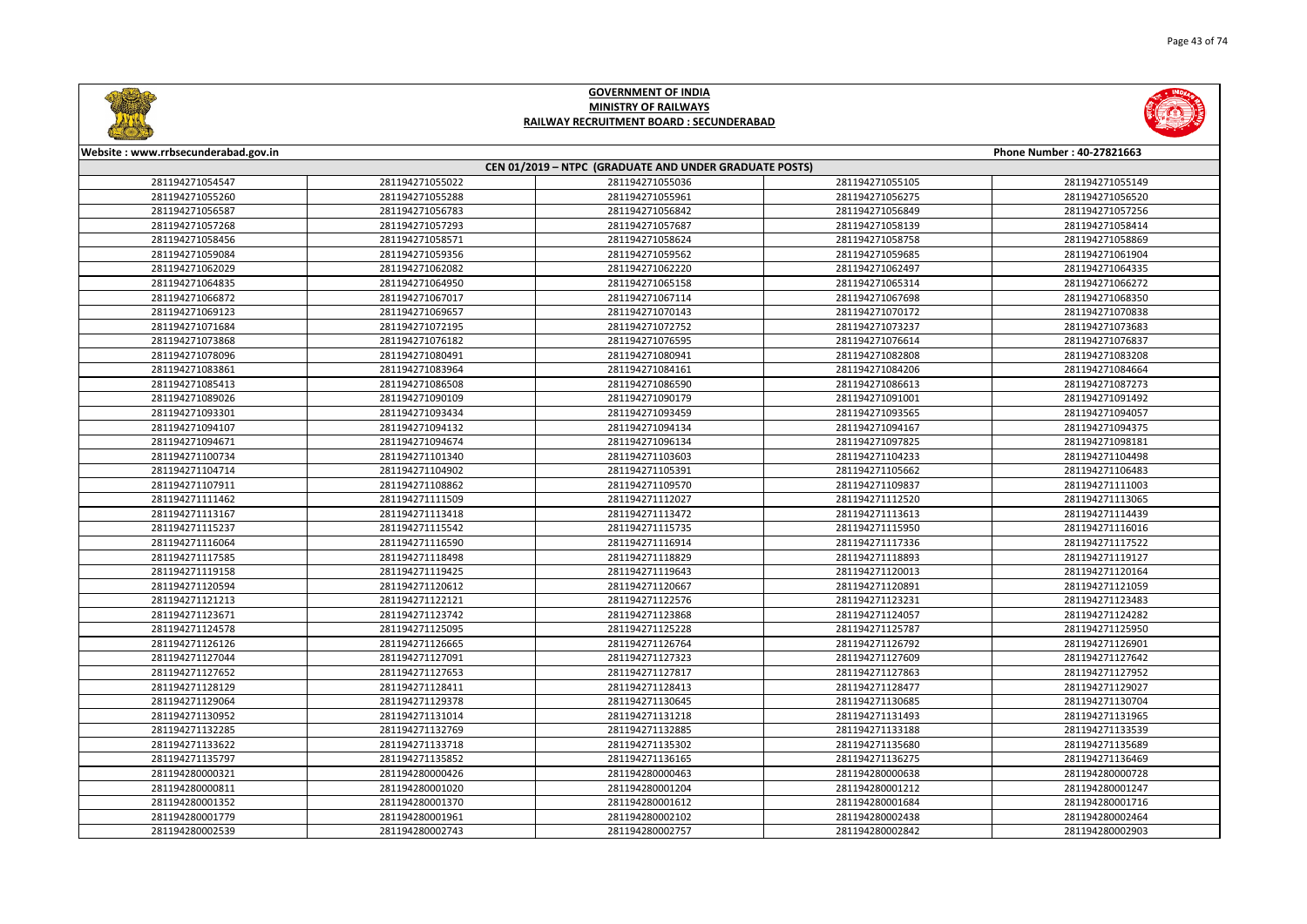



| Website: www.rrbsecunderabad.gov.in |                 |                                                        |                 | Phone Number: 40-27821663 |
|-------------------------------------|-----------------|--------------------------------------------------------|-----------------|---------------------------|
|                                     |                 | CEN 01/2019 - NTPC (GRADUATE AND UNDER GRADUATE POSTS) |                 |                           |
| 281194280002951                     | 281194280003036 | 281194280003196                                        | 281194280003658 | 281194280003739           |
| 281194280003870                     | 281194280003940 | 281194280003976                                        | 281194280004565 | 281194280004600           |
| 281194280004818                     | 281194280004924 | 281194280005431                                        | 281194280005516 | 281194280005708           |
| 281194280005773                     | 281194280005822 | 281194280005830                                        | 281194280005907 | 281194280005936           |
| 281194280005990                     | 281194280006105 | 281194280006172                                        | 281194280006353 | 281194280006451           |
| 281194280006546                     | 281194280006756 | 281194280006774                                        | 281194280006817 | 281194280007024           |
| 281194280007267                     | 281194280007494 | 281194280007953                                        | 281194280008010 | 281194280008097           |
| 281194280008310                     | 281194280008390 | 281194280008410                                        | 281194280008429 | 281194280008784           |
| 281194280008836                     | 281194280008951 | 281194280009287                                        | 281194280009610 | 281194280009612           |
| 281194280009683                     | 281194280009766 | 281194280009879                                        | 281194280009981 | 281194280010217           |
| 281194280010282                     | 281194280010401 | 281194280010540                                        | 281194280010721 | 281194280010805           |
| 281194280010860                     | 281194280010903 | 281194280011181                                        | 281194280011198 | 281194280011428           |
| 281194280011455                     | 281194280012178 | 281194280012385                                        | 281194280012833 | 281194280012927           |
| 281194280012959                     | 281194280013009 | 281194280013321                                        | 281194280013601 | 281194280013635           |
| 281194280013713                     | 281194280014013 | 281194280014089                                        | 281194280014341 | 281194280014576           |
| 281194280014875                     | 281194280015064 | 281194280015484                                        | 281194280015717 | 281194280016108           |
| 281194280016573                     | 281194280016787 | 281194280016834                                        | 281194280017057 | 281194280017387           |
| 281194280018564                     | 281194280018781 | 281194280019167                                        | 281194280019635 | 281194280019642           |
| 281194280019845                     | 281194280020223 | 281194280020829                                        | 281194280021002 | 281194280021187           |
| 281194280021809                     | 281194280022073 | 281194280022380                                        | 281194280022524 | 281194280022829           |
| 281194280022838                     | 281194280023420 | 281194280023740                                        | 281194280024215 | 281194280024316           |
| 281194280024544                     | 281194280025106 | 281194280025216                                        | 281194280026036 | 281194280026365           |
| 281194280026370                     | 281194280026614 | 281194280026697                                        | 281194280027011 | 281194280027169           |
| 281194280028152                     | 281194280028502 | 281194280028576                                        | 281194280028794 | 281194280028933           |
| 281194280029218                     | 281194280029298 | 281194280029422                                        | 281194280029641 | 281194280029709           |
| 281194280029894                     | 281194280030146 | 281194280030547                                        | 281194280030582 | 281194280030616           |
| 281194280030636                     | 281194280030783 | 281194280030815                                        | 281194280031123 | 281194280031391           |
| 281194280031600                     | 281194280031803 | 281194280031890                                        | 281194280031934 | 281194280032000           |
| 281194280032576                     | 281194280033130 | 281194280033687                                        | 281194280033696 | 281194280033797           |
| 281194280033827                     | 281194280033869 | 281194280034009                                        | 281194280034089 | 281194280034225           |
| 281194280034575                     | 281194280035338 | 281194280035718                                        | 281194280036039 | 281194280036476           |
| 281194280036532                     | 281194280036809 | 281194280036929                                        | 281194280038028 | 281194280038607           |
| 281194280039237                     | 281194280039292 | 281194280039295                                        | 281194280039683 | 281194280039756           |
| 281194280039794                     | 281194280040222 | 281194280040260                                        | 281194280040650 | 281194280040820           |
| 281194280041364                     | 281194280041846 | 281194280041852                                        | 281194280041889 | 281194280042060           |
| 281194280042597                     | 281194280044086 | 281194280044331                                        | 281194280044524 | 281194280044760           |
| 281194280044890                     | 281194280045476 | 281194280048048                                        | 281194280053742 | 281194280054891           |
| 281194280055619                     | 281194280061894 | 281194280062749                                        | 281194280064264 | 281194280066913           |
| 281194280066936                     | 281194280066984 | 281194280067078                                        | 281194280067214 | 281194280067268           |
| 281194280067806                     | 281194280068135 | 281194280068178                                        | 281194280068472 | 281194280068538           |
| 281194280068565                     | 281194280069309 | 281194280069359                                        | 281194280069373 | 281194280069398           |
| 281194280069635                     | 281194280069856 | 281194280069907                                        | 281194280070355 | 281194280070591           |
| 281194280070895                     | 281194280071269 | 281194280071296                                        | 281194280071365 | 281194280071593           |
| 281194280071683                     | 281194280071738 | 281194280071780                                        | 281194280071966 | 281194280072038           |
| 281194280072062                     | 281194280072228 | 281194280072280                                        | 281194280072378 | 281194280072414           |
| 281194280072529                     | 281194280072558 | 281194280072611                                        | 281194280072770 | 281194280072803           |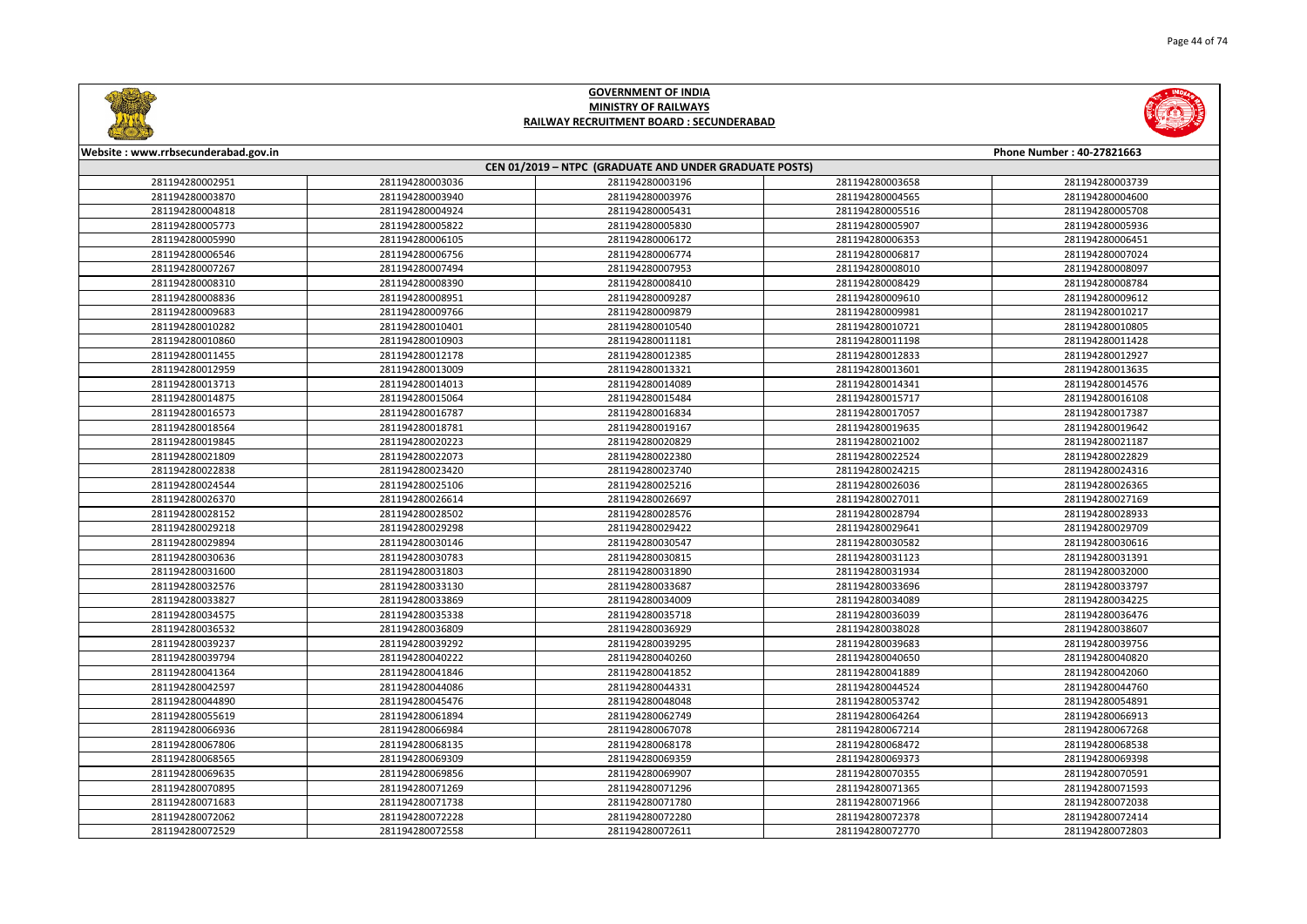



| Website: www.rrbsecunderabad.gov.in |                 |                                                        |                 | Phone Number: 40-27821663 |
|-------------------------------------|-----------------|--------------------------------------------------------|-----------------|---------------------------|
|                                     |                 | CEN 01/2019 - NTPC (GRADUATE AND UNDER GRADUATE POSTS) |                 |                           |
| 281194280073247                     | 281194280074106 | 281194280074344                                        | 281194280074624 | 281194280074823           |
| 281194280075032                     | 281194280075059 | 281194280075105                                        | 281194280075602 | 281194280075675           |
| 281194280076168                     | 281194280076334 | 281194280076409                                        | 281194280076628 | 281194280076660           |
| 281194280076744                     | 281194280077163 | 281194280077467                                        | 281194280077635 | 281194280077823           |
| 281194280077876                     | 281194280078187 | 281194280078390                                        | 281194280078670 | 281194280078707           |
| 281194280078934                     | 281194280079195 | 281194280079510                                        | 281194280079732 | 281194280079853           |
| 281194280080398                     | 281194280080582 | 281194280081292                                        | 281194280081497 | 281194280081851           |
| 281194280082468                     | 281194280082521 | 281194280082550                                        | 281194280083627 | 281194280083895           |
| 281194280083973                     | 281194280084102 | 281194280084919                                        | 281194280085637 | 281194280085729           |
| 281194280085736                     | 281194280085977 | 281194280086150                                        | 281194280086172 | 281194280086232           |
| 281194280086311                     | 281194280086408 | 281194280087558                                        | 281194280087912 | 281194280087997           |
| 281194280088301                     | 281194280088347 | 281194280088402                                        | 281194280088449 | 281194280088963           |
| 281194280089189                     | 281194280089934 | 281194280090059                                        | 281194280090085 | 281194280090097           |
| 281194280090113                     | 281194280090131 | 281194280090138                                        | 281194280090167 | 281194280091033           |
| 281194280091332                     | 281194280091357 | 281194280091608                                        | 281194280091650 | 281194280092154           |
| 281194280092292                     | 281194280092356 | 281194280092384                                        | 281194280092737 | 281194280092865           |
| 281194280093195                     | 281194280093319 | 281194280094152                                        | 281194280094647 | 281194280094652           |
| 281194280095161                     | 281194280095642 | 281194280095662                                        | 281194280095742 | 281194280095988           |
| 281194280096072                     | 281194280106507 | 281194280107740                                        | 281194280107768 | 281194280108373           |
| 281194280108908                     | 281194280109055 | 281194280109115                                        | 281194280109159 | 281194280109510           |
| 281194280109812                     | 281194280109879 | 281194280109941                                        | 281194280110073 | 281194280110094           |
| 281194280110196                     | 281194280110216 | 281194280110570                                        | 281194280110589 | 281194280110605           |
| 281194280110789                     | 281194280110868 | 281194280110878                                        | 281194280111323 | 281194280111420           |
| 281194280111479                     | 281194280111651 | 281194280111759                                        | 281194280111898 | 281194280112114           |
| 281194280112558                     | 281194280112569 | 281194280113022                                        | 281194280113079 | 281194280113458           |
| 281194280114043                     | 281194280114117 | 281194280114619                                        | 281194280114705 | 281194280114818           |
| 281194280115065                     | 281194280115342 | 281194280115518                                        | 281194280115919 | 281194280116449           |
| 281194280116500                     | 281194280118095 | 281194280118210                                        | 281194280118259 | 281194280118260           |
| 281194280118747                     | 281194280119089 | 281194280119314                                        | 281194280119420 | 281194280120356           |
| 281194280120362                     | 281194280120388 | 281194280120630                                        | 281194280120733 | 281194280120771           |
| 281194280121462                     | 281194280121731 | 281194280121841                                        | 281194280122106 | 281194280122512           |
| 281194280123283                     | 281194280123288 | 281194280123314                                        | 281194280123523 | 281194280123900           |
| 281194280124382                     | 281194280124944 | 281194280124980                                        | 281194280125196 | 281194280125244           |
| 281194280126418                     | 281194280126437 | 281194280126463                                        | 281194280126614 | 281194280126615           |
| 281194280126914                     | 281194280127083 | 281194280127625                                        | 281194280127655 | 281194280129406           |
| 281194280131398                     | 281194280135045 | 281194280135154                                        | 281194280135394 | 281194280135601           |
| 281194280135683                     | 281194280136117 | 281194280136361                                        | 281194280136483 | 281194280136509           |
| 281194280136849                     | 281194280136927 | 281194280136947                                        | 281194280137002 | 281194280137106           |
| 281194280137353                     | 281194280137695 | 281194280137779                                        | 281194280137977 | 281194280137990           |
| 281194280138033                     | 281194280138069 | 281194280138297                                        | 281194280138332 | 281194280138730           |
| 281194280139603                     | 281194280139872 | 281194280139977                                        | 281194280140017 | 281194280140279           |
| 281194280140691                     | 281194280141697 | 281194280141840                                        | 281194280141897 | 281194280142279           |
| 281194280142434                     | 281194280142457 | 281194280142872                                        | 281194280143392 | 281194280143626           |
| 281194280143835                     | 281194280144195 | 281194280144325                                        | 281194280144399 | 281194280144722           |
| 281194280144816                     | 281194280145040 | 281194280145045                                        | 281194280145231 | 281194280145279           |
| 281194280145292                     | 281194280145456 | 281194280145868                                        | 281194280146293 | 281194280146558           |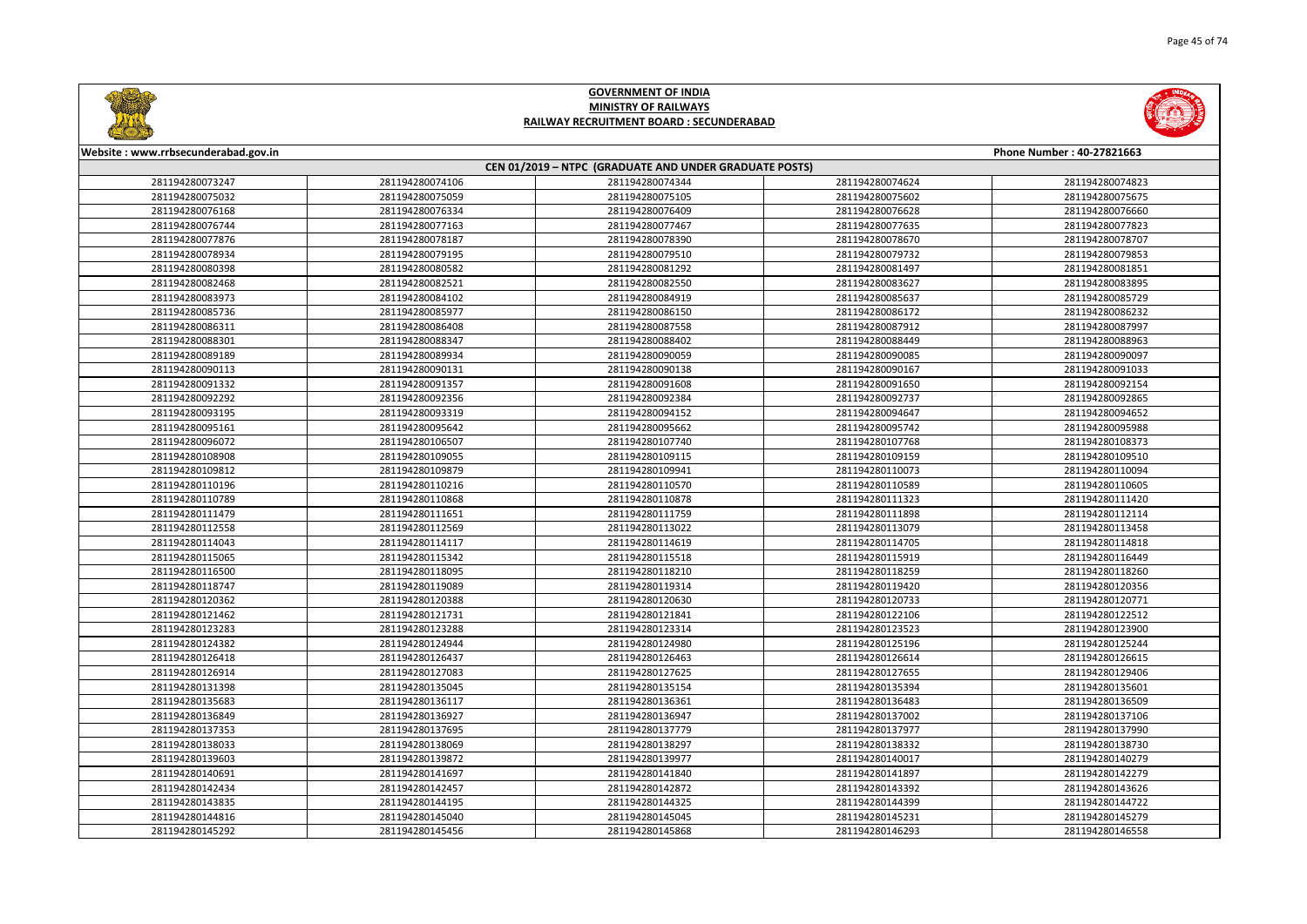



| Website: www.rrbsecunderabad.gov.in | Phone Number: 40-27821663 |                                                        |                 |                 |  |
|-------------------------------------|---------------------------|--------------------------------------------------------|-----------------|-----------------|--|
|                                     |                           | CEN 01/2019 - NTPC (GRADUATE AND UNDER GRADUATE POSTS) |                 |                 |  |
| 281194280146765                     | 281194280147240           | 281194280147409                                        | 281194280147464 | 281194280148912 |  |
| 281194280149023                     | 281194280149058           | 281194280149059                                        | 281194280149368 | 281194280149769 |  |
| 281194280149905                     | 281194280150002           | 281194280150183                                        | 281194280150338 | 281194280157237 |  |
| 281194280157393                     | 281194280157512           | 281194280157578                                        | 281194280157812 | 281194280157902 |  |
| 281194280158000                     | 281194280158165           | 281194280158295                                        | 281194280158523 | 281194280158606 |  |
| 281194280158716                     | 281194280158866           | 281194280159232                                        | 281194280159594 | 281194280159650 |  |
| 281194280159860                     | 281194280159986           | 281194280159995                                        | 281194280160087 | 281194280160092 |  |
| 281194280160181                     | 281194280160469           | 281194280160734                                        | 281194280161394 | 281194280161743 |  |
| 281194280161788                     | 281194280162110           | 281194280162220                                        | 281194280162279 | 281194280162315 |  |
| 281194280162369                     | 281194280162498           | 281194280162890                                        | 281194280163884 | 281194280163899 |  |
| 281194280163913                     | 281194280164213           | 281194280164250                                        | 281194280164323 | 281194280164953 |  |
| 281194280164961                     | 281194280165029           | 281194280165110                                        | 281194280165501 | 281194280165676 |  |
| 281194280165714                     | 281194280165771           | 281194280165876                                        | 281194280166661 | 281194280166771 |  |
| 281194280167557                     | 281194280167919           | 281194280168484                                        | 281194280168518 | 281194280168700 |  |
| 281194280168813                     | 281194280168879           | 281194280169377                                        | 281194280169943 | 281194280170061 |  |
| 281194280170301                     | 281194280170667           | 281194280170788                                        | 281194280171025 | 281194280171203 |  |
| 281194280176390                     | 281194280177205           | 281194280177295                                        | 281194280177537 | 281194280178137 |  |
| 281194280178310                     | 281194280178368           | 281194280178417                                        | 281194280178524 | 281194280178594 |  |
| 281194280178718                     | 281194280179143           | 281194280179267                                        | 281194280179393 | 281194280179409 |  |
| 281194280179527                     | 281194280180021           | 281194280180284                                        | 281194280180469 | 281194280180619 |  |
| 281194280181057                     | 281194280181135           | 281194280181827                                        | 281194280182102 | 281194280182221 |  |
| 281194280182272                     | 281194280182277           | 281194280182655                                        | 281194280182680 | 281194280182786 |  |
| 281194280183108                     | 281194280183131           | 281194280183914                                        | 281194280183916 | 281194280183986 |  |
| 281194280184060                     | 281194280184562           | 281194280184599                                        | 281194280184782 | 281194280185013 |  |
| 281194280185039                     | 281194280185443           | 281194280185455                                        | 281194280185809 | 281194280185819 |  |
| 281194280186882                     | 281194280188073           | 281194280188332                                        | 281194280188581 | 281194280188863 |  |
| 281194280189070                     | 281194280189113           | 281194280189116                                        | 281194280189313 | 281194280189483 |  |
| 281194280189523                     | 281194280189937           | 281194280189971                                        | 281194280190577 | 281194280190583 |  |
| 281194280196253                     | 281194280196292           | 281194280196296                                        | 281194280196311 | 281194280196390 |  |
| 281194280196456                     | 281194280196487           | 281194280196607                                        | 281194280196616 | 281194280196630 |  |
| 281194280196717                     | 281194280196720           | 281194280196728                                        | 281194280196809 | 281194280196838 |  |
| 281194280196870                     | 281194280196877           | 281194280196979                                        | 281194280197012 | 281194280197039 |  |
| 281194280197055                     | 281194280197081           | 281194280197088                                        | 281194280197143 | 281194280197145 |  |
| 281194280197408                     | 281194280197580           | 281194280197584                                        | 281194280197700 | 281194280197710 |  |
| 281194280197733                     | 281194280197740           | 281194280197809                                        | 281194280197858 | 281194280197871 |  |
| 281194280197878                     | 281194280197915           | 281194280197949                                        | 281194280198037 | 281194280198077 |  |
| 281194280198093                     | 281194280198097           | 281194280198291                                        | 281194280198293 | 281194280198334 |  |
| 281194280198423                     | 281194280198454           | 281194280198455                                        | 281194280198544 | 281194280198628 |  |
| 281194280198679                     | 281194280198705           | 281194280198721                                        | 281194280198728 | 281194280198761 |  |
| 281194280198790                     | 281194280198834           | 281194280198837                                        | 281194280199033 | 281194280199052 |  |
| 281194280199117                     | 281194280199312           | 281194280199344                                        | 281194280199350 | 281194280199356 |  |
| 281194280199373                     | 281194280199415           | 281194280199440                                        | 281194280199455 | 281194280199468 |  |
| 281194280199479                     | 281194280199480           | 281194280199585                                        | 281194280199633 | 281194280199656 |  |
| 281194280199697                     | 281194280199780           | 281194280199813                                        | 281194280199903 | 281194280199927 |  |
| 281194280200021                     | 281194280200048           | 281194280200082                                        | 281194280200107 | 281194280200143 |  |
| 281194280200156                     | 281194280200193           | 281194280200205                                        | 281194280200378 | 281194280200424 |  |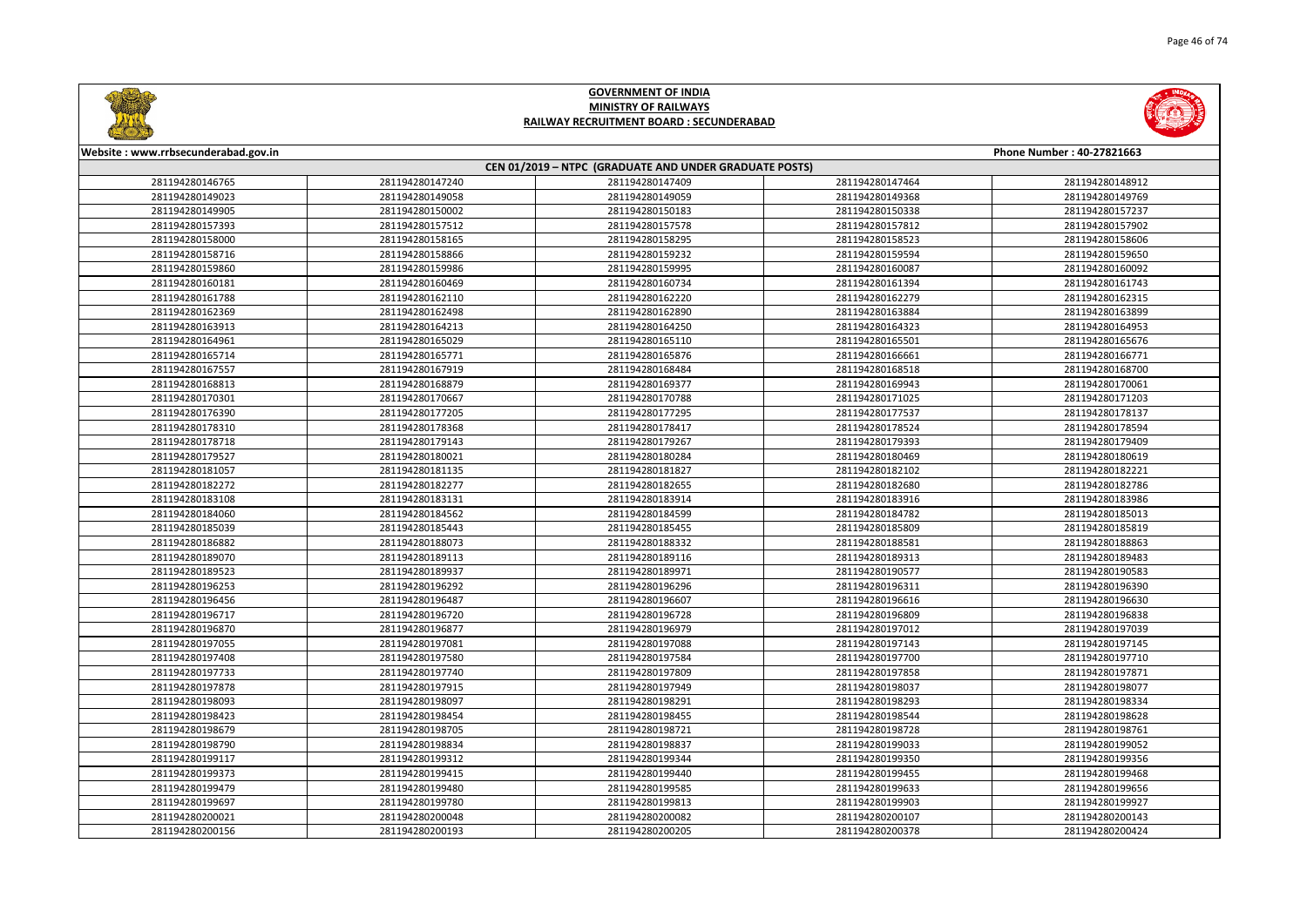



| Website: www.rrbsecunderabad.gov.in |                 |                                                        |                 | Phone Number: 40-27821663 |
|-------------------------------------|-----------------|--------------------------------------------------------|-----------------|---------------------------|
|                                     |                 | CEN 01/2019 - NTPC (GRADUATE AND UNDER GRADUATE POSTS) |                 |                           |
| 281194280200438                     | 281194280200462 | 281194280200545                                        | 281194280200584 | 281194280200725           |
| 281194280200730                     | 281194280200731 | 281194280200757                                        | 281194280200790 | 281194280200830           |
| 281194280200837                     | 281194280200853 | 281194280200875                                        | 281194280201309 | 281194280201358           |
| 281194280201372                     | 281194280201387 | 281194280201445                                        | 281194280201549 | 281194280201681           |
| 281194280201689                     | 281194280201704 | 281194280202029                                        | 281194280202182 | 281194280202278           |
| 281194280202291                     | 281194280202299 | 281194280202301                                        | 281194280202331 | 281194280202333           |
| 281194280202405                     | 281194280202417 | 281194280202422                                        | 281194280202470 | 281194280202482           |
| 281194280202534                     | 281194280202571 | 281194280202574                                        | 281194280202605 | 281194280202820           |
| 281194280202946                     | 281194280202987 | 281194280203048                                        | 281194280203098 | 281194280203133           |
| 281194280203220                     | 281194280203297 | 281194280203457                                        | 281194280203502 | 281194280203536           |
| 281194280203571                     | 281194280203606 | 281194280203655                                        | 281194280203784 | 281194280203795           |
| 281194280203827                     | 281194280203852 | 281194280204008                                        | 281194280204060 | 281194280204372           |
| 281194280204459                     | 281194280204636 | 281194280204666                                        | 281194280204688 | 281194280204695           |
| 281194280204773                     | 281194280204800 | 281194280204906                                        | 281194280205066 | 281194280205188           |
| 281194280205205                     | 281194280205331 | 281194280205545                                        | 281194280205581 | 281194280205586           |
| 281194280205611                     | 281194280205849 | 281194280206266                                        | 281194280206297 | 281194280206406           |
| 281194280206425                     | 281194280206483 | 281194280206719                                        | 281194280206765 | 281194280207361           |
| 281194280207560                     | 281194280207564 | 281194280207709                                        | 281194280207837 | 281194280207861           |
| 281194280207884                     | 281194280208007 | 281194280208036                                        | 281194280208038 | 281194280208066           |
| 281194280208193                     | 281194280208197 | 281194280208200                                        | 281194280208225 | 281194280208240           |
| 281194280208260                     | 281194280208345 | 281194280208398                                        | 281194280208429 | 281194280208609           |
| 281194280208662                     | 281194280208707 | 281194280208711                                        | 281194280208753 | 281194280208780           |
| 281194280208792                     | 281194280208857 | 281194280208874                                        | 281194280208897 | 281194280208918           |
| 281194280208947                     | 281194280208967 | 281194280209028                                        | 281194280209205 | 281194280209209           |
| 281194280209277                     | 281194280209353 | 281194280209368                                        | 281194280209369 | 281194280209381           |
| 281194280209414                     | 281194280209535 | 281194280209544                                        | 281194280209567 | 281194280209589           |
| 281194280209615                     | 281194280209665 | 281194280209726                                        | 281194280209727 | 281194280209815           |
| 281194280209820                     | 281194280209838 | 281194280209873                                        | 281194280209896 | 281194280209898           |
| 281194280210026                     | 281194280210076 | 281194280210124                                        | 281194280210137 | 281194280210191           |
| 281194280210310                     | 281194280210340 | 281194280210346                                        | 281194280210550 | 281194280210607           |
| 281194280210621                     | 281194280210757 | 281194280210832                                        | 281194280210833 | 281194280210942           |
| 281194280211124                     | 281194280211221 | 281194280211233                                        | 281194280211237 | 281194280211280           |
| 281194280211327                     | 281194280211358 | 281194280211551                                        | 281194280211692 | 281194280211781           |
| 281194280211799                     | 281194280211847 | 281194280211987                                        | 281194280212091 | 281194280212105           |
| 281194280212179                     | 281194280212217 | 281194280212284                                        | 281194280212559 | 281194280212660           |
| 281194280212692                     | 281194280212735 | 281194280212767                                        | 281194280212773 | 281194280212916           |
| 281194280212958                     | 281194280213007 | 281194280213008                                        | 281194280213017 | 281194280213093           |
| 281194280213164                     | 281194280213223 | 281194280213330                                        | 281194280213346 | 281194280213547           |
| 281194280213658                     | 281194280213695 | 281194280213721                                        | 281194280213773 | 281194280213820           |
| 281194280214051                     | 281194280214100 | 281194280214135                                        | 281194280214227 | 281194280214282           |
| 281194280214291                     | 281194280214366 | 281194280214376                                        | 281194280214620 | 281194280214631           |
| 281194280214788                     | 281194280214793 | 281194280215156                                        | 281194280215273 | 281194280215309           |
| 281194280215315                     | 281194280215340 | 281194280215456                                        | 281194280215483 | 281194280215520           |
| 281194280215640                     | 281194280215766 | 281194280215880                                        | 281194280215913 | 281194280215938           |
| 281194280216003                     | 281194280216321 | 281194280216346                                        | 281194280216391 | 281194280216539           |
| 281194280216563                     | 281194280216586 | 281194280216849                                        | 281194280216860 | 281194280216889           |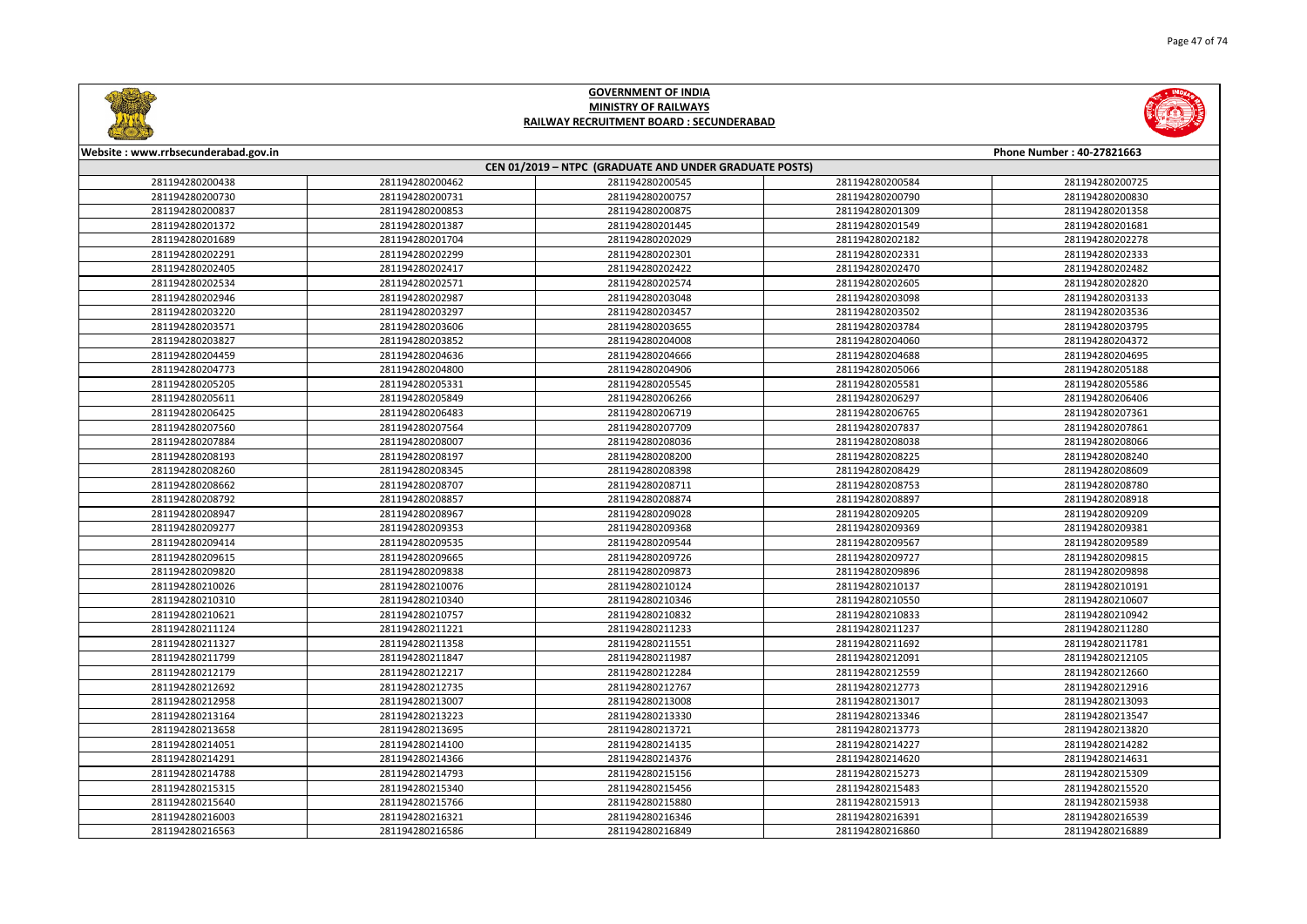



| Website: www.rrbsecunderabad.gov.in |                 |                                                        |                 | Phone Number: 40-27821663 |
|-------------------------------------|-----------------|--------------------------------------------------------|-----------------|---------------------------|
|                                     |                 | CEN 01/2019 - NTPC (GRADUATE AND UNDER GRADUATE POSTS) |                 |                           |
| 281194280217170                     | 281194280217276 | 281194280217299                                        | 281194280217339 | 281194280217345           |
| 281194280217371                     | 281194280217398 | 281194280217484                                        | 281194280217590 | 281194280217636           |
| 281194280217667                     | 281194280217851 | 281194280217909                                        | 281194280217945 | 281194280217958           |
| 281194280218012                     | 281194280218200 | 281194280218285                                        | 281194280218321 | 281194280218347           |
| 281194280218348                     | 281194280218407 | 281194280218441                                        | 281194280218554 | 281194280218768           |
| 281194280218808                     | 281194280218870 | 281194280219073                                        | 281194280219188 | 281194280219250           |
| 281194280219282                     | 281194280219436 | 281194280219446                                        | 281194280219588 | 281194280219729           |
| 281194280219751                     | 281194280219816 | 281194280220053                                        | 281194280220062 | 281194280220069           |
| 281194280220084                     | 281194280220171 | 281194280220353                                        | 281194280220421 | 281194280220505           |
| 281194280220589                     | 281194280220628 | 281194280220910                                        | 281194280220939 | 281194280220945           |
| 281194280221170                     | 281194280221340 | 281194280221355                                        | 281194280221424 | 281194280221439           |
| 281194280221584                     | 281194280221629 | 281194280221664                                        | 281194280221714 | 281194280221717           |
| 281194280221884                     | 281194280222011 | 281194280222016                                        | 281194280222073 | 281194280222450           |
| 281194280222537                     | 281194280222551 | 281194280222561                                        | 281194280222760 | 281194280222795           |
| 281194280223002                     | 281194280223025 | 281194280223159                                        | 281194280223375 | 281194280223803           |
| 281194280223813                     | 281194280223968 | 281194280223979                                        | 281194280224052 | 281194280224101           |
| 281194280224189                     | 281194280224465 | 281194280224881                                        | 281194280225126 | 281194280225200           |
| 281194280225228                     | 281194280225384 | 281194280225387                                        | 281194280225422 | 281194280225464           |
| 281194280225490                     | 281194280225496 | 281194280225519                                        | 281194280225530 | 281194280225635           |
| 281194280225766                     | 281194280225856 | 281194280226003                                        | 281194280226253 | 281194280226354           |
| 281194280226355                     | 281194280226416 | 281194280226648                                        | 281194280226759 | 281194280226783           |
| 281194280226813                     | 281194280226930 | 281194280226937                                        | 281194280226985 | 281194280226996           |
| 281194280227099                     | 281194280227138 | 281194280227165                                        | 281194280227172 | 281194280227522           |
| 281194280227738                     | 281194280227784 | 281194280228012                                        | 281194280228155 | 281194280228209           |
| 281194280228306                     | 281194280228320 | 281194280228432                                        | 281194280228474 | 281194280228558           |
| 281194280229079                     | 281194280229101 | 281194280229198                                        | 281194280229271 | 281194280229516           |
| 281194280229688                     | 281194280229794 | 281194280229795                                        | 281194280229830 | 281194280229864           |
| 281194280229933                     | 281194280230072 | 281194280230111                                        | 281194280230205 | 281194280230487           |
| 281194280230548                     | 281194280230642 | 281194280230657                                        | 281194280230917 | 281194280231022           |
| 281194280231082                     | 281194280231085 | 281194280231159                                        | 281194280231216 | 281194280231217           |
| 281194280231870                     | 281194280231910 | 281194280231959                                        | 281194280231967 | 281194280232420           |
| 281194280232480                     | 281194280232519 | 281194280232656                                        | 281194280232840 | 281194280233100           |
| 281194280233259                     | 281194280233270 | 281194280233460                                        | 281194280233777 | 281194280233778           |
| 281194280233847                     | 281194280234018 | 281194280234046                                        | 281194280234111 | 281194280234175           |
| 281194280234226                     | 281194280234234 | 281194280234307                                        | 281194280234468 | 281194280234488           |
| 281194280234659                     | 281194280234776 | 281194280234822                                        | 281194280234874 | 281194280235216           |
| 281194280235467                     | 281194280235656 | 281194280235705                                        | 281194280235712 | 281194280235716           |
| 281194280235889                     | 281194280236057 | 281194280236398                                        | 281194280236449 | 281194280236597           |
| 281194280236679                     | 281194280236690 | 281194280236778                                        | 281194280237039 | 281194280237098           |
| 281194280237121                     | 281194280237161 | 281194280237457                                        | 281194280237510 | 281194280237539           |
| 281194280237669                     | 281194280237832 | 281194280237861                                        | 281194280237875 | 281194280237899           |
| 281194280237997                     | 281194280238048 | 281194280238166                                        | 281194280238322 | 281194280238441           |
| 281194280238523                     | 281194280238565 | 281194280238603                                        | 281194280238642 | 281194280238655           |
| 281194280239045                     | 281194280239122 | 281194280239237                                        | 281194280239409 | 281194280239571           |
| 281194280239584                     | 281194280239625 | 281194280239656                                        | 281194280239658 | 281194280239700           |
| 281194280239713                     | 281194280239741 | 281194280239830                                        | 281194280239837 | 281194280239878           |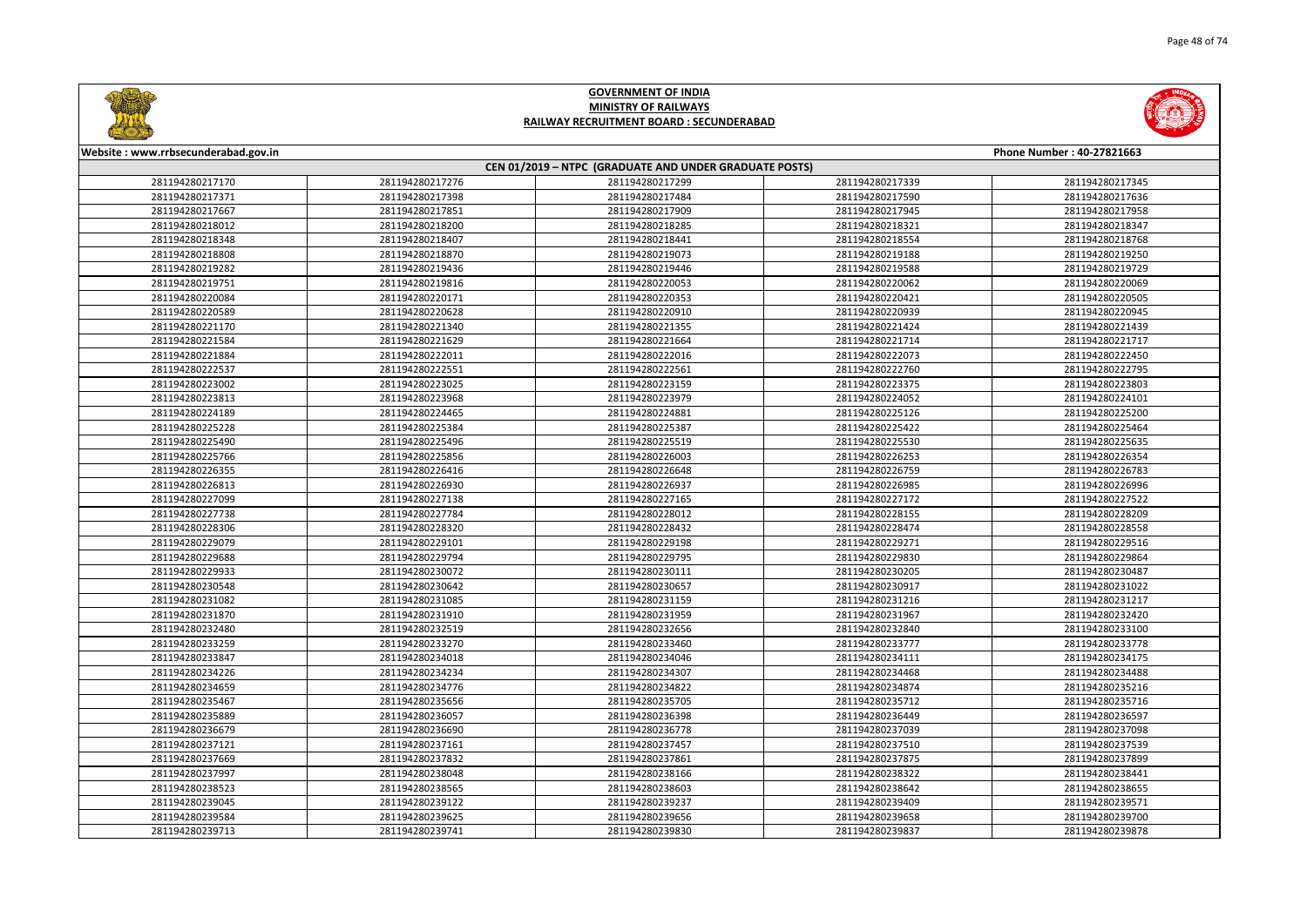



| Website: www.rrbsecunderabad.gov.in<br>Phone Number: 40-27821663 |                                                        |                 |                 |                 |  |  |
|------------------------------------------------------------------|--------------------------------------------------------|-----------------|-----------------|-----------------|--|--|
|                                                                  | CEN 01/2019 - NTPC (GRADUATE AND UNDER GRADUATE POSTS) |                 |                 |                 |  |  |
| 281194280240050                                                  | 281194280240103                                        | 281194280240159 | 281194280240250 | 281194280240294 |  |  |
| 281194280240354                                                  | 281194280240380                                        | 281194280240504 | 281194280240546 | 281194280240658 |  |  |
| 281194280240868                                                  | 281194280240949                                        | 281194280241079 | 281194280241246 | 281194280241342 |  |  |
| 281194280241347                                                  | 281194280241693                                        | 281194280241882 | 281194280241938 | 281194280242136 |  |  |
| 281194280242296                                                  | 281194280242368                                        | 281194280242557 | 281194280242617 | 281194280242829 |  |  |
| 281194280243024                                                  | 281194280243070                                        | 281194280243149 | 281194280243222 | 281194280243302 |  |  |
| 281194280243640                                                  | 281194280243705                                        | 281194280243751 | 281194280243754 | 281194280243770 |  |  |
| 281194280243854                                                  | 281194280243858                                        | 281194280243896 | 281194280244035 | 281194280244040 |  |  |
| 281194280244080                                                  | 281194280244086                                        | 281194280244210 | 281194280244226 | 281194280244295 |  |  |
| 281194280244467                                                  | 281194280244526                                        | 281194280244593 | 281194280244837 | 281194280244994 |  |  |
| 281194280245335                                                  | 281194280245498                                        | 281194280245552 | 281194280245714 | 281194280245976 |  |  |
| 281194280246117                                                  | 281194280246312                                        | 281194280246378 | 281194280246427 | 281194280246452 |  |  |
| 281194280246498                                                  | 281194280246731                                        | 281194280246931 | 281194280246949 | 281194280247025 |  |  |
| 281194280247169                                                  | 281194280247218                                        | 281194280247556 | 281194280247729 | 281194280247845 |  |  |
| 281194280247948                                                  | 281194280247998                                        | 281194280248124 | 281194280248205 | 281194280248468 |  |  |
| 281194280248721                                                  | 281194280248729                                        | 281194280248999 | 281194280249115 | 281194280249281 |  |  |
| 281194280249309                                                  | 281194280249314                                        | 281194280249327 | 281194280249452 | 281194280249480 |  |  |
| 281194280249630                                                  | 281194280249638                                        | 281194280249672 | 281194280249705 | 281194280249808 |  |  |
| 281194280249882                                                  | 281194280249903                                        | 281194280249930 | 281194280249937 | 281194280250003 |  |  |
| 281194280250005                                                  | 281194280250033                                        | 281194280250060 | 281194280250073 | 281194280250110 |  |  |
| 281194280250170                                                  | 281194280250255                                        | 281194280250350 | 281194280250401 | 281194280250482 |  |  |
| 281194280250528                                                  | 281194280250556                                        | 281194280250567 | 281194280250577 | 281194280251003 |  |  |
| 281194280251042                                                  | 281194280251339                                        | 281194280251467 | 281194280251505 | 281194280251666 |  |  |
| 281194280251999                                                  | 281194280252091                                        | 281194280252279 | 281194280252318 | 281194280252495 |  |  |
| 281194280252768                                                  | 281194280252794                                        | 281194280253324 | 281194280253379 | 281194280253555 |  |  |
| 281194280253576                                                  | 281194280253609                                        | 281194280253754 | 281194280253849 | 281194280253851 |  |  |
| 281194280253915                                                  | 281194280253937                                        | 281194280253949 | 281194280253993 | 281194280254088 |  |  |
| 281194280254172                                                  | 281194280254358                                        | 281194280254377 | 281194280254401 | 281194280254425 |  |  |
| 281194280254592                                                  | 281194280254614                                        | 281194280254615 | 281194280254642 | 281194280254745 |  |  |
| 281194280254901                                                  | 281194280254931                                        | 281194280255048 | 281194280255056 | 281194280255117 |  |  |
| 281194280255281                                                  | 281194280255326                                        | 281194280255350 | 281194280255472 | 281194280255624 |  |  |
| 281194280255640                                                  | 281194280255957                                        | 281194280256152 | 281194280256337 | 281194280256346 |  |  |
| 281194280256516                                                  | 281194280256633                                        | 281194280256740 | 281194280256748 | 281194280257329 |  |  |
| 281194280257429                                                  | 281194280257690                                        | 281194280257755 | 281194280257773 | 281194280257895 |  |  |
| 281194280258129                                                  | 281194280258224                                        | 281194280258450 | 281194280258459 | 281194280258483 |  |  |
| 281194280258639                                                  | 281194280258688                                        | 281194280258744 | 281194280258882 | 281194280259082 |  |  |
| 281194280259174                                                  | 281194280259420                                        | 281194280259461 | 281194280259510 | 281194280259632 |  |  |
| 281194280259730                                                  | 281194280259897                                        | 281194280259910 | 281194280260111 | 281194280260140 |  |  |
| 281194280260181                                                  | 281194280260211                                        | 281194280260504 | 281194280260564 | 281194280260656 |  |  |
| 281194280260914                                                  | 281194280261073                                        | 281194280261135 | 281194280261378 | 281194280261525 |  |  |
| 281194280261574                                                  | 281194280261716                                        | 281194280261782 | 281194280262120 | 281194280262153 |  |  |
| 281194280262224                                                  | 281194280262290                                        | 281194280262293 | 281194280262388 | 281194280262431 |  |  |
| 281194280262470                                                  | 281194280262507                                        | 281194280262612 | 281194280262635 | 281194280262669 |  |  |
| 281194280262688                                                  | 281194280262863                                        | 281194280262934 | 281194280263303 | 281194280263603 |  |  |
| 281194280263773                                                  | 281194280264017                                        | 281194280264300 | 281194280264379 | 281194280264386 |  |  |
| 281194280264421                                                  | 281194280264444                                        | 281194280264445 | 281194280264498 | 281194280264538 |  |  |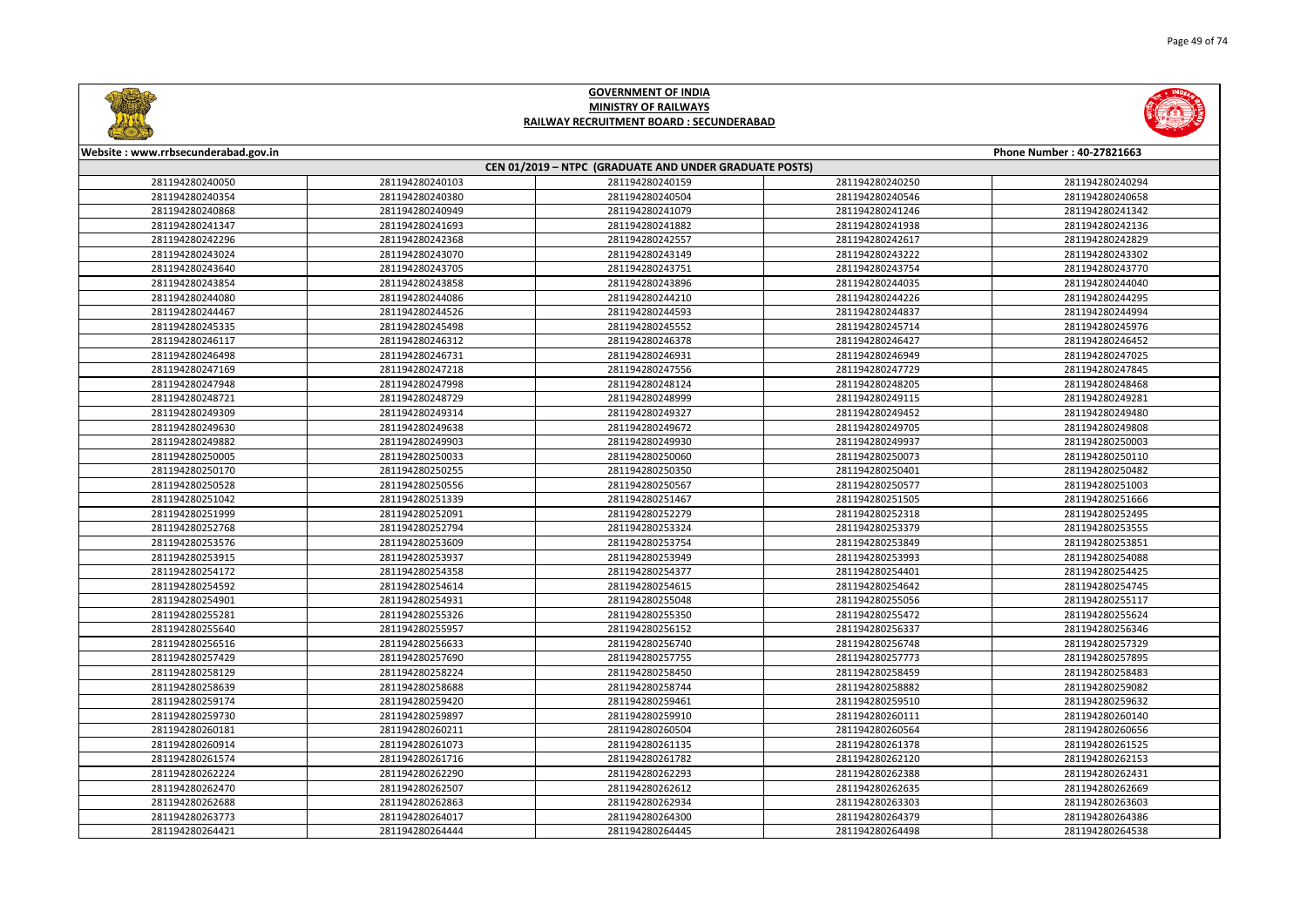



| Website: www.rrbsecunderabad.gov.in<br>Phone Number: 40-27821663 |                 |                                                        |                 |                 |
|------------------------------------------------------------------|-----------------|--------------------------------------------------------|-----------------|-----------------|
|                                                                  |                 | CEN 01/2019 - NTPC (GRADUATE AND UNDER GRADUATE POSTS) |                 |                 |
| 281194280264663                                                  | 281194280264685 | 281194280264758                                        | 281194280264864 | 281194280264872 |
| 281194280265149                                                  | 281194280265151 | 281194280265211                                        | 281194280265253 | 281194280265269 |
| 281194280265522                                                  | 281194280265679 | 281194280265682                                        | 281194280265738 | 281194280265947 |
| 281194280266005                                                  | 281194280266035 | 281194280266116                                        | 281194280266206 | 281194280266307 |
| 281194280266435                                                  | 281194280266621 | 281194280266644                                        | 281194280266673 | 281194280266689 |
| 281194280266835                                                  | 281194280267029 | 281194280267428                                        | 281194280267602 | 281194280267686 |
| 281194280267690                                                  | 281194280267728 | 281194280267745                                        | 281194280267746 | 281194280267751 |
| 281194280268147                                                  | 281194280268192 | 281194280268375                                        | 281194280268568 | 281194280268613 |
| 281194280268733                                                  | 281194280268924 | 281194280269129                                        | 281194280269143 | 281194280269413 |
| 281194280269580                                                  | 281194280269780 | 281194280269806                                        | 281194280269833 | 281194280269859 |
| 281194280270039                                                  | 281194280270114 | 281194280270275                                        | 281194280270407 | 281194280270521 |
| 281194280270550                                                  | 281194280270551 | 281194280270680                                        | 281194280270766 | 281194280270774 |
| 281194280270813                                                  | 281194280270952 | 281194280270985                                        | 281194280271034 | 281194280271109 |
| 281194280271137                                                  | 281194280271167 | 281194280271612                                        | 281194280271615 | 281194280271666 |
| 281194280271754                                                  | 281194280271881 | 281194280271967                                        | 281194280272031 | 281194280272195 |
| 281194280272331                                                  | 281194280272350 | 281194280272360                                        | 281194280272364 | 281194280272583 |
| 281194280272626                                                  | 281194280272632 | 281194280272648                                        | 281194280272772 | 281194280272805 |
| 281194280272927                                                  | 281194280273242 | 281194280273336                                        | 281194280273350 | 281194280273460 |
| 281194280273620                                                  | 281194280273766 | 281194280273852                                        | 281194280273866 | 281194280274122 |
| 281194280274164                                                  | 281194280274255 | 281194280274342                                        | 281194280274376 | 281194280274387 |
| 281194280274541                                                  | 281194280274772 | 281194280274793                                        | 281194280274951 | 281194280275101 |
| 281194280275113                                                  | 281194280275148 | 281194280275299                                        | 281194280275544 | 281194280275692 |
| 281194280275710                                                  | 281194280275754 | 281194280275758                                        | 281194280275899 | 281194280275997 |
| 281194280276184                                                  | 281194280276356 | 281194280276460                                        | 281194280276642 | 281194280276978 |
| 281194280277028                                                  | 281194280277087 | 281194280277388                                        | 281194280277423 | 281194280277449 |
| 281194280277491                                                  | 281194280277533 | 281194280277570                                        | 281194280277645 | 281194280277668 |
| 281194280277682                                                  | 281194280277688 | 281194280277710                                        | 281194280277768 | 281194280277779 |
| 281194280277797                                                  | 281194280277824 | 281194280277845                                        | 281194280278116 | 281194280278126 |
| 281194280278169                                                  | 281194280278251 | 281194280278266                                        | 281194280278435 | 281194280278509 |
| 281194280278585                                                  | 281194280278658 | 281194280278728                                        | 281194280278912 | 281194280278927 |
| 281194280278962                                                  | 281194280279183 | 281194280279366                                        | 281194280279394 | 281194280279461 |
| 281194280279489                                                  | 281194280279559 | 281194280279659                                        | 281194280279726 | 281194280280056 |
| 281194280280167                                                  | 281194280280169 | 281194280280652                                        | 281194280280658 | 281194280280662 |
| 281194280280697                                                  | 281194280280737 | 281194280280797                                        | 281194280280999 | 281194280281152 |
| 281194280281171                                                  | 281194280281339 | 281194280281653                                        | 281194280281810 | 281194280281840 |
| 281194280282079                                                  | 281194280282091 | 281194280282122                                        | 281194280282157 | 281194280282180 |
| 281194280282398                                                  | 281194280282950 | 281194280283014                                        | 281194280283060 | 281194280283191 |
| 281194280283338                                                  | 281194280283379 | 281194280283430                                        | 281194280283454 | 281194280283457 |
| 281194280283513                                                  | 281194280283675 | 281194280283686                                        | 281194280283690 | 281194280283740 |
| 281194280283853                                                  | 281194280283931 | 281194280283982                                        | 281194280284054 | 281194280284099 |
| 281194280284104                                                  | 281194280284221 | 281194280284269                                        | 281194280284464 | 281194280284906 |
| 281194280285026                                                  | 281194280285211 | 281194280285276                                        | 281194280285341 | 281194280285542 |
| 281194280285569                                                  | 281194280285585 | 281194280285735                                        | 281194280285950 | 281194280286092 |
| 281194280286242                                                  | 281194280286287 | 281194280286384                                        | 281194280286748 | 281194280286824 |
| 281194280286835                                                  | 281194280287034 | 281194280287379                                        | 281194280287464 | 281194280287488 |
| 281194280287553                                                  | 281194280287635 | 281194280287712                                        | 281194280287724 | 281194280287992 |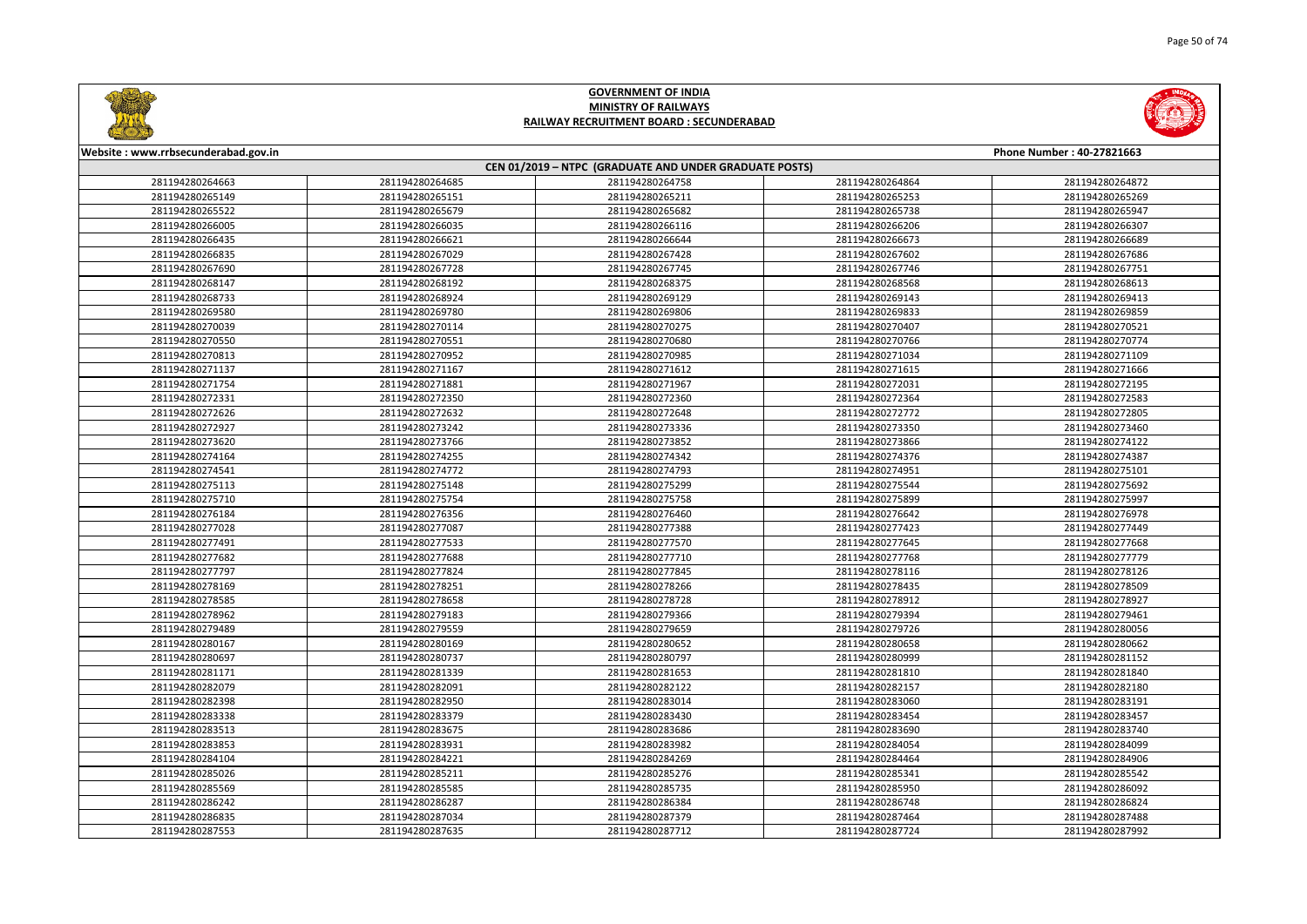



| CEN 01/2019 - NTPC (GRADUATE AND UNDER GRADUATE POSTS)<br>281194280288047<br>281194280288120<br>281194280288186<br>281194280288512<br>281194280288520<br>281194280288708<br>281194280288751<br>281194280288770<br>281194280288784<br>281194280288952<br>281194280288976<br>281194280289002<br>281194280289010<br>281194280289035<br>281194280289065<br>281194280289310<br>281194280289282<br>281194280289346<br>281194280289434<br>281194280289828<br>281194280289849<br>281194280290002<br>281194280290107<br>281194280290122<br>281194280290134<br>281194280290148<br>281194280290177<br>281194280290178<br>281194280290611<br>281194280290631<br>281194280290816<br>281194280290747<br>281194280290833<br>281194280290844<br>281194280290874<br>281194280291120<br>281194280291115<br>281194280291172<br>281194280291178<br>281194280291332<br>281194280291353<br>281194280291810<br>281194280292006<br>281194280292083<br>281194280292306<br>281194280292308<br>281194280292311<br>281194280292329<br>281194280292878<br>281194280293029<br>281194280293118<br>281194280293203<br>281194280293323<br>281194280293334<br>281194280293355<br>281194280293523<br>281194280293541<br>281194280293628<br>281194280293674<br>281194280293800<br>281194280293848<br>281194280293858<br>281194280294225<br>281194280294243<br>281194280294292<br>281194280294372<br>281194280294402<br>281194280294472<br>281194280294521<br>281194280294601<br>281194280294658<br>281194280294703<br>281194280294719<br>281194280294737<br>281194280294841<br>281194280295250<br>281194280295425<br>281194280295458<br>281194280295549<br>281194280295002<br>281194280295610<br>281194280295613<br>281194280295756<br>281194280295837<br>281194280295689<br>281194280295901<br>281194280295922<br>281194280295958<br>281194280296290<br>281194280295939<br>281194280296356<br>281194280296546<br>281194280296661<br>281194280296547<br>281194280296730<br>281194280296933<br>281194280296972<br>281194280296996<br>281194280297034<br>281194280297056<br>281194280297063<br>281194280297477<br>281194280297521<br>281194280297551<br>281194280297558<br>281194280297758<br>281194280297619<br>281194280297931<br>281194280297940<br>281194280298090<br>281194280298174<br>281194280298205<br>281194280298253<br>281194280298434<br>281194280298466<br>281194280298733<br>281194280298706<br>281194280298827<br>281194280299254<br>281194280299464<br>281194280299574<br>281194280299660<br>281194280299717<br>281194280300041<br>281194280300220<br>281194280300395<br>281194280300665<br>281194280301005<br>281194280300812<br>281194280301100<br>281194280301380<br>281194280301441<br>281194280302218<br>281194280302337<br>281194280301641<br>281194280302391<br>281194280302479<br>281194280302550<br>281194280302562<br>281194280302875<br>281194280302933<br>281194280303039<br>281194280302917<br>281194280302938<br>281194280303080<br>281194280303140<br>281194280303474<br>281194280303480<br>281194280303523<br>281194280303585<br>281194280303949<br>281194280304357<br>281194280304008<br>281194280304141<br>281194280304179<br>281194280304366<br>281194280304388<br>281194280304634<br>281194280304657<br>281194280304850<br>281194280304912<br>281194280304926<br>281194280304998<br>281194280305078<br>281194280305121<br>281194280305189<br>281194280305341<br>281194280305408<br>281194280305483<br>281194280305770<br>281194280305788<br>281194280305920<br>281194280306127<br>281194280306198<br>281194280306381<br>281194280306577<br>281194280306679<br>281194280306753<br>281194280306789<br>281194280306902<br>281194280306918<br>281194280306996<br>281194280307074<br>281194280307124<br>281194280307214<br>281194280307269<br>281194280307298<br>281194280307346<br>281194280307352<br>281194280307363 | Website: www.rrbsecunderabad.gov.in<br>Phone Number: 40-27821663 |                 |                 |                 |                 |  |
|------------------------------------------------------------------------------------------------------------------------------------------------------------------------------------------------------------------------------------------------------------------------------------------------------------------------------------------------------------------------------------------------------------------------------------------------------------------------------------------------------------------------------------------------------------------------------------------------------------------------------------------------------------------------------------------------------------------------------------------------------------------------------------------------------------------------------------------------------------------------------------------------------------------------------------------------------------------------------------------------------------------------------------------------------------------------------------------------------------------------------------------------------------------------------------------------------------------------------------------------------------------------------------------------------------------------------------------------------------------------------------------------------------------------------------------------------------------------------------------------------------------------------------------------------------------------------------------------------------------------------------------------------------------------------------------------------------------------------------------------------------------------------------------------------------------------------------------------------------------------------------------------------------------------------------------------------------------------------------------------------------------------------------------------------------------------------------------------------------------------------------------------------------------------------------------------------------------------------------------------------------------------------------------------------------------------------------------------------------------------------------------------------------------------------------------------------------------------------------------------------------------------------------------------------------------------------------------------------------------------------------------------------------------------------------------------------------------------------------------------------------------------------------------------------------------------------------------------------------------------------------------------------------------------------------------------------------------------------------------------------------------------------------------------------------------------------------------------------------------------------------------------------------------------------------------------------------------------------------------------------------------------------------------------------------------------------------------------------------------------------------------------------------------------------------------------------------------------------------------------------------------------------------------------------------------------------------------------------------------------------------------------------------------------------------------------------------------------------------------------------------------------------------------------------------------|------------------------------------------------------------------|-----------------|-----------------|-----------------|-----------------|--|
|                                                                                                                                                                                                                                                                                                                                                                                                                                                                                                                                                                                                                                                                                                                                                                                                                                                                                                                                                                                                                                                                                                                                                                                                                                                                                                                                                                                                                                                                                                                                                                                                                                                                                                                                                                                                                                                                                                                                                                                                                                                                                                                                                                                                                                                                                                                                                                                                                                                                                                                                                                                                                                                                                                                                                                                                                                                                                                                                                                                                                                                                                                                                                                                                                                                                                                                                                                                                                                                                                                                                                                                                                                                                                                                                                                                                                  |                                                                  |                 |                 |                 |                 |  |
|                                                                                                                                                                                                                                                                                                                                                                                                                                                                                                                                                                                                                                                                                                                                                                                                                                                                                                                                                                                                                                                                                                                                                                                                                                                                                                                                                                                                                                                                                                                                                                                                                                                                                                                                                                                                                                                                                                                                                                                                                                                                                                                                                                                                                                                                                                                                                                                                                                                                                                                                                                                                                                                                                                                                                                                                                                                                                                                                                                                                                                                                                                                                                                                                                                                                                                                                                                                                                                                                                                                                                                                                                                                                                                                                                                                                                  |                                                                  |                 |                 |                 |                 |  |
|                                                                                                                                                                                                                                                                                                                                                                                                                                                                                                                                                                                                                                                                                                                                                                                                                                                                                                                                                                                                                                                                                                                                                                                                                                                                                                                                                                                                                                                                                                                                                                                                                                                                                                                                                                                                                                                                                                                                                                                                                                                                                                                                                                                                                                                                                                                                                                                                                                                                                                                                                                                                                                                                                                                                                                                                                                                                                                                                                                                                                                                                                                                                                                                                                                                                                                                                                                                                                                                                                                                                                                                                                                                                                                                                                                                                                  |                                                                  |                 |                 |                 |                 |  |
|                                                                                                                                                                                                                                                                                                                                                                                                                                                                                                                                                                                                                                                                                                                                                                                                                                                                                                                                                                                                                                                                                                                                                                                                                                                                                                                                                                                                                                                                                                                                                                                                                                                                                                                                                                                                                                                                                                                                                                                                                                                                                                                                                                                                                                                                                                                                                                                                                                                                                                                                                                                                                                                                                                                                                                                                                                                                                                                                                                                                                                                                                                                                                                                                                                                                                                                                                                                                                                                                                                                                                                                                                                                                                                                                                                                                                  |                                                                  |                 |                 |                 |                 |  |
|                                                                                                                                                                                                                                                                                                                                                                                                                                                                                                                                                                                                                                                                                                                                                                                                                                                                                                                                                                                                                                                                                                                                                                                                                                                                                                                                                                                                                                                                                                                                                                                                                                                                                                                                                                                                                                                                                                                                                                                                                                                                                                                                                                                                                                                                                                                                                                                                                                                                                                                                                                                                                                                                                                                                                                                                                                                                                                                                                                                                                                                                                                                                                                                                                                                                                                                                                                                                                                                                                                                                                                                                                                                                                                                                                                                                                  |                                                                  |                 |                 |                 |                 |  |
|                                                                                                                                                                                                                                                                                                                                                                                                                                                                                                                                                                                                                                                                                                                                                                                                                                                                                                                                                                                                                                                                                                                                                                                                                                                                                                                                                                                                                                                                                                                                                                                                                                                                                                                                                                                                                                                                                                                                                                                                                                                                                                                                                                                                                                                                                                                                                                                                                                                                                                                                                                                                                                                                                                                                                                                                                                                                                                                                                                                                                                                                                                                                                                                                                                                                                                                                                                                                                                                                                                                                                                                                                                                                                                                                                                                                                  |                                                                  |                 |                 |                 |                 |  |
|                                                                                                                                                                                                                                                                                                                                                                                                                                                                                                                                                                                                                                                                                                                                                                                                                                                                                                                                                                                                                                                                                                                                                                                                                                                                                                                                                                                                                                                                                                                                                                                                                                                                                                                                                                                                                                                                                                                                                                                                                                                                                                                                                                                                                                                                                                                                                                                                                                                                                                                                                                                                                                                                                                                                                                                                                                                                                                                                                                                                                                                                                                                                                                                                                                                                                                                                                                                                                                                                                                                                                                                                                                                                                                                                                                                                                  |                                                                  |                 |                 |                 |                 |  |
|                                                                                                                                                                                                                                                                                                                                                                                                                                                                                                                                                                                                                                                                                                                                                                                                                                                                                                                                                                                                                                                                                                                                                                                                                                                                                                                                                                                                                                                                                                                                                                                                                                                                                                                                                                                                                                                                                                                                                                                                                                                                                                                                                                                                                                                                                                                                                                                                                                                                                                                                                                                                                                                                                                                                                                                                                                                                                                                                                                                                                                                                                                                                                                                                                                                                                                                                                                                                                                                                                                                                                                                                                                                                                                                                                                                                                  |                                                                  |                 |                 |                 |                 |  |
|                                                                                                                                                                                                                                                                                                                                                                                                                                                                                                                                                                                                                                                                                                                                                                                                                                                                                                                                                                                                                                                                                                                                                                                                                                                                                                                                                                                                                                                                                                                                                                                                                                                                                                                                                                                                                                                                                                                                                                                                                                                                                                                                                                                                                                                                                                                                                                                                                                                                                                                                                                                                                                                                                                                                                                                                                                                                                                                                                                                                                                                                                                                                                                                                                                                                                                                                                                                                                                                                                                                                                                                                                                                                                                                                                                                                                  |                                                                  |                 |                 |                 |                 |  |
|                                                                                                                                                                                                                                                                                                                                                                                                                                                                                                                                                                                                                                                                                                                                                                                                                                                                                                                                                                                                                                                                                                                                                                                                                                                                                                                                                                                                                                                                                                                                                                                                                                                                                                                                                                                                                                                                                                                                                                                                                                                                                                                                                                                                                                                                                                                                                                                                                                                                                                                                                                                                                                                                                                                                                                                                                                                                                                                                                                                                                                                                                                                                                                                                                                                                                                                                                                                                                                                                                                                                                                                                                                                                                                                                                                                                                  |                                                                  |                 |                 |                 |                 |  |
|                                                                                                                                                                                                                                                                                                                                                                                                                                                                                                                                                                                                                                                                                                                                                                                                                                                                                                                                                                                                                                                                                                                                                                                                                                                                                                                                                                                                                                                                                                                                                                                                                                                                                                                                                                                                                                                                                                                                                                                                                                                                                                                                                                                                                                                                                                                                                                                                                                                                                                                                                                                                                                                                                                                                                                                                                                                                                                                                                                                                                                                                                                                                                                                                                                                                                                                                                                                                                                                                                                                                                                                                                                                                                                                                                                                                                  |                                                                  |                 |                 |                 |                 |  |
|                                                                                                                                                                                                                                                                                                                                                                                                                                                                                                                                                                                                                                                                                                                                                                                                                                                                                                                                                                                                                                                                                                                                                                                                                                                                                                                                                                                                                                                                                                                                                                                                                                                                                                                                                                                                                                                                                                                                                                                                                                                                                                                                                                                                                                                                                                                                                                                                                                                                                                                                                                                                                                                                                                                                                                                                                                                                                                                                                                                                                                                                                                                                                                                                                                                                                                                                                                                                                                                                                                                                                                                                                                                                                                                                                                                                                  |                                                                  |                 |                 |                 |                 |  |
|                                                                                                                                                                                                                                                                                                                                                                                                                                                                                                                                                                                                                                                                                                                                                                                                                                                                                                                                                                                                                                                                                                                                                                                                                                                                                                                                                                                                                                                                                                                                                                                                                                                                                                                                                                                                                                                                                                                                                                                                                                                                                                                                                                                                                                                                                                                                                                                                                                                                                                                                                                                                                                                                                                                                                                                                                                                                                                                                                                                                                                                                                                                                                                                                                                                                                                                                                                                                                                                                                                                                                                                                                                                                                                                                                                                                                  |                                                                  |                 |                 |                 |                 |  |
|                                                                                                                                                                                                                                                                                                                                                                                                                                                                                                                                                                                                                                                                                                                                                                                                                                                                                                                                                                                                                                                                                                                                                                                                                                                                                                                                                                                                                                                                                                                                                                                                                                                                                                                                                                                                                                                                                                                                                                                                                                                                                                                                                                                                                                                                                                                                                                                                                                                                                                                                                                                                                                                                                                                                                                                                                                                                                                                                                                                                                                                                                                                                                                                                                                                                                                                                                                                                                                                                                                                                                                                                                                                                                                                                                                                                                  |                                                                  |                 |                 |                 |                 |  |
|                                                                                                                                                                                                                                                                                                                                                                                                                                                                                                                                                                                                                                                                                                                                                                                                                                                                                                                                                                                                                                                                                                                                                                                                                                                                                                                                                                                                                                                                                                                                                                                                                                                                                                                                                                                                                                                                                                                                                                                                                                                                                                                                                                                                                                                                                                                                                                                                                                                                                                                                                                                                                                                                                                                                                                                                                                                                                                                                                                                                                                                                                                                                                                                                                                                                                                                                                                                                                                                                                                                                                                                                                                                                                                                                                                                                                  |                                                                  |                 |                 |                 |                 |  |
|                                                                                                                                                                                                                                                                                                                                                                                                                                                                                                                                                                                                                                                                                                                                                                                                                                                                                                                                                                                                                                                                                                                                                                                                                                                                                                                                                                                                                                                                                                                                                                                                                                                                                                                                                                                                                                                                                                                                                                                                                                                                                                                                                                                                                                                                                                                                                                                                                                                                                                                                                                                                                                                                                                                                                                                                                                                                                                                                                                                                                                                                                                                                                                                                                                                                                                                                                                                                                                                                                                                                                                                                                                                                                                                                                                                                                  |                                                                  |                 |                 |                 |                 |  |
|                                                                                                                                                                                                                                                                                                                                                                                                                                                                                                                                                                                                                                                                                                                                                                                                                                                                                                                                                                                                                                                                                                                                                                                                                                                                                                                                                                                                                                                                                                                                                                                                                                                                                                                                                                                                                                                                                                                                                                                                                                                                                                                                                                                                                                                                                                                                                                                                                                                                                                                                                                                                                                                                                                                                                                                                                                                                                                                                                                                                                                                                                                                                                                                                                                                                                                                                                                                                                                                                                                                                                                                                                                                                                                                                                                                                                  |                                                                  |                 |                 |                 |                 |  |
|                                                                                                                                                                                                                                                                                                                                                                                                                                                                                                                                                                                                                                                                                                                                                                                                                                                                                                                                                                                                                                                                                                                                                                                                                                                                                                                                                                                                                                                                                                                                                                                                                                                                                                                                                                                                                                                                                                                                                                                                                                                                                                                                                                                                                                                                                                                                                                                                                                                                                                                                                                                                                                                                                                                                                                                                                                                                                                                                                                                                                                                                                                                                                                                                                                                                                                                                                                                                                                                                                                                                                                                                                                                                                                                                                                                                                  |                                                                  |                 |                 |                 |                 |  |
|                                                                                                                                                                                                                                                                                                                                                                                                                                                                                                                                                                                                                                                                                                                                                                                                                                                                                                                                                                                                                                                                                                                                                                                                                                                                                                                                                                                                                                                                                                                                                                                                                                                                                                                                                                                                                                                                                                                                                                                                                                                                                                                                                                                                                                                                                                                                                                                                                                                                                                                                                                                                                                                                                                                                                                                                                                                                                                                                                                                                                                                                                                                                                                                                                                                                                                                                                                                                                                                                                                                                                                                                                                                                                                                                                                                                                  |                                                                  |                 |                 |                 |                 |  |
|                                                                                                                                                                                                                                                                                                                                                                                                                                                                                                                                                                                                                                                                                                                                                                                                                                                                                                                                                                                                                                                                                                                                                                                                                                                                                                                                                                                                                                                                                                                                                                                                                                                                                                                                                                                                                                                                                                                                                                                                                                                                                                                                                                                                                                                                                                                                                                                                                                                                                                                                                                                                                                                                                                                                                                                                                                                                                                                                                                                                                                                                                                                                                                                                                                                                                                                                                                                                                                                                                                                                                                                                                                                                                                                                                                                                                  |                                                                  |                 |                 |                 |                 |  |
|                                                                                                                                                                                                                                                                                                                                                                                                                                                                                                                                                                                                                                                                                                                                                                                                                                                                                                                                                                                                                                                                                                                                                                                                                                                                                                                                                                                                                                                                                                                                                                                                                                                                                                                                                                                                                                                                                                                                                                                                                                                                                                                                                                                                                                                                                                                                                                                                                                                                                                                                                                                                                                                                                                                                                                                                                                                                                                                                                                                                                                                                                                                                                                                                                                                                                                                                                                                                                                                                                                                                                                                                                                                                                                                                                                                                                  |                                                                  |                 |                 |                 |                 |  |
|                                                                                                                                                                                                                                                                                                                                                                                                                                                                                                                                                                                                                                                                                                                                                                                                                                                                                                                                                                                                                                                                                                                                                                                                                                                                                                                                                                                                                                                                                                                                                                                                                                                                                                                                                                                                                                                                                                                                                                                                                                                                                                                                                                                                                                                                                                                                                                                                                                                                                                                                                                                                                                                                                                                                                                                                                                                                                                                                                                                                                                                                                                                                                                                                                                                                                                                                                                                                                                                                                                                                                                                                                                                                                                                                                                                                                  |                                                                  |                 |                 |                 |                 |  |
|                                                                                                                                                                                                                                                                                                                                                                                                                                                                                                                                                                                                                                                                                                                                                                                                                                                                                                                                                                                                                                                                                                                                                                                                                                                                                                                                                                                                                                                                                                                                                                                                                                                                                                                                                                                                                                                                                                                                                                                                                                                                                                                                                                                                                                                                                                                                                                                                                                                                                                                                                                                                                                                                                                                                                                                                                                                                                                                                                                                                                                                                                                                                                                                                                                                                                                                                                                                                                                                                                                                                                                                                                                                                                                                                                                                                                  |                                                                  |                 |                 |                 |                 |  |
|                                                                                                                                                                                                                                                                                                                                                                                                                                                                                                                                                                                                                                                                                                                                                                                                                                                                                                                                                                                                                                                                                                                                                                                                                                                                                                                                                                                                                                                                                                                                                                                                                                                                                                                                                                                                                                                                                                                                                                                                                                                                                                                                                                                                                                                                                                                                                                                                                                                                                                                                                                                                                                                                                                                                                                                                                                                                                                                                                                                                                                                                                                                                                                                                                                                                                                                                                                                                                                                                                                                                                                                                                                                                                                                                                                                                                  |                                                                  |                 |                 |                 |                 |  |
|                                                                                                                                                                                                                                                                                                                                                                                                                                                                                                                                                                                                                                                                                                                                                                                                                                                                                                                                                                                                                                                                                                                                                                                                                                                                                                                                                                                                                                                                                                                                                                                                                                                                                                                                                                                                                                                                                                                                                                                                                                                                                                                                                                                                                                                                                                                                                                                                                                                                                                                                                                                                                                                                                                                                                                                                                                                                                                                                                                                                                                                                                                                                                                                                                                                                                                                                                                                                                                                                                                                                                                                                                                                                                                                                                                                                                  |                                                                  |                 |                 |                 |                 |  |
|                                                                                                                                                                                                                                                                                                                                                                                                                                                                                                                                                                                                                                                                                                                                                                                                                                                                                                                                                                                                                                                                                                                                                                                                                                                                                                                                                                                                                                                                                                                                                                                                                                                                                                                                                                                                                                                                                                                                                                                                                                                                                                                                                                                                                                                                                                                                                                                                                                                                                                                                                                                                                                                                                                                                                                                                                                                                                                                                                                                                                                                                                                                                                                                                                                                                                                                                                                                                                                                                                                                                                                                                                                                                                                                                                                                                                  |                                                                  |                 |                 |                 |                 |  |
|                                                                                                                                                                                                                                                                                                                                                                                                                                                                                                                                                                                                                                                                                                                                                                                                                                                                                                                                                                                                                                                                                                                                                                                                                                                                                                                                                                                                                                                                                                                                                                                                                                                                                                                                                                                                                                                                                                                                                                                                                                                                                                                                                                                                                                                                                                                                                                                                                                                                                                                                                                                                                                                                                                                                                                                                                                                                                                                                                                                                                                                                                                                                                                                                                                                                                                                                                                                                                                                                                                                                                                                                                                                                                                                                                                                                                  |                                                                  |                 |                 |                 |                 |  |
|                                                                                                                                                                                                                                                                                                                                                                                                                                                                                                                                                                                                                                                                                                                                                                                                                                                                                                                                                                                                                                                                                                                                                                                                                                                                                                                                                                                                                                                                                                                                                                                                                                                                                                                                                                                                                                                                                                                                                                                                                                                                                                                                                                                                                                                                                                                                                                                                                                                                                                                                                                                                                                                                                                                                                                                                                                                                                                                                                                                                                                                                                                                                                                                                                                                                                                                                                                                                                                                                                                                                                                                                                                                                                                                                                                                                                  |                                                                  |                 |                 |                 |                 |  |
|                                                                                                                                                                                                                                                                                                                                                                                                                                                                                                                                                                                                                                                                                                                                                                                                                                                                                                                                                                                                                                                                                                                                                                                                                                                                                                                                                                                                                                                                                                                                                                                                                                                                                                                                                                                                                                                                                                                                                                                                                                                                                                                                                                                                                                                                                                                                                                                                                                                                                                                                                                                                                                                                                                                                                                                                                                                                                                                                                                                                                                                                                                                                                                                                                                                                                                                                                                                                                                                                                                                                                                                                                                                                                                                                                                                                                  |                                                                  |                 |                 |                 |                 |  |
|                                                                                                                                                                                                                                                                                                                                                                                                                                                                                                                                                                                                                                                                                                                                                                                                                                                                                                                                                                                                                                                                                                                                                                                                                                                                                                                                                                                                                                                                                                                                                                                                                                                                                                                                                                                                                                                                                                                                                                                                                                                                                                                                                                                                                                                                                                                                                                                                                                                                                                                                                                                                                                                                                                                                                                                                                                                                                                                                                                                                                                                                                                                                                                                                                                                                                                                                                                                                                                                                                                                                                                                                                                                                                                                                                                                                                  |                                                                  |                 |                 |                 |                 |  |
|                                                                                                                                                                                                                                                                                                                                                                                                                                                                                                                                                                                                                                                                                                                                                                                                                                                                                                                                                                                                                                                                                                                                                                                                                                                                                                                                                                                                                                                                                                                                                                                                                                                                                                                                                                                                                                                                                                                                                                                                                                                                                                                                                                                                                                                                                                                                                                                                                                                                                                                                                                                                                                                                                                                                                                                                                                                                                                                                                                                                                                                                                                                                                                                                                                                                                                                                                                                                                                                                                                                                                                                                                                                                                                                                                                                                                  |                                                                  |                 |                 |                 |                 |  |
|                                                                                                                                                                                                                                                                                                                                                                                                                                                                                                                                                                                                                                                                                                                                                                                                                                                                                                                                                                                                                                                                                                                                                                                                                                                                                                                                                                                                                                                                                                                                                                                                                                                                                                                                                                                                                                                                                                                                                                                                                                                                                                                                                                                                                                                                                                                                                                                                                                                                                                                                                                                                                                                                                                                                                                                                                                                                                                                                                                                                                                                                                                                                                                                                                                                                                                                                                                                                                                                                                                                                                                                                                                                                                                                                                                                                                  |                                                                  |                 |                 |                 |                 |  |
|                                                                                                                                                                                                                                                                                                                                                                                                                                                                                                                                                                                                                                                                                                                                                                                                                                                                                                                                                                                                                                                                                                                                                                                                                                                                                                                                                                                                                                                                                                                                                                                                                                                                                                                                                                                                                                                                                                                                                                                                                                                                                                                                                                                                                                                                                                                                                                                                                                                                                                                                                                                                                                                                                                                                                                                                                                                                                                                                                                                                                                                                                                                                                                                                                                                                                                                                                                                                                                                                                                                                                                                                                                                                                                                                                                                                                  |                                                                  |                 |                 |                 |                 |  |
|                                                                                                                                                                                                                                                                                                                                                                                                                                                                                                                                                                                                                                                                                                                                                                                                                                                                                                                                                                                                                                                                                                                                                                                                                                                                                                                                                                                                                                                                                                                                                                                                                                                                                                                                                                                                                                                                                                                                                                                                                                                                                                                                                                                                                                                                                                                                                                                                                                                                                                                                                                                                                                                                                                                                                                                                                                                                                                                                                                                                                                                                                                                                                                                                                                                                                                                                                                                                                                                                                                                                                                                                                                                                                                                                                                                                                  |                                                                  |                 |                 |                 |                 |  |
|                                                                                                                                                                                                                                                                                                                                                                                                                                                                                                                                                                                                                                                                                                                                                                                                                                                                                                                                                                                                                                                                                                                                                                                                                                                                                                                                                                                                                                                                                                                                                                                                                                                                                                                                                                                                                                                                                                                                                                                                                                                                                                                                                                                                                                                                                                                                                                                                                                                                                                                                                                                                                                                                                                                                                                                                                                                                                                                                                                                                                                                                                                                                                                                                                                                                                                                                                                                                                                                                                                                                                                                                                                                                                                                                                                                                                  |                                                                  |                 |                 |                 |                 |  |
|                                                                                                                                                                                                                                                                                                                                                                                                                                                                                                                                                                                                                                                                                                                                                                                                                                                                                                                                                                                                                                                                                                                                                                                                                                                                                                                                                                                                                                                                                                                                                                                                                                                                                                                                                                                                                                                                                                                                                                                                                                                                                                                                                                                                                                                                                                                                                                                                                                                                                                                                                                                                                                                                                                                                                                                                                                                                                                                                                                                                                                                                                                                                                                                                                                                                                                                                                                                                                                                                                                                                                                                                                                                                                                                                                                                                                  |                                                                  |                 |                 |                 |                 |  |
|                                                                                                                                                                                                                                                                                                                                                                                                                                                                                                                                                                                                                                                                                                                                                                                                                                                                                                                                                                                                                                                                                                                                                                                                                                                                                                                                                                                                                                                                                                                                                                                                                                                                                                                                                                                                                                                                                                                                                                                                                                                                                                                                                                                                                                                                                                                                                                                                                                                                                                                                                                                                                                                                                                                                                                                                                                                                                                                                                                                                                                                                                                                                                                                                                                                                                                                                                                                                                                                                                                                                                                                                                                                                                                                                                                                                                  |                                                                  |                 |                 |                 |                 |  |
|                                                                                                                                                                                                                                                                                                                                                                                                                                                                                                                                                                                                                                                                                                                                                                                                                                                                                                                                                                                                                                                                                                                                                                                                                                                                                                                                                                                                                                                                                                                                                                                                                                                                                                                                                                                                                                                                                                                                                                                                                                                                                                                                                                                                                                                                                                                                                                                                                                                                                                                                                                                                                                                                                                                                                                                                                                                                                                                                                                                                                                                                                                                                                                                                                                                                                                                                                                                                                                                                                                                                                                                                                                                                                                                                                                                                                  |                                                                  |                 |                 |                 |                 |  |
|                                                                                                                                                                                                                                                                                                                                                                                                                                                                                                                                                                                                                                                                                                                                                                                                                                                                                                                                                                                                                                                                                                                                                                                                                                                                                                                                                                                                                                                                                                                                                                                                                                                                                                                                                                                                                                                                                                                                                                                                                                                                                                                                                                                                                                                                                                                                                                                                                                                                                                                                                                                                                                                                                                                                                                                                                                                                                                                                                                                                                                                                                                                                                                                                                                                                                                                                                                                                                                                                                                                                                                                                                                                                                                                                                                                                                  |                                                                  |                 |                 |                 |                 |  |
|                                                                                                                                                                                                                                                                                                                                                                                                                                                                                                                                                                                                                                                                                                                                                                                                                                                                                                                                                                                                                                                                                                                                                                                                                                                                                                                                                                                                                                                                                                                                                                                                                                                                                                                                                                                                                                                                                                                                                                                                                                                                                                                                                                                                                                                                                                                                                                                                                                                                                                                                                                                                                                                                                                                                                                                                                                                                                                                                                                                                                                                                                                                                                                                                                                                                                                                                                                                                                                                                                                                                                                                                                                                                                                                                                                                                                  | 281194280307391                                                  | 281194280307669 | 281194280307714 | 281194280307797 | 281194280307968 |  |
| 281194280307974<br>281194280308055<br>281194280308136<br>281194280308161<br>281194280308292                                                                                                                                                                                                                                                                                                                                                                                                                                                                                                                                                                                                                                                                                                                                                                                                                                                                                                                                                                                                                                                                                                                                                                                                                                                                                                                                                                                                                                                                                                                                                                                                                                                                                                                                                                                                                                                                                                                                                                                                                                                                                                                                                                                                                                                                                                                                                                                                                                                                                                                                                                                                                                                                                                                                                                                                                                                                                                                                                                                                                                                                                                                                                                                                                                                                                                                                                                                                                                                                                                                                                                                                                                                                                                                      |                                                                  |                 |                 |                 |                 |  |
| 281194280308452<br>281194280308465<br>281194280308749<br>281194280308774<br>281194280308889                                                                                                                                                                                                                                                                                                                                                                                                                                                                                                                                                                                                                                                                                                                                                                                                                                                                                                                                                                                                                                                                                                                                                                                                                                                                                                                                                                                                                                                                                                                                                                                                                                                                                                                                                                                                                                                                                                                                                                                                                                                                                                                                                                                                                                                                                                                                                                                                                                                                                                                                                                                                                                                                                                                                                                                                                                                                                                                                                                                                                                                                                                                                                                                                                                                                                                                                                                                                                                                                                                                                                                                                                                                                                                                      |                                                                  |                 |                 |                 |                 |  |
| 281194280308917<br>281194280309063<br>281194280309223<br>281194280309363<br>281194280309426                                                                                                                                                                                                                                                                                                                                                                                                                                                                                                                                                                                                                                                                                                                                                                                                                                                                                                                                                                                                                                                                                                                                                                                                                                                                                                                                                                                                                                                                                                                                                                                                                                                                                                                                                                                                                                                                                                                                                                                                                                                                                                                                                                                                                                                                                                                                                                                                                                                                                                                                                                                                                                                                                                                                                                                                                                                                                                                                                                                                                                                                                                                                                                                                                                                                                                                                                                                                                                                                                                                                                                                                                                                                                                                      |                                                                  |                 |                 |                 |                 |  |
| 281194280309755<br>281194280309745<br>281194280309775<br>281194280309818<br>281194280309881                                                                                                                                                                                                                                                                                                                                                                                                                                                                                                                                                                                                                                                                                                                                                                                                                                                                                                                                                                                                                                                                                                                                                                                                                                                                                                                                                                                                                                                                                                                                                                                                                                                                                                                                                                                                                                                                                                                                                                                                                                                                                                                                                                                                                                                                                                                                                                                                                                                                                                                                                                                                                                                                                                                                                                                                                                                                                                                                                                                                                                                                                                                                                                                                                                                                                                                                                                                                                                                                                                                                                                                                                                                                                                                      |                                                                  |                 |                 |                 |                 |  |
| 281194280310045<br>281194280310075<br>281194280310115<br>281194280310144<br>281194280310236                                                                                                                                                                                                                                                                                                                                                                                                                                                                                                                                                                                                                                                                                                                                                                                                                                                                                                                                                                                                                                                                                                                                                                                                                                                                                                                                                                                                                                                                                                                                                                                                                                                                                                                                                                                                                                                                                                                                                                                                                                                                                                                                                                                                                                                                                                                                                                                                                                                                                                                                                                                                                                                                                                                                                                                                                                                                                                                                                                                                                                                                                                                                                                                                                                                                                                                                                                                                                                                                                                                                                                                                                                                                                                                      |                                                                  |                 |                 |                 |                 |  |
| 281194280310259<br>281194280310283<br>281194280310346<br>281194280310421<br>281194280310557                                                                                                                                                                                                                                                                                                                                                                                                                                                                                                                                                                                                                                                                                                                                                                                                                                                                                                                                                                                                                                                                                                                                                                                                                                                                                                                                                                                                                                                                                                                                                                                                                                                                                                                                                                                                                                                                                                                                                                                                                                                                                                                                                                                                                                                                                                                                                                                                                                                                                                                                                                                                                                                                                                                                                                                                                                                                                                                                                                                                                                                                                                                                                                                                                                                                                                                                                                                                                                                                                                                                                                                                                                                                                                                      |                                                                  |                 |                 |                 |                 |  |
| 281194280310565<br>281194280310663<br>281194280310578<br>281194280310614<br>281194280310615                                                                                                                                                                                                                                                                                                                                                                                                                                                                                                                                                                                                                                                                                                                                                                                                                                                                                                                                                                                                                                                                                                                                                                                                                                                                                                                                                                                                                                                                                                                                                                                                                                                                                                                                                                                                                                                                                                                                                                                                                                                                                                                                                                                                                                                                                                                                                                                                                                                                                                                                                                                                                                                                                                                                                                                                                                                                                                                                                                                                                                                                                                                                                                                                                                                                                                                                                                                                                                                                                                                                                                                                                                                                                                                      |                                                                  |                 |                 |                 |                 |  |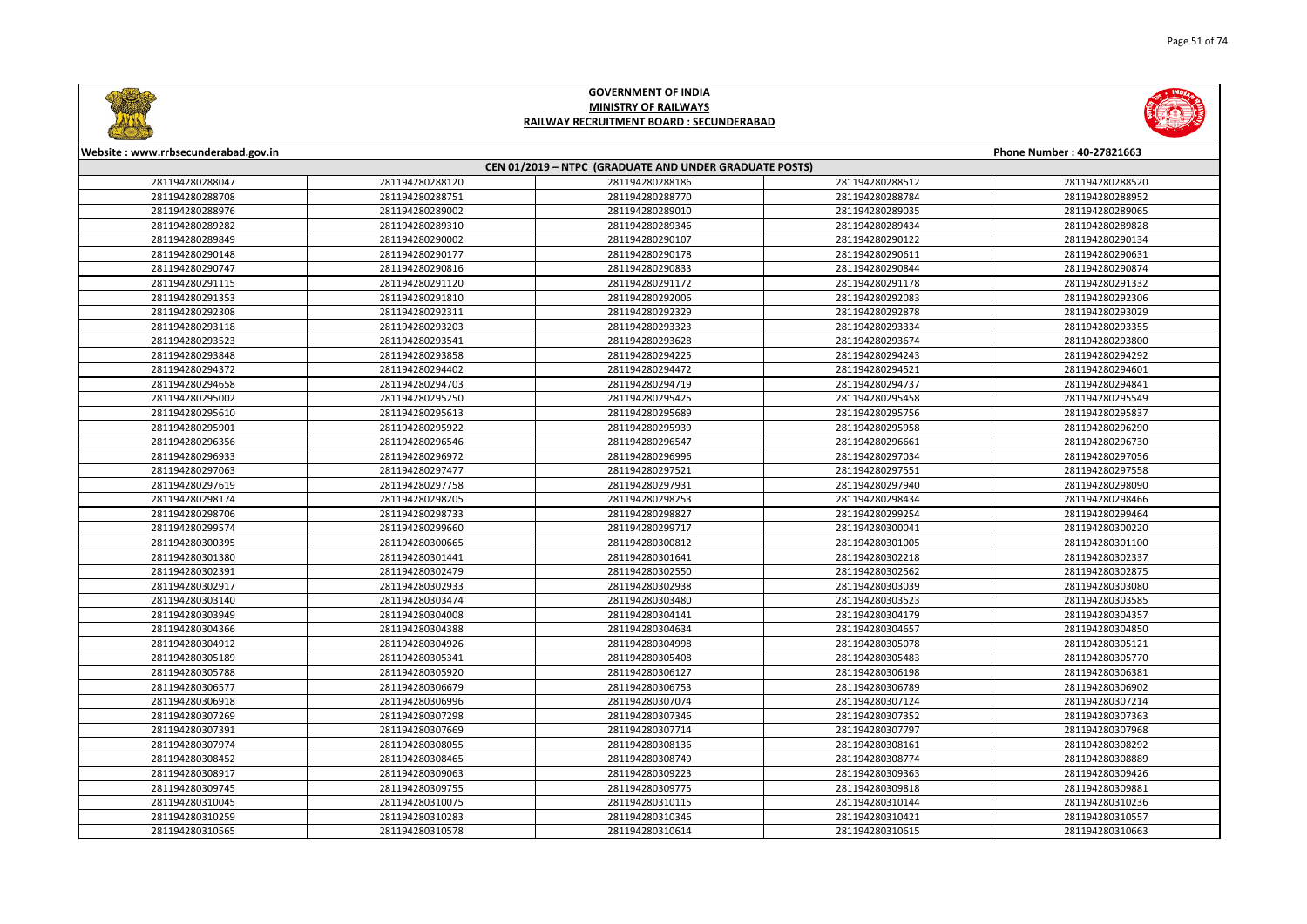



| Website: www.rrbsecunderabad.gov.in<br>Phone Number: 40-27821663 |                 |                 |                 |                 |  |
|------------------------------------------------------------------|-----------------|-----------------|-----------------|-----------------|--|
| CEN 01/2019 - NTPC (GRADUATE AND UNDER GRADUATE POSTS)           |                 |                 |                 |                 |  |
| 281194280310783                                                  | 281194280310812 | 281194280311184 | 281194280311365 | 281194280311437 |  |
| 281194280311508                                                  | 281194280311512 | 281194280311535 | 281194280311654 | 281194280311812 |  |
| 281194280311857                                                  | 281194280311976 | 281194280311990 | 281194280312052 | 281194280312088 |  |
| 281194280312173                                                  | 281194280312188 | 281194280312268 | 281194280312302 | 281194280312424 |  |
| 281194280312452                                                  | 281194280312506 | 281194280312615 | 281194280312818 | 281194280312833 |  |
| 281194280313036                                                  | 281194280313042 | 281194280313056 | 281194280313093 | 281194280313258 |  |
| 281194280313271                                                  | 281194280313358 | 281194280313366 | 281194280313388 | 281194280313581 |  |
| 281194280313646                                                  | 281194280313893 | 281194280313909 | 281194280313966 | 281194280313976 |  |
| 281194280314057                                                  | 281194280314125 | 281194280314329 | 281194280314397 | 281194280314516 |  |
| 281194280314886                                                  | 281194280315002 | 281194280315535 | 281194280315637 | 281194280315685 |  |
| 281194280315708                                                  | 281194280315745 | 281194280315804 | 281194280316542 | 281194280316558 |  |
| 281194280316581                                                  | 281194280316661 | 281194280316856 | 281194280317023 | 281194280317138 |  |
| 281194280317205                                                  | 281194280317293 | 281194280317295 | 281194280317459 | 281194280317795 |  |
| 281194280317863                                                  | 281194280317872 | 281194280317885 | 281194280317931 | 281194280318025 |  |
| 281194280318206                                                  | 281194280318252 | 281194280318299 | 281194280318309 | 281194280318337 |  |
| 281194280318363                                                  | 281194280318471 | 281194280318474 | 281194280318501 | 281194280318522 |  |
| 281194280318719                                                  | 281194280318903 | 281194280318930 | 281194280318937 | 281194280318961 |  |
| 281194280319005                                                  | 281194280319424 | 281194280319531 | 281194280319544 | 281194280319826 |  |
| 281194280319988                                                  | 281194280320071 | 281194280320132 | 281194280320264 | 281194280320488 |  |
| 281194280320555                                                  | 281194280320560 | 281194280320719 | 281194280320903 | 281194280321186 |  |
| 281194280321403                                                  | 281194280321817 | 281194280321859 | 281194280322176 | 281194280322286 |  |
| 281194280322392                                                  | 281194280322512 | 281194280322548 | 281194280322574 | 281194280322777 |  |
| 281194280322871                                                  | 281194280322928 | 281194280323005 | 281194280323055 | 281194280323124 |  |
| 281194280323358                                                  | 281194280323410 | 281194280323804 | 281194280324016 | 281194280324053 |  |
| 281194280324215                                                  | 281194280324406 | 281194280324445 | 281194280324613 | 281194280324635 |  |
| 281194280324650                                                  | 281194280324684 | 281194280324735 | 281194280324769 | 281194280324997 |  |
| 281194280325013                                                  | 281194280325065 | 281194280325102 | 281194280325146 | 281194280325687 |  |
| 281194280325703                                                  | 281194280325736 | 281194280325785 | 281194280325837 | 281194280325923 |  |
| 281194280326000                                                  | 281194280326103 | 281194280326124 | 281194280326163 | 281194280326413 |  |
| 281194280326561                                                  | 281194280326634 | 281194280326899 | 281194280326996 | 281194280327162 |  |
| 281194280327194                                                  | 281194280327380 | 281194280327391 | 281194280327415 | 281194280327465 |  |
| 281194280327477                                                  | 281194280327525 | 281194280327608 | 281194280327710 | 281194280327719 |  |
| 281194280327832                                                  | 281194280327882 | 281194280328005 | 281194280328133 | 281194280328665 |  |
| 281194280328721                                                  | 281194280328890 | 281194280328965 | 281194280328969 | 281194280329101 |  |
| 281194280329418                                                  | 281194280329454 | 281194280329749 | 281194280329845 | 281194280330136 |  |
| 281194280330371                                                  | 281194280330391 | 281194280330408 | 281194280330506 | 281194280330602 |  |
| 281194280330647                                                  | 281194280330658 | 281194280330662 | 281194280330932 | 281194280330946 |  |
| 281194280331112                                                  | 281194280331143 | 281194280331272 | 281194280331322 | 281194280331595 |  |
| 281194280331702                                                  | 281194280331736 | 281194280331823 | 281194280332038 | 281194280332092 |  |
| 281194280332179                                                  | 281194280332285 | 281194280332507 | 281194280332598 | 281194280332599 |  |
| 281194280332686                                                  | 281194280332709 | 281194280332716 | 281194280332718 | 281194280332771 |  |
| 281194280332795                                                  | 281194280332915 | 281194280333107 | 281194280333120 | 281194280333473 |  |
| 281194280333689                                                  | 281194280333929 | 281194280333984 | 281194280333997 | 281194280334529 |  |
| 281194280334531                                                  | 281194280334731 | 281194280334927 | 281194280334949 | 281194280334963 |  |
| 281194280335002                                                  | 281194280335111 | 281194280335210 | 281194280335288 | 281194280335292 |  |
| 281194280335654                                                  | 281194280335777 | 281194280335778 | 281194280335928 | 281194280336021 |  |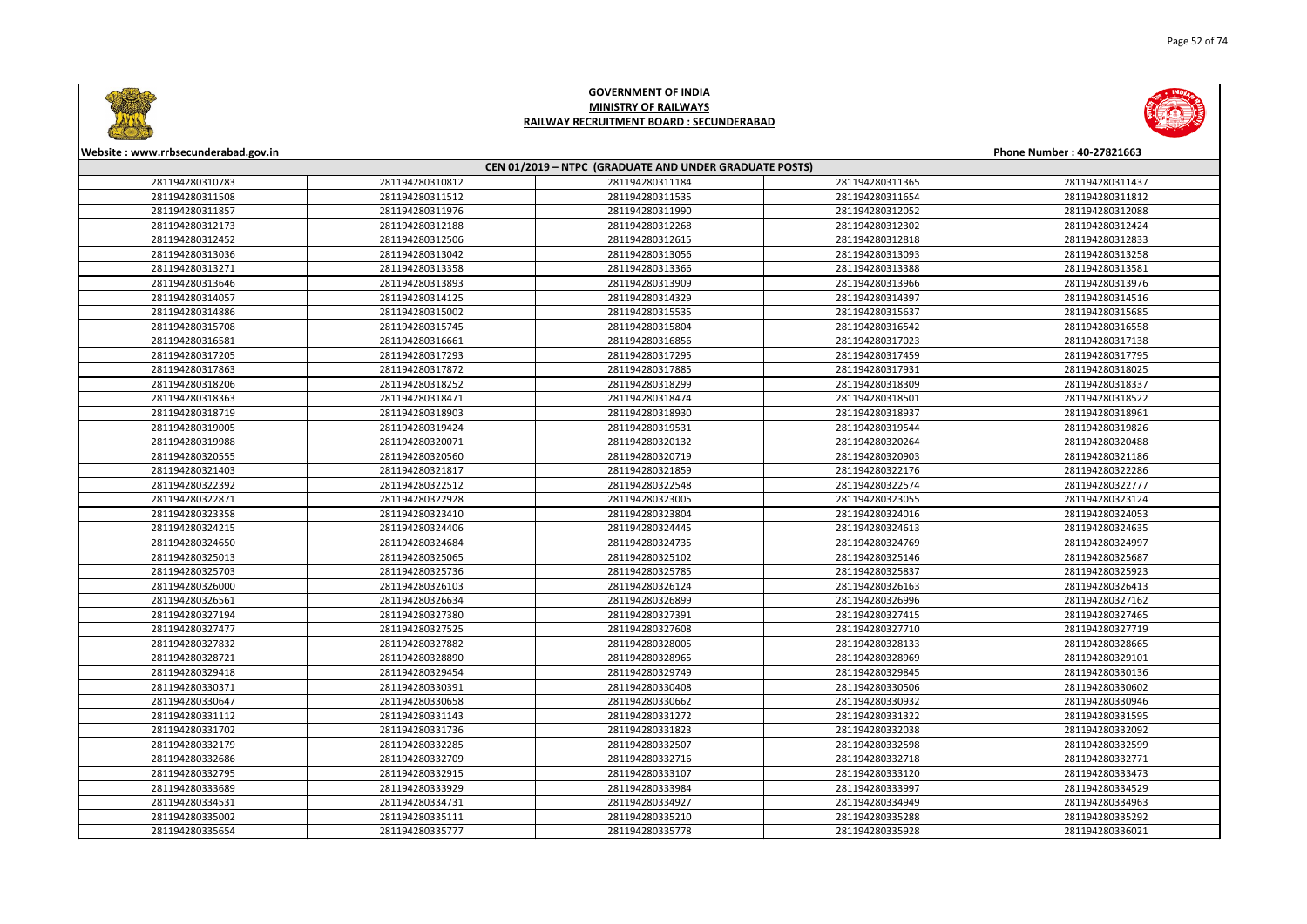

| Phone Number: 40-27821663 |                 |  |  |  |  |  |  |
|---------------------------|-----------------|--|--|--|--|--|--|
|                           |                 |  |  |  |  |  |  |
| 36425                     | 281194280336460 |  |  |  |  |  |  |
| 36914                     | 281194280337116 |  |  |  |  |  |  |
| 37672                     | 281194280337756 |  |  |  |  |  |  |
| 38129                     | 281194280338227 |  |  |  |  |  |  |
| 38646                     | 281194280338648 |  |  |  |  |  |  |
| 38755                     | 281194280338822 |  |  |  |  |  |  |
| 39345                     | 281194280339724 |  |  |  |  |  |  |
| 39818                     | 281194280339935 |  |  |  |  |  |  |
| 40349                     | 281194280340423 |  |  |  |  |  |  |
| 40738                     | 281194280341001 |  |  |  |  |  |  |
| 41222                     | 281194280341282 |  |  |  |  |  |  |
| 41896                     | 281194280341933 |  |  |  |  |  |  |
| 42080                     | 281194280342113 |  |  |  |  |  |  |
| 42790                     | 281194280342900 |  |  |  |  |  |  |
| 43187                     | 281194280343245 |  |  |  |  |  |  |
| 43624                     | 281194280343704 |  |  |  |  |  |  |
| 43942                     | 281194280344073 |  |  |  |  |  |  |
| 44249                     | 281194280344252 |  |  |  |  |  |  |
| 44726                     | 281194280344753 |  |  |  |  |  |  |
| 45147                     | 281194280345206 |  |  |  |  |  |  |
| 45926                     | 281194280345965 |  |  |  |  |  |  |
| 46587                     | 281194280346590 |  |  |  |  |  |  |
| 47114                     | 281194280347160 |  |  |  |  |  |  |
| 47945                     | 281194280347964 |  |  |  |  |  |  |
| 49040                     | 281194280349385 |  |  |  |  |  |  |
| 50178                     | 281194280350225 |  |  |  |  |  |  |
| 50516                     | 281194280350595 |  |  |  |  |  |  |
| 51032                     | 281194280351033 |  |  |  |  |  |  |
| 51379                     | 281194280351631 |  |  |  |  |  |  |
| 51934                     | 281194280352043 |  |  |  |  |  |  |
| 52388                     | 281194280352512 |  |  |  |  |  |  |
| 52981                     | 281194280353247 |  |  |  |  |  |  |
| 53594                     | 281194280353601 |  |  |  |  |  |  |
| 53923                     | 281194280353998 |  |  |  |  |  |  |
| 54405                     | 281194280354415 |  |  |  |  |  |  |
| 54850                     | 281194280354856 |  |  |  |  |  |  |
| 55495                     | 281194280355613 |  |  |  |  |  |  |
| 56055                     | 281194280356111 |  |  |  |  |  |  |
| 56629                     | 281194280356647 |  |  |  |  |  |  |
| 56955                     | 281194280357044 |  |  |  |  |  |  |
| 57283                     | 281194280357413 |  |  |  |  |  |  |
| 57698                     | 281194280357731 |  |  |  |  |  |  |
| 58213                     | 281194280358248 |  |  |  |  |  |  |
| 58343                     | 281194280358372 |  |  |  |  |  |  |
| 58523                     | 281194280358769 |  |  |  |  |  |  |
| 59228                     | 281194280359322 |  |  |  |  |  |  |



#### **Website : www.rrbsecunderabad.gov.in CEN 01/2019 – NTPC (GRADUATE AND UNDER GRADUATE POSTS)** 281194280336344 281194280336414 281194280336425 281194280336460 281194280336571 281194280336752 281194280336914 281194280337116 281194280337478 281194280337623 281194280337672 281194280337756 281194280337909 281194280338099 281194280338129 281194280338227 281194280338607 281194280338614 281194280338646 281194280338648 281194280338726 281194280338747 281194280338755 281194280338822 281194280339092 281194280339262 281194280339345 281194280339724 281194280339757 281194280339779 281194280339818 281194280339935 281194280340279 281194280340336 281194280340349 281194280340423 281194280340564 281194280340730 281194280340738 281194280341001 281194280341116 281194280341154 281194280341222 281194280341282 281194280341471 281194280341517 281194280341896 281194280341933 281194280341984 281194280342070 281194280342080 281194280342113 281194280342495 281194280342623 281194280342790 281194280342900 281194280342972 281194280343018 281194280343187 281194280343245 281194280343492 281194280343617 281194280343624 281194280343704 281194280343752 281194280343848 281194280343942 281194280344073 281194280344151 281194280344168 281194280344249 281194280344252 281194280344537 281194280344662 281194280344726 281194280344753 281194280344957 281194280345042 281194280345147 281194280345206 281194280345264 281194280345765 281194280345926 281194280345965 281194280346171 281194280346215 281194280346587 281194280346590 281194280347027 281194280347071 281194280347114 281194280347160 281194280347608 281194280347886 281194280347945 281194280347964 281194280348798 281194280348832 281194280349040 281194280349385 281194280350026 281194280350042 281194280350178 281194280350225 281194280350369 281194280350411 281194280350516 281194280350595 281194280350639 281194280350922 281194280351032 281194280351033 281194280351107 281194280351246 281194280351379 281194280351631 281194280351810 281194280351908 281194280351934 281194280352043 281194280352215 281194280352387 281194280352388 281194280352512 281194280352753 281194280352883 281194280352981 281194280353247 281194280353409 281194280353506 281194280353594 281194280353601 281194280353884 281194280353902 281194280353923 281194280353998 281194280354204 281194280354362 281194280354405 281194280354415 281194280354585 281194280354656 281194280354850 281194280354856 281194280355008 281194280355127 281194280355495 281194280355613 281194280355818 281194280355893 281194280356055 281194280356111 281194280356132 281194280356372 281194280356629 281194280356647 281194280356810 281194280356880 281194280356955 281194280357044 281194280357158 281194280357181 281194280357283 281194280357413 281194280357536 281194280357608 281194280357698 281194280357731 281194280357923 281194280357972 281194280358213 281194280358248 281194280358298 281194280358311 281194280358343 281194280358372 281194280358495 281194280358522 281194280358523 281194280358769 281194280359038 281194280359120 281194280359228 281194280359322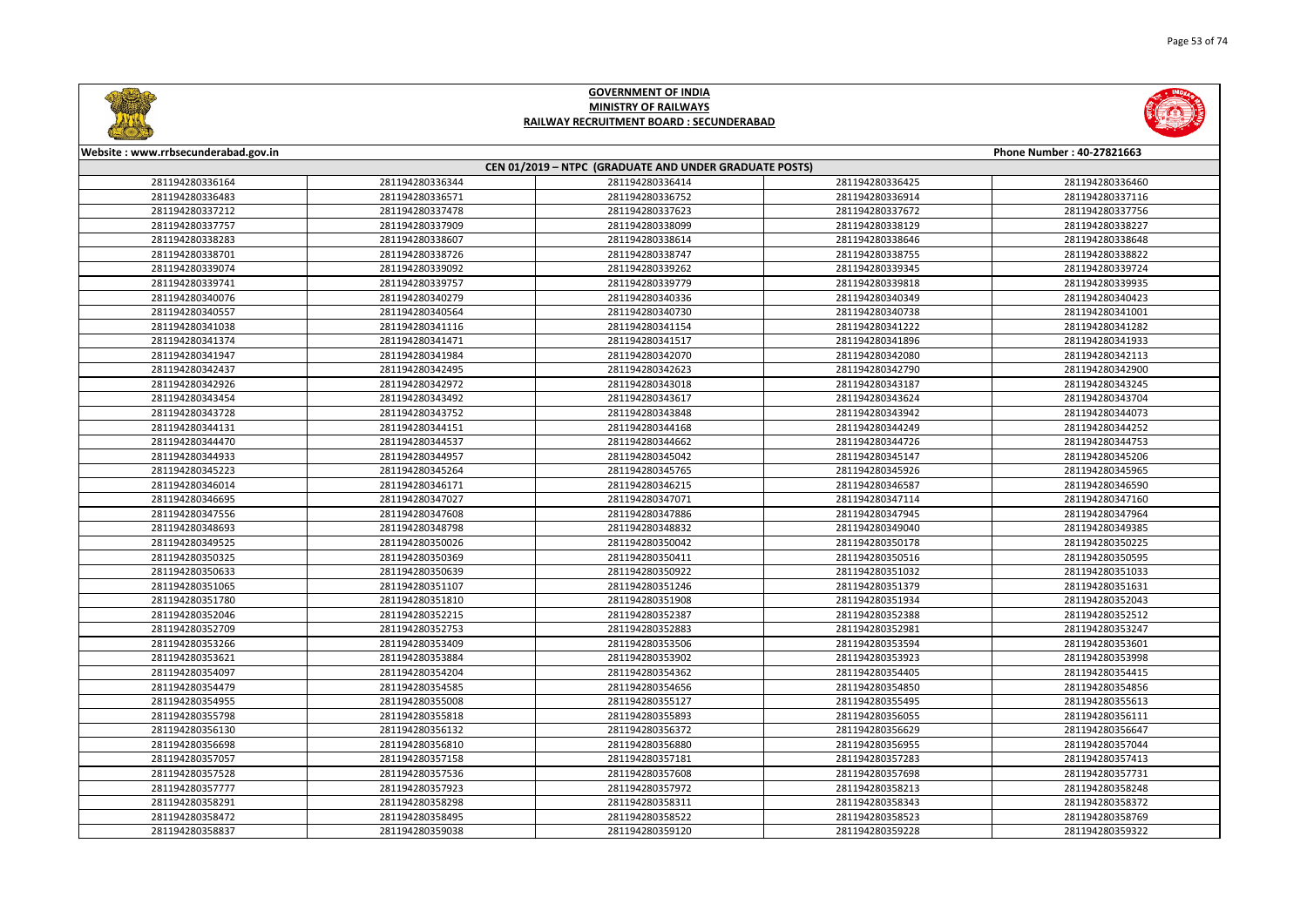



| Website: www.rrbsecunderabad.gov.in<br>Phone Number: 40-27821663 |                 |                                                        |                 |                 |
|------------------------------------------------------------------|-----------------|--------------------------------------------------------|-----------------|-----------------|
|                                                                  |                 | CEN 01/2019 - NTPC (GRADUATE AND UNDER GRADUATE POSTS) |                 |                 |
| 281194280359370                                                  | 281194280359442 | 281194280359463                                        | 281194280359605 | 281194280359651 |
| 281194280359680                                                  | 281194280359750 | 281194280359894                                        | 281194280359924 | 281194280360305 |
| 281194280360427                                                  | 281194280360681 | 281194280360703                                        | 281194280360711 | 281194280360848 |
| 281194280360953                                                  | 281194280361061 | 281194280361063                                        | 281194280361085 | 281194280361139 |
| 281194280361153                                                  | 281194280361155 | 281194280361341                                        | 281194280361359 | 281194280361480 |
| 281194280361519                                                  | 281194280361525 | 281194280361864                                        | 281194280361881 | 281194280361901 |
| 281194280362136                                                  | 281194280362235 | 281194280362314                                        | 281194280362378 | 281194280362529 |
| 281194280362554                                                  | 281194280362561 | 281194280362862                                        | 281194280362867 | 281194280362917 |
| 281194280362940                                                  | 281194280363179 | 281194280363207                                        | 281194280363238 | 281194280363332 |
| 281194280363467                                                  | 281194280363806 | 281194280363814                                        | 281194280363831 | 281194280363868 |
| 281194280363932                                                  | 281194280364076 | 281194280364178                                        | 281194280364189 | 281194280364201 |
| 281194280364265                                                  | 281194280364473 | 281194280364492                                        | 281194280364670 | 281194280364829 |
| 281194280365018                                                  | 281194280365279 | 281194280365384                                        | 281194280365487 | 281194280365626 |
| 281194280365751                                                  | 281194280365975 | 281194280366115                                        | 281194280366226 | 281194280366366 |
| 281194280366460                                                  | 281194280366540 | 281194280366600                                        | 281194280366608 | 281194280366620 |
| 281194280366652                                                  | 281194280366797 | 281194280367387                                        | 281194280367401 | 281194280367415 |
| 281194280367429                                                  | 281194280367430 | 281194280367555                                        | 281194280367619 | 281194280367779 |
| 281194280367892                                                  | 281194280368044 | 281194280368158                                        | 281194280368171 | 281194280368268 |
| 281194280368454                                                  | 281194280368698 | 281194280368989                                        | 281194280369122 | 281194280369283 |
| 281194280369372                                                  | 281194280369447 | 281194280369508                                        | 281194280369598 | 281194280369699 |
| 281194280369834                                                  | 281194280370054 | 281194280370065                                        | 281194280370094 | 281194280370373 |
| 281194280370385                                                  | 281194280370417 | 281194280370452                                        | 281194280370461 | 281194280370598 |
| 281194280370657                                                  | 281194280370674 | 281194280370757                                        | 281194280370793 | 281194280370807 |
| 281194280370970                                                  | 281194280371032 | 281194280371049                                        | 281194280371192 | 281194280371205 |
| 281194280371339                                                  | 281194280371451 | 281194280371521                                        | 281194280372104 | 281194280372121 |
| 281194280372220                                                  | 281194280372223 | 281194280372262                                        | 281194280372351 | 281194280372381 |
| 281194280372434                                                  | 281194280372516 | 281194280372795                                        | 281194280372843 | 281194280372885 |
| 281194280373106                                                  | 281194280373128 | 281194280373145                                        | 281194280373146 | 281194280373245 |
| 281194280373250                                                  | 281194280373471 | 281194280373542                                        | 281194280373549 | 281194280373600 |
| 281194280373681                                                  | 281194280373719 | 281194280373895                                        | 281194280373921 | 281194280374039 |
| 281194280374077                                                  | 281194280374125 | 281194280374246                                        | 281194280374286 | 281194280374354 |
| 281194280374553                                                  | 281194280374560 | 281194280374599                                        | 281194280374731 | 281194280374769 |
| 281194280374861                                                  | 281194280374911 | 281194280375337                                        | 281194280375403 | 281194280375622 |
| 281194280375735                                                  | 281194280375821 | 281194280375870                                        | 281194280375893 | 281194280376110 |
| 281194280376143                                                  | 281194280376200 | 281194280376339                                        | 281194280376388 | 281194280376400 |
| 281194280376442                                                  | 281194280376694 | 281194280376697                                        | 281194280376770 | 281194280376884 |
| 281194280376889                                                  | 281194280376948 | 281194280376995                                        | 281194280377055 | 281194280377356 |
| 281194280377360                                                  | 281194280377391 | 281194280377408                                        | 281194280377540 | 281194280377613 |
| 281194280377681                                                  | 281194280377721 | 281194280377876                                        | 281194280377935 | 281194280377956 |
| 281194280378021                                                  | 281194280378095 | 281194280378117                                        | 281194280378158 | 281194280378161 |
| 281194280378235                                                  | 281194280378253 | 281194280378402                                        | 281194280378441 | 281194280378463 |
| 281194280378573                                                  | 281194280378613 | 281194280378713                                        | 281194280378830 | 281194280378994 |
| 281194280379111                                                  | 281194280379303 | 281194280379344                                        | 281194280379448 | 281194280379590 |
| 281194280379716                                                  | 281194280379779 | 281194280379824                                        | 281194280379874 | 281194280379923 |
| 281194280379975                                                  | 281194280380003 | 281194280380037                                        | 281194280380097 | 281194280380205 |
| 281194280380258                                                  | 281194280380323 | 281194280380340                                        | 281194280380447 | 281194280380463 |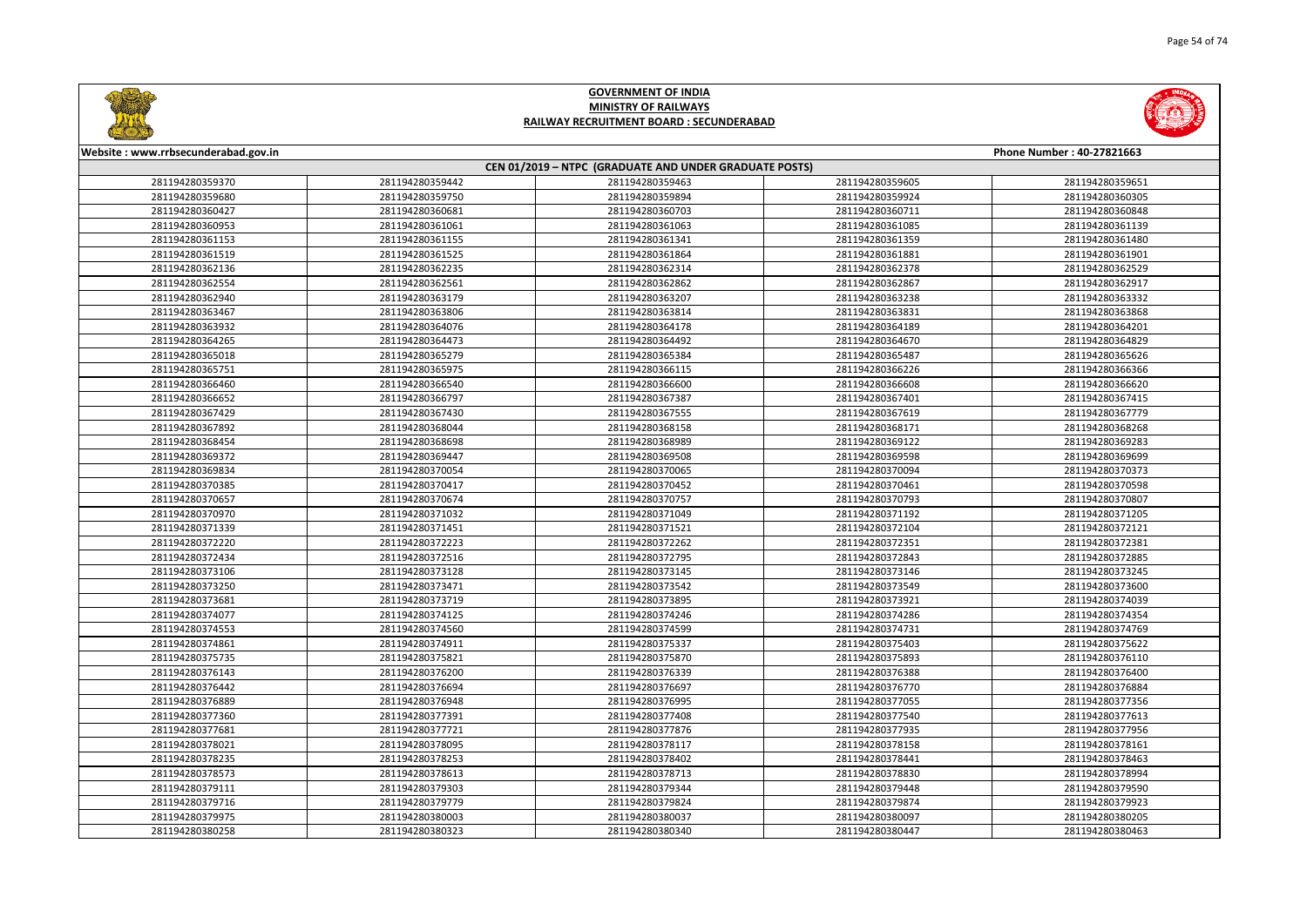



| Website: www.rrbsecunderabad.gov.in<br>Phone Number: 40-27821663 |                 |                                                        |                 |                 |
|------------------------------------------------------------------|-----------------|--------------------------------------------------------|-----------------|-----------------|
|                                                                  |                 | CEN 01/2019 - NTPC (GRADUATE AND UNDER GRADUATE POSTS) |                 |                 |
| 281194280380505                                                  | 281194280380572 | 281194280380606                                        | 281194280380637 | 281194280380657 |
| 281194280380672                                                  | 281194280380747 | 281194280380819                                        | 281194280381120 | 281194280381206 |
| 281194280381431                                                  | 281194280381531 | 281194280381703                                        | 281194280381786 | 281194280381818 |
| 281194280381873                                                  | 281194280381964 | 281194280382019                                        | 281194280382063 | 281194280382375 |
| 281194280382414                                                  | 281194280382485 | 281194280382673                                        | 281194280382705 | 281194280382713 |
| 281194280382773                                                  | 281194280382849 | 281194280382904                                        | 281194280382939 | 281194280383327 |
| 281194280383444                                                  | 281194280383465 | 281194280383891                                        | 281194280384029 | 281194280384031 |
| 281194280384063                                                  | 281194280384270 | 281194280384324                                        | 281194280384358 | 281194280384682 |
| 281194280384895                                                  | 281194280384925 | 281194280385168                                        | 281194280385285 | 281194280385322 |
| 281194280385466                                                  | 281194280385494 | 281194280385785                                        | 281194280385795 | 281194280386256 |
| 281194280386302                                                  | 281194280386441 | 281194280386473                                        | 281194280386572 | 281194280386969 |
| 281194280387304                                                  | 281194280387648 | 281194280387699                                        | 281194280387723 | 281194280388067 |
| 281194280388251                                                  | 281194280388287 | 281194280388336                                        | 281194280388512 | 281194280388549 |
| 281194280388586                                                  | 281194280388602 | 281194280388747                                        | 281194280388775 | 281194280388786 |
| 281194280388828                                                  | 281194280388867 | 281194280388888                                        | 281194280389151 | 281194280389206 |
| 281194280389242                                                  | 281194280389465 | 281194280389802                                        | 281194280389870 | 281194280390051 |
| 281194280390126                                                  | 281194280390312 | 281194280390336                                        | 281194280390627 | 281194280390628 |
| 281194280390662                                                  | 281194280390668 | 281194280390829                                        | 281194280390912 | 281194280391024 |
| 281194280391167                                                  | 281194280391394 | 281194280391441                                        | 281194280391468 | 281194280391513 |
| 281194280391561                                                  | 281194280391569 | 281194280391577                                        | 281194280391714 | 281194280391728 |
| 281194280391780                                                  | 281194280392027 | 281194280392040                                        | 281194280392089 | 281194280392207 |
| 281194280392397                                                  | 281194280392514 | 281194280392580                                        | 281194280392605 | 281194280392692 |
| 281194280392778                                                  | 281194280392840 | 281194280392860                                        | 281194280393169 | 281194280393181 |
| 281194280393412                                                  | 281194280393625 | 281194280393708                                        | 281194280393731 | 281194280393767 |
| 281194280393909                                                  | 281194280393937 | 281194280393959                                        | 281194280394052 | 281194280394156 |
| 281194280394237                                                  | 281194280394302 | 281194280394394                                        | 281194280394466 | 281194280394475 |
| 281194280394865                                                  | 281194280395115 | 281194280395254                                        | 281194280395372 | 281194280396236 |
| 281194280396311                                                  | 281194280396320 | 281194280396338                                        | 281194280396499 | 281194280396680 |
| 281194280397096                                                  | 281194280397107 | 281194280397241                                        | 281194280397475 | 281194280397555 |
| 281194280397632                                                  | 281194280397634 | 281194280397739                                        | 281194280397804 | 281194280397818 |
| 281194280397963                                                  | 281194280398281 | 281194280398299                                        | 281194280398341 | 281194280398484 |
| 281194280398510                                                  | 281194280398596 | 281194280398667                                        | 281194280398741 | 281194280398825 |
| 281194280398852                                                  | 281194280398994 | 281194280399078                                        | 281194280399151 | 281194280399199 |
| 281194280399408                                                  | 281194280399588 | 281194280399780                                        | 281194280399942 | 281194280400028 |
| 281194280400047                                                  | 281194280400162 | 281194280400270                                        | 281194280400695 | 281194280400696 |
| 281194280400742                                                  | 281194280400943 | 281194280401078                                        | 281194280401180 | 281194280401232 |
| 281194280401324                                                  | 281194280401370 | 281194280401609                                        | 281194280401717 | 281194280401718 |
| 281194280401785                                                  | 281194280401807 | 281194280401911                                        | 281194280401995 | 281194280402340 |
| 281194280402386                                                  | 281194280402398 | 281194280402595                                        | 281194280402602 | 281194280402748 |
| 281194280402790                                                  | 281194280403016 | 281194280403205                                        | 281194280403339 | 281194280403414 |
| 281194280403494                                                  | 281194280403522 | 281194280403531                                        | 281194280403551 | 281194280403740 |
| 281194280403813                                                  | 281194280403848 | 281194280403936                                        | 281194280403979 | 281194280404273 |
| 281194280404391                                                  | 281194280404555 | 281194280404682                                        | 281194280404852 | 281194280405000 |
| 281194280405266                                                  | 281194280405304 | 281194280405306                                        | 281194280405429 | 281194280405666 |
| 281194280405726                                                  | 281194280405767 | 281194280405956                                        | 281194280405989 | 281194280406035 |
| 281194280406408                                                  | 281194280406469 | 281194280406727                                        | 281194280406762 | 281194280406919 |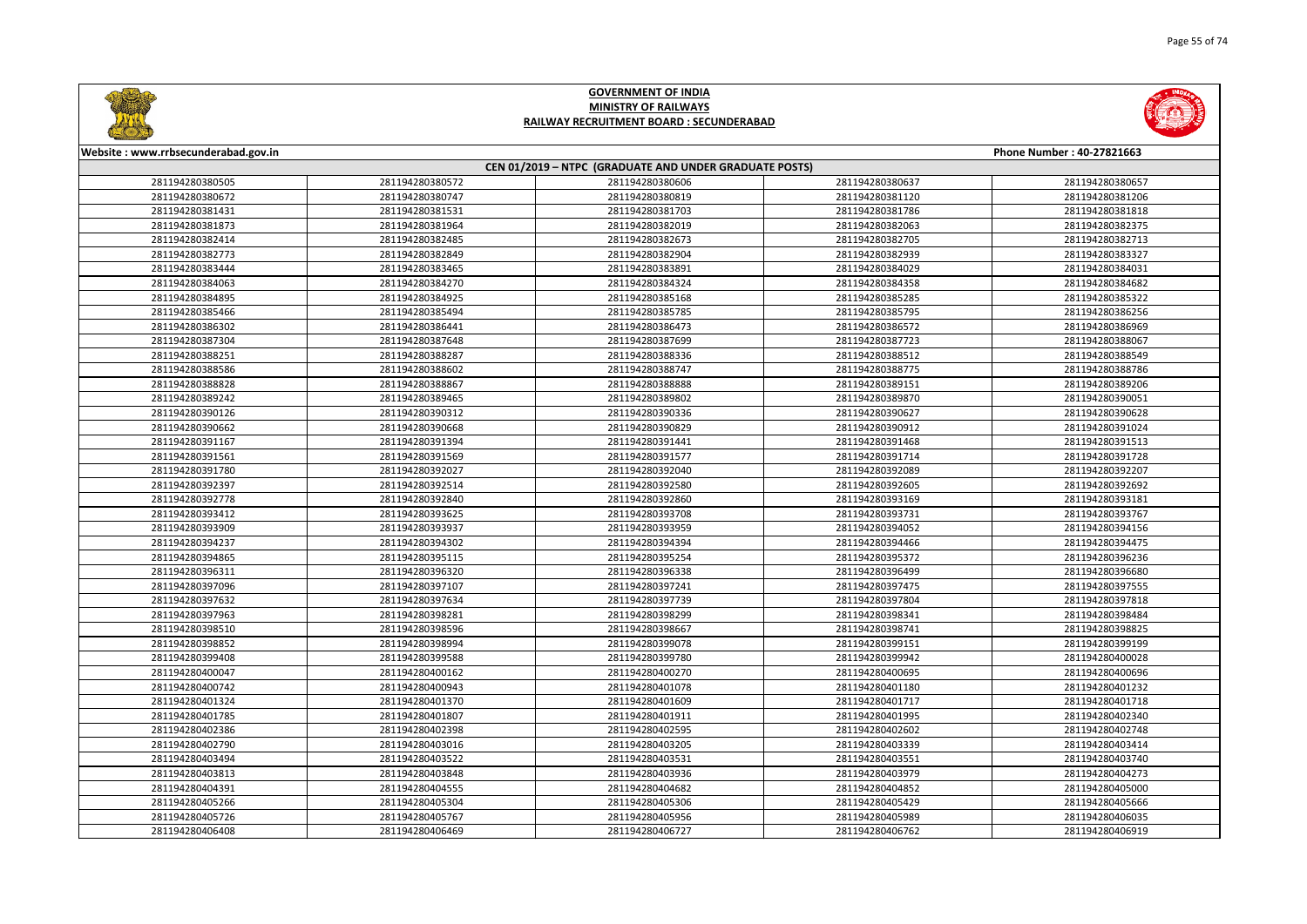



| Website : www.rrbsecunderabad.gov.in<br>Phone Number: 40-27821663 |                 |                 |                 |                 |  |
|-------------------------------------------------------------------|-----------------|-----------------|-----------------|-----------------|--|
| CEN 01/2019 - NTPC (GRADUATE AND UNDER GRADUATE POSTS)            |                 |                 |                 |                 |  |
| 281194280407194                                                   | 281194280407245 | 281194280407286 | 281194280407340 | 281194280407586 |  |
| 281194280407630                                                   | 281194280407640 | 281194280407641 | 281194280407651 | 281194280407753 |  |
| 281194280407950                                                   | 281194280407988 | 281194280408047 | 281194280408210 | 281194280408509 |  |
| 281194280408631                                                   | 281194280408653 | 281194280408760 | 281194280408950 | 281194280408962 |  |
| 281194280409124                                                   | 281194280409148 | 281194280409212 | 281194280409694 | 281194280409927 |  |
| 281194280409968                                                   | 281194280410041 | 281194280410093 | 281194280410142 | 281194280410237 |  |
| 281194280410326                                                   | 281194280410336 | 281194280410414 | 281194280410656 | 281194280410816 |  |
| 281194280410937                                                   | 281194280410938 | 281194280411037 | 281194280411091 | 281194280411339 |  |
| 281194280411622                                                   | 281194280411730 | 281194280411838 | 281194280411847 | 281194280411916 |  |
| 281194280411963                                                   | 281194280412005 | 281194280412111 | 281194280412399 | 281194280412424 |  |
| 281194280412570                                                   | 281194280412573 | 281194280412781 | 281194280412816 | 281194280412947 |  |
| 281194280413040                                                   | 281194280413148 | 281194280413258 | 281194280413730 | 281194280413786 |  |
| 281194280413891                                                   | 281194280414075 | 281194280414250 | 281194280414294 | 281194280414303 |  |
| 281194280414373                                                   | 281194280414456 | 281194280414577 | 281194280414738 | 281194280414860 |  |
| 281194280415037                                                   | 281194280415065 | 281194280415081 | 281194280415287 | 281194280415344 |  |
| 281194280415375                                                   | 281194280415614 | 281194280415760 | 281194280415782 | 281194280415902 |  |
| 281194280415922                                                   | 281194280416018 | 281194280416062 | 281194280416089 | 281194280416110 |  |
| 281194280416117                                                   | 281194280416170 | 281194280416295 | 281194280416301 | 281194280416335 |  |
| 281194280416369                                                   | 281194280416425 | 281194280416472 | 281194280416479 | 281194280416532 |  |
| 281194280416603                                                   | 281194280417042 | 281194280417076 | 281194280417195 | 281194280417856 |  |
| 281194280418278                                                   | 281194280418490 | 281194280418519 | 281194280418552 | 281194280418581 |  |
| 281194280418587                                                   | 281194280418658 | 281194280418731 | 281194280418940 | 281194280419042 |  |
| 281194280419093                                                   | 281194280419137 | 281194280419230 | 281194280419615 | 281194280419623 |  |
| 281194280419741                                                   | 281194280419964 | 281194280420308 | 281194280420577 | 281194280420708 |  |
| 281194280420848                                                   | 281194280421064 | 281194280421237 | 281194280421350 | 281194280421377 |  |
| 281194280421438                                                   | 281194280421532 | 281194280421928 | 281194280422009 | 281194280422153 |  |
| 281194280422241                                                   | 281194280422645 | 281194280422840 | 281194280422885 | 281194280422915 |  |
| 281194280423115                                                   | 281194280423290 | 281194280423324 | 281194280423329 | 281194280423528 |  |
| 281194280423699                                                   | 281194280423883 | 281194280424069 | 281194280424122 | 281194280424140 |  |
| 281194280424313                                                   | 281194280424314 | 281194280424593 | 281194280424972 | 281194280425018 |  |
| 281194280425044                                                   | 281194280425047 | 281194280425422 | 281194280425891 | 281194280425963 |  |
| 281194280426104                                                   | 281194280426522 | 281194280426620 | 281194280426690 | 281194280426775 |  |
| 281194280426875                                                   | 281194280427081 | 281194280427806 | 281194280427835 | 281194280428476 |  |
| 281194280428924                                                   | 281194280429045 | 281194280430027 | 281194280430300 | 281194280430683 |  |
| 281194280431291                                                   | 281194280431892 | 281194280432031 | 281194280432677 | 281194280433140 |  |
| 281194280433330                                                   | 281194280433719 | 281194280433838 | 281194280434233 | 281194280434262 |  |
| 281194280434480                                                   | 281194280434618 | 281194280435400 | 281194280435408 | 281194280435491 |  |
| 281194280436090                                                   | 281194280436139 | 281194280437381 | 281194280437549 | 281194280437787 |  |
| 281194280437861                                                   | 281194280438067 | 281194280438200 | 281194280438601 | 281194280438701 |  |
| 281194280439460                                                   | 281194280439559 | 281194280439725 | 281194280440101 | 281194280440444 |  |
| 281194280440447                                                   | 281194280441099 | 281194280441550 | 281194280441991 | 281194280442166 |  |
| 281194280443488                                                   | 281194280443504 | 281194280443570 | 281194280443822 | 281194280443938 |  |
| 281194280444005                                                   | 281194280444193 | 281194280444692 | 281194280444722 | 281194280444840 |  |
| 281194280444918                                                   | 281194280445001 | 281194280445275 | 281194280445957 | 281194280446096 |  |
| 281194280446229                                                   | 281194280446622 | 281194280447904 | 281194280447913 | 281194280448622 |  |
| 281194280448983                                                   | 281194280449051 | 281194280449405 | 281194280450091 | 281194280450095 |  |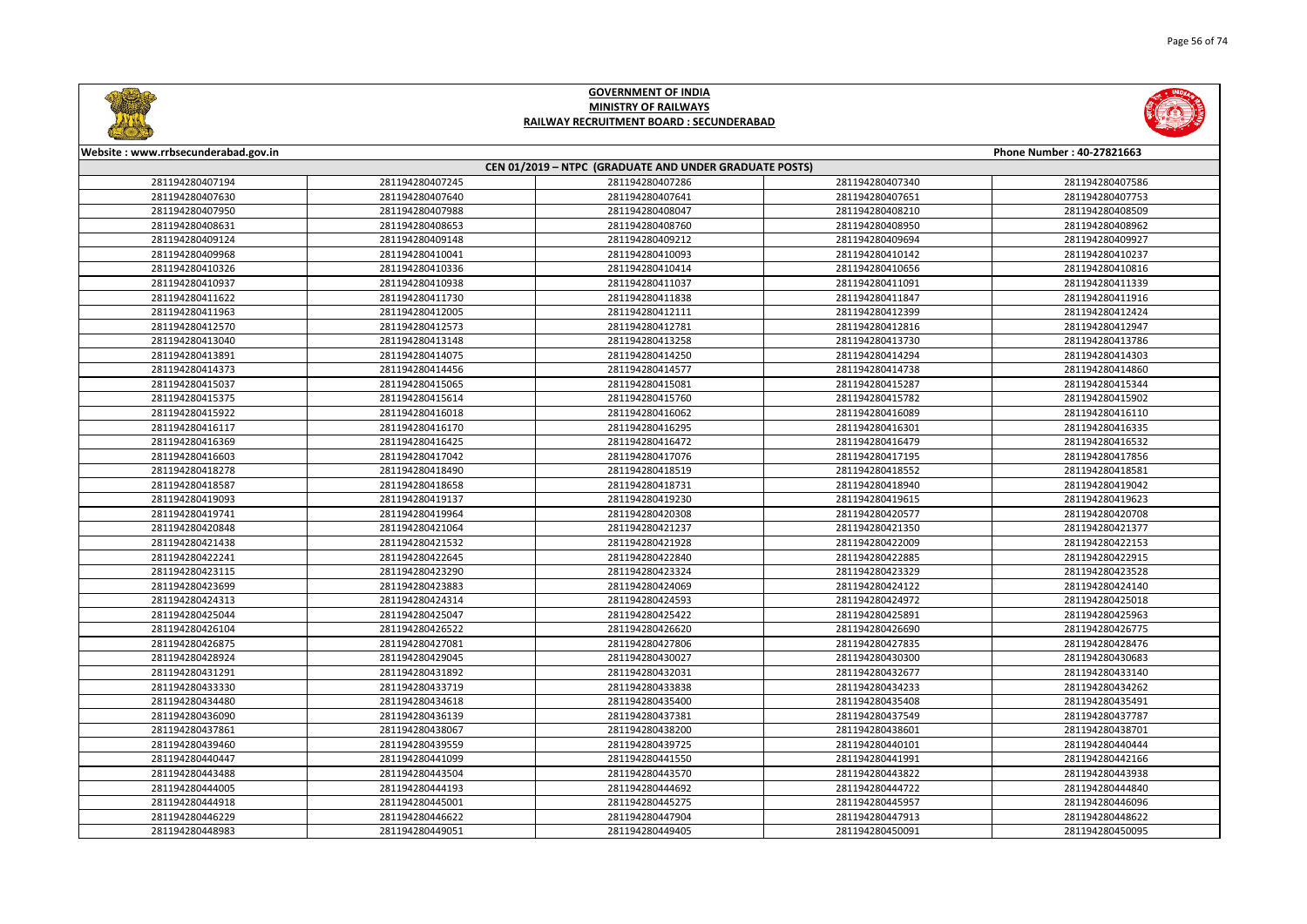



| Website: www.rrbsecunderabad.gov.in<br>Phone Number: 40-27821663 |                 |                 |                 |                 |  |
|------------------------------------------------------------------|-----------------|-----------------|-----------------|-----------------|--|
| CEN 01/2019 - NTPC (GRADUATE AND UNDER GRADUATE POSTS)           |                 |                 |                 |                 |  |
| 281194280450166                                                  | 281194280450290 | 281194280450475 | 281194280450700 | 281194280450798 |  |
| 281194280451300                                                  | 281194280451390 | 281194280452074 | 281194280452412 | 281194280453814 |  |
| 281194280454129                                                  | 281194280454578 | 281194280454700 | 281194280455554 | 281194280455817 |  |
| 281194280456309                                                  | 281194280456892 | 281194280457116 | 281194280457151 | 281194280457416 |  |
| 281194280457693                                                  | 281194280457793 | 281194280457977 | 281194280458104 | 281194280458210 |  |
| 281194280458284                                                  | 281194280458647 | 281194280458822 | 281194280459090 | 281194280459136 |  |
| 281194280459452                                                  | 281194280459591 | 281194280459858 | 281194280460327 | 281194280460653 |  |
| 281194280460711                                                  | 281194280460835 | 281194280460839 | 281194280461045 | 281194280461568 |  |
| 281194280461622                                                  | 281194280461754 | 281194280461783 | 281194280462283 | 281194280462303 |  |
| 281194280463262                                                  | 281194280464531 | 281194280465374 | 281194280465377 | 281194280465398 |  |
| 281194280465932                                                  | 281194280466664 | 281194280468059 | 281194280468142 | 281194280468707 |  |
| 281194280469011                                                  | 281194280469068 | 281194280469111 | 281194280469410 | 281194280469533 |  |
| 281194280469616                                                  | 281194280469633 | 281194280471506 | 281194280472483 | 281194280472484 |  |
| 281194280472545                                                  | 281194280473379 | 281194280473440 | 281194280473532 | 281194280474171 |  |
| 281194280474200                                                  | 281194280474421 | 281194280474615 | 281194280475021 | 281194280475398 |  |
| 281194280475791                                                  | 281194280475809 | 281194280475920 | 281194280476286 | 281194280476302 |  |
| 281194280476613                                                  | 281194280476628 | 281194280476630 | 281194280476765 | 281194280476796 |  |
| 281194280477722                                                  | 281194280477834 | 281194280478189 | 281194280479990 | 281194280481323 |  |
| 281194280481806                                                  | 281194280481880 | 281194280482006 | 281194280482199 | 281194280482292 |  |
| 281194280482366                                                  | 281194280483302 | 281194280483307 | 281194280483449 | 281194280483530 |  |
| 281194280483978                                                  | 281194280484288 | 281194280484959 | 281194280486365 | 281194280486674 |  |
| 281194280486963                                                  | 281194280487092 | 281194280487247 | 281194280487633 | 281194280487864 |  |
| 281194280487918                                                  | 281194280488194 | 281194280488723 | 281194280489554 | 281194280491093 |  |
| 281194280491426                                                  | 281194280491498 | 281194280491710 | 281194280491783 | 281194280491871 |  |
| 281194280491875                                                  | 281194280492071 | 281194280492103 | 281194280492737 | 281194280492750 |  |
| 281194280493230                                                  | 281194280493431 | 281194280493937 | 281194280494003 | 281194280494027 |  |
| 281194280494107                                                  | 281194280494185 | 281194280494222 | 281194280494719 | 281194280494720 |  |
| 281194280495215                                                  | 281194280495405 | 281194280495459 | 281194280495490 | 281194280495678 |  |
| 281194280496180                                                  | 281194280496247 | 281194280496322 | 281194280496346 | 281194280496389 |  |
| 281194280496585                                                  | 281194280497089 | 281194280497664 | 281194280497763 | 281194280497850 |  |
| 281194280498260                                                  | 281194280498633 | 281194280498747 | 281194280499249 | 281194280499652 |  |
| 281194280500051                                                  | 281194280500590 | 281194280500595 | 281194280502165 | 281194280502852 |  |
| 281194280503163                                                  | 281194280503319 | 281194280503430 | 281194280503740 | 281194280504299 |  |
| 281194280504623                                                  | 281194280504767 | 281194280505252 | 281194280505363 | 281194280505396 |  |
| 281194280505723                                                  | 281194280505749 | 281194280505790 | 281194280505797 | 281194280505943 |  |
| 281194280506301                                                  | 281194280506696 | 281194280506861 | 281194280506895 | 281194280507303 |  |
| 281194280507497                                                  | 281194280507561 | 281194280507925 | 281194280507948 | 281194280508148 |  |
| 281194280508570                                                  | 281194280509007 | 281194280509058 | 281194280509409 | 281194280509412 |  |
| 281194280509544                                                  | 281194280509598 | 281194280509939 | 281194280510188 | 281194280510326 |  |
| 281194280510358                                                  | 281194280510597 | 281194280510608 | 281194280510634 | 281194280510666 |  |
| 281194280511068                                                  | 281194280511132 | 281194280511221 | 281194280511870 | 281194280512107 |  |
| 281194280512371                                                  | 281194280512425 | 281194280512516 | 281194280512986 | 281194280513099 |  |
| 281194280513147                                                  | 281194280513284 | 281194280513348 | 281194280513471 | 281194280513593 |  |
| 281194280513652                                                  | 281194280513951 | 281194280514203 | 281194280514321 | 281194280514468 |  |
| 281194280514865                                                  | 281194280514967 | 281194280515015 | 281194280515091 | 281194280515450 |  |
| 281194280515602                                                  | 281194280515724 | 281194280516502 | 281194280516994 | 281194280517139 |  |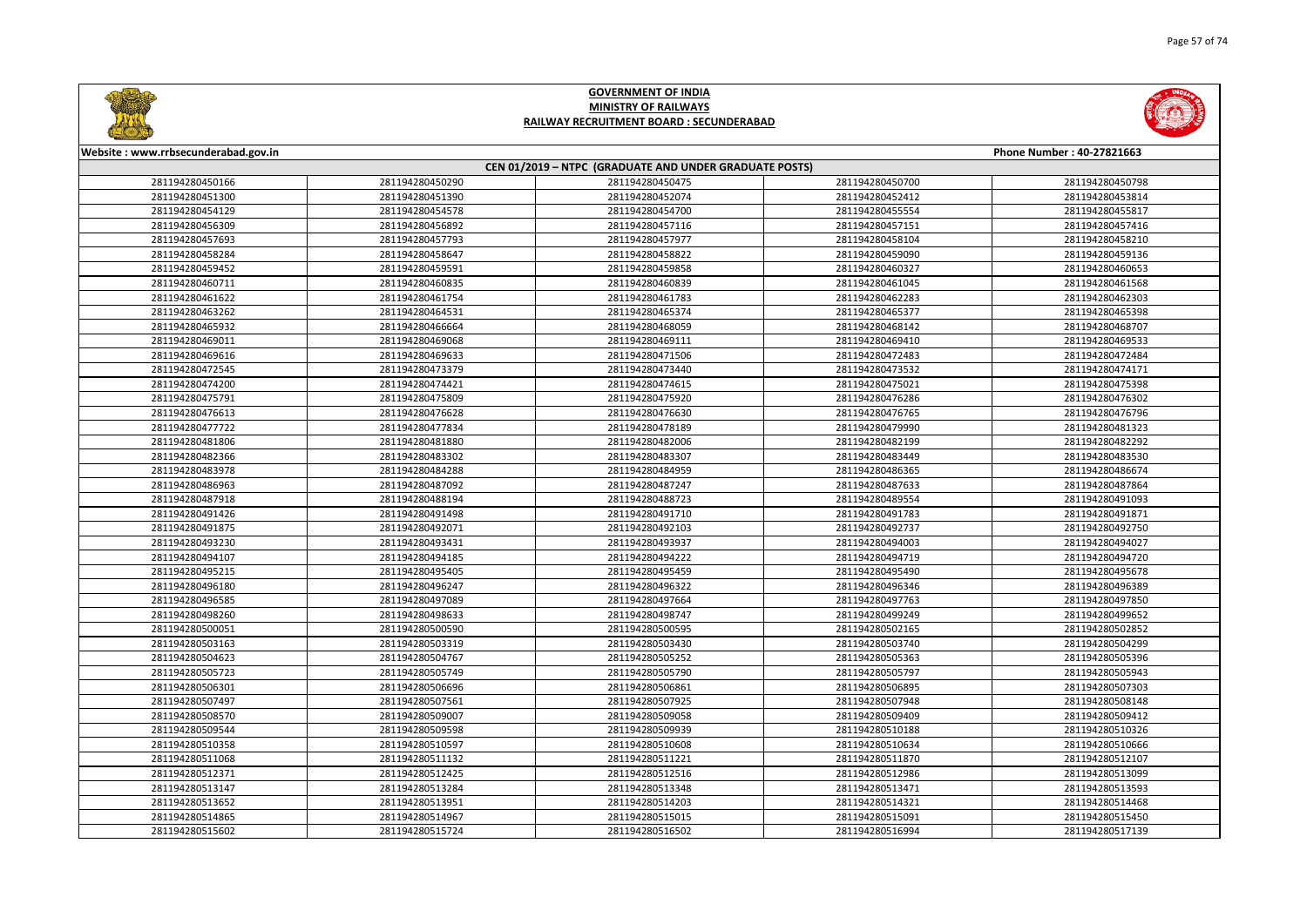



| Website: www.rrbsecunderabad.gov.in<br>Phone Number: 40-27821663 |                                                        |                 |                 |                 |  |  |
|------------------------------------------------------------------|--------------------------------------------------------|-----------------|-----------------|-----------------|--|--|
|                                                                  | CEN 01/2019 - NTPC (GRADUATE AND UNDER GRADUATE POSTS) |                 |                 |                 |  |  |
| 281194280517140                                                  | 281194280517363                                        | 281194280518024 | 281194280518133 | 281194280518398 |  |  |
| 281194280518445                                                  | 281194280518561                                        | 281194280518773 | 281194280518941 | 281194280520275 |  |  |
| 281194280520776                                                  | 281194280520944                                        | 281194280521012 | 281194280521182 | 281194280521346 |  |  |
| 281194280521748                                                  | 281194280522525                                        | 281194280522634 | 281194280522698 | 281194280522901 |  |  |
| 281194280523021                                                  | 281194280523138                                        | 281194280523638 | 281194280523888 | 281194280524129 |  |  |
| 281194280524385                                                  | 281194280524668                                        | 281194280525378 | 281194280525563 | 281194280525926 |  |  |
| 281194280526014                                                  | 281194280526144                                        | 281194280526404 | 281194280526734 | 281194280526771 |  |  |
| 281194280527066                                                  | 281194280527465                                        | 281194280527555 | 281194280528098 | 281194280528178 |  |  |
| 281194280528326                                                  | 281194280528935                                        | 281194280529641 | 281194280529931 | 281194280531586 |  |  |
| 281194280531827                                                  | 281194280531835                                        | 281194280532232 | 281194280533595 | 281194280533712 |  |  |
| 281194280534030                                                  | 281194280534718                                        | 281194280535163 | 281194280535783 | 281194280535951 |  |  |
| 281194280536244                                                  | 281194280536419                                        | 281194280536742 | 281194280537092 | 281194280537454 |  |  |
| 281194280537531                                                  | 281194280537957                                        | 281194280538200 | 281194280538376 | 281194280538477 |  |  |
| 281194280538717                                                  | 281194280538766                                        | 281194280538868 | 281194280539019 | 281194280539160 |  |  |
| 281194280539402                                                  | 281194280539479                                        | 281194280539640 | 281194280539806 | 281194280539875 |  |  |
| 281194280539887                                                  | 281194280540041                                        | 281194280540282 | 281194280540353 | 281194280541923 |  |  |
| 281194280543240                                                  | 281194280543363                                        | 281194280544157 | 281194280544263 | 281194280544496 |  |  |
| 281194280544913                                                  | 281194280545656                                        | 281194280545746 | 281194280546142 | 281194280546192 |  |  |
| 281194280546387                                                  | 281194280546597                                        | 281194280546684 | 281194280547412 | 281194280547441 |  |  |
| 281194280547517                                                  | 281194280547762                                        | 281194280547791 | 281194280548665 | 281194280548848 |  |  |
| 281194280549142                                                  | 281194280549246                                        | 281194280549314 | 281194280549336 | 281194280549433 |  |  |
| 281194280549551                                                  | 281194280549761                                        | 281194280549899 | 281194280550313 | 281194280550446 |  |  |
| 281194280550538                                                  | 281194280550663                                        | 281194280551316 | 281194280552316 | 281194280553003 |  |  |
| 281194280553025                                                  | 281194280553035                                        | 281194280553109 | 281194280553170 | 281194280553480 |  |  |
| 281194280554213                                                  | 281194280554294                                        | 281194280554297 | 281194280555189 | 281194280555305 |  |  |
| 281194280555327                                                  | 281194280555543                                        | 281194280555632 | 281194280556761 | 281194280556938 |  |  |
| 281194280557352                                                  | 281194280557703                                        | 281194280560575 | 281194280561233 | 281194280561367 |  |  |
| 281194280561495                                                  | 281194280562061                                        | 281194280562089 | 281194280562305 | 281194280562418 |  |  |
| 281194280563465                                                  | 281194280564485                                        | 281194280564731 | 281194280565156 | 281194280565542 |  |  |
| 281194280566017                                                  | 281194280567074                                        | 281194280567576 | 281194280567631 | 281194280567684 |  |  |
| 281194280567934                                                  | 281194280567947                                        | 281194280568144 | 281194280568207 | 281194280568285 |  |  |
| 281194280568328                                                  | 281194280568347                                        | 281194280568348 | 281194280568634 | 281194280568867 |  |  |
| 281194280568870                                                  | 281194280569186                                        | 281194280569223 | 281194280569230 | 281194280569249 |  |  |
| 281194280569251                                                  | 281194280569524                                        | 281194280569565 | 281194280569608 | 281194280570296 |  |  |
| 281194280570501                                                  | 281194280570771                                        | 281194280571046 | 281194280571083 | 281194280571405 |  |  |
| 281194280571551                                                  | 281194280571780                                        | 281194280571824 | 281194280571904 | 281194280572213 |  |  |
| 281194280572523                                                  | 281194280572867                                        | 281194280573108 | 281194280573132 | 281194280573137 |  |  |
| 281194280573379                                                  | 281194280573431                                        | 281194280573622 | 281194280574439 | 281194280574603 |  |  |
| 281194280574662                                                  | 281194280574666                                        | 281194280574744 | 281194280574840 | 281194280575161 |  |  |
| 281194280575192                                                  | 281194280575212                                        | 281194280575362 | 281194280575365 | 281194280575410 |  |  |
| 281194280575449                                                  | 281194280575871                                        | 281194280576052 | 281194280576270 | 281194280576384 |  |  |
| 281194280576431                                                  | 281194280576800                                        | 281194280576907 | 281194280577038 | 281194280577589 |  |  |
| 281194280577654                                                  | 281194280578358                                        | 281194280578643 | 281194280578727 | 281194280579089 |  |  |
| 281194280579251                                                  | 281194280579288                                        | 281194280579445 | 281194280579746 | 281194280579832 |  |  |
| 281194280579840                                                  | 281194280580101                                        | 281194280580306 | 281194280580681 | 281194280581306 |  |  |
| 281194280581570                                                  | 281194280581721                                        | 281194280581766 | 281194280582122 | 281194280582288 |  |  |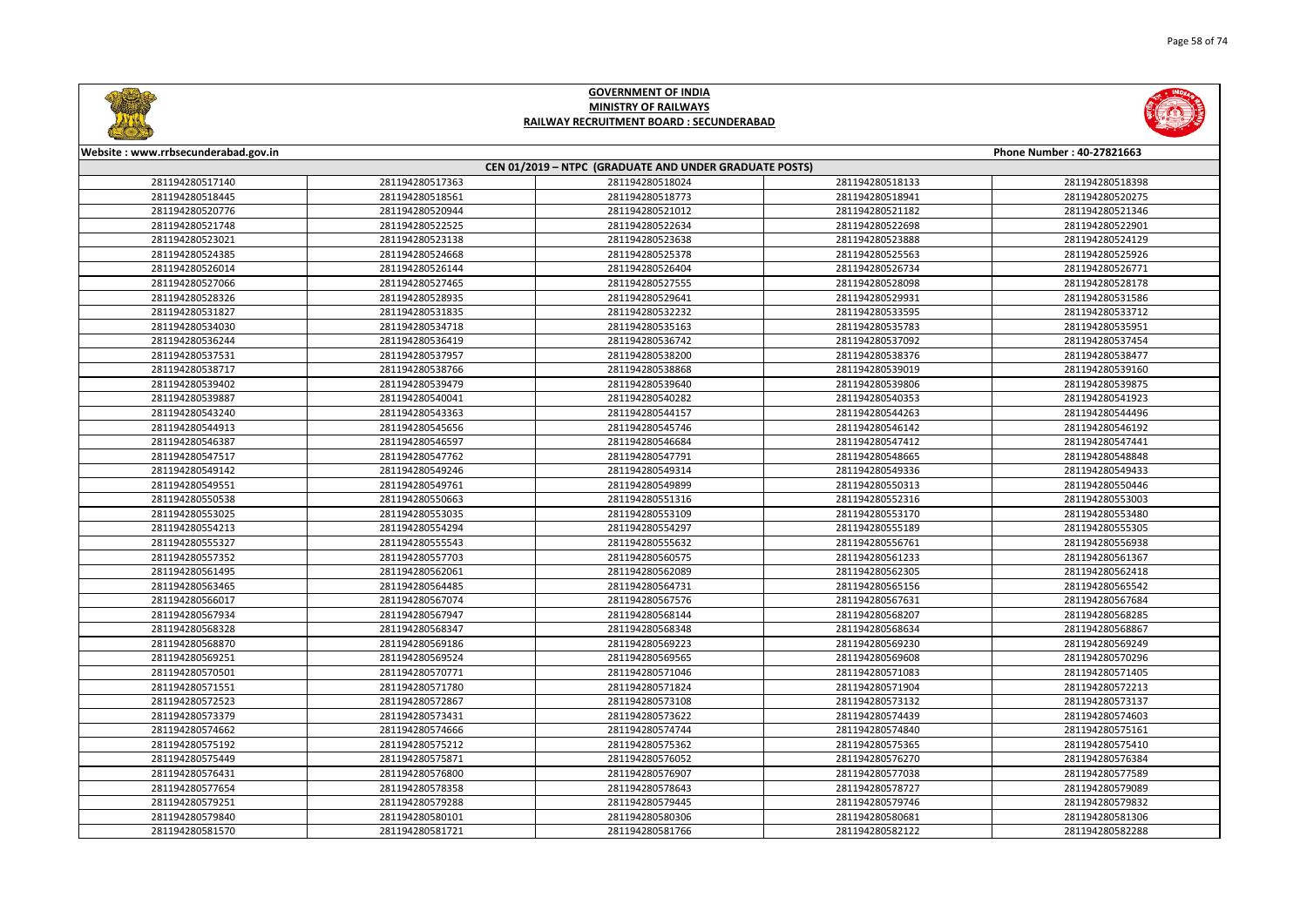



| Website: www.rrbsecunderabad.gov.in<br>Phone Number: 40-27821663 |                 |                                                        |                 |                 |
|------------------------------------------------------------------|-----------------|--------------------------------------------------------|-----------------|-----------------|
|                                                                  |                 | CEN 01/2019 - NTPC (GRADUATE AND UNDER GRADUATE POSTS) |                 |                 |
| 281194280582338                                                  | 281194280582577 | 281194280582919                                        | 281194280583036 | 281194280583135 |
| 281194280583786                                                  | 281194280584230 | 281194280584469                                        | 281194280584485 | 281194280584702 |
| 281194280585025                                                  | 281194280585428 | 281194280585429                                        | 281194280585450 | 281194280585470 |
| 281194280585634                                                  | 281194280585864 | 281194280586072                                        | 281194280586469 | 281194280586755 |
| 281194280586803                                                  | 281194280587378 | 281194280587521                                        | 281194280587800 | 281194280587886 |
| 281194280588567                                                  | 281194280588694 | 281194280589196                                        | 281194280589512 | 281194280589744 |
| 281194280589834                                                  | 281194280590095 | 281194280591214                                        | 281194280591395 | 281194280591398 |
| 281194280591518                                                  | 281194280591607 | 281194280591926                                        | 281194280592174 | 281194280592754 |
| 281194280592763                                                  | 281194280592779 | 281194280592929                                        | 281194280592965 | 281194280593033 |
| 281194280593121                                                  | 281194280593424 | 281194280593818                                        | 281194280594000 | 281194280594166 |
| 281194280594518                                                  | 281194280594835 | 281194280594921                                        | 281194280594973 | 281194280595018 |
| 281194280595177                                                  | 281194280595506 | 281194280595888                                        | 281194280596164 | 281194280596322 |
| 281194280596985                                                  | 281194280597040 | 281194280597103                                        | 281194280597593 | 281194280597833 |
| 281194280597907                                                  | 281194280598013 | 281194280598205                                        | 281194280598397 | 281194280598452 |
| 281194280598518                                                  | 281194280598683 | 281194280598902                                        | 281194280599124 | 281194280599216 |
| 281194280599274                                                  | 281194280599481 | 281194280599568                                        | 281194280600709 | 281194280600818 |
| 281194280601047                                                  | 281194280601379 | 281194280601944                                        | 281194280602281 | 281194280602362 |
| 281194280602369                                                  | 281194280602417 | 281194280602610                                        | 281194280602640 | 281194280603035 |
| 281194280603194                                                  | 281194280603485 | 281194280603826                                        | 281194280603870 | 281194280603915 |
| 281194280604093                                                  | 281194280604181 | 281194280604317                                        | 281194280604353 | 281194280604459 |
| 281194280604609                                                  | 281194280604656 | 281194280605196                                        | 281194280605586 | 281194280606095 |
| 281194280606105                                                  | 281194280606814 | 281194280607325                                        | 281194280607553 | 281194280608236 |
| 281194280608306                                                  | 281194280608400 | 281194280608490                                        | 281194280608594 | 281194280608606 |
| 281194280608728                                                  | 281194280609670 | 281194280610058                                        | 281194280610327 | 281194280610410 |
| 281194280610486                                                  | 281194280611053 | 281194280611073                                        | 281194280611079 | 281194280611171 |
| 281194280611349                                                  | 281194280611420 | 281194280611424                                        | 281194280611702 | 281194280613237 |
| 281194280613400                                                  | 281194280613435 | 281194280613941                                        | 281194280614100 | 281194280614448 |
| 281194280614625                                                  | 281194280614855 | 281194280614940                                        | 281194280615331 | 281194280615808 |
| 281194280615945                                                  | 281194280616034 | 281194280616283                                        | 281194280616300 | 281194280616320 |
| 281194280616600                                                  | 281194280616628 | 281194280617293                                        | 281194280617800 | 281194280618143 |
| 281194280618332                                                  | 281194280618544 | 281194280618682                                        | 281194280619009 | 281194280619214 |
| 281194280619721                                                  | 281194280619824 | 281194280619886                                        | 281194280620637 | 281194280620666 |
| 281194280621165                                                  | 281194280621485 | 281194280621536                                        | 281194280621611 | 281194280621640 |
| 281194280621656                                                  | 281194280621725 | 281194280622316                                        | 281194280622317 | 281194280622331 |
| 281194280622699                                                  | 281194280622908 | 281194280622956                                        | 281194280622966 | 281194280623492 |
| 281194280623495                                                  | 281194280623575 | 281194280623844                                        | 281194280624105 | 281194280624134 |
| 281194280624902                                                  | 281194280625015 | 281194280625111                                        | 281194280625170 | 281194280625171 |
| 281194280626479                                                  | 281194280626592 | 281194280626663                                        | 281194280627121 | 281194280627171 |
| 281194280627532                                                  | 281194280627569 | 281194280627700                                        | 281194280627721 | 281194280628419 |
| 281194280628490                                                  | 281194280628634 | 281194280628763                                        | 281194280628963 | 281194280629013 |
| 281194280629936                                                  | 281194280630325 | 281194280630993                                        | 281194280631203 | 281194280631409 |
| 281194280631463                                                  | 281194280631520 | 281194280631537                                        | 281194280632404 | 281194280632577 |
| 281194280632781                                                  | 281194280633076 | 281194280633250                                        | 281194280633620 | 281194280633866 |
| 281194280634159                                                  | 281194280634436 | 281194280634723                                        | 281194280634840 | 281194280635014 |
| 281194280635104                                                  | 281194280635138 | 281194280635173                                        | 281194280635417 | 281194280635451 |
| 281194280635473                                                  | 281194280635491 | 281194280635608                                        | 281194280635731 | 281194280635766 |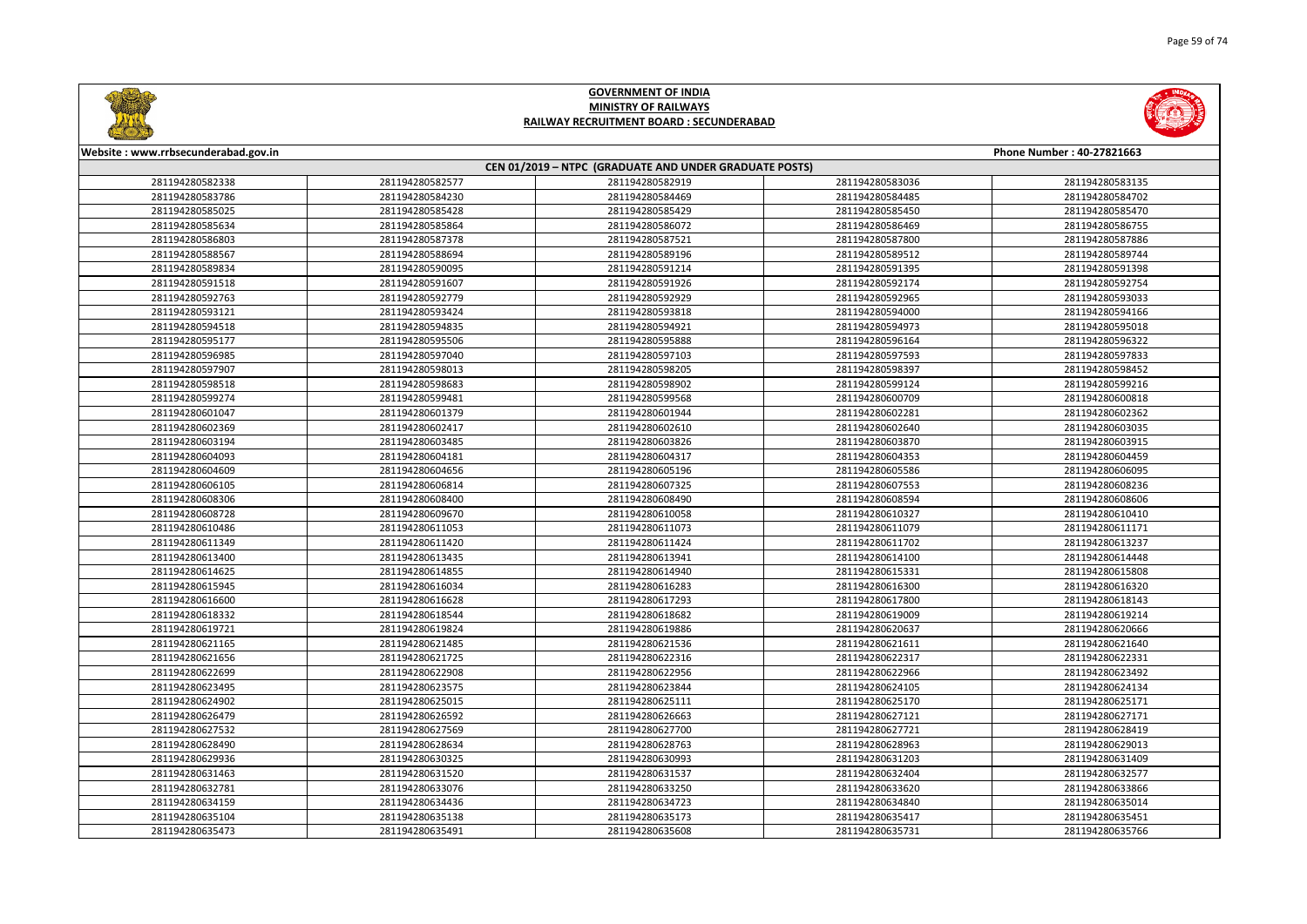



| Website: www.rrbsecunderabad.gov.in<br>Phone Number: 40-27821663 |                 |                 |                 |                 |  |
|------------------------------------------------------------------|-----------------|-----------------|-----------------|-----------------|--|
| CEN 01/2019 - NTPC (GRADUATE AND UNDER GRADUATE POSTS)           |                 |                 |                 |                 |  |
| 281194280636737                                                  | 281194280636741 | 281194280636831 | 281194280637217 | 281194280637836 |  |
| 281194280638196                                                  | 281194280638406 | 281194280638541 | 281194280638676 | 281194280638789 |  |
| 281194280638810                                                  | 281194280638861 | 281194280639025 | 281194280639302 | 281194280639997 |  |
| 281194280640157                                                  | 281194280640466 | 281194280640736 | 281194280640753 | 281194280640788 |  |
| 281194280640896                                                  | 281194280641143 | 281194280641494 | 281194280641785 | 281194280642045 |  |
| 281194280642104                                                  | 281194280642159 | 281194280642242 | 281194280642316 | 281194280642511 |  |
| 281194280642742                                                  | 281194280642819 | 281194280642822 | 281194280643207 | 281194280643424 |  |
| 281194280643549                                                  | 281194280643945 | 281194280644034 | 281194280644283 | 281194280644385 |  |
| 281194280645113                                                  | 281194280645189 | 281194280645717 | 281194280645937 | 281194280646173 |  |
| 281194280646357                                                  | 281194280646811 | 281194280646838 | 281194280646874 | 281194280647178 |  |
| 281194280647477                                                  | 281194280647479 | 281194280647491 | 281194280647523 | 281194280647646 |  |
| 281194280648006                                                  | 281194280648730 | 281194280648784 | 281194280648880 | 281194280649080 |  |
| 281194280649088                                                  | 281194280649808 | 281194280649862 | 281194280649977 | 281194280650419 |  |
| 281194280650422                                                  | 281194280650473 | 281194280650972 | 281194280651000 | 281194280651542 |  |
| 281194280651712                                                  | 281194280651741 | 281194280651764 | 281194280651853 | 281194280652000 |  |
| 281194280652112                                                  | 281194280652298 | 281194280652380 | 281194280652451 | 281194280652472 |  |
| 281194280652724                                                  | 281194280652739 | 281194280653066 | 281194280653203 | 281194280653234 |  |
| 281194280653377                                                  | 281194280653554 | 281194280653769 | 281194280653869 | 281194280654189 |  |
| 281194280654750                                                  | 281194280655278 | 281194280655435 | 281194280655522 | 281194280655771 |  |
| 281194280655803                                                  | 281194280655927 | 281194280656006 | 281194280656018 | 281194280656170 |  |
| 281194280656175                                                  | 281194280656309 | 281194280656406 | 281194280656645 | 281194280656726 |  |
| 281194280657147                                                  | 281194280657342 | 281194280657610 | 281194280658821 | 281194280659202 |  |
| 281194280659207                                                  | 281194280659259 | 281194280659348 | 281194280659373 | 281194280659873 |  |
| 281194280660063                                                  | 281194280660365 | 281194280660478 | 281194280660664 | 281194280660813 |  |
| 281194280660938                                                  | 281194280661036 | 281194280661078 | 281194280661126 | 281194280661818 |  |
| 281194280661953                                                  | 281194280661988 | 281194280662067 | 281194280662644 | 281194280662653 |  |
| 281194280662678                                                  | 281194280663045 | 281194280663401 | 281194280663404 | 281194280663587 |  |
| 281194280663938                                                  | 281194280663957 | 281194280664282 | 281194280664370 | 281194280664420 |  |
| 281194280665137                                                  | 281194280665255 | 281194280665411 | 281194280665529 | 281194280665570 |  |
| 281194280665874                                                  | 281194280665925 | 281194280666211 | 281194280666500 | 281194280666824 |  |
| 281194280666831                                                  | 281194280666941 | 281194280666992 | 281194280667006 | 281194280667114 |  |
| 281194280667326                                                  | 281194280667398 | 281194280667636 | 281194280667662 | 281194280668249 |  |
| 281194280668268                                                  | 281194280668306 | 281194280668746 | 281194280668781 | 281194280668854 |  |
| 281194280668866                                                  | 281194280668949 | 281194280669283 | 281194280669404 | 281194280669443 |  |
| 281194280669723                                                  | 281194280669871 | 281194280669982 | 281194280670287 | 281194280670438 |  |
| 281194280670504                                                  | 281194280670527 | 281194280670529 | 281194280670962 | 281194280671212 |  |
| 281194280671380                                                  | 281194280671605 | 281194280672079 | 281194280672351 | 281194280672447 |  |
| 281194280672672                                                  | 281194280672836 | 281194280673116 | 281194280673200 | 281194280673203 |  |
| 281194280673326                                                  | 281194280674055 | 281194280674103 | 281194280674147 | 281194280674195 |  |
| 281194280674415                                                  | 281194280674533 | 281194280675215 | 281194280675569 | 281194280675664 |  |
| 281194280675892                                                  | 281194280675980 | 281194280675999 | 281194280676202 | 281194280676401 |  |
| 281194280677013                                                  | 281194280677056 | 281194280677068 | 281194280677180 | 281194280677195 |  |
| 281194280677413                                                  | 281194280677478 | 281194280677654 | 281194280677897 | 281194280678086 |  |
| 281194280678137                                                  | 281194280678174 | 281194280678258 | 281194280678309 | 281194280678340 |  |
| 281194280678554                                                  | 281194280678890 | 281194280679288 | 281194280679312 | 281194280679694 |  |
| 281194280679772                                                  | 281194280679799 | 281194280680391 | 281194280680495 | 281194280680594 |  |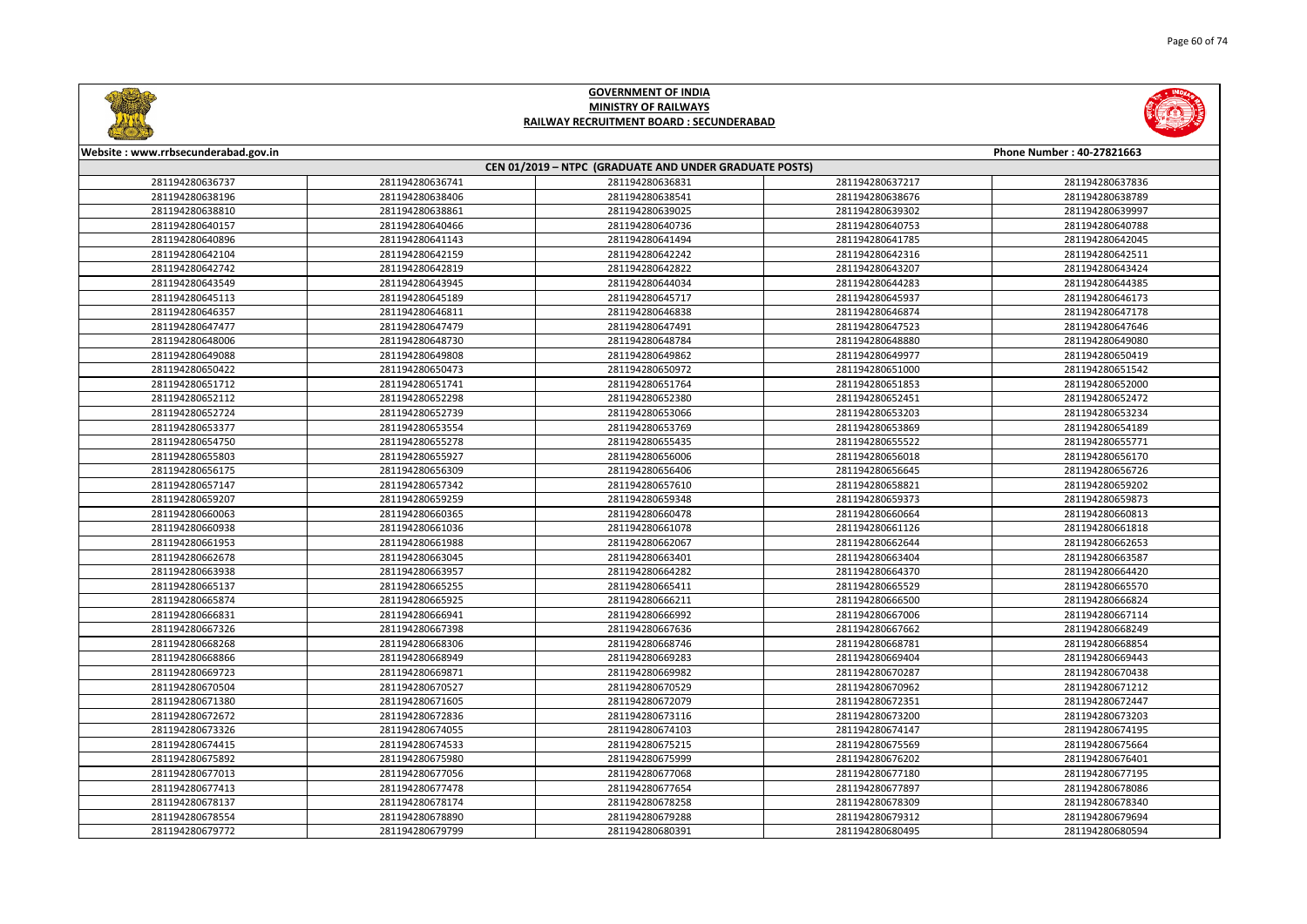



| Website: www.rrbsecunderabad.gov.in<br>Phone Number: 40-27821663 |                 |                                                        |                 |                 |
|------------------------------------------------------------------|-----------------|--------------------------------------------------------|-----------------|-----------------|
|                                                                  |                 | CEN 01/2019 - NTPC (GRADUATE AND UNDER GRADUATE POSTS) |                 |                 |
| 281194280680709                                                  | 281194280680853 | 281194280680857                                        | 281194280681356 | 281194280681372 |
| 281194280681409                                                  | 281194280681872 | 281194280681999                                        | 281194280682247 | 281194280682261 |
| 281194280682621                                                  | 281194280682857 | 281194280682996                                        | 281194280683027 | 281194280683077 |
| 281194280683191                                                  | 281194280683236 | 281194280683759                                        | 281194280683816 | 281194280684866 |
| 281194280684923                                                  | 281194280685593 | 281194280685731                                        | 281194280686280 | 281194280687211 |
| 281194280687219                                                  | 281194280687283 | 281194280687416                                        | 281194280687680 | 281194280687768 |
| 281194280688051                                                  | 281194280688093 | 281194280688271                                        | 281194280688437 | 281194280688862 |
| 281194280688999                                                  | 281194280689597 | 281194280690234                                        | 281194280690327 | 281194280690388 |
| 281194280690536                                                  | 281194280690756 | 281194280690770                                        | 281194280690813 | 281194280691010 |
| 281194280691161                                                  | 281194280691701 | 281194280691752                                        | 281194280691916 | 281194280692034 |
| 281194280692789                                                  | 281194280692857 | 281194280693614                                        | 281194280694142 | 281194280694480 |
| 281194280695432                                                  | 281194280695484 | 281194280696367                                        | 281194280696600 | 281194280696777 |
| 281194280696803                                                  | 281194280696833 | 281194280696904                                        | 281194280697372 | 281194280697440 |
| 281194280697847                                                  | 281194280697890 | 281194280698223                                        | 281194280699093 | 281194280699624 |
| 281194280699989                                                  | 281194280700038 | 281194280700351                                        | 281194280700500 | 281194280700796 |
| 281194280700798                                                  | 281194280701076 | 281194280701407                                        | 281194280701590 | 281194280702070 |
| 281194280702687                                                  | 281194280703142 | 281194280703345                                        | 281194280703549 | 281194280703689 |
| 281194280703826                                                  | 281194280704222 | 281194280704584                                        | 281194280704596 | 281194280704740 |
| 281194280705019                                                  | 281194280705468 | 281194280705648                                        | 281194280706438 | 281194280706885 |
| 281194280707095                                                  | 281194280707165 | 281194280707366                                        | 281194280707884 | 281194280707963 |
| 281194280708301                                                  | 281194280708306 | 281194280708570                                        | 281194280708682 | 281194280708691 |
| 281194280709488                                                  | 281194280710224 | 281194280710280                                        | 281194280711183 | 281194280711635 |
| 281194280712064                                                  | 281194280712214 | 281194280712567                                        | 281194280712827 | 281194280712900 |
| 281194280712980                                                  | 281194280713995 | 281194280714331                                        | 281194280714777 | 281194280714814 |
| 281194280714975                                                  | 281194280715472 | 281194280716740                                        | 281194280717174 | 281194280717331 |
| 281194280717333                                                  | 281194280717638 | 281194280717692                                        | 281194280717964 | 281194280718843 |
| 281194280718858                                                  | 281194280719045 | 281194280719946                                        | 281194280720071 | 281194280720509 |
| 281194280720725                                                  | 281194280721437 | 281194280721650                                        | 281194280722886 | 281194280723556 |
| 281194280723709                                                  | 281194280723944 | 281194280724132                                        | 281194280725002 | 281194280725121 |
| 281194280725149                                                  | 281194280725445 | 281194280725604                                        | 281194280726610 | 281194280726713 |
| 281194280727159                                                  | 281194280727189 | 281194280728108                                        | 281194280728217 | 281194280728264 |
| 281194280728358                                                  | 281194280729035 | 281194280729311                                        | 281194280729417 | 281194280729506 |
| 281194280729732                                                  | 281194280730023 | 281194280730116                                        | 281194280730422 | 281194280731435 |
| 281194280731519                                                  | 281194280731654 | 281194280731699                                        | 281194280731777 | 281194280731978 |
| 281194280732038                                                  | 281194280732145 | 281194280732410                                        | 281194280732643 | 281194280732731 |
| 281194280732819                                                  | 281194280733151 | 281194280733221                                        | 281194280733879 | 281194280733998 |
| 281194280734130                                                  | 281194280734153 | 281194280734750                                        | 281194280734974 | 281194280735037 |
| 281194280735226                                                  | 281194280735327 | 281194280735641                                        | 281194280735715 | 281194280735827 |
| 281194280736087                                                  | 281194280736125 | 281194280736162                                        | 281194280736690 | 281194280736695 |
| 281194280737507                                                  | 281194280737548 | 281194280737562                                        | 281194280737623 | 281194280737697 |
| 281194280737935                                                  | 281194280738347 | 281194280738426                                        | 281194280739467 | 281194280739691 |
| 281194280739818                                                  | 281194280740436 | 281194280740560                                        | 281194280740653 | 281194280740825 |
| 281194280741360                                                  | 281194280741762 | 281194280741951                                        | 281194280743613 | 281194280743623 |
| 281194280743652                                                  | 281194280743987 | 281194280744335                                        | 281194280744408 | 281194280744852 |
| 281194280745041                                                  | 281194280745053 | 281194280745104                                        | 281194280745338 | 281194280745629 |
| 281194280745918                                                  | 281194280745965 | 281194280746785                                        | 281194280747217 | 281194280747236 |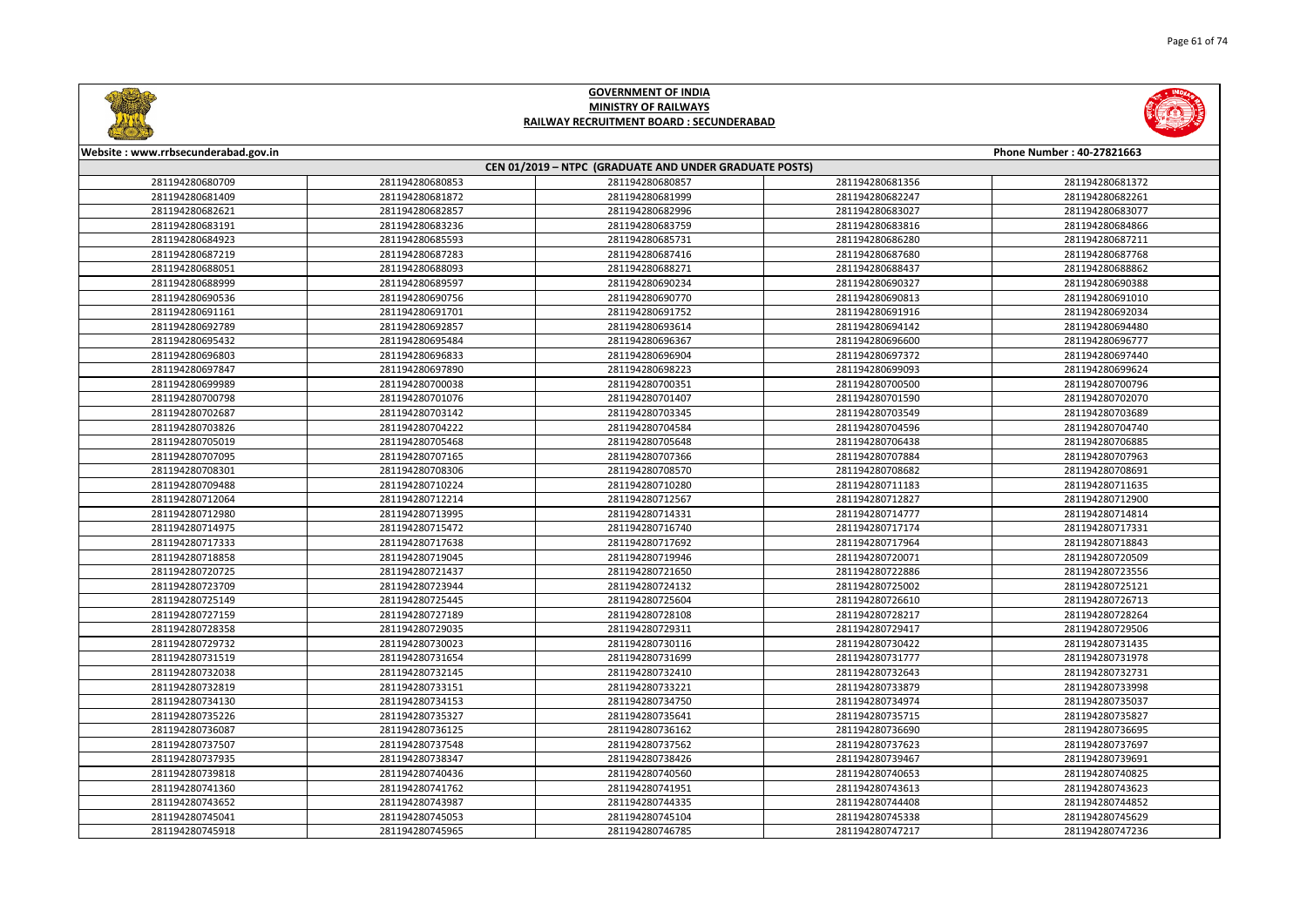



| Website: www.rrbsecunderabad.gov.in |                 |                                                        |                 | Phone Number: 40-27821663 |
|-------------------------------------|-----------------|--------------------------------------------------------|-----------------|---------------------------|
|                                     |                 | CEN 01/2019 - NTPC (GRADUATE AND UNDER GRADUATE POSTS) |                 |                           |
| 281194280747321                     | 281194280747549 | 281194280747672                                        | 281194280747947 | 281194280748654           |
| 281194280748914                     | 281194280748954 | 281194280749740                                        | 281194280750791 | 281194280750935           |
| 281194280751142                     | 281194280751281 | 281194280751611                                        | 281194280752117 | 281194280752283           |
| 281194280753817                     | 281194280754427 | 281194280754591                                        | 281194280755061 | 281194280755273           |
| 281194280755313                     | 281194280755428 | 281194280755496                                        | 281194280756868 | 281194280757444           |
| 281194280757513                     | 281194280758508 | 281194280758590                                        | 281194280758891 | 281194280758920           |
| 281194280758924                     | 281194280759975 | 281194280760364                                        | 281194280760465 | 281194280760678           |
| 281194280760747                     | 281194280761020 | 281194280761092                                        | 281194280761153 | 281194280761228           |
| 281194280761360                     | 281194280761725 | 281194280761789                                        | 281194280761794 | 281194280761865           |
| 281194280762401                     | 281194280762768 | 281194280762782                                        | 281194280763070 | 281194280763315           |
| 281194280763554                     | 281194280763778 | 281194280764150                                        | 281194280764235 | 281194280764283           |
| 281194280764294                     | 281194280764308 | 281194280765144                                        | 281194280766184 | 281194280766577           |
| 281194280766889                     | 281194280766891 | 281194280766940                                        | 281194280766942 | 281194280767182           |
| 281194280767218                     | 281194280767235 | 281194280768115                                        | 281194280768209 | 281194280769613           |
| 281194280769913                     | 281194280769945 | 281194280770007                                        | 281194280770464 | 281194280770694           |
| 281194280770860                     | 281194280770911 | 281194280774058                                        | 281194280774090 | 281194280774379           |
| 281194280775917                     | 281194280776157 | 281194280777108                                        | 281194280777587 | 281194280777649           |
| 281194280777945                     | 281194280779168 | 281194280779230                                        | 281194280779694 | 281194280780109           |
| 281194280781309                     | 281194280782917 | 281194280782979                                        | 281194280783004 | 281194280784172           |
| 281194280784736                     | 281194280785132 | 281194280785490                                        | 281194280786159 | 281194280786177           |
| 281194280786542                     | 281194280786852 | 281194280787095                                        | 281194280787297 | 281194280788096           |
| 281194280788158                     | 281194280788922 | 281194280789135                                        | 281194280789326 | 281194280789489           |
| 281194280789541                     | 281194280790424 | 281194280791220                                        | 281194280791631 | 281194280791632           |
| 281194280791651                     | 281194280791833 | 281194280791920                                        | 281194280792194 | 281194280792975           |
| 281194280793442                     | 281194280794842 | 281194280796014                                        | 281194280796091 | 281194280796092           |
| 281194280798334                     | 281194280798605 | 281194280798821                                        | 281194280798832 | 281194280799230           |
| 281194280799969                     | 281194280800221 | 281194280800427                                        | 281194280800630 | 281194280800640           |
| 281194280800762                     | 281194280800833 | 281194280805496                                        | 281194280805733 | 281194280805901           |
| 281194280807451                     | 281194280807710 | 281194280808187                                        | 281194280808476 | 281194280808503           |
| 281194280808806                     | 281194280808890 | 281194280808949                                        | 281194280809022 | 281194280809267           |
| 281194280809277                     | 281194280809408 | 281194280809734                                        | 281194280810329 | 281194280811005           |
| 281194280811093                     | 281194280811417 | 281194280811721                                        | 281194280812511 | 281194280813573           |
| 281194280813960                     | 281194280813977 | 281194280814079                                        | 281194280814092 | 281194280814191           |
| 281194280814317                     | 281194280814541 | 281194280815730                                        | 281194280815782 | 281194280817829           |
| 281194280818791                     | 281194280818975 | 281194280819044                                        | 281194280819086 | 281194280819321           |
| 281194280819679                     | 281194280820328 | 281194280820749                                        | 281194280820903 | 281194280821097           |
| 281194280823528                     | 281194280823938 | 281194280824255                                        | 281194280824302 | 281194280824502           |
| 281194280824875                     | 281194280824916 | 281194280826772                                        | 281194280828003 | 281194280828262           |
| 281194280828376                     | 281194280830084 | 281194280831176                                        | 281194280832182 | 281194280832443           |
| 281194280833848                     | 281194280834487 | 281194280834522                                        | 281194280834572 | 281194280834736           |
| 281194280834821                     | 281194280835542 | 281194280835739                                        | 281194280836241 | 281194280836246           |
| 281194280836862                     | 281194280837475 | 281194280837549                                        | 281194280837811 | 281194280838656           |
| 281194280838899                     | 281194280839745 | 281194280841627                                        | 281194280841989 | 281194280842207           |
| 281194280842297                     | 281194280843096 | 281194280844357                                        | 281194280845881 | 281194280846642           |
| 281194280846710                     | 281194280847245 | 281194280847421                                        | 281194280847878 | 281194280847889           |
| 281194280848879                     | 281194280849328 | 281194280849735                                        | 281194280849884 | 281194280849923           |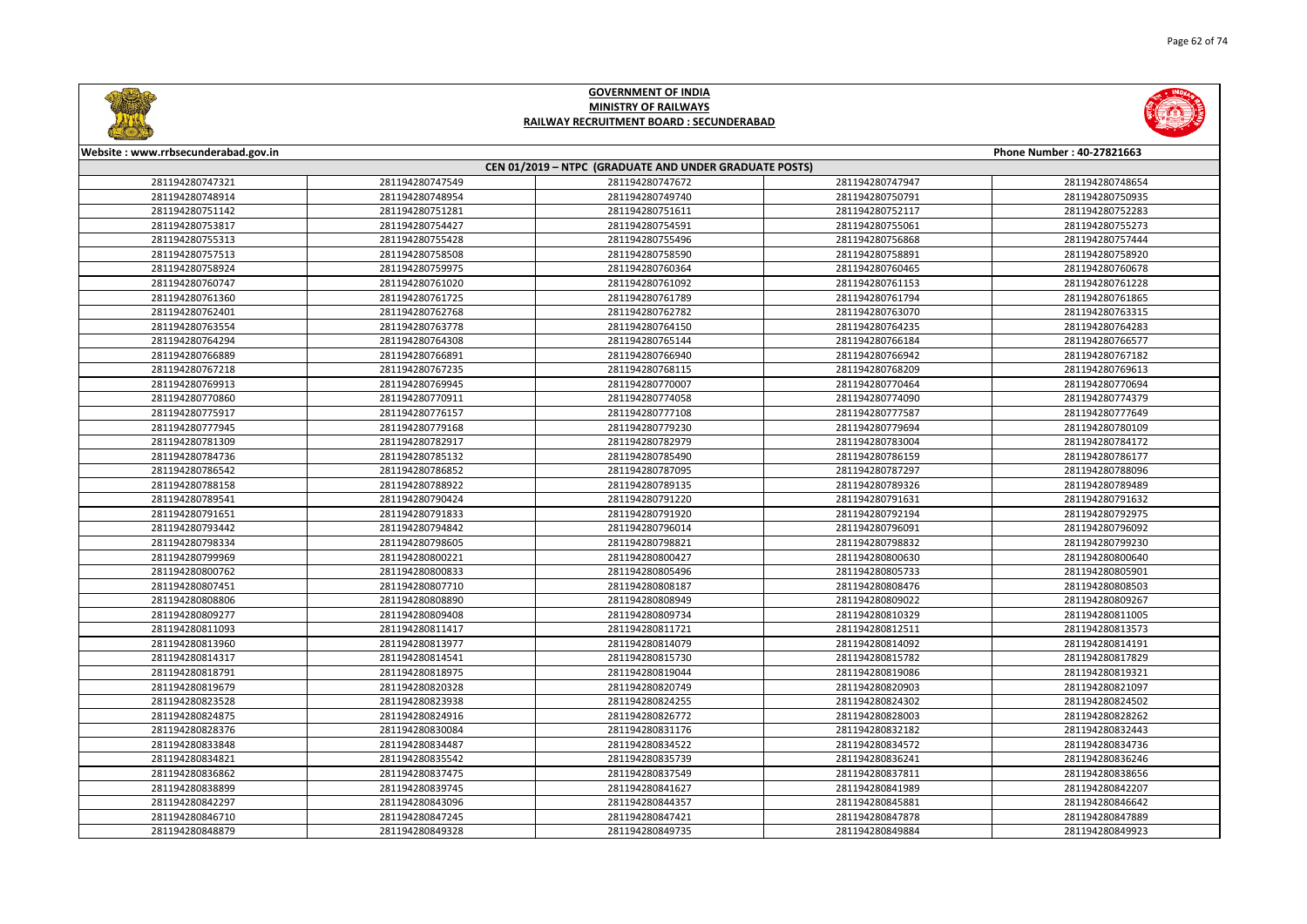



| Website: www.rrbsecunderabad.gov.in |                 |                                                        |                 | Phone Number: 40-27821663 |
|-------------------------------------|-----------------|--------------------------------------------------------|-----------------|---------------------------|
|                                     |                 | CEN 01/2019 - NTPC (GRADUATE AND UNDER GRADUATE POSTS) |                 |                           |
| 281194280850603                     | 281194280850857 | 281194280852570                                        | 281194280853292 | 281194280853702           |
| 281194280854682                     | 281194280854721 | 281194280855328                                        | 281194280855892 | 281194280856040           |
| 281194280857616                     | 281194280859320 | 281194280859518                                        | 281194280859990 | 281194280862001           |
| 281194280862278                     | 281194280862312 | 281194280862383                                        | 281194280864940 | 281194280865878           |
| 281194280867255                     | 281194280871644 | 281194280872651                                        | 281194280872970 | 281194280873453           |
| 281194280873756                     | 281194280874882 | 281194280874961                                        | 281194280875626 | 281194280876687           |
| 281194280877267                     | 281194280877311 | 281194280877484                                        | 281194280879027 | 281194280879301           |
| 281194290204203                     | 281194290219162 | 281194290223922                                        | 281194290231675 | 281194290231764           |
| 281194290241185                     | 281194290246864 | 281194290266395                                        | 281194290269968 | 281194290271019           |
| 281194290283539                     | 281194290292576 | 281194290328556                                        | 281194290527474 | 281194290540978           |
| 281194290600165                     | 281194290613364 | 281194290635387                                        | 281194290642445 | 281194290650604           |
| 281194290701827                     | 281194290715109 | 281194290722230                                        | 281194290741330 | 281194290769834           |
| 281194290782731                     | 281194290794046 | 281194290794697                                        | 281194290796427 | 281194290828699           |
| 281194290845493                     | 281194290875729 | 281194290888452                                        | 281194290893187 | 281194290893195           |
| 281194290900397                     | 281194290902916 | 281194290906121                                        | 281194290920093 | 281194290928668           |
| 281194290931343                     | 281194290941512 | 281194290966164                                        | 281194290979256 | 281194290979798           |
| 281194290982454                     | 281194290983391 | 281194290997618                                        | 281194290998513 | 281194291003966           |
| 281194291006016                     | 281194291024785 | 281194291034278                                        | 281194291038953 | 281194291055173           |
| 281194300049491                     | 281194300054765 | 281194300107425                                        | 281194300115099 | 281194300130128           |
| 281194300144822                     | 281194300209586 | 281194300391349                                        | 281194300462601 | 281194300785599           |
| 281194300859110                     | 281194300890378 | 281194300917645                                        | 281194300927198 | 281194300955579           |
| 281194300967064                     | 281194300972141 | 281194300978650                                        | 281194300996723 | 281194301001673           |
| 281194301005791                     | 281194301012332 | 281194301013950                                        | 281194301025114 | 281194301026217           |
| 281194301033602                     | 281194301039794 | 281194301057924                                        | 281194301061306 | 281194310795124           |
| 281194310819188                     | 281194310821891 | 281194310841136                                        | 281194310898775 | 281194310935508           |
| 281194311058476                     | 281194311060340 | 281194311112670                                        | 281194311112801 | 281194311114556           |
| 281194311114577                     | 281194311115914 | 281194311116739                                        | 281194311117718 | 281194311118399           |
| 281194311123627                     | 281194311124997 | 281194311125259                                        | 281194311127289 | 281194311127728           |
| 281194311131848                     | 281194311132235 | 281194311132575                                        | 281194311133067 | 281194311133840           |
| 281194311133930                     | 281194311135782 | 281195110508301                                        | 281195120485453 | 281195120485466           |
| 281195120485659                     | 281195120486668 | 281195120486717                                        | 281195120488048 | 281195120488149           |
| 281195120490517                     | 281195120493034 | 281195120493066                                        | 281195120493150 | 281195120493548           |
| 281195120493573                     | 281195120495823 | 281195120496431                                        | 281195120498142 | 281195120498174           |
| 281195120499191                     | 281195120499195 | 281195120502030                                        | 281195120502052 | 281195120505567           |
| 281195120508320                     | 281195120508321 | 281195120508377                                        | 281195120512763 | 281195120515786           |
| 281195120515898                     | 281195120515948 | 281195120521496                                        | 281195120521509 | 281195120525456           |
| 281195120526849                     | 281195120527559 | 281195120529147                                        | 281195120530568 | 281195120536930           |
| 281195120543163                     | 281195120544223 | 281195120547274                                        | 281195120547275 | 281195120547284           |
| 281195120550122                     | 281195120550940 | 281195120551984                                        | 281195120551988 | 281195120552867           |
| 281195120552959                     | 281195120556321 | 281195120556541                                        | 281195120556544 | 281195120556560           |
| 281195120556564                     | 281195120556568 | 281195120558773                                        | 281195120559334 | 281195120559338           |
| 281195120571152                     | 281195120582604 | 281195120587526                                        | 281195120588896 | 281195120593006           |
| 281195120605532                     | 281195120611026 | 281195120614030                                        | 281195120615785 | 281195120620654           |
| 281195120622263                     | 281195120622366 | 281195120622432                                        | 281195120629576 | 281195120633016           |
| 281195120633020                     | 281195120634735 | 281195120634864                                        | 281195120645020 | 281195120649769           |
| 281195120651897                     | 281195120653594 | 281195120654628                                        | 281195120663137 | 281195120669011           |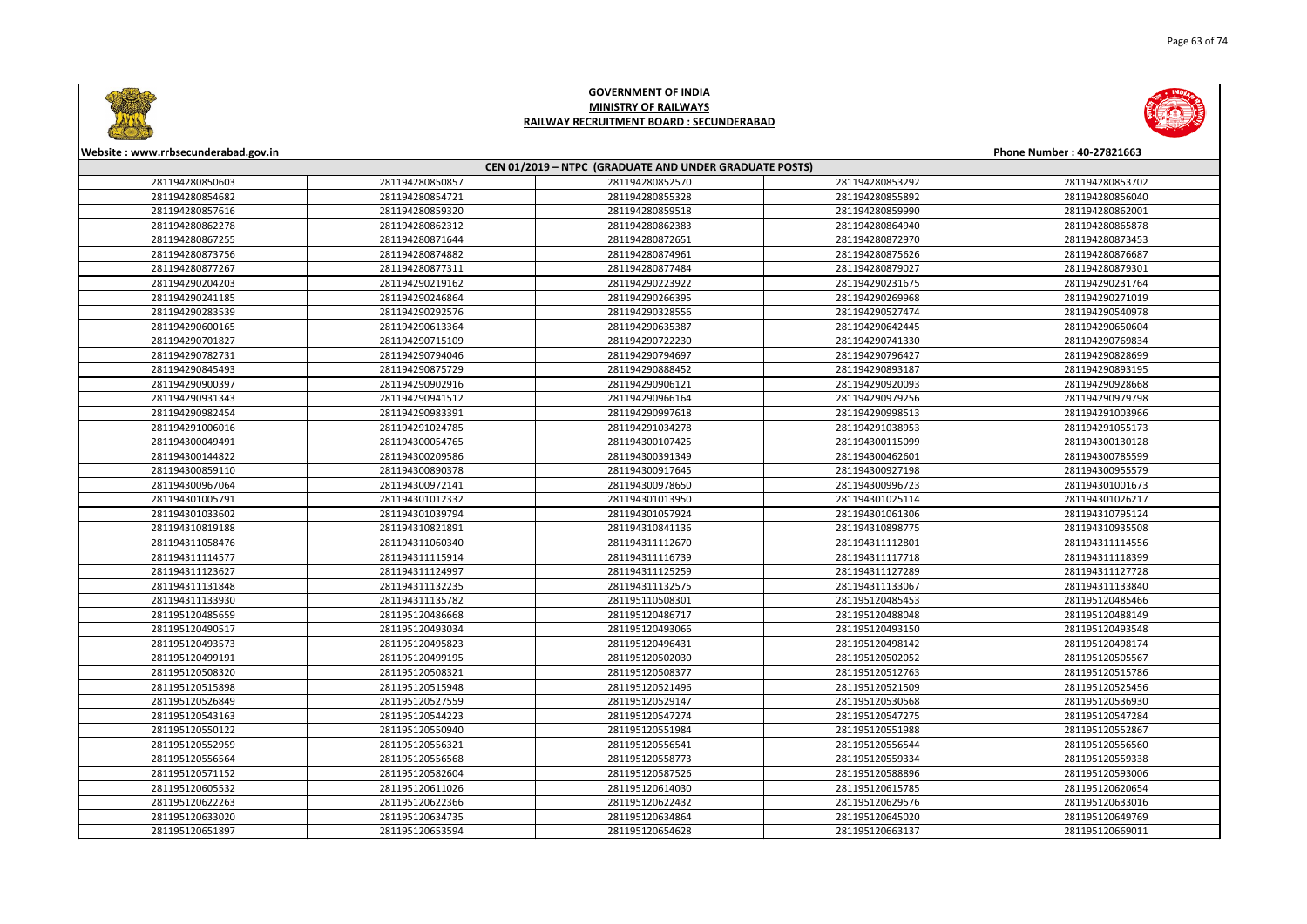



| Website: www.rrbsecunderabad.gov.in<br>Phone Number: 40-27821663 |                 |                                                        |                 |                 |
|------------------------------------------------------------------|-----------------|--------------------------------------------------------|-----------------|-----------------|
|                                                                  |                 | CEN 01/2019 - NTPC (GRADUATE AND UNDER GRADUATE POSTS) |                 |                 |
| 281195120669075                                                  | 281195120669576 | 281195120669584                                        | 281195120673667 | 281195120677952 |
| 281195120682277                                                  | 281195120683645 | 281195120685574                                        | 281195120693143 | 281195120694050 |
| 281195120700443                                                  | 281195120701891 | 281195120702031                                        | 281195120704055 | 281195120707860 |
| 281195120709008                                                  | 281195120714259 | 281195120720274                                        | 281195120720277 | 281195120728211 |
| 281195120731764                                                  | 281195120735160 | 281195120744243                                        | 281195120746563 | 281195120752832 |
| 281195120755614                                                  | 281195120758173 | 281195120758254                                        | 281195120761729 | 281195120763264 |
| 281195120868884                                                  | 281195120949431 | 281195130481130                                        | 281195130485487 | 281195130485537 |
| 281195130485597                                                  | 281195130488518 | 281195130490640                                        | 281195130492867 | 281195130492929 |
| 281195130493641                                                  | 281195130499118 | 281195130499124                                        | 281195130499965 | 281195130506983 |
| 281195130509242                                                  | 281195130509475 | 281195130510138                                        | 281195130512800 | 281195130513688 |
| 281195130517214                                                  | 281195130517216 | 281195130518577                                        | 281195130518745 | 281195130521433 |
| 281195130527563                                                  | 281195130529738 | 281195130532984                                        | 281195130545912 | 281195130548830 |
| 281195130550120                                                  | 281195130556030 | 281195130563095                                        | 281195130567677 | 281195130571103 |
| 281195130571150                                                  | 281195130577460 | 281195130581938                                        | 281195130586036 | 281195130601135 |
| 281195130616657                                                  | 281195130619134 | 281195130622970                                        | 281195130631317 | 281195130632167 |
| 281195130636463                                                  | 281195130640077 | 281195130641190                                        | 281195130644357 | 281195130649111 |
| 281195130653383                                                  | 281195130659289 | 281195130659337                                        | 281195130664116 | 281195130669368 |
| 281195130669473                                                  | 281195130670196 | 281195130671937                                        | 281195130677804 | 281195130677991 |
| 281195130679790                                                  | 281195130680078 | 281195130682256                                        | 281195130682414 | 281195130682552 |
| 281195130683366                                                  | 281195130696207 | 281195130700453                                        | 281195130700783 | 281195130703074 |
| 281195130708185                                                  | 281195130751266 | 281195130766436                                        | 281195130766615 | 281195130767069 |
| 281195130767120                                                  | 281195130768254 | 281195130768664                                        | 281195130769212 | 281195130771845 |
| 281195130780090                                                  | 281195130780809 | 281195130780853                                        | 281195130781506 | 281195130783392 |
| 281195130784472                                                  | 281195130784547 | 281195130790521                                        | 281195130790926 | 281195130792229 |
| 281195130793026                                                  | 281195130796086 | 281195130800821                                        | 281195130802507 | 281195130803379 |
| 281195130809262                                                  | 281195130810122 | 281195130810528                                        | 281195130811779 | 281195130814768 |
| 281195130816078                                                  | 281195130816154 | 281195130823159                                        | 281195130823849 | 281195130824339 |
| 281195130825755                                                  | 281195130826955 | 281195130829975                                        | 281195130831892 | 281195130833112 |
| 281195130835860                                                  | 281195130836214 | 281195130837292                                        | 281195130842134 | 281195130842143 |
| 281195130842196                                                  | 281195130847612 | 281195130848111                                        | 281195130854505 | 281195130856782 |
| 281195130857204                                                  | 281195130859046 | 281195130859084                                        | 281195130860337 | 281195130861144 |
| 281195130867531                                                  | 281195130873030 | 281195130877026                                        | 281195130877349 | 281195130879678 |
| 281195130882923                                                  | 281195131066866 | 281195131067242                                        | 281195131068837 | 281195131071654 |
| 281195131071726                                                  | 281195131072279 | 281195131074650                                        | 281195131075699 | 281195131076547 |
| 281195131081523                                                  | 281195131081556 | 281195131081804                                        | 281195131081965 | 281195131084046 |
| 281195131084075                                                  | 281195131086642 | 281195131088542                                        | 281195131090379 | 281195131091696 |
| 281195131092179                                                  | 281195131095166 | 281195131097154                                        | 281195131098657 | 281195131100097 |
| 281195131103451                                                  | 281195131103591 | 281195131104598                                        | 281195131105574 | 281195131106548 |
| 281195131108183                                                  | 281195131110080 | 281195131110936                                        | 281195131111437 | 281195131111545 |
| 281195131111870                                                  | 281195131112286 | 281195150498040                                        | 281195150502007 | 281195150511838 |
| 281195150515489                                                  | 281195150519704 | 281195150522439                                        | 281195150527674 | 281195150532980 |
| 281195150535392                                                  | 281195150536959 | 281195150546729                                        | 281195150565398 | 281195150565463 |
| 281195150576317                                                  | 281195150577133 | 281195150587159                                        | 281195150607484 | 281195150607708 |
| 281195150610039                                                  | 281195150619264 | 281195150635670                                        | 281195150636370 | 281195150645729 |
| 281195150654603                                                  | 281195150667877 | 281195150677978                                        | 281195150677982 | 281195150685454 |
| 281195150716591                                                  | 281195150765893 | 281195150766009                                        | 281195150766839 | 281195150766890 |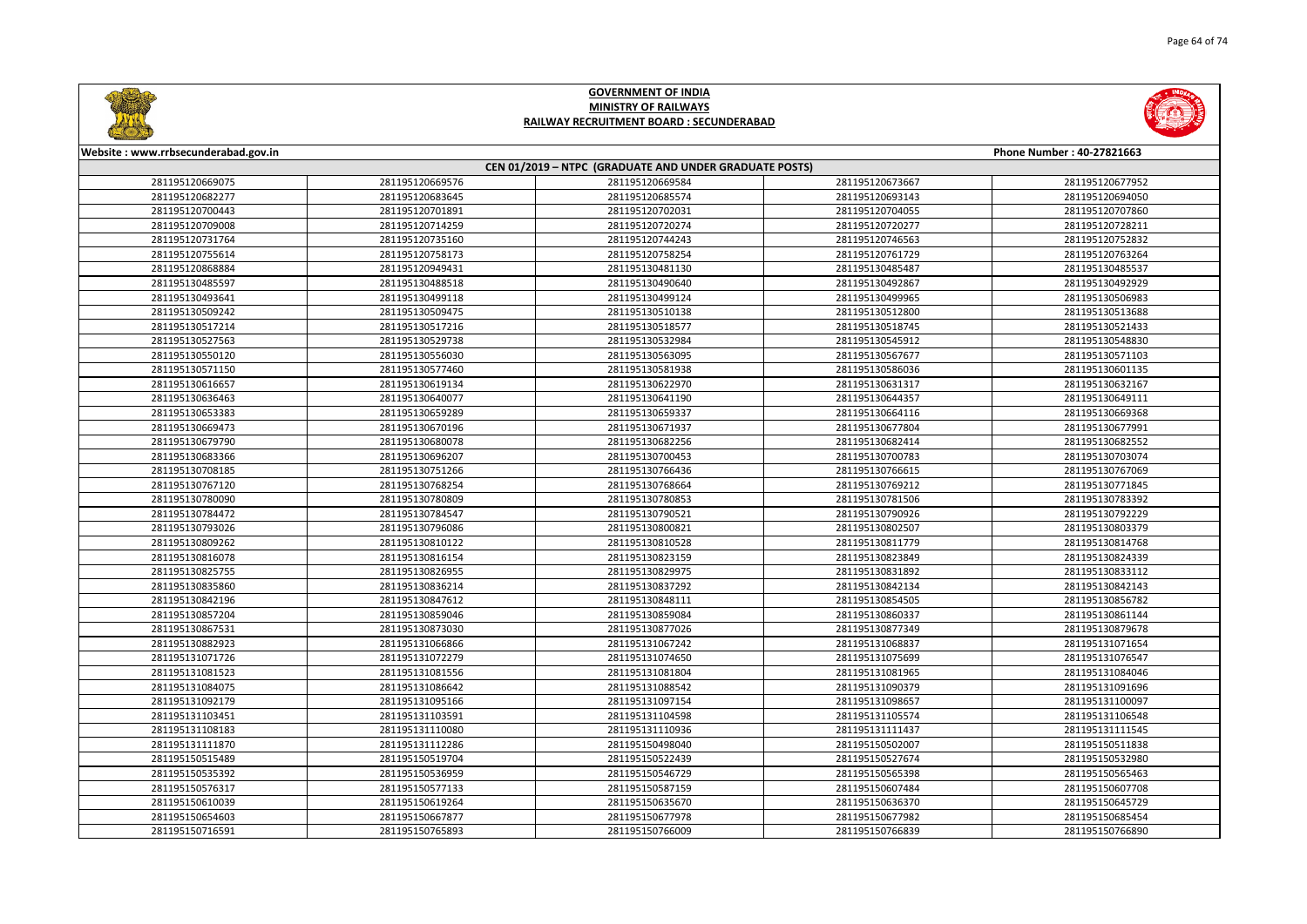



| Website: www.rrbsecunderabad.gov.in<br>Phone Number: 40-27821663 |                 |                                                        |                 |                 |
|------------------------------------------------------------------|-----------------|--------------------------------------------------------|-----------------|-----------------|
|                                                                  |                 | CEN 01/2019 - NTPC (GRADUATE AND UNDER GRADUATE POSTS) |                 |                 |
| 281195150773322                                                  | 281195150778688 | 281195150785012                                        | 281195160000924 | 281195160022894 |
| 281195160035878                                                  | 281195160043786 | 281195160044205                                        | 281195160046375 | 281195160046839 |
| 281195160046938                                                  | 281195160046947 | 281195160047038                                        | 281195160049342 | 281195160050348 |
| 281195160050386                                                  | 281195160050699 | 281195160051411                                        | 281195160051535 | 281195160051969 |
| 281195160053101                                                  | 281195160053572 | 281195160053673                                        | 281195160053877 | 281195160054854 |
| 281195160054910                                                  | 281195160054987 | 281195160055048                                        | 281195160055552 | 281195160063687 |
| 281195160094947                                                  | 281195160096225 | 281195160096788                                        | 281195160097550 | 281195160097964 |
| 281195160098877                                                  | 281195160100605 | 281195160100809                                        | 281195160101086 | 281195160101559 |
| 281195160113963                                                  | 281195160114487 | 281195160125258                                        | 281195160128231 | 281195160128379 |
| 281195160129734                                                  | 281195160130962 | 281195160130986                                        | 281195160131233 | 281195160144480 |
| 281195160146818                                                  | 281195160150337 | 281195160154428                                        | 281195160162311 | 281195160162688 |
| 281195160172816                                                  | 281195160173498 | 281195160173649                                        | 281195160174117 | 281195160174671 |
| 281195160190645                                                  | 281195160191927 | 281195160191930                                        | 281195160192917 | 281195160193804 |
| 281195160193999                                                  | 281195160194313 | 281195160383239                                        | 281195160386623 | 281195160390995 |
| 281195160396804                                                  | 281195160396885 | 281195160399226                                        | 281195160400061 | 281195160401308 |
| 281195160401606                                                  | 281195160401893 | 281195160406943                                        | 281195160411111 | 281195160411628 |
| 281195160412392                                                  | 281195160415032 | 281195160417882                                        | 281195160418721 | 281195160421202 |
| 281195160429859                                                  | 281195160437337 | 281195160485434                                        | 281195160485948 | 281195160489640 |
| 281195160493078                                                  | 281195160494983 | 281195160498859                                        | 281195160499420 | 281195160508882 |
| 281195160508897                                                  | 281195160510755 | 281195160519782                                        | 281195160527638 | 281195160532916 |
| 281195160535443                                                  | 281195160545960 | 281195160556347                                        | 281195160556398 | 281195160573265 |
| 281195160582353                                                  | 281195160598408 | 281195160602923                                        | 281195160603672 | 281195160609976 |
| 281195160623475                                                  | 281195160625729 | 281195160649783                                        | 281195160653055 | 281195160657657 |
| 281195160658315                                                  | 281195160663021 | 281195160674259                                        | 281195160675226 | 281195160676889 |
| 281195160695093                                                  | 281195160703085 | 281195160704530                                        | 281195160717593 | 281195160725739 |
| 281195170012198                                                  | 281195170013385 | 281195170044378                                        | 281195170054768 | 281195170055788 |
| 281195170057094                                                  | 281195170058604 | 281195170065258                                        | 281195170074001 | 281195170124395 |
| 281195170126632                                                  | 281195170126971 | 281195170128188                                        | 281195170129700 | 281195170130410 |
| 281195170155324                                                  | 281195170173287 | 281195170174501                                        | 281195170194897 | 281195170485501 |
| 281195170487993                                                  | 281195170488037 | 281195170490643                                        | 281195170497811 | 281195170498899 |
| 281195170503250                                                  | 281195170503253 | 281195170503942                                        | 281195170506982 | 281195170508356 |
| 281195170509035                                                  | 281195170509114 | 281195170509137                                        | 281195170512897 | 281195170512903 |
| 281195170512904                                                  | 281195170517410 | 281195170532827                                        | 281195170533600 | 281195170536915 |
| 281195170545897                                                  | 281195170547280 | 281195170548834                                        | 281195170548874 | 281195170548918 |
| 281195170555983                                                  | 281195170556028 | 281195170556043                                        | 281195170556204 | 281195170556208 |
| 281195170558748                                                  | 281195170560937 | 281195170566771                                        | 281195170570590 | 281195170571104 |
| 281195170571773                                                  | 281195170571804 | 281195170577157                                        | 281195170578711 | 281195170580674 |
| 281195170582344                                                  | 281195170585501 | 281195170585698                                        | 281195170587680 | 281195170590244 |
| 281195170590311                                                  | 281195170594520 | 281195170603440                                        | 281195170607797 | 281195170608756 |
| 281195170614335                                                  | 281195170615521 | 281195170616252                                        | 281195170617010 | 281195170617087 |
| 281195170618455                                                  | 281195170620278 | 281195170622534                                        | 281195170624262 | 281195170632603 |
| 281195170633026                                                  | 281195170635845 | 281195170635940                                        | 281195170639480 | 281195170640610 |
| 281195170642921                                                  | 281195170644057 | 281195170653173                                        | 281195170653287 | 281195170671498 |
| 281195170671520                                                  | 281195170673635 | 281195170673732                                        | 281195170677460 | 281195170681498 |
| 281195170683313                                                  | 281195170684658 | 281195170685001                                        | 281195170685370 | 281195170685952 |
| 281195170689201                                                  | 281195170694785 | 281195170699266                                        | 281195170704524 | 281195170714897 |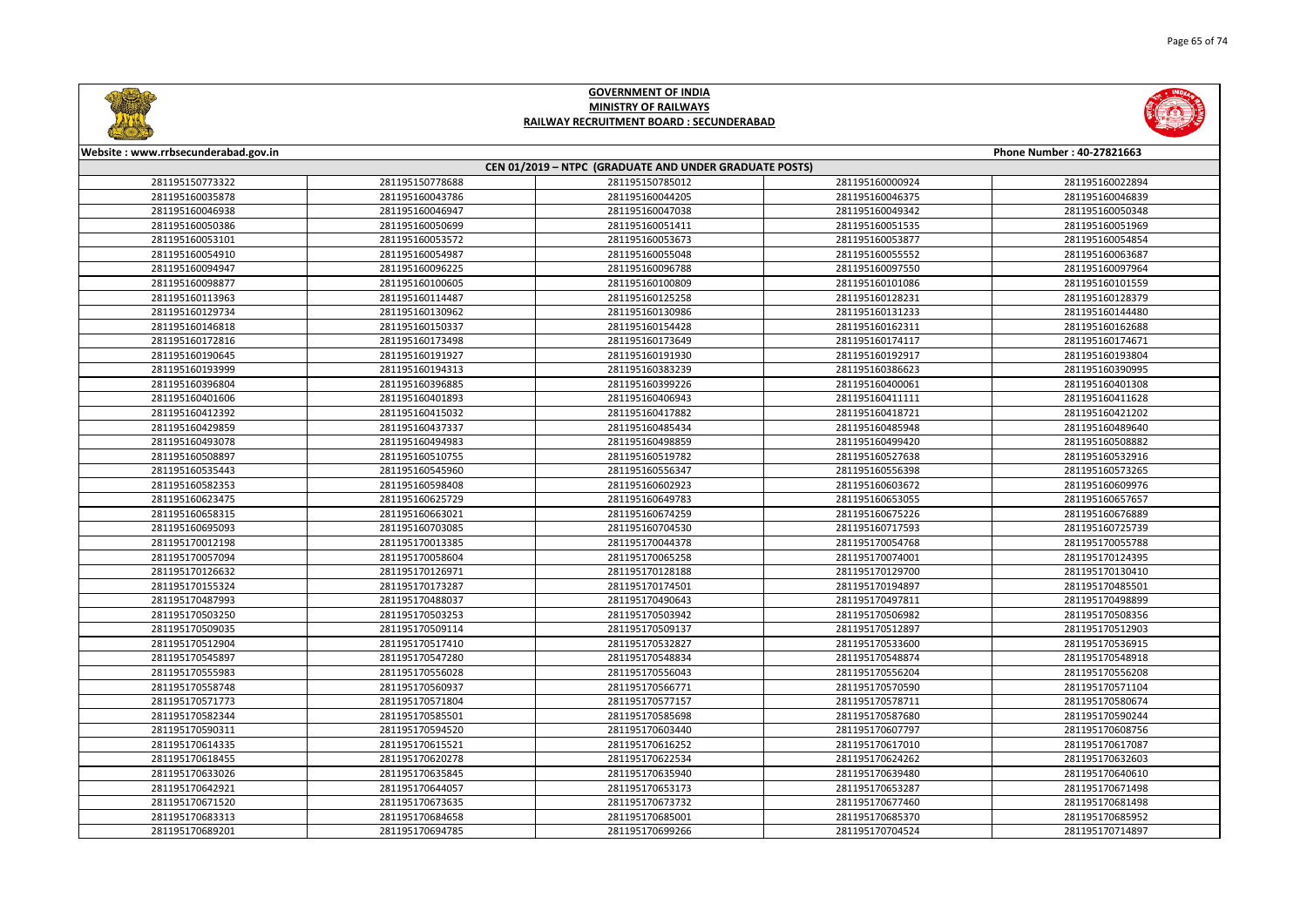



| Website: www.rrbsecunderabad.gov.in<br>Phone Number: 40-27821663 |                 |                                                        |                 |                 |
|------------------------------------------------------------------|-----------------|--------------------------------------------------------|-----------------|-----------------|
|                                                                  |                 | CEN 01/2019 - NTPC (GRADUATE AND UNDER GRADUATE POSTS) |                 |                 |
| 281195170721996                                                  | 281195170722771 | 281195170742347                                        | 281195170744573 | 281195170750026 |
| 281195170751265                                                  | 281195170761263 | 281195170765080                                        | 281195170766728 | 281195170774372 |
| 281195170801030                                                  | 281195170831421 | 281195170831423                                        | 281195170866857 | 281195170871333 |
| 281195170911716                                                  | 281195170916478 | 281195170924698                                        | 281195170927468 | 281195170931291 |
| 281195170932874                                                  | 281195170935783 | 281195170950096                                        | 281195170957530 | 281195170965349 |
| 281195170983957                                                  | 281195170994032 | 281195171002044                                        | 281195171020465 | 281195171024438 |
| 281195171035789                                                  | 281195171040483 | 281195171049849                                        | 281195171061924 | 281195171063378 |
| 281195171065217                                                  | 281195171065633 | 281195171068542                                        | 281195171068656 | 281195171072948 |
| 281195171074652                                                  | 281195171075943 | 281195171084809                                        | 281195171085639 | 281195171086164 |
| 281195171088527                                                  | 281195171092985 | 281195171093550                                        | 281195171094318 | 281195171094790 |
| 281195171097385                                                  | 281195171099529 | 281195171101122                                        | 281195171101795 | 281195180197548 |
| 281195190487988                                                  | 281195190488509 | 281195190491236                                        | 281195190502048 | 281195190504014 |
| 281195190505607                                                  | 281195190509509 | 281195190512871                                        | 281195190515795 | 281195190517533 |
| 281195190518470                                                  | 281195190518474 | 281195190518653                                        | 281195190518831 | 281195190519790 |
| 281195190521467                                                  | 281195190521469 | 281195190533649                                        | 281195190536872 | 281195190536873 |
| 281195190536893                                                  | 281195190545911 | 281195190550143                                        | 281195190551979 | 281195190560171 |
| 281195190561008                                                  | 281195190573460 | 281195190573889                                        | 281195190574467 | 281195190577128 |
| 281195190577530                                                  | 281195190577693 | 281195190577708                                        | 281195190579569 | 281195190580097 |
| 281195190586647                                                  | 281195190594067 | 281195190604084                                        | 281195190607467 | 281195190607534 |
| 281195190615342                                                  | 281195190617612 | 281195190617670                                        | 281195190617847 | 281195190622847 |
| 281195190622967                                                  | 281195190629754 | 281195190629951                                        | 281195190630378 | 281195190632829 |
| 281195190653168                                                  | 281195190654500 | 281195190656550                                        | 281195190656627 | 281195190657008 |
| 281195190659464                                                  | 281195190662794 | 281195190663831                                        | 281195190667876 | 281195190669567 |
| 281195190670180                                                  | 281195190678393 | 281195190683881                                        | 281195190685234 | 281195190685837 |
| 281195190700436                                                  | 281195190700936 | 281195190701035                                        | 281195190703126 | 281195190705811 |
| 281195190708188                                                  | 281195190708966 | 281195190735022                                        | 281195190756713 | 281195190761658 |
| 281195190763261                                                  | 281195190763591 | 281195190763616                                        | 281195190766596 | 281195190772612 |
| 281195190780686                                                  | 281195190782515 | 281195190804219                                        | 281195190823137 | 281195190826458 |
| 281195190829487                                                  | 281195190832379 | 281195190846941                                        | 281195190854973 | 281195190876374 |
| 281195190880621                                                  | 281195190881885 | 281195191063455                                        | 281195191063572 | 281195191066511 |
| 281195191070629                                                  | 281195191071042 | 281195191071470                                        | 281195191074256 | 281195191076830 |
| 281195191076918                                                  | 281195191077555 | 281195191078048                                        | 281195191081938 | 281195191082535 |
| 281195191083474                                                  | 281195191083528 | 281195191086121                                        | 281195191087847 | 281195191089612 |
| 281195191090846                                                  | 281195191091209 | 281195191091641                                        | 281195191096358 | 281195191096481 |
| 281195191097947                                                  | 281195191098822 | 281195191099987                                        | 281195191101442 | 281195191101966 |
| 281195191106629                                                  | 281195191106835 | 281195191108185                                        | 281195191110994 | 281195191111237 |
| 281195191113600                                                  | 281195191114930 | 281195191115221                                        | 281195191115286 | 281195191122856 |
| 281195191124648                                                  | 281195191125392 | 281195191126786                                        | 281195191127547 | 281195191127621 |
| 281195191130303                                                  | 281195191135314 | 281195210050522                                        | 281195210101846 | 281195210778783 |
| 281195210801133                                                  | 281195220051192 | 281195220052743                                        | 281195220101410 | 281195220102325 |
| 281195220172589                                                  | 281195220383755 | 281195220383873                                        | 281195220393999 | 281195220396623 |
| 281195220398760                                                  | 281195220402714 | 281195220405287                                        | 281195220406620 | 281195220493551 |
| 281195220493568                                                  | 281195220502890 | 281195220511834                                        | 281195220526208 | 281195220556139 |
| 281195220570765                                                  | 281195220607524 | 281195220618641                                        | 281195220625880 | 281195220633345 |
| 281195220633593                                                  | 281195220646182 | 281195220647960                                        | 281195220669640 | 281195220678858 |
| 281195220705476                                                  | 281195221069344 | 281195221070326                                        | 281195221073725 | 281195221083066 |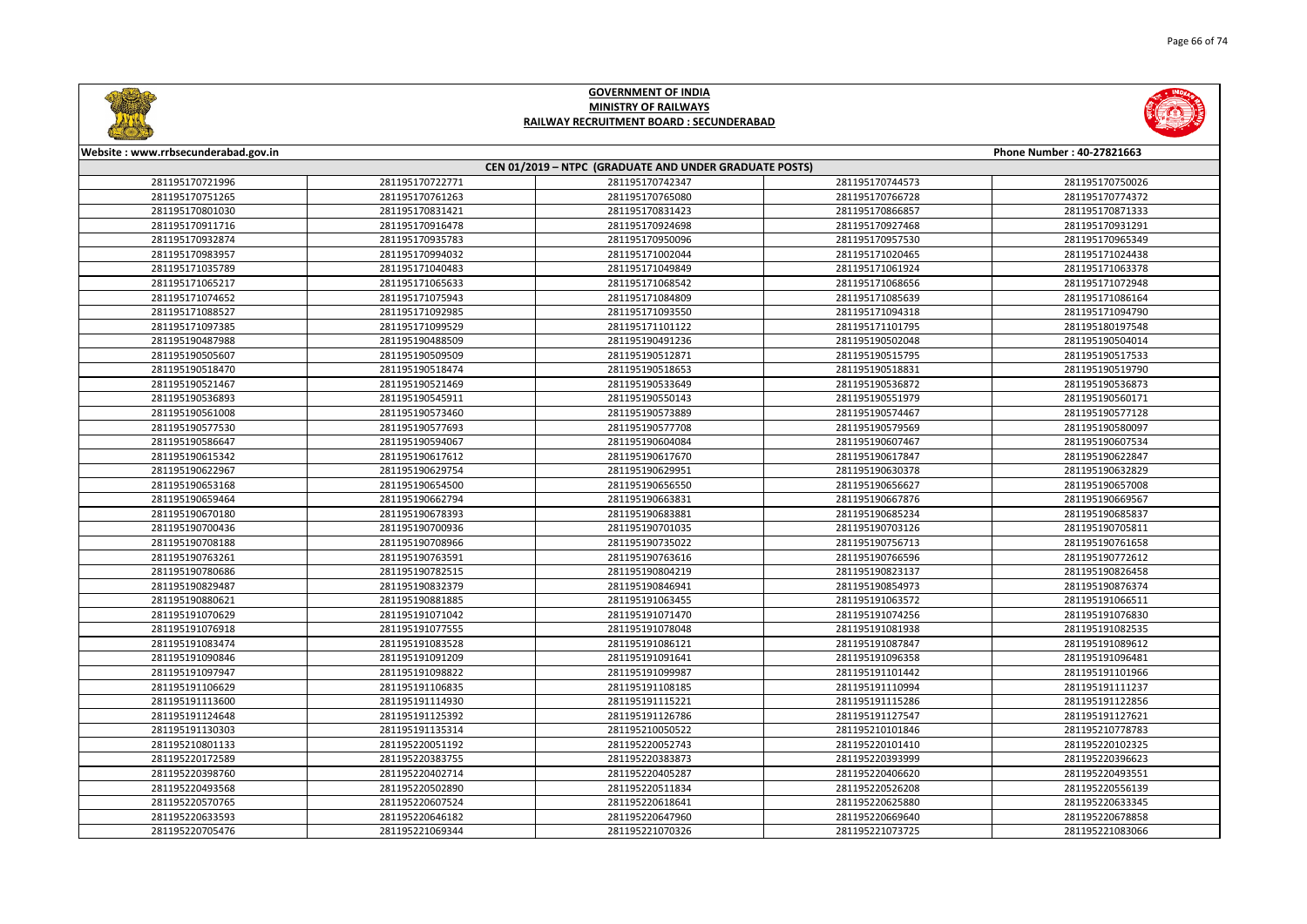



| Website: www.rrbsecunderabad.gov.in<br>Phone Number: 40-27821663 |                 |                                                        |                 |                 |
|------------------------------------------------------------------|-----------------|--------------------------------------------------------|-----------------|-----------------|
|                                                                  |                 | CEN 01/2019 - NTPC (GRADUATE AND UNDER GRADUATE POSTS) |                 |                 |
| 281195221092057                                                  | 281195221093712 | 281195221096374                                        | 281195221097129 | 281195221102043 |
| 281195221110791                                                  | 281195221113417 | 281195221114552                                        | 281195221116272 | 281195221116565 |
| 281195221120221                                                  | 281195221121282 | 281195221121308                                        | 281195221121484 | 281195221123590 |
| 281195221123880                                                  | 281195221128720 | 281195221129311                                        | 281195221131083 | 281195221132709 |
| 281195221133148                                                  | 281195221133562 | 281195221133587                                        | 281195221134636 | 281195221134692 |
| 281195230559425                                                  | 281195230694761 | 281195230867915                                        | 281195231062057 | 281195231087083 |
| 281195240489989                                                  | 281195240491884 | 281195240495815                                        | 281195240509038 | 281195240509526 |
| 281195240510795                                                  | 281195240518629 | 281195240525499                                        | 281195240529742 | 281195240544195 |
| 281195240547310                                                  | 281195240552006 | 281195240559361                                        | 281195240568656 | 281195240574440 |
| 281195240577099                                                  | 281195240581622 | 281195240581939                                        | 281195240588752 | 281195240594071 |
| 281195240594137                                                  | 281195240594856 | 281195240600346                                        | 281195240602214 | 281195240603602 |
| 281195240607702                                                  | 281195240615501 | 281195240616173                                        | 281195240617998 | 281195240620057 |
| 281195240629406                                                  | 281195240633046 | 281195240642869                                        | 281195240660032 | 281195240660758 |
| 281195240669575                                                  | 281195240671882 | 281195240674633                                        | 281195240681336 | 281195240703677 |
| 281195240742954                                                  | 281195240755715 | 281195240755957                                        | 281195240765439 | 281195251067863 |
| 281195251076728                                                  | 281195251081874 | 281195251083318                                        | 281195251088098 | 281195251089321 |
| 281195251095161                                                  | 281195251096367 | 281195251097948                                        | 281195251098217 | 281195251107420 |
| 281195251109254                                                  | 281195251115225 | 281195251118032                                        | 281195251123170 | 281195251127463 |
| 281195251128057                                                  | 281195251128684 | 281195251129649                                        | 281195251129704 | 281195251130172 |
| 281195251131896                                                  | 281195251134480 | 281195251136053                                        | 281195260490502 | 281195260492567 |
| 281195260503961                                                  | 281195260517219 | 281195260558762                                        | 281195260573631 | 281195260595133 |
| 281195260616325                                                  | 281195260618090 | 281195260653804                                        | 281195260660385 | 281195260662792 |
| 281195260677008                                                  | 281195260677908 | 281195260684977                                        | 281195260694777 | 281195260752790 |
| 281195260752812                                                  | 281195260767554 | 281195260788751                                        | 281195260794055 | 281195260806546 |
| 281195260811830                                                  | 281195260812894 | 281195260826282                                        | 281195260826861 | 281195260829637 |
| 281195260842106                                                  | 281195260843638 | 281195260845627                                        | 281195260846583 | 281195260849609 |
| 281195260853891                                                  | 281195260871593 | 281195260880285                                        | 281195260883279 | 281195260889231 |
| 281195260892245                                                  | 281195260894108 | 281195260894878                                        | 281195260903591 | 281195260904689 |
| 281195260905401                                                  | 281195260906355 | 281195260909252                                        | 281195260911215 | 281195260917470 |
| 281195260918057                                                  | 281195260924104 | 281195260924392                                        | 281195260926291 | 281195260930888 |
| 281195260933746                                                  | 281195260939492 | 281195260943315                                        | 281195260945661 | 281195260945822 |
| 281195260946935                                                  | 281195260948089 | 281195260949214                                        | 281195260952041 | 281195260956996 |
| 281195260957114                                                  | 281195260961103 | 281195260969220                                        | 281195260973048 | 281195260983200 |
| 281195260983479                                                  | 281195260984703 | 281195260985000                                        | 281195260985199 | 281195260987271 |
| 281195260996090                                                  | 281195261000270 | 281195261001109                                        | 281195261004813 | 281195261005983 |
| 281195261005995                                                  | 281195261006628 | 281195261010061                                        | 281195261012564 | 281195261012793 |
| 281195261018300                                                  | 281195261018582 | 281195261020435                                        | 281195261023223 | 281195261027475 |
| 281195261033825                                                  | 281195261037085 | 281195261037658                                        | 281195261039358 | 281195261042237 |
| 281195261043368                                                  | 281195261043476 | 281195261044566                                        | 281195261045662 | 281195261046243 |
| 281195261046702                                                  | 281195261046789 | 281195261046910                                        | 281195261047197 | 281195261047633 |
| 281195261048723                                                  | 281195261051423 | 281195261051440                                        | 281195261052709 | 281195261052764 |
| 281195261053518                                                  | 281195261053738 | 281195261054472                                        | 281195261054921 | 281195261055538 |
| 281195261058041                                                  | 281195261058044 | 281195261058070                                        | 281195261058545 | 281195261059115 |
| 281195261059559                                                  | 281195261061183 | 281195261061681                                        | 281195261062075 | 281195261062352 |
| 281195261063883                                                  | 281195261063966 | 281195261066375                                        | 281195261066555 | 281195261069752 |
| 281195261072653                                                  | 281195261072695 | 281195261074535                                        | 281195261075501 | 281195261077078 |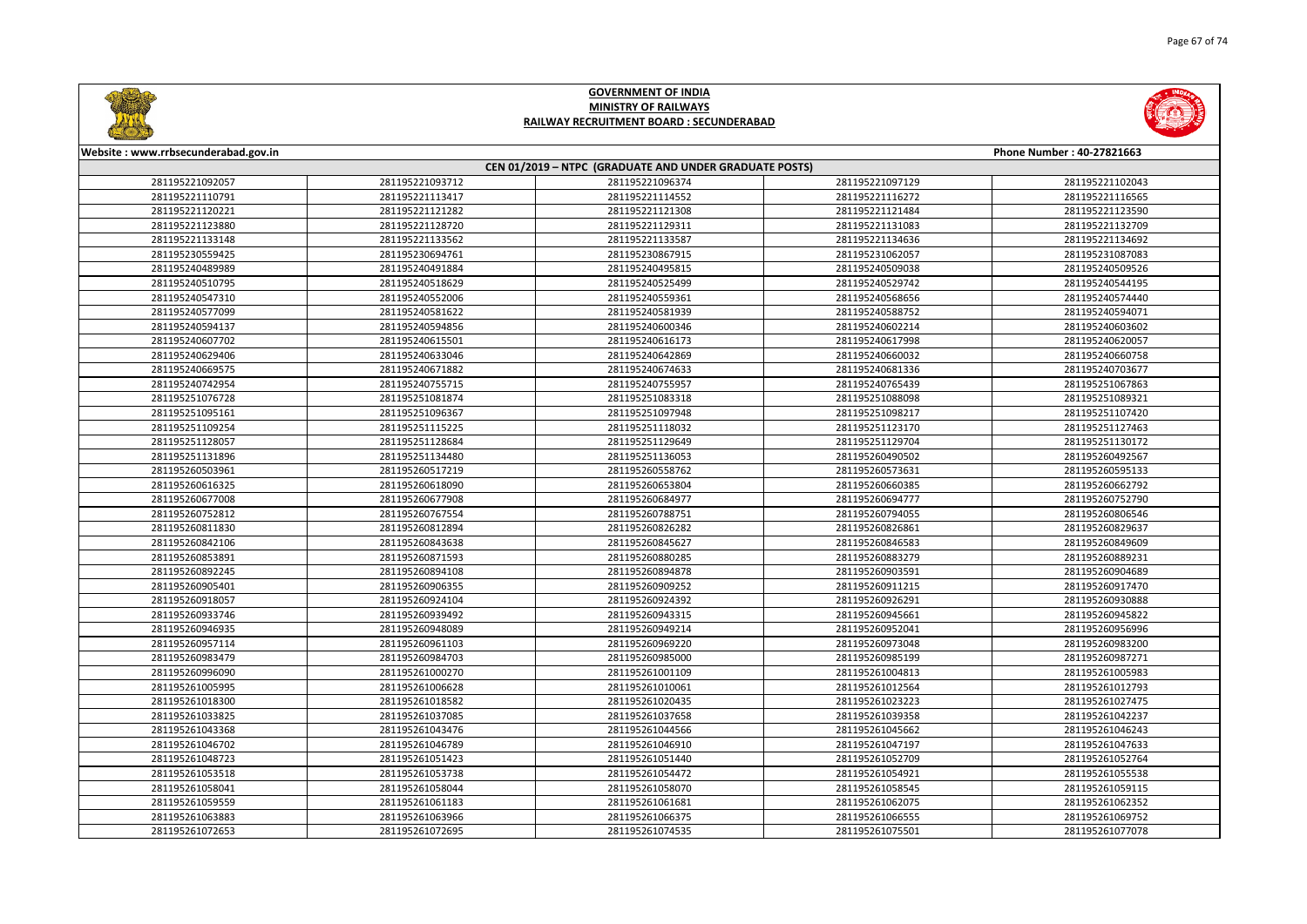



| Website: www.rrbsecunderabad.gov.in<br>Phone Number: 40-27821663 |                 |                                                        |                 |                 |
|------------------------------------------------------------------|-----------------|--------------------------------------------------------|-----------------|-----------------|
|                                                                  |                 | CEN 01/2019 - NTPC (GRADUATE AND UNDER GRADUATE POSTS) |                 |                 |
| 281195261080097                                                  | 281195261081655 | 281195261082351                                        | 281195261082503 | 281195261083137 |
| 281195261085070                                                  | 281195261086044 | 281195261086641                                        | 281195261086944 | 281195261087729 |
| 281195261088875                                                  | 281195261090393 | 281195261090851                                        | 281195261091311 | 281195261094265 |
| 281195261095160                                                  | 281195261096963 | 281195261097955                                        | 281195261105157 | 281195261107489 |
| 281195261107733                                                  | 281195261111128 | 281195261111949                                        | 281195261118776 | 281195261124690 |
| 281195261125047                                                  | 281195261127291 | 281195261129123                                        | 281195261129152 | 281195261129812 |
| 281195261131179                                                  | 281195261135283 | 281195270480982                                        | 281195270481069 | 281195270481073 |
| 281195270481098                                                  | 281195270485705 | 281195270488574                                        | 281195270490664 | 281195270496478 |
| 281195270499082                                                  | 281195270499085 | 281195270503209                                        | 281195270509148 | 281195270512810 |
| 281195270521475                                                  | 281195270521590 | 281195270532554                                        | 281195270567841 | 281195270568332 |
| 281195270568339                                                  | 281195270575946 | 281195270577151                                        | 281195270579093 | 281195270595136 |
| 281195270608706                                                  | 281195270610721 | 281195270618197                                        | 281195270621166 | 281195270627376 |
| 281195270631289                                                  | 281195270636482 | 281195270642946                                        | 281195270642981 | 281195270642983 |
| 281195270643122                                                  | 281195270643645 | 281195270647198                                        | 281195270648524 | 281195270648946 |
| 281195270648989                                                  | 281195270665660 | 281195270671506                                        | 281195270675036 | 281195270686021 |
| 281195270699442                                                  | 281195270701875 | 281195270708668                                        | 281195270714067 | 281195270721931 |
| 281195270735433                                                  | 281195270739529 | 281195270740084                                        | 281195270740514 | 281195270752795 |
| 281195270766631                                                  | 281195270774618 | 281195270779637                                        | 281195270814675 | 281195270821342 |
| 281195270822270                                                  | 281195270847273 | 281195270893574                                        | 281195270900249 | 281195270904269 |
| 281195270905544                                                  | 281195270907371 | 281195270917025                                        | 281195270917311 | 281195270924231 |
| 281195270934771                                                  | 281195270936433 | 281195270942395                                        | 281195270942990 | 281195270944277 |
| 281195270945641                                                  | 281195270945825 | 281195270951181                                        | 281195270951643 | 281195270955660 |
| 281195270959410                                                  | 281195270961459 | 281195270962208                                        | 281195270967557 | 281195270967733 |
| 281195270968673                                                  | 281195270970846 | 281195270971487                                        | 281195270971774 | 281195270974466 |
| 281195270977450                                                  | 281195270980068 | 281195270981482                                        | 281195270983316 | 281195270985736 |
| 281195270992615                                                  | 281195270994413 | 281195270997453                                        | 281195271002656 | 281195271005757 |
| 281195271007460                                                  | 281195271012890 | 281195271018150                                        | 281195271019958 | 281195271020869 |
| 281195271020878                                                  | 281195271020983 | 281195271027331                                        | 281195271031667 | 281195271040614 |
| 281195271040930                                                  | 281195271042182 | 281195271043569                                        | 281195271043953 | 281195271044774 |
| 281195271045421                                                  | 281195271048550 | 281195271051344                                        | 281195271052336 | 281195271053432 |
| 281195271054966                                                  | 281195271055602 | 281195271056362                                        | 281195271057147 | 281195271058143 |
| 281195271059286                                                  | 281195271061465 | 281195271062003                                        | 281195271068596 | 281195271069102 |
| 281195271070958                                                  | 281195271072289 | 281195271076353                                        | 281195271076636 | 281195271080219 |
| 281195271088069                                                  | 281195271088791 | 281195271091128                                        | 281195271094877 | 281195271095034 |
| 281195271098775                                                  | 281195271098889 | 281195271102691                                        | 281195271113568 | 281195271113833 |
| 281195271114060                                                  | 281195271115379 | 281195271115380                                        | 281195271116783 | 281195271118109 |
| 281195271118727                                                  | 281195271118810 | 281195271118897                                        | 281195271121528 | 281195271123421 |
| 281195271124359                                                  | 281195271126360 | 281195271126452                                        | 281195271126758 | 281195271127531 |
| 281195271127919                                                  | 281195271128194 | 281195271128241                                        | 281195271128529 | 281195271128878 |
| 281195271129085                                                  | 281195271129916 | 281195271130318                                        | 281195271131024 | 281195271131239 |
| 281195271131242                                                  | 281195271131486 | 281195271131608                                        | 281195271131996 | 281195271132368 |
| 281195271132964                                                  | 281195271134154 | 281195280000114                                        | 281195280000609 | 281195280000645 |
| 281195280000686                                                  | 281195280000693 | 281195280000730                                        | 281195280001709 | 281195280001966 |
| 281195280002306                                                  | 281195280002346 | 281195280002491                                        | 281195280002546 | 281195280002911 |
| 281195280002933                                                  | 281195280003169 | 281195280003384                                        | 281195280003684 | 281195280003719 |
| 281195280004964                                                  | 281195280006723 | 281195280006762                                        | 281195280007496 | 281195280007554 |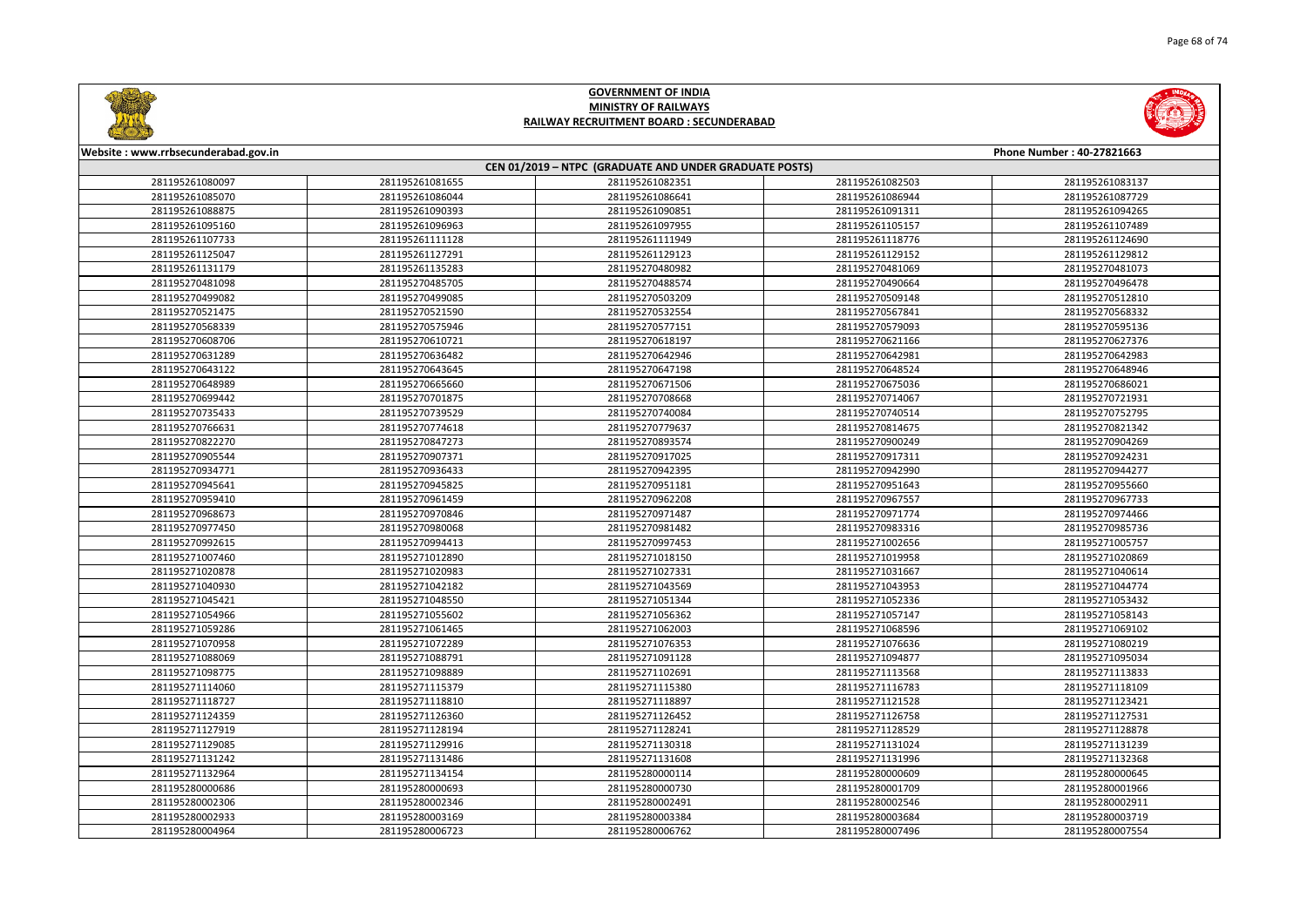



| Website: www.rrbsecunderabad.gov.in<br>Phone Number: 40-27821663 |                 |                                                        |                 |                 |
|------------------------------------------------------------------|-----------------|--------------------------------------------------------|-----------------|-----------------|
|                                                                  |                 | CEN 01/2019 - NTPC (GRADUATE AND UNDER GRADUATE POSTS) |                 |                 |
| 281195280008399                                                  | 281195280008684 | 281195280008899                                        | 281195280010397 | 281195280010833 |
| 281195280012148                                                  | 281195280013056 | 281195280014966                                        | 281195280017690 | 281195280018158 |
| 281195280018297                                                  | 281195280018373 | 281195280018501                                        | 281195280019451 | 281195280020357 |
| 281195280020484                                                  | 281195280020790 | 281195280020956                                        | 281195280021164 | 281195280022270 |
| 281195280022747                                                  | 281195280022975 | 281195280023107                                        | 281195280023805 | 281195280024964 |
| 281195280025634                                                  | 281195280025783 | 281195280027024                                        | 281195280027900 | 281195280028557 |
| 281195280029935                                                  | 281195280030109 | 281195280030388                                        | 281195280030466 | 281195280030659 |
| 281195280031880                                                  | 281195280032899 | 281195280033038                                        | 281195280034501 | 281195280035102 |
| 281195280035237                                                  | 281195280035780 | 281195280036700                                        | 281195280036833 | 281195280037021 |
| 281195280037076                                                  | 281195280037112 | 281195280037500                                        | 281195280037516 | 281195280037621 |
| 281195280037891                                                  | 281195280038050 | 281195280038102                                        | 281195280038132 | 281195280038483 |
| 281195280039375                                                  | 281195280039440 | 281195280039792                                        | 281195280039955 | 281195280040318 |
| 281195280040337                                                  | 281195280041713 | 281195280041840                                        | 281195280041897 | 281195280042469 |
| 281195280042824                                                  | 281195280043015 | 281195280043072                                        | 281195280043311 | 281195280043882 |
| 281195280044040                                                  | 281195280044079 | 281195280044236                                        | 281195280044528 | 281195280044549 |
| 281195280044584                                                  | 281195280045562 | 281195280045821                                        | 281195280046736 | 281195280047088 |
| 281195280047136                                                  | 281195280047206 | 281195280047257                                        | 281195280047284 | 281195280047324 |
| 281195280047489                                                  | 281195280047500 | 281195280047520                                        | 281195280047571 | 281195280047609 |
| 281195280047692                                                  | 281195280047707 | 281195280047711                                        | 281195280047739 | 281195280047816 |
| 281195280047841                                                  | 281195280047871 | 281195280048096                                        | 281195280048099 | 281195280048166 |
| 281195280048170                                                  | 281195280048224 | 281195280048380                                        | 281195280048452 | 281195280048491 |
| 281195280048566                                                  | 281195280048586 | 281195280048673                                        | 281195280048721 | 281195280048873 |
| 281195280048972                                                  | 281195280048997 | 281195280049426                                        | 281195280049520 | 281195280049583 |
| 281195280049641                                                  | 281195280049689 | 281195280049713                                        | 281195280049787 | 281195280049826 |
| 281195280050041                                                  | 281195280050045 | 281195280050142                                        | 281195280050298 | 281195280050355 |
| 281195280050478                                                  | 281195280050591 | 281195280050678                                        | 281195280050704 | 281195280050899 |
| 281195280050914                                                  | 281195280050976 | 281195280050996                                        | 281195280051031 | 281195280051152 |
| 281195280051163                                                  | 281195280051166 | 281195280051174                                        | 281195280051180 | 281195280051194 |
| 281195280051230                                                  | 281195280051248 | 281195280051372                                        | 281195280051439 | 281195280051615 |
| 281195280051661                                                  | 281195280051708 | 281195280051728                                        | 281195280051750 | 281195280051755 |
| 281195280051807                                                  | 281195280051847 | 281195280052106                                        | 281195280052158 | 281195280052198 |
| 281195280052202                                                  | 281195280052223 | 281195280052299                                        | 281195280052324 | 281195280052328 |
| 281195280052359                                                  | 281195280052366 | 281195280052402                                        | 281195280052425 | 281195280052430 |
| 281195280052457                                                  | 281195280052568 | 281195280052589                                        | 281195280052641 | 281195280053072 |
| 281195280053121                                                  | 281195280053127 | 281195280053175                                        | 281195280053219 | 281195280053555 |
| 281195280053565                                                  | 281195280053613 | 281195280053724                                        | 281195280053751 | 281195280053756 |
| 281195280053777                                                  | 281195280053799 | 281195280053899                                        | 281195280053969 | 281195280054022 |
| 281195280054038                                                  | 281195280054073 | 281195280054196                                        | 281195280054226 | 281195280054316 |
| 281195280054375                                                  | 281195280054405 | 281195280054469                                        | 281195280054475 | 281195280054562 |
| 281195280054760                                                  | 281195280054773 | 281195280054783                                        | 281195280054853 | 281195280054857 |
| 281195280054872                                                  | 281195280054957 | 281195280054964                                        | 281195280054979 | 281195280055000 |
| 281195280055064                                                  | 281195280055189 | 281195280055211                                        | 281195280055268 | 281195280055269 |
| 281195280055304                                                  | 281195280055342 | 281195280055381                                        | 281195280055494 | 281195280055506 |
| 281195280055567                                                  | 281195280055663 | 281195280055672                                        | 281195280055770 | 281195280055772 |
| 281195280055820                                                  | 281195280055901 | 281195280055960                                        | 281195280055992 | 281195280056021 |
| 281195280056044                                                  | 281195280056156 | 281195280056281                                        | 281195280056545 | 281195280056695 |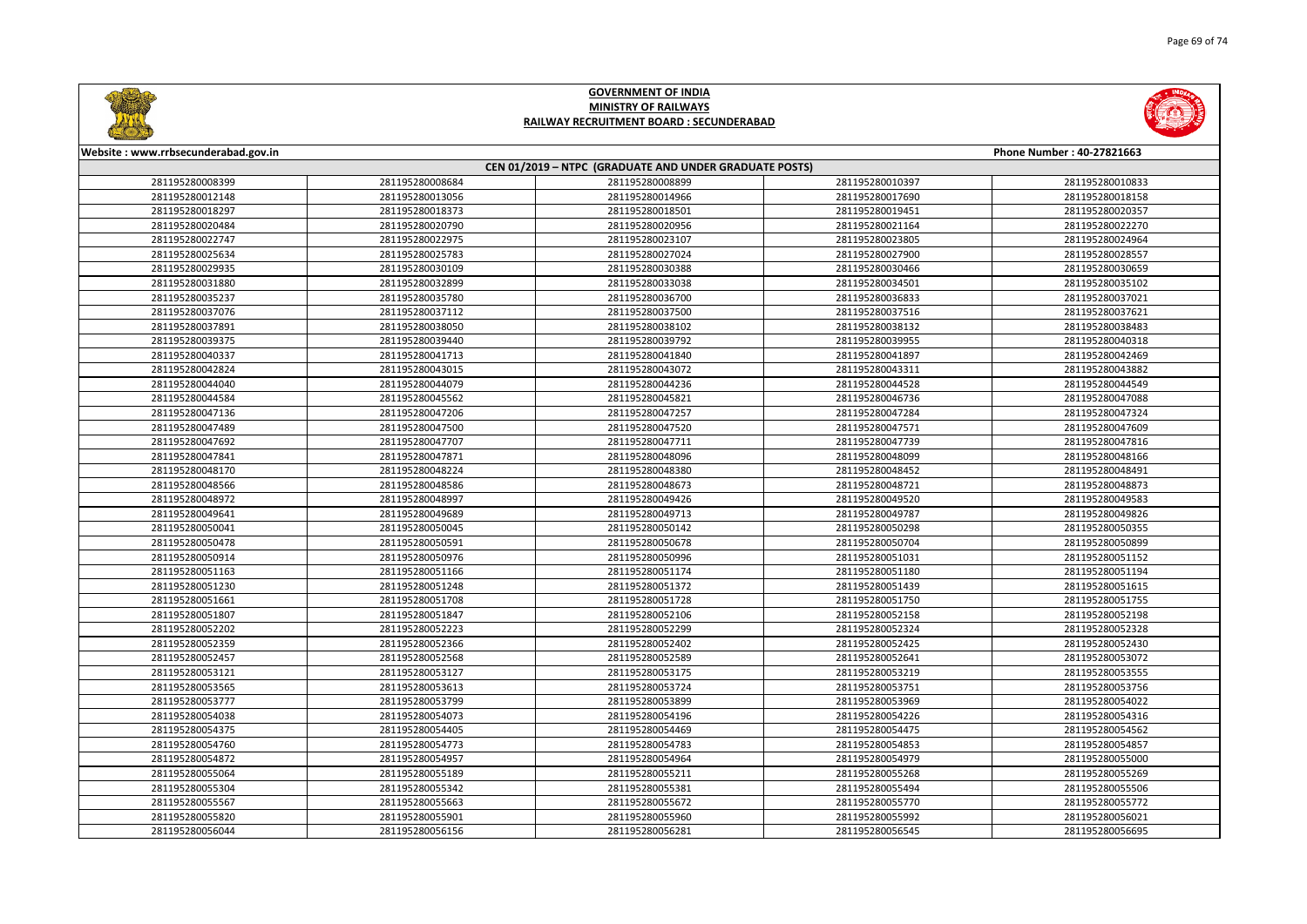



| Website: www.rrbsecunderabad.gov.in |                                                                                                                                                                                                                                                                        |                                                                                                                                                                                                                                  |                                                                                                                                                                                                                                                                                                                                  |  |
|-------------------------------------|------------------------------------------------------------------------------------------------------------------------------------------------------------------------------------------------------------------------------------------------------------------------|----------------------------------------------------------------------------------------------------------------------------------------------------------------------------------------------------------------------------------|----------------------------------------------------------------------------------------------------------------------------------------------------------------------------------------------------------------------------------------------------------------------------------------------------------------------------------|--|
|                                     |                                                                                                                                                                                                                                                                        |                                                                                                                                                                                                                                  | Phone Number: 40-27821663                                                                                                                                                                                                                                                                                                        |  |
|                                     |                                                                                                                                                                                                                                                                        |                                                                                                                                                                                                                                  |                                                                                                                                                                                                                                                                                                                                  |  |
|                                     |                                                                                                                                                                                                                                                                        |                                                                                                                                                                                                                                  | 281195280058728                                                                                                                                                                                                                                                                                                                  |  |
|                                     |                                                                                                                                                                                                                                                                        |                                                                                                                                                                                                                                  | 281195280059701                                                                                                                                                                                                                                                                                                                  |  |
|                                     |                                                                                                                                                                                                                                                                        |                                                                                                                                                                                                                                  | 281195280060275                                                                                                                                                                                                                                                                                                                  |  |
|                                     |                                                                                                                                                                                                                                                                        |                                                                                                                                                                                                                                  | 281195280062447                                                                                                                                                                                                                                                                                                                  |  |
|                                     |                                                                                                                                                                                                                                                                        |                                                                                                                                                                                                                                  | 281195280063454                                                                                                                                                                                                                                                                                                                  |  |
|                                     |                                                                                                                                                                                                                                                                        |                                                                                                                                                                                                                                  | 281195280067253                                                                                                                                                                                                                                                                                                                  |  |
|                                     |                                                                                                                                                                                                                                                                        |                                                                                                                                                                                                                                  | 281195280068574                                                                                                                                                                                                                                                                                                                  |  |
|                                     |                                                                                                                                                                                                                                                                        |                                                                                                                                                                                                                                  | 281195280070569                                                                                                                                                                                                                                                                                                                  |  |
|                                     |                                                                                                                                                                                                                                                                        |                                                                                                                                                                                                                                  | 281195280072560                                                                                                                                                                                                                                                                                                                  |  |
|                                     |                                                                                                                                                                                                                                                                        |                                                                                                                                                                                                                                  | 281195280073461                                                                                                                                                                                                                                                                                                                  |  |
|                                     |                                                                                                                                                                                                                                                                        |                                                                                                                                                                                                                                  | 281195280074259                                                                                                                                                                                                                                                                                                                  |  |
|                                     |                                                                                                                                                                                                                                                                        |                                                                                                                                                                                                                                  | 281195280076101                                                                                                                                                                                                                                                                                                                  |  |
|                                     | 281195280076854                                                                                                                                                                                                                                                        |                                                                                                                                                                                                                                  | 281195280079049                                                                                                                                                                                                                                                                                                                  |  |
| 281195280079573                     | 281195280081249                                                                                                                                                                                                                                                        | 281195280082446                                                                                                                                                                                                                  | 281195280082754                                                                                                                                                                                                                                                                                                                  |  |
| 281195280083736                     | 281195280085196                                                                                                                                                                                                                                                        | 281195280086157                                                                                                                                                                                                                  | 281195280086690                                                                                                                                                                                                                                                                                                                  |  |
| 281195280087069                     | 281195280087220                                                                                                                                                                                                                                                        |                                                                                                                                                                                                                                  | 281195280087630                                                                                                                                                                                                                                                                                                                  |  |
| 281195280087811                     | 281195280088009                                                                                                                                                                                                                                                        | 281195280089116                                                                                                                                                                                                                  | 281195280089522                                                                                                                                                                                                                                                                                                                  |  |
| 281195280089761                     | 281195280089988                                                                                                                                                                                                                                                        | 281195280090455                                                                                                                                                                                                                  | 281195280090972                                                                                                                                                                                                                                                                                                                  |  |
| 281195280091139                     | 281195280091905                                                                                                                                                                                                                                                        | 281195280092512                                                                                                                                                                                                                  | 281195280092566                                                                                                                                                                                                                                                                                                                  |  |
| 281195280093061                     | 281195280093583                                                                                                                                                                                                                                                        | 281195280093927                                                                                                                                                                                                                  | 281195280093964                                                                                                                                                                                                                                                                                                                  |  |
| 281195280094524                     | 281195280094555                                                                                                                                                                                                                                                        | 281195280095414                                                                                                                                                                                                                  | 281195280095811                                                                                                                                                                                                                                                                                                                  |  |
| 281195280096330                     | 281195280096376                                                                                                                                                                                                                                                        | 281195280096446                                                                                                                                                                                                                  | 281195280096571                                                                                                                                                                                                                                                                                                                  |  |
| 281195280096958                     | 281195280097104                                                                                                                                                                                                                                                        | 281195280097756                                                                                                                                                                                                                  | 281195280097828                                                                                                                                                                                                                                                                                                                  |  |
| 281195280097887                     | 281195280097907                                                                                                                                                                                                                                                        | 281195280097927                                                                                                                                                                                                                  | 281195280098022                                                                                                                                                                                                                                                                                                                  |  |
|                                     | 281195280098037                                                                                                                                                                                                                                                        | 281195280098056                                                                                                                                                                                                                  | 281195280098063                                                                                                                                                                                                                                                                                                                  |  |
| 281195280098148                     | 281195280098258                                                                                                                                                                                                                                                        | 281195280098292                                                                                                                                                                                                                  | 281195280098334                                                                                                                                                                                                                                                                                                                  |  |
| 281195280098508                     | 281195280098716                                                                                                                                                                                                                                                        | 281195280098744                                                                                                                                                                                                                  | 281195280098942                                                                                                                                                                                                                                                                                                                  |  |
| 281195280099192                     | 281195280099239                                                                                                                                                                                                                                                        | 281195280099311                                                                                                                                                                                                                  | 281195280099417                                                                                                                                                                                                                                                                                                                  |  |
| 281195280099463                     | 281195280099783                                                                                                                                                                                                                                                        | 281195280099788                                                                                                                                                                                                                  | 281195280099789                                                                                                                                                                                                                                                                                                                  |  |
| 281195280099899                     | 281195280099900                                                                                                                                                                                                                                                        | 281195280099925                                                                                                                                                                                                                  | 281195280099988                                                                                                                                                                                                                                                                                                                  |  |
| 281195280100023                     | 281195280100157                                                                                                                                                                                                                                                        | 281195280100159                                                                                                                                                                                                                  | 281195280100168                                                                                                                                                                                                                                                                                                                  |  |
| 281195280100289                     | 281195280100310                                                                                                                                                                                                                                                        | 281195280100346                                                                                                                                                                                                                  | 281195280100406                                                                                                                                                                                                                                                                                                                  |  |
| 281195280100451                     | 281195280100453                                                                                                                                                                                                                                                        | 281195280100465                                                                                                                                                                                                                  | 281195280100469                                                                                                                                                                                                                                                                                                                  |  |
| 281195280100597                     | 281195280100606                                                                                                                                                                                                                                                        | 281195280100619                                                                                                                                                                                                                  | 281195280100683                                                                                                                                                                                                                                                                                                                  |  |
| 281195280100743                     | 281195280100792                                                                                                                                                                                                                                                        | 281195280100799                                                                                                                                                                                                                  | 281195280100804                                                                                                                                                                                                                                                                                                                  |  |
| 281195280100850                     | 281195280100871                                                                                                                                                                                                                                                        | 281195280100941                                                                                                                                                                                                                  | 281195280100944                                                                                                                                                                                                                                                                                                                  |  |
| 281195280100987                     | 281195280101045                                                                                                                                                                                                                                                        | 281195280101189                                                                                                                                                                                                                  | 281195280101195                                                                                                                                                                                                                                                                                                                  |  |
| 281195280101402                     | 281195280101432                                                                                                                                                                                                                                                        | 281195280101438                                                                                                                                                                                                                  | 281195280101443                                                                                                                                                                                                                                                                                                                  |  |
| 281195280101506                     | 281195280101525                                                                                                                                                                                                                                                        | 281195280101538                                                                                                                                                                                                                  | 281195280101550                                                                                                                                                                                                                                                                                                                  |  |
| 281195280101609                     | 281195280101662                                                                                                                                                                                                                                                        | 281195280101717                                                                                                                                                                                                                  | 281195280101760                                                                                                                                                                                                                                                                                                                  |  |
| 281195280101831                     | 281195280101870                                                                                                                                                                                                                                                        | 281195280101881                                                                                                                                                                                                                  | 281195280101952                                                                                                                                                                                                                                                                                                                  |  |
| 281195280101983                     | 281195280101987                                                                                                                                                                                                                                                        | 281195280102006                                                                                                                                                                                                                  | 281195280102024                                                                                                                                                                                                                                                                                                                  |  |
| 281195280102039                     | 281195280102110                                                                                                                                                                                                                                                        | 281195280102122                                                                                                                                                                                                                  | 281195280102201                                                                                                                                                                                                                                                                                                                  |  |
| 281195280102346                     | 281195280102373                                                                                                                                                                                                                                                        | 281195280102410                                                                                                                                                                                                                  | 281195280102471                                                                                                                                                                                                                                                                                                                  |  |
| 281195280102584                     | 281195280102790                                                                                                                                                                                                                                                        | 281195280102821                                                                                                                                                                                                                  | 281195280102871                                                                                                                                                                                                                                                                                                                  |  |
| 281195280103095                     | 281195280103140                                                                                                                                                                                                                                                        | 281195280103496                                                                                                                                                                                                                  | 281195280103503                                                                                                                                                                                                                                                                                                                  |  |
|                                     | 281195280057147<br>281195280059105<br>281195280059824<br>281195280060919<br>281195280062699<br>281195280066637<br>281195280068064<br>281195280069183<br>281195280071352<br>281195280072615<br>281195280073987<br>281195280074685<br>281195280076475<br>281195280098031 | 281195280057317<br>281195280059132<br>281195280059854<br>281195280060984<br>281195280062723<br>281195280066814<br>281195280068122<br>281195280070149<br>281195280071955<br>281195280073098<br>281195280074048<br>281195280075458 | CEN 01/2019 - NTPC (GRADUATE AND UNDER GRADUATE POSTS)<br>281195280057492<br>281195280059229<br>281195280060172<br>281195280061739<br>281195280062844<br>281195280067203<br>281195280068270<br>281195280070306<br>281195280072331<br>281195280073215<br>281195280074186<br>281195280075487<br>281195280077083<br>281195280087293 |  |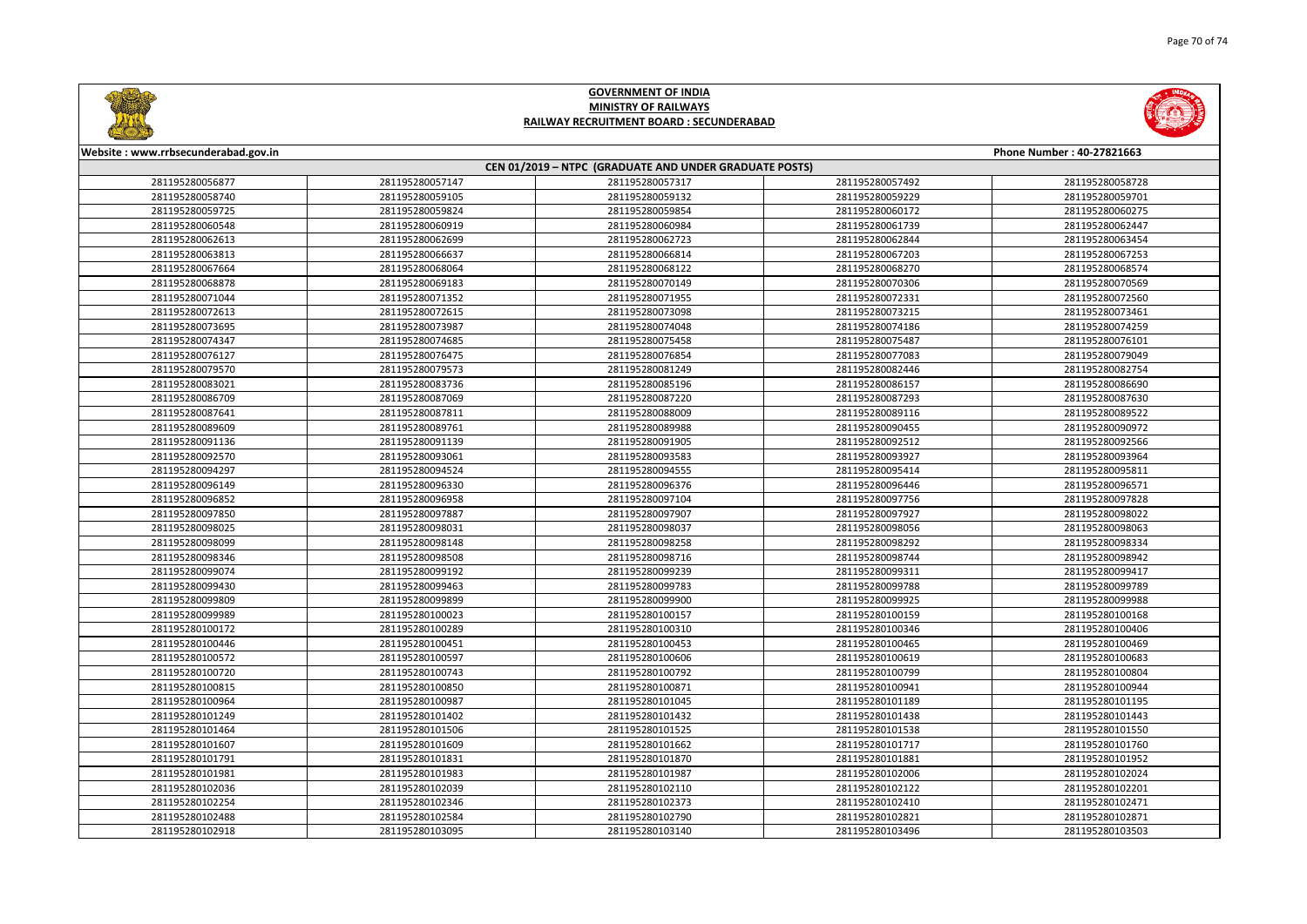



| Website: www.rrbsecunderabad.gov.in |                 |                                                        |                 | Phone Number: 40-27821663 |
|-------------------------------------|-----------------|--------------------------------------------------------|-----------------|---------------------------|
|                                     |                 | CEN 01/2019 - NTPC (GRADUATE AND UNDER GRADUATE POSTS) |                 |                           |
| 281195280103622                     | 281195280103670 | 281195280103885                                        | 281195280103986 | 281195280103996           |
| 281195280104037                     | 281195280104144 | 281195280104179                                        | 281195280104389 | 281195280104628           |
| 281195280104819                     | 281195280104843 | 281195280104963                                        | 281195280105026 | 281195280105149           |
| 281195280105289                     | 281195280105441 | 281195280105451                                        | 281195280105871 | 281195280108665           |
| 281195280108669                     | 281195280109147 | 281195280110161                                        | 281195280110642 | 281195280112155           |
| 281195280115643                     | 281195280116094 | 281195280116910                                        | 281195280118161 | 281195280118618           |
| 281195280118735                     | 281195280119505 | 281195280120524                                        | 281195280121230 | 281195280121767           |
| 281195280121792                     | 281195280122068 | 281195280122236                                        | 281195280122782 | 281195280123082           |
| 281195280124276                     | 281195280124402 | 281195280124765                                        | 281195280125307 | 281195280125588           |
| 281195280125624                     | 281195280125935 | 281195280125940                                        | 281195280126199 | 281195280126591           |
| 281195280126810                     | 281195280126969 | 281195280127257                                        | 281195280127270 | 281195280127271           |
| 281195280127552                     | 281195280128092 | 281195280128170                                        | 281195280128181 | 281195280128376           |
| 281195280128388                     | 281195280128407 | 281195280128568                                        | 281195280128581 | 281195280128585           |
| 281195280128685                     | 281195280128740 | 281195280128744                                        | 281195280128756 | 281195280128782           |
| 281195280128813                     | 281195280128902 | 281195280128935                                        | 281195280129046 | 281195280129062           |
| 281195280129093                     | 281195280129195 | 281195280129263                                        | 281195280129298 | 281195280129382           |
| 281195280129413                     | 281195280129443 | 281195280129459                                        | 281195280129600 | 281195280129677           |
| 281195280129707                     | 281195280129729 | 281195280129742                                        | 281195280129783 | 281195280129787           |
| 281195280129799                     | 281195280129862 | 281195280129926                                        | 281195280129966 | 281195280130029           |
| 281195280130066                     | 281195280130098 | 281195280130167                                        | 281195280130206 | 281195280130237           |
| 281195280130285                     | 281195280130306 | 281195280130325                                        | 281195280130358 | 281195280130425           |
| 281195280130427                     | 281195280130428 | 281195280130465                                        | 281195280130620 | 281195280130644           |
| 281195280130742                     | 281195280130780 | 281195280130788                                        | 281195280130796 | 281195280130960           |
| 281195280131012                     | 281195280131081 | 281195280131089                                        | 281195280131115 | 281195280131682           |
| 281195280131724                     | 281195280131730 | 281195280131828                                        | 281195280131862 | 281195280131870           |
| 281195280132068                     | 281195280132092 | 281195280132134                                        | 281195280132298 | 281195280132306           |
| 281195280133171                     | 281195280133350 | 281195280133359                                        | 281195280133556 | 281195280133698           |
| 281195280133918                     | 281195280133960 | 281195280134494                                        | 281195280135052 | 281195280135176           |
| 281195280135715                     | 281195280136231 | 281195280136268                                        | 281195280136961 | 281195280136986           |
| 281195280137108                     | 281195280137274 | 281195280137488                                        | 281195280137624 | 281195280137677           |
| 281195280138443                     | 281195280138765 | 281195280138807                                        | 281195280138982 | 281195280139347           |
| 281195280139689                     | 281195280139732 | 281195280140027                                        | 281195280140707 | 281195280141867           |
| 281195280142280                     | 281195280142470 | 281195280142471                                        | 281195280142956 | 281195280143537           |
| 281195280143904                     | 281195280145029 | 281195280145523                                        | 281195280145795 | 281195280145940           |
| 281195280146137                     | 281195280146567 | 281195280146865                                        | 281195280146934 | 281195280147001           |
| 281195280147103                     | 281195280147537 | 281195280147935                                        | 281195280147962 | 281195280148368           |
| 281195280148600                     | 281195280148735 | 281195280148772                                        | 281195280148926 | 281195280148978           |
| 281195280149033                     | 281195280149046 | 281195280149048                                        | 281195280149208 | 281195280149890           |
| 281195280150033                     | 281195280150260 | 281195280150784                                        | 281195280150820 | 281195280150961           |
| 281195280151067                     | 281195280151143 | 281195280151223                                        | 281195280151235 | 281195280151368           |
| 281195280151553                     | 281195280151575 | 281195280151673                                        | 281195280151773 | 281195280151919           |
| 281195280151943                     | 281195280152034 | 281195280152278                                        | 281195280152356 | 281195280152389           |
| 281195280152414                     | 281195280152568 | 281195280152645                                        | 281195280152692 | 281195280152905           |
| 281195280152935                     | 281195280152996 | 281195280153070                                        | 281195280153079 | 281195280153134           |
| 281195280153172                     | 281195280153193 | 281195280153202                                        | 281195280153329 | 281195280153341           |
| 281195280153402                     | 281195280153409 | 281195280153607                                        | 281195280153608 | 281195280153632           |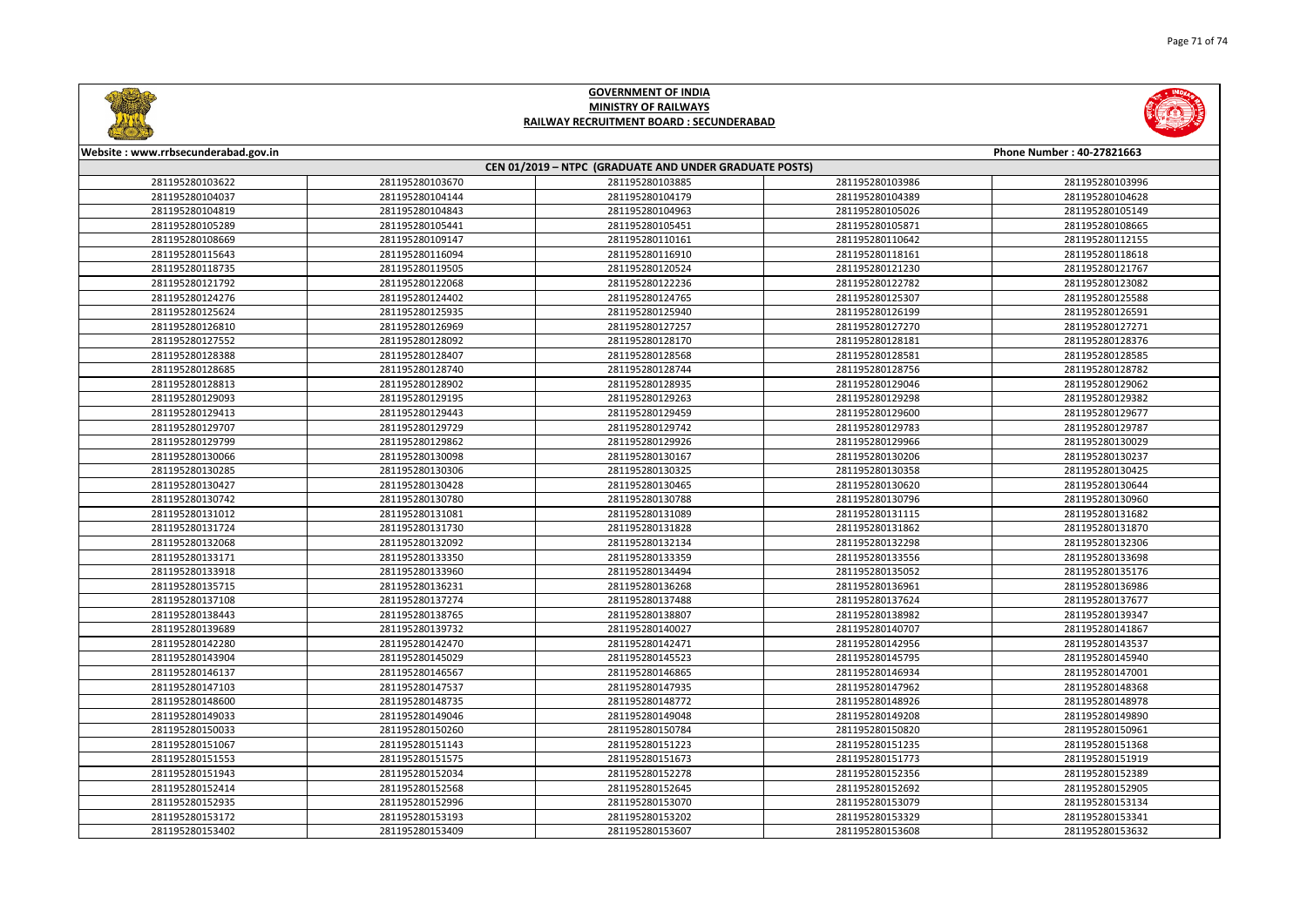



| Website: www.rrbsecunderabad.gov.in |                 |                                                        |                 | Phone Number: 40-27821663 |
|-------------------------------------|-----------------|--------------------------------------------------------|-----------------|---------------------------|
|                                     |                 | CEN 01/2019 - NTPC (GRADUATE AND UNDER GRADUATE POSTS) |                 |                           |
| 281195280153706                     | 281195280153736 | 281195280153766                                        | 281195280153923 | 281195280153931           |
| 281195280153964                     | 281195280153967 | 281195280154002                                        | 281195280154053 | 281195280154086           |
| 281195280154124                     | 281195280154177 | 281195280154203                                        | 281195280154282 | 281195280154339           |
| 281195280154347                     | 281195280154363 | 281195280154372                                        | 281195280154374 | 281195280154384           |
| 281195280154490                     | 281195280154500 | 281195280154613                                        | 281195280154623 | 281195280154637           |
| 281195280154682                     | 281195280154803 | 281195280154829                                        | 281195280155150 | 281195280155170           |
| 281195280155206                     | 281195280155887 | 281195280156034                                        | 281195280156037 | 281195280156136           |
| 281195280156242                     | 281195280156375 | 281195280156668                                        | 281195280157292 | 281195280157619           |
| 281195280158204                     | 281195280159928 | 281195280160323                                        | 281195280160656 | 281195280160669           |
| 281195280162980                     | 281195280163401 | 281195280163688                                        | 281195280164096 | 281195280164236           |
| 281195280164667                     | 281195280164969 | 281195280165441                                        | 281195280165951 | 281195280166637           |
| 281195280167045                     | 281195280167605 | 281195280168616                                        | 281195280168691 | 281195280168844           |
| 281195280169511                     | 281195280169948 | 281195280169972                                        | 281195280170809 | 281195280170812           |
| 281195280170822                     | 281195280170859 | 281195280170879                                        | 281195280170940 | 281195280171410           |
| 281195280171420                     | 281195280171510 | 281195280171811                                        | 281195280171817 | 281195280171883           |
| 281195280171927                     | 281195280172164 | 281195280172389                                        | 281195280172573 | 281195280172765           |
| 281195280172793                     | 281195280172940 | 281195280172990                                        | 281195280173006 | 281195280173083           |
| 281195280173171                     | 281195280173247 | 281195280173408                                        | 281195280173472 | 281195280173600           |
| 281195280173602                     | 281195280173833 | 281195280174079                                        | 281195280174107 | 281195280174146           |
| 281195280174318                     | 281195280174376 | 281195280174453                                        | 281195280174524 | 281195280174647           |
| 281195280174690                     | 281195280174712 | 281195280174766                                        | 281195280174864 | 281195280174868           |
| 281195280174900                     | 281195280175421 | 281195280175436                                        | 281195280175523 | 281195280175544           |
| 281195280175597                     | 281195280175907 | 281195280176083                                        | 281195280176402 | 281195280176545           |
| 281195280177277                     | 281195280177563 | 281195280177693                                        | 281195280178327 | 281195280178771           |
| 281195280178866                     | 281195280180474 | 281195280180957                                        | 281195280180987 | 281195280181227           |
| 281195280181681                     | 281195280181767 | 281195280182412                                        | 281195280183400 | 281195280183787           |
| 281195280184004                     | 281195280184213 | 281195280184879                                        | 281195280184973 | 281195280184981           |
| 281195280185704                     | 281195280185894 | 281195280186300                                        | 281195280186978 | 281195280187095           |
| 281195280187176                     | 281195280188386 | 281195280188460                                        | 281195280188904 | 281195280188994           |
| 281195280190100                     | 281195280190128 | 281195280190597                                        | 281195280190823 | 281195280190855           |
| 281195280190889                     | 281195280190940 | 281195280190948                                        | 281195280190951 | 281195280191231           |
| 281195280191332                     | 281195280191437 | 281195280191673                                        | 281195280191861 | 281195280191931           |
| 281195280191950                     | 281195280191993 | 281195280192184                                        | 281195280192430 | 281195280192547           |
| 281195280192750                     | 281195280192779 | 281195280193103                                        | 281195280193182 | 281195280193193           |
| 281195280193251                     | 281195280193411 | 281195280193603                                        | 281195280193635 | 281195280193639           |
| 281195280193662                     | 281195280193670 | 281195280193807                                        | 281195280193827 | 281195280193870           |
| 281195280193913                     | 281195280193998 | 281195280194028                                        | 281195280194050 | 281195280194115           |
| 281195280194129                     | 281195280194149 | 281195280194154                                        | 281195280194238 | 281195280194239           |
| 281195280194256                     | 281195280194277 | 281195280194301                                        | 281195280194983 | 281195280195158           |
| 281195280195284                     | 281195280195482 | 281195280380580                                        | 281195280380921 | 281195280381123           |
| 281195280381243                     | 281195280381616 | 281195280381736                                        | 281195280382857 | 281195280382901           |
| 281195280383008                     | 281195280383337 | 281195280383346                                        | 281195280383521 | 281195280383704           |
| 281195280383871                     | 281195280383960 | 281195280384183                                        | 281195280384218 | 281195280384581           |
| 281195280384809                     | 281195280385247 | 281195280385386                                        | 281195280385388 | 281195280385400           |
| 281195280385592                     | 281195280386095 | 281195280386159                                        | 281195280386365 | 281195280386455           |
| 281195280386482                     | 281195280386657 | 281195280386727                                        | 281195280387228 | 281195280387784           |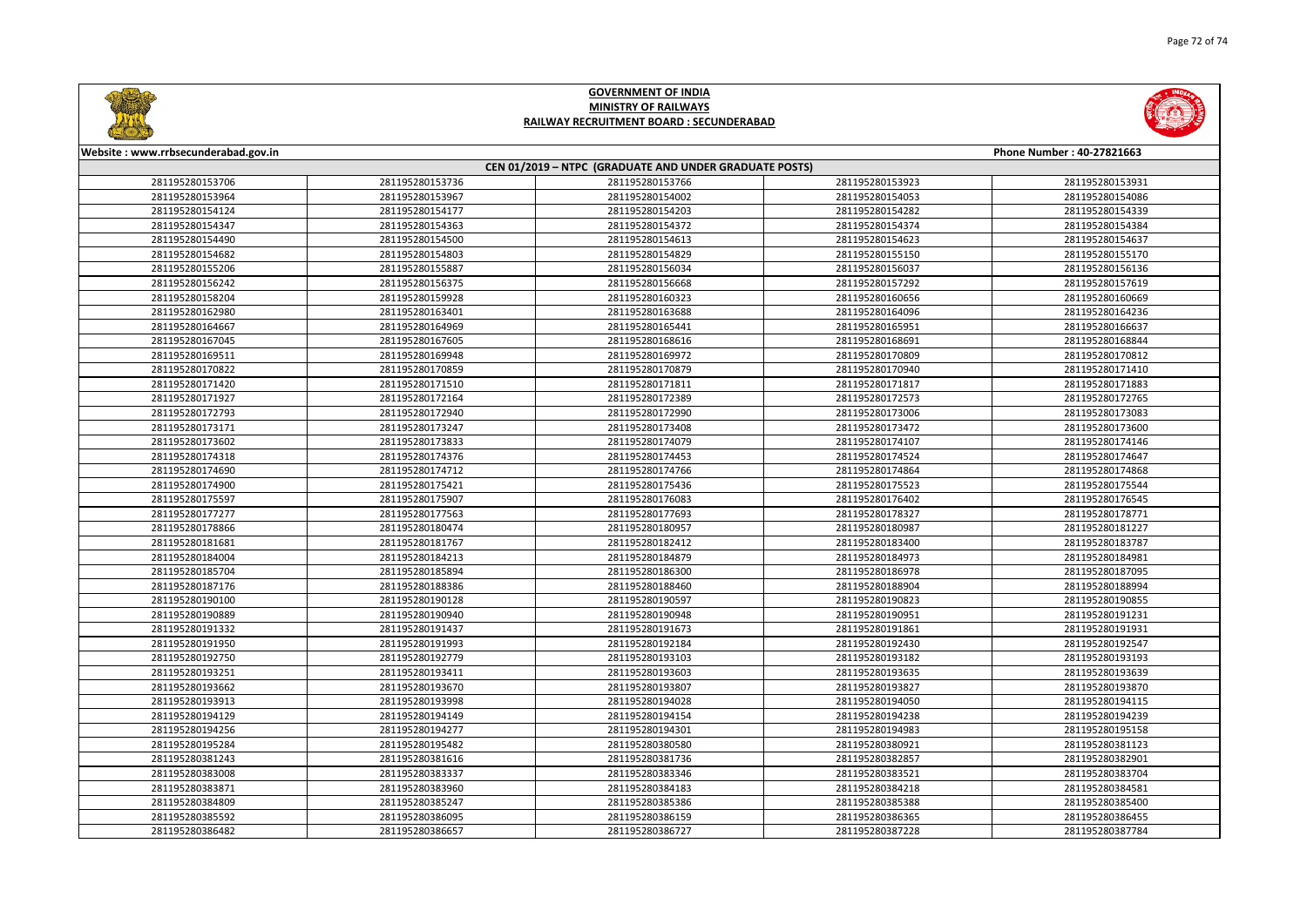



## **GOVERNMENT OF INDIA MINISTRY OF RAILWAYS RAILWAY RECRUITMENT BOARD : SECUNDERABAD**

| Website: www.rrbsecunderabad.gov.in<br>Phone Number: 40-27821663 |                 |                 |                 |                 |  |  |  |  |
|------------------------------------------------------------------|-----------------|-----------------|-----------------|-----------------|--|--|--|--|
| CEN 01/2019 - NTPC (GRADUATE AND UNDER GRADUATE POSTS)           |                 |                 |                 |                 |  |  |  |  |
| 281195280387818                                                  | 281195280388083 | 281195280388859 | 281195280388863 | 281195280389019 |  |  |  |  |
| 281195280389484                                                  | 281195280389608 | 281195280389711 | 281195280389913 | 281195280390242 |  |  |  |  |
| 281195280391025                                                  | 281195280391062 | 281195280391205 | 281195280391258 | 281195280391418 |  |  |  |  |
| 281195280391463                                                  | 281195280391548 | 281195280391842 | 281195280392157 | 281195280392461 |  |  |  |  |
| 281195280392787                                                  | 281195280392990 | 281195280393323 | 281195280393452 | 281195280393542 |  |  |  |  |
| 281195280393860                                                  | 281195280394193 | 281195280394248 | 281195280394952 | 281195280395109 |  |  |  |  |
| 281195280395334                                                  | 281195280395857 | 281195280396002 | 281195280396460 | 281195280396465 |  |  |  |  |
| 281195280396467                                                  | 281195280396544 | 281195280397269 | 281195280397278 | 281195280397716 |  |  |  |  |
| 281195280397797                                                  | 281195280397952 | 281195280398532 | 281195280398544 | 281195280398703 |  |  |  |  |
| 281195280398952                                                  | 281195280399126 | 281195280399149 | 281195280399296 | 281195280399356 |  |  |  |  |
| 281195280399901                                                  | 281195280399945 | 281195280400629 | 281195280401156 | 281195280401234 |  |  |  |  |
| 281195280402481                                                  | 281195280402624 | 281195280402723 | 281195280402997 | 281195280403472 |  |  |  |  |
| 281195280403670                                                  | 281195280403975 | 281195280404167 | 281195280404452 | 281195280404589 |  |  |  |  |
| 281195280404690                                                  | 281195280405037 | 281195280405819 | 281195280406141 | 281195280406472 |  |  |  |  |
| 281195280407004                                                  | 281195280407064 | 281195280407548 | 281195280407621 | 281195280407637 |  |  |  |  |
| 281195280407664                                                  | 281195280407774 | 281195280407947 | 281195280408096 | 281195280408354 |  |  |  |  |
| 281195280409115                                                  | 281195280409496 | 281195280410278 | 281195280410731 | 281195280410944 |  |  |  |  |
| 281195280411974                                                  | 281195280412363 | 281195280412790 | 281195280412805 | 281195280413007 |  |  |  |  |
| 281195280413228                                                  | 281195280413332 | 281195280414049 | 281195280415622 | 281195280416223 |  |  |  |  |
| 281195280416476                                                  | 281195280416518 | 281195280416539 | 281195280416978 | 281195280417039 |  |  |  |  |
| 281195280417170                                                  | 281195280417217 | 281195280417312 | 281195280417626 | 281195280417702 |  |  |  |  |
| 281195280417935                                                  | 281195280418059 | 281195280418192 | 281195280418307 | 281195280419611 |  |  |  |  |
| 281195280420018                                                  | 281195280421454 | 281195280422192 | 281195280422965 | 281195280423167 |  |  |  |  |
| 281195280423564                                                  | 281195280424351 | 281195280424504 | 281195280424543 | 281195280424824 |  |  |  |  |
| 281195280425051                                                  | 281195280427145 | 281195280427305 | 281195280429229 | 281195280429429 |  |  |  |  |
| 281195280429893                                                  | 281195280430166 | 281195280430225 | 281195280430415 | 281195280431727 |  |  |  |  |
| 281195280433061                                                  | 281195280433927 | 281195280434701 | 281195280435665 | 281195280435913 |  |  |  |  |
| 281195280436949                                                  | 281195280438050 | 281195280438903 | 281195280439343 | 281195280440047 |  |  |  |  |
| 281195280440773                                                  | 281195280441527 | 281195280442342 | 281195280442901 | 281195280444122 |  |  |  |  |
| 281195280444719                                                  | 281195280445636 | 281195280445844 | 281195280448660 | 281195280448852 |  |  |  |  |
| 281195280449134                                                  | 281195280450306 | 281195280450970 | 281195280453608 | 281195280456091 |  |  |  |  |
| 281195280458374                                                  | 281195280459598 | 281195280460004 | 281195280460616 | 281195280461778 |  |  |  |  |
| 281195280461960                                                  | 281195280464539 | 281195280465255 | 281195280466065 | 281195280467106 |  |  |  |  |
| 281195280468022                                                  | 281195280469214 | 281195280470805 | 281195280472603 | 281195280472622 |  |  |  |  |
| 281195280475347                                                  | 281195280475940 | 281195280476289 | 281195280476411 | 281195280476465 |  |  |  |  |
| 281195280476524                                                  | 281195280476928 | 281195280477430 | 281195280478985 | 281195280480949 |  |  |  |  |
| 281195280482890                                                  | 281195280485988 | 281195280492000 | 281195280493948 | 281195280495914 |  |  |  |  |
| 281195280496858                                                  | 281195280499709 | 281195280510487 | 281195280510983 | 281195280511244 |  |  |  |  |
| 281195280511532                                                  | 281195280514288 | 281195280517290 | 281195280519648 | 281195280521520 |  |  |  |  |
| 281195280522350                                                  | 281195280522751 | 281195280523860 | 281195280525130 | 281195280525393 |  |  |  |  |
| 281195280527944                                                  | 281195280530671 | 281195280535058 | 281195280535189 | 281195280536725 |  |  |  |  |
| 281195280537500                                                  | 281195280539121 | 281195280539769 | 281195280541554 | 281195280542449 |  |  |  |  |
| 281195280544473                                                  | 281195280546465 | 281195280546819 | 281195280547359 | 281195280551450 |  |  |  |  |
| 281195280551486                                                  | 281195280554185 | 281195280555294 | 281195280557013 | 281195280557911 |  |  |  |  |
| 281195280558944                                                  | 281195280559845 | 281195280561336 | 281195280561477 | 281195280562790 |  |  |  |  |
| 281195280563297                                                  | 281195280564786 | 281195280564874 | 281195280567347 | 281195280568939 |  |  |  |  |